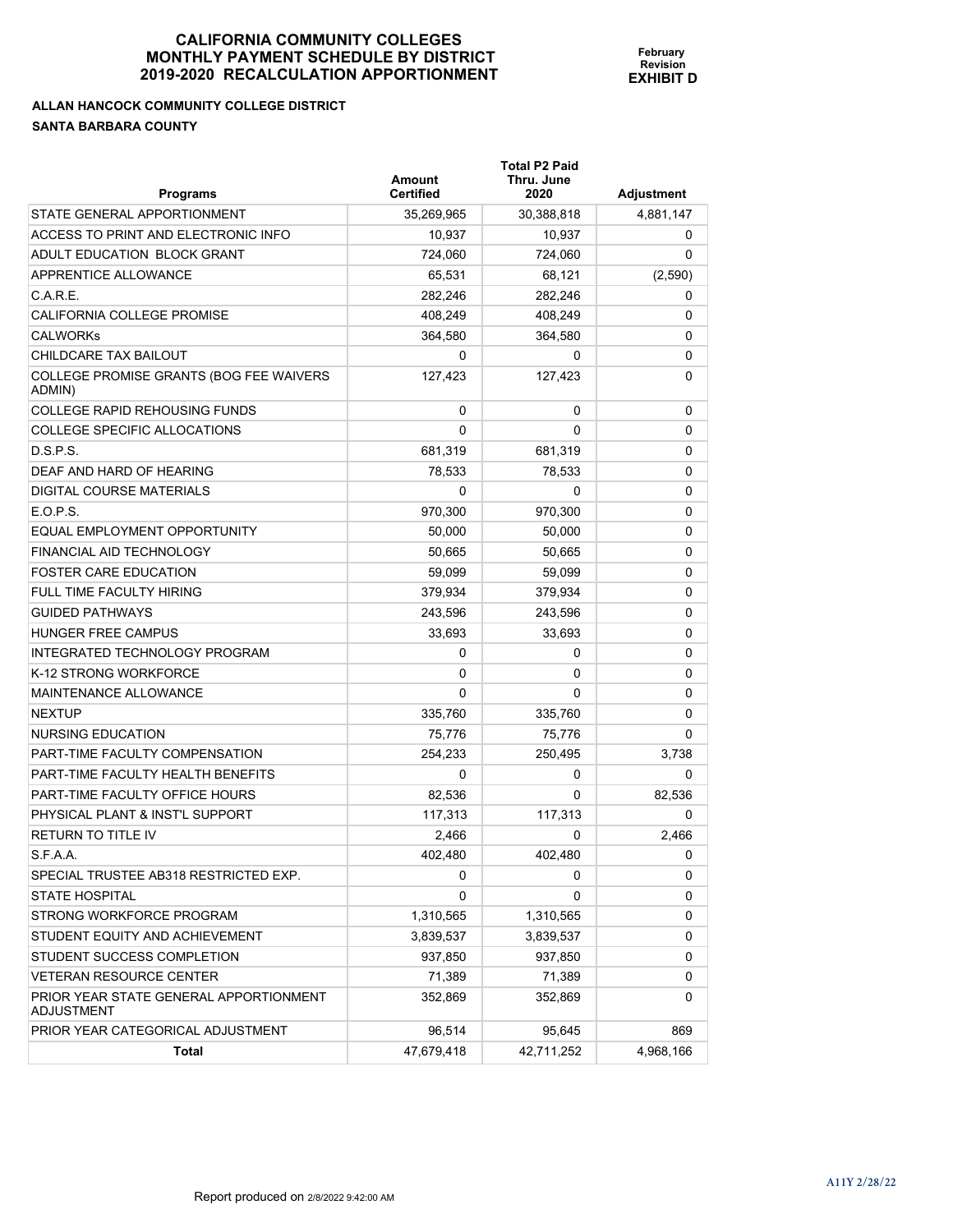**Total P2 Paid** 

**February Revision EXHIBIT D**

**ANTELOPE VALLEY COMMUNITY COLLEGE DISTRICT LOS ANGELES COUNTY** 

| <b>Programs</b>                                      | Amount<br><b>Certified</b> | Thru. June<br>2020 | <b>Adjustment</b> |
|------------------------------------------------------|----------------------------|--------------------|-------------------|
| STATE GENERAL APPORTIONMENT                          | 62,780,927                 | 56,223,585         | 6,557,342         |
| ACCESS TO PRINT AND ELECTRONIC INFO                  | 10,840                     | 10,840             | 0                 |
| ADULT EDUCATION BLOCK GRANT                          | 0                          | 0                  | 0                 |
| APPRENTICE ALLOWANCE                                 | 0                          | $\Omega$           | 0                 |
| C.A.R.E.                                             | 269,195                    | 269,195            | 0                 |
| CALIFORNIA COLLEGE PROMISE                           | 513,733                    | 513,733            | 0                 |
| CALWORKs                                             | 1,037,521                  | 1,037,521          | 0                 |
| CHILDCARE TAX BAILOUT                                | 0                          | 0                  | 0                 |
| COLLEGE PROMISE GRANTS (BOG FEE WAIVERS<br>ADMIN)    | 197,026                    | 197,026            | 0                 |
| COLLEGE RAPID REHOUSING FUNDS                        | 700,000                    | 700,000            | 0                 |
| COLLEGE SPECIFIC ALLOCATIONS                         | $\Omega$                   | 0                  | 0                 |
| D.S.P.S.                                             | 990,762                    | 990,762            | 0                 |
| DEAF AND HARD OF HEARING                             | 33,768                     | 33,768             | 0                 |
| DIGITAL COURSE MATERIALS                             | 0                          | 0                  | 0                 |
| E.O.P.S.                                             | 996,387                    | 996,387            | 0                 |
| EQUAL EMPLOYMENT OPPORTUNITY                         | 50,000                     | 50,000             | 0                 |
| FINANCIAL AID TECHNOLOGY                             | 51.797                     | 51,797             | 0                 |
| <b>FOSTER CARE EDUCATION</b>                         | 60,385                     | 60,385             | 0                 |
| FULL TIME FACULTY HIRING                             | 471,536                    | 471,536            | 0                 |
| GUIDED PATHWAYS                                      | 445,256                    | 445,256            | 0                 |
| HUNGER FREE CAMPUS                                   | 37,093                     | 37,093             | 0                 |
| INTEGRATED TECHNOLOGY PROGRAM                        | 0                          | 0                  | 0                 |
| K-12 STRONG WORKFORCE                                | 0                          | 0                  | 0                 |
| MAINTENANCE ALLOWANCE                                | 0                          | 0                  | 0                 |
| NEXTUP                                               | 0                          | 0                  | $\Omega$          |
| NURSING EDUCATION                                    | 150,200                    | 153,496            | (3, 296)          |
| PART-TIME FACULTY COMPENSATION                       | 235,419                    | 234,855            | 564               |
| PART-TIME FACULTY HEALTH BENEFITS                    | 1,366                      | 1,294              | 72                |
| PART-TIME FACULTY OFFICE HOURS                       | 25,725                     | 17,040             | 8,685             |
| PHYSICAL PLANT & INST'L SUPPORT                      | 134,228                    | 134,228            | 0                 |
| RETURN TO TITLE IV                                   | 0                          | 0                  | 0                 |
| S.F.A.A.                                             | 573.053                    | 573,053            | 0                 |
| SPECIAL TRUSTEE AB318 RESTRICTED EXP.                | 0                          | 0                  | 0                 |
| <b>STATE HOSPITAL</b>                                | 0                          | 0                  | 0                 |
| STRONG WORKFORCE PROGRAM                             | 1,772,278                  | 1,772,278          | 0                 |
| STUDENT EQUITY AND ACHIEVEMENT                       | 5,979,526                  | 5,979,526          | 0                 |
| STUDENT SUCCESS COMPLETION                           | 1,888,917                  | 1,893,569          | (4,652)           |
| <b>VETERAN RESOURCE CENTER</b>                       | 82,263                     | 82,263             | 0                 |
| PRIOR YEAR STATE GENERAL APPORTIONMENT<br>ADJUSTMENT | 7,894,539                  | 7,894,539          | 0                 |
| PRIOR YEAR CATEGORICAL ADJUSTMENT                    | 96,054                     | 95,185             | 869               |
| <b>Total</b>                                         | 87,479,794                 | 80,920,210         | 6,559,584         |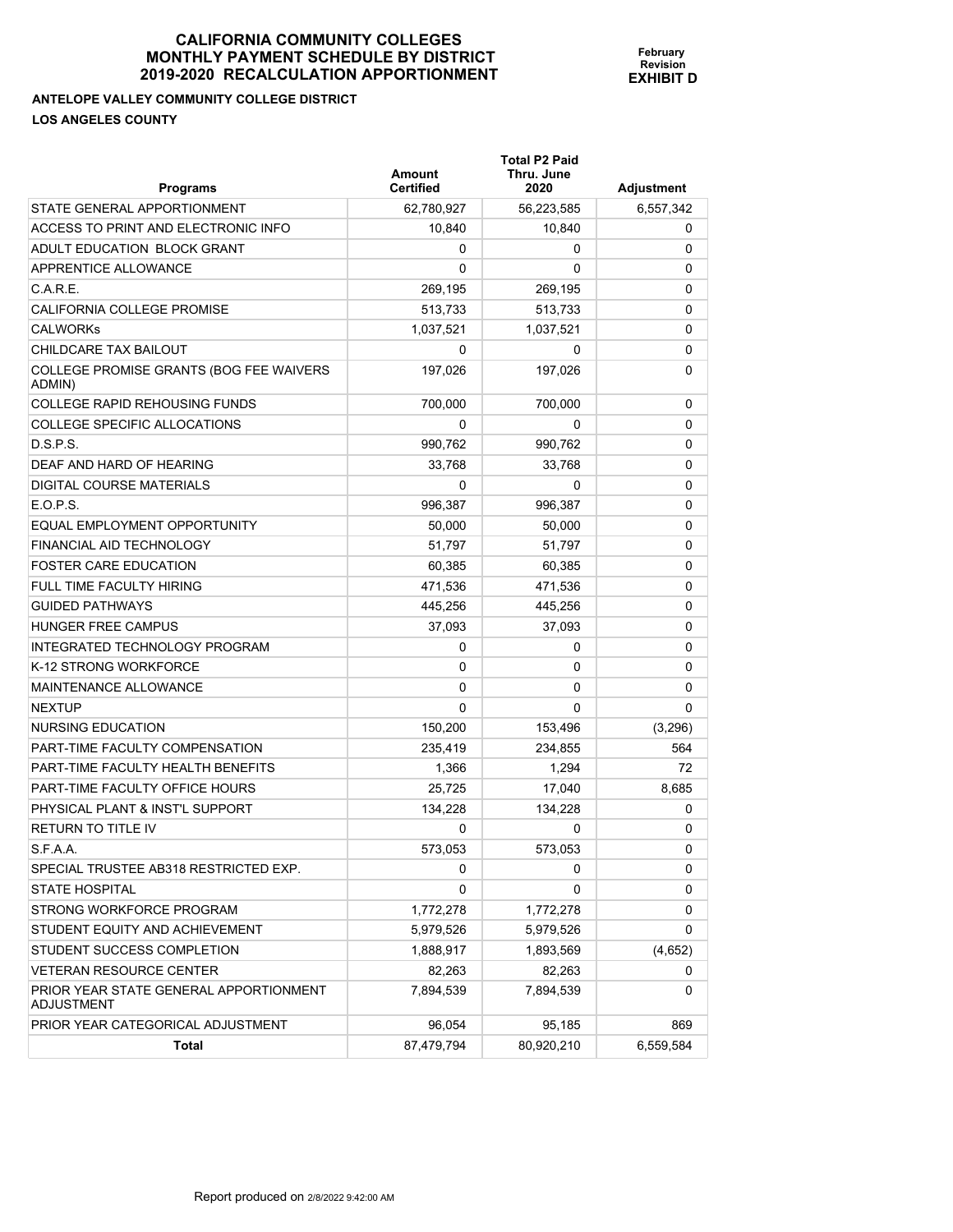| <b>Programs</b>                                      | Amount<br><b>Certified</b> | <b>Total P2 Paid</b><br>Thru. June<br>2020 | <b>Adjustment</b> |
|------------------------------------------------------|----------------------------|--------------------------------------------|-------------------|
| STATE GENERAL APPORTIONMENT                          | 17,336,675                 | 15,608,648                                 | 1,728,027         |
| ACCESS TO PRINT AND ELECTRONIC INFO                  | 10,198                     | 10,198                                     | 0                 |
| ADULT EDUCATION BLOCK GRANT                          | 926,679                    | 926,679                                    | 0                 |
| APPRENTICE ALLOWANCE                                 | 0                          | 0                                          | 0                 |
| C.A.R.E.                                             | 165,955                    | 165,955                                    | 0                 |
| CALIFORNIA COLLEGE PROMISE                           | 87,964                     | 87.964                                     | 0                 |
| <b>CALWORKS</b>                                      | 239.004                    | 239.004                                    | 0                 |
| CHILDCARE TAX BAILOUT                                | 0                          | 0                                          | 0                 |
| COLLEGE PROMISE GRANTS (BOG FEE WAIVERS<br>ADMIN)    | 47,730                     | 47,730                                     | 0                 |
| <b>COLLEGE RAPID REHOUSING FUNDS</b>                 | 500,000                    | 500,000                                    | 0                 |
| COLLEGE SPECIFIC ALLOCATIONS                         | 0                          | 0                                          | 0                 |
| D.S.P.S.                                             | 267,066                    | 267,066                                    | 0                 |
| DEAF AND HARD OF HEARING                             | 75,011                     | 75,011                                     | 0                 |
| DIGITAL COURSE MATERIALS                             | $\Omega$                   | 0                                          | 0                 |
| E.O.P.S.                                             | 648,340                    | 648.340                                    | 0                 |
| EQUAL EMPLOYMENT OPPORTUNITY                         | 50,000                     | 50,000                                     | 0                 |
| FINANCIAL AID TECHNOLOGY                             | 41,227                     | 41,227                                     | 0                 |
| <b>FOSTER CARE EDUCATION</b>                         | 118,644                    | 118,644                                    | 0                 |
| FULL TIME FACULTY HIRING                             | 104,406                    | 104.406                                    | 0                 |
| <b>GUIDED PATHWAYS</b>                               | 151,179                    | 151,179                                    | 0                 |
| <b>HUNGER FREE CAMPUS</b>                            | 8,451                      | 8,451                                      | 0                 |
| INTEGRATED TECHNOLOGY PROGRAM                        | 0                          | 0                                          | 0                 |
| K-12 STRONG WORKFORCE                                | 0                          | 0                                          | 0                 |
| <b>MAINTENANCE ALLOWANCE</b>                         | 0                          | 0                                          | 0                 |
| <b>NEXTUP</b>                                        | 0                          | 0                                          | 0                 |
| <b>NURSING EDUCATION</b>                             | $\Omega$                   | 0                                          | 0                 |
| <b>PART-TIME FACULTY COMPENSATION</b>                | 104,538                    | 105,564                                    | (1,026)           |
| PART-TIME FACULTY HEALTH BENEFITS                    | 0                          | 0                                          | 0                 |
| PART-TIME FACULTY OFFICE HOURS                       | 0                          | 0                                          | 0                 |
| PHYSICAL PLANT & INST'L SUPPORT                      | 31,418                     | 31.418                                     | 0                 |
| <b>RETURN TO TITLE IV</b>                            | 0                          | 0                                          | 0                 |
| S.F.A.A.                                             | 172,871                    | 172,871                                    | 0                 |
| SPECIAL TRUSTEE AB318 RESTRICTED EXP.                | 0                          | 0                                          | 0                 |
| <b>STATE HOSPITAL</b>                                | 0                          | 0                                          | 0                 |
| STRONG WORKFORCE PROGRAM                             | 233,491                    | 233,491                                    | 0                 |
| STUDENT EQUITY AND ACHIEVEMENT                       | 1,444,227                  | 1,444,227                                  | 0                 |
| STUDENT SUCCESS COMPLETION                           | 670,118                    | 670,118                                    | 0                 |
| VETERAN RESOURCE CENTER                              | 37,181                     | 37,181                                     | 0                 |
| PRIOR YEAR STATE GENERAL APPORTIONMENT<br>ADJUSTMENT | 1,546,239                  | 1,546,239                                  | 0                 |
| PRIOR YEAR CATEGORICAL ADJUSTMENT                    | 13,902                     | 13,033                                     | 869               |
| <b>Total</b>                                         | 25,032,514                 | 23,304,644                                 | 1,727,870         |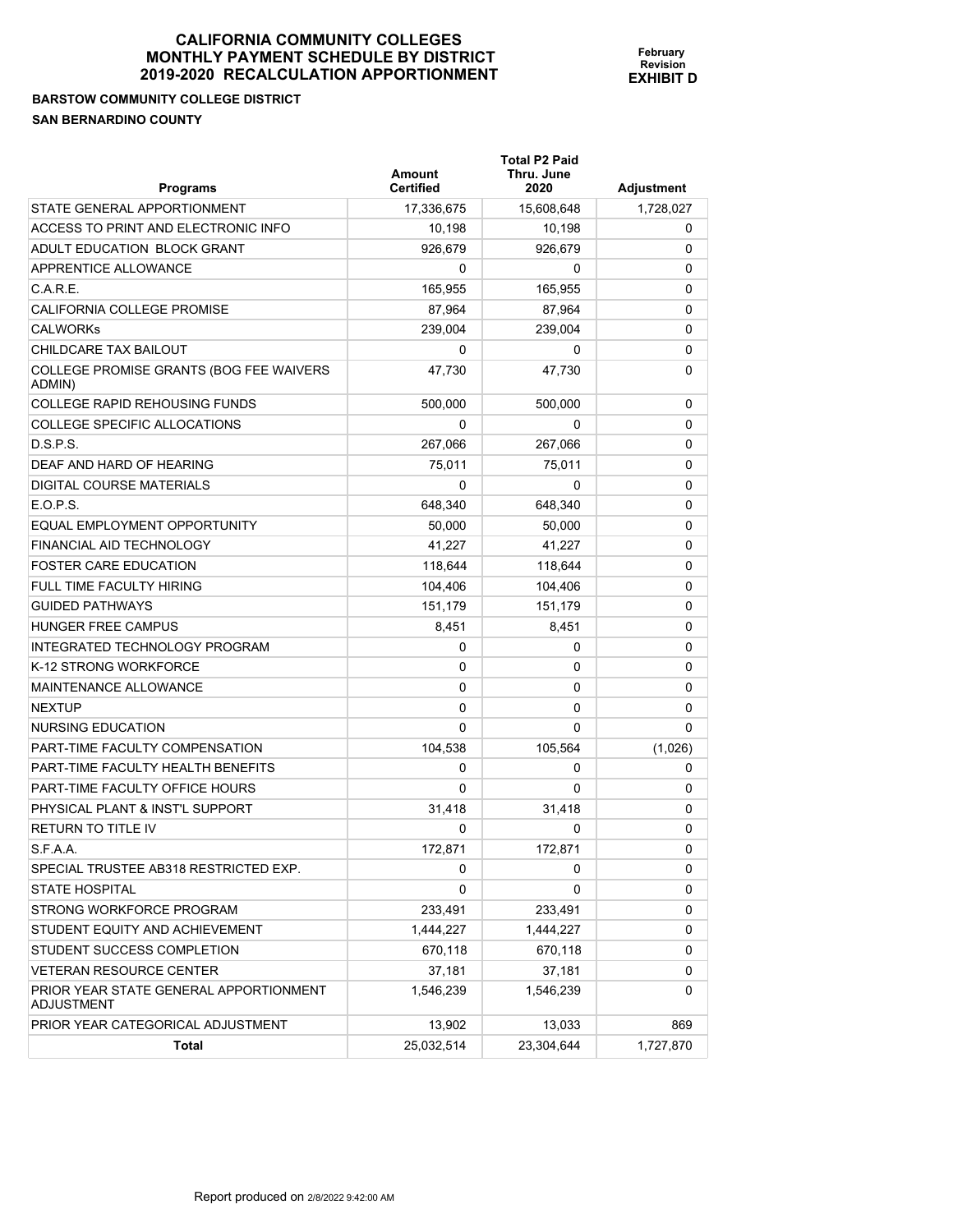# **BUTTE COMMUNITY COLLEGE DISTRICT BUTTE COUNTY**

| <b>Programs</b>                                             | <b>Amount</b><br><b>Certified</b> | <b>Total P2 Paid</b><br>Thru. June<br>2020 | <b>Adjustment</b> |
|-------------------------------------------------------------|-----------------------------------|--------------------------------------------|-------------------|
| STATE GENERAL APPORTIONMENT                                 | 43,624,064                        | 38,272,720                                 | 5,351,344         |
| ACCESS TO PRINT AND ELECTRONIC INFO                         | 10,698                            | 10,698                                     | 0                 |
| ADULT EDUCATION BLOCK GRANT                                 | 2,238,205                         | 2,238,205                                  | 0                 |
| APPRENTICE ALLOWANCE                                        | 0                                 | 0                                          | 0                 |
| C.A.R.E.                                                    | 301,685                           | 301,685                                    | 0                 |
| CALIFORNIA COLLEGE PROMISE                                  | 924,182                           | 924,182                                    | 0                 |
| <b>CALWORKS</b>                                             | 362.476                           | 362,476                                    | 0                 |
| CHILDCARE TAX BAILOUT                                       | 0                                 | 0                                          | 0                 |
| COLLEGE PROMISE GRANTS (BOG FEE WAIVERS<br>ADMIN)           | 131.509                           | 131,509                                    | 0                 |
| <b>COLLEGE RAPID REHOUSING FUNDS</b>                        | 700,000                           | 700,000                                    | 0                 |
| COLLEGE SPECIFIC ALLOCATIONS                                | 0                                 | 0                                          | 0                 |
| D.S.P.S.                                                    | 714,271                           | 714,271                                    | 0                 |
| DEAF AND HARD OF HEARING                                    | 25,665                            | 25,665                                     | 0                 |
| DIGITAL COURSE MATERIALS                                    | 0                                 | 0                                          | 0                 |
| E.O.P.S.                                                    | 1,391,528                         | 1,391,528                                  | 0                 |
| EQUAL EMPLOYMENT OPPORTUNITY                                | 50,000                            | 50,000                                     | 0                 |
| FINANCIAL AID TECHNOLOGY                                    | 48.531                            | 48.531                                     | 0                 |
| <b>FOSTER CARE EDUCATION</b>                                | 188,694                           | 188,694                                    | 0                 |
| FULL TIME FACULTY HIRING                                    | 461,204                           | 461,204                                    | 0                 |
| <b>GUIDED PATHWAYS</b>                                      | 368,066                           | 368,066                                    | 0                 |
| HUNGER FREE CAMPUS                                          | 37,565                            | 37,565                                     | 0                 |
| INTEGRATED TECHNOLOGY PROGRAM                               | 13,000,000                        | 13,000,000                                 | 0                 |
| K-12 STRONG WORKFORCE                                       | 19,721,176                        | 19,721,176                                 | 0                 |
| MAINTENANCE ALLOWANCE                                       | 6,080                             | 0                                          | 6,080             |
| <b>NEXTUP</b>                                               | 818,181                           | 818,181                                    | 0                 |
| NURSING EDUCATION                                           | 215,166                           | 215,166                                    | 0                 |
| PART-TIME FACULTY COMPENSATION                              | 221,956                           | 251,299                                    | (29, 343)         |
| PART-TIME FACULTY HEALTH BENEFITS                           | 0                                 | 0                                          | 0                 |
| PART-TIME FACULTY OFFICE HOURS                              | 75,955                            | 51,220                                     | 24.735            |
| PHYSICAL PLANT & INST'L SUPPORT                             | 126,339                           | 126,339                                    | 0                 |
| <b>RETURN TO TITLE IV</b>                                   | 0                                 | 0                                          | 0                 |
| S.F.A.A.                                                    | 431,673                           | 431,673                                    | 0                 |
| SPECIAL TRUSTEE AB318 RESTRICTED EXP.                       | 0                                 | 0                                          | 0                 |
| <b>STATE HOSPITAL</b>                                       | 0                                 | 0                                          | 0                 |
| STRONG WORKFORCE PROGRAM                                    | 16,171,592                        | 16,171,592                                 | 0                 |
| STUDENT EQUITY AND ACHIEVEMENT                              | 4,262,264                         | 4,262,264                                  | 0                 |
| STUDENT SUCCESS COMPLETION                                  | 2,029,403                         | 2,039,216                                  | (9, 813)          |
| <b>VETERAN RESOURCE CENTER</b>                              | 92,004                            | 92,004                                     | 0                 |
| PRIOR YEAR STATE GENERAL APPORTIONMENT<br><b>ADJUSTMENT</b> | (460, 515)                        | (460, 515)                                 | 0                 |
| PRIOR YEAR CATEGORICAL ADJUSTMENT                           | (39, 702)                         | (50, 384)                                  | 10,682            |
| <b>Total</b>                                                | 108,249,915                       | 102,896,230                                | 5,353,685         |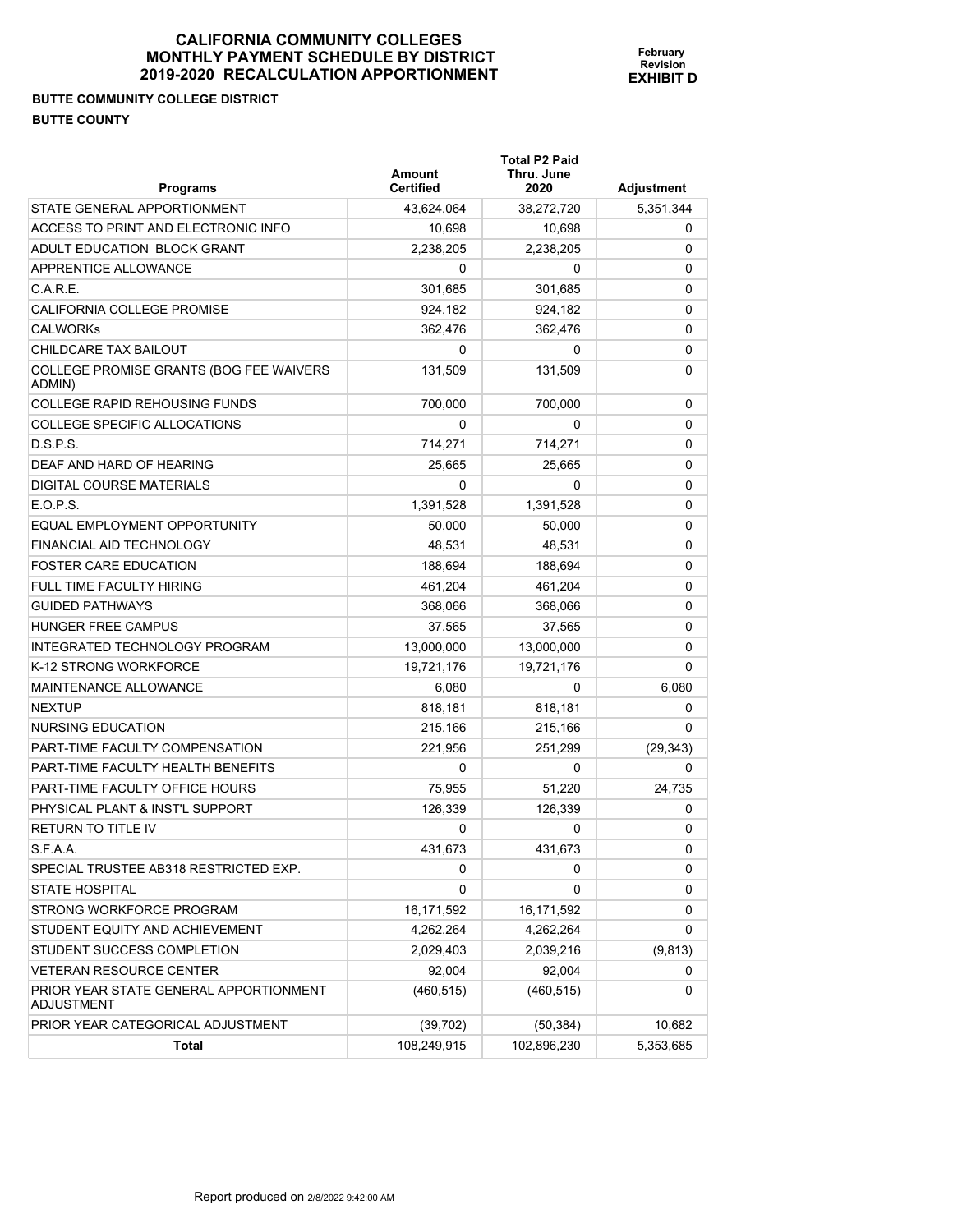**February Revision EXHIBIT D**

**CABRILLO COMMUNITY COLLEGE DISTRICT** 

**SANTA CRUZ COUNTY** 

| <b>Programs</b>                                             | Amount<br><b>Certified</b> | <b>Total P2 Paid</b><br>Thru. June<br>2020 | Adjustment |
|-------------------------------------------------------------|----------------------------|--------------------------------------------|------------|
| STATE GENERAL APPORTIONMENT                                 | 24,069,772                 | 16,778,579                                 | 7,291,193  |
| ACCESS TO PRINT AND ELECTRONIC INFO                         | 10,771                     | 10,771                                     | 0          |
| ADULT EDUCATION BLOCK GRANT                                 | 407.723                    | 407.723                                    | 0          |
| APPRENTICE ALLOWANCE                                        | 0                          | 0                                          | 0          |
| C.A.R.E.                                                    | 148,952                    | 148,952                                    | 0          |
| CALIFORNIA COLLEGE PROMISE                                  | 907,846                    | 907,846                                    | 0          |
| <b>CALWORKS</b>                                             | 299,745                    | 299,745                                    | 0          |
| CHILDCARE TAX BAILOUT                                       | 70,062                     | 70.062                                     | 0          |
| COLLEGE PROMISE GRANTS (BOG FEE WAIVERS<br>ADMIN)           | 100,618                    | 100,618                                    | 0          |
| <b>COLLEGE RAPID REHOUSING FUNDS</b>                        | 0                          | 0                                          | 0          |
| COLLEGE SPECIFIC ALLOCATIONS                                | 0                          | $\Omega$                                   | 0          |
| D.S.P.S.                                                    | 1,462,864                  | 1,462,864                                  | 0          |
| DEAF AND HARD OF HEARING                                    | 65,414                     | 65,414                                     | 0          |
| DIGITAL COURSE MATERIALS                                    | 0                          | 0                                          | 0          |
| E.O.P.S.                                                    | 690.502                    | 690.502                                    | 0          |
| FOUAL EMPLOYMENT OPPORTUNITY                                | 50.000                     | 50.000                                     | 0          |
| FINANCIAL AID TECHNOLOGY                                    | 50,956                     | 50,956                                     | 0          |
| <b>FOSTER CARE EDUCATION</b>                                | 0                          | 0                                          | 0          |
| <b>FULL TIME FACULTY HIRING</b>                             | 397,252                    | 397,252                                    | 0          |
| <b>GUIDED PATHWAYS</b>                                      | 257,806                    | 257,806                                    | 0          |
| HUNGER FREE CAMPUS                                          | 31,981                     | 31,981                                     | 0          |
| INTEGRATED TECHNOLOGY PROGRAM                               | 0                          | 0                                          | 0          |
| K-12 STRONG WORKFORCE                                       | 31,637,813                 | 31,637,813                                 | 0          |
| <b>MAINTENANCE ALLOWANCE</b>                                | 0                          | 0                                          | 0          |
| <b>NEXTUP</b>                                               | 0                          | 0                                          | 0          |
| NURSING EDUCATION                                           | 209,889                    | 209,889                                    | 0          |
| <b>PART-TIME FACULTY COMPENSATION</b>                       | 261.873                    | 216,832                                    | 45,041     |
| PART-TIME FACULTY HEALTH BENEFITS                           | 5,307                      | 5,030                                      | 277        |
| <b>PART-TIME FACULTY OFFICE HOURS</b>                       | 82,668                     | 66,134                                     | 16,534     |
| PHYSICAL PLANT & INST'L SUPPORT                             | 125,337                    | 125,337                                    | 0          |
| <b>RETURN TO TITLE IV</b>                                   | 0                          | 0                                          | 0          |
| S.F.A.A.                                                    | 356,137                    | 356,137                                    | 0          |
| SPECIAL TRUSTEE AB318 RESTRICTED EXP.                       | 0                          | 0                                          | 0          |
| <b>STATE HOSPITAL</b>                                       | 0                          | 0                                          | 0          |
| STRONG WORKFORCE PROGRAM                                    | 20,232,823                 | 20,232,823                                 | 0          |
| STUDENT EQUITY AND ACHIEVEMENT                              | 3,418,855                  | 3,418,855                                  | 0          |
| STUDENT SUCCESS COMPLETION                                  | 1,129,886                  | 1,129,886                                  | 0          |
| <b>VETERAN RESOURCE CENTER</b>                              | 48,961                     | 48,961                                     | 0          |
| PRIOR YEAR STATE GENERAL APPORTIONMENT<br><b>ADJUSTMENT</b> | 557,888                    | 557,888                                    | 0          |
| PRIOR YEAR CATEGORICAL ADJUSTMENT                           | 24,788                     | 25,657                                     | (869)      |
| Total                                                       | 87,114,489                 | 79,762,313                                 | 7,352,176  |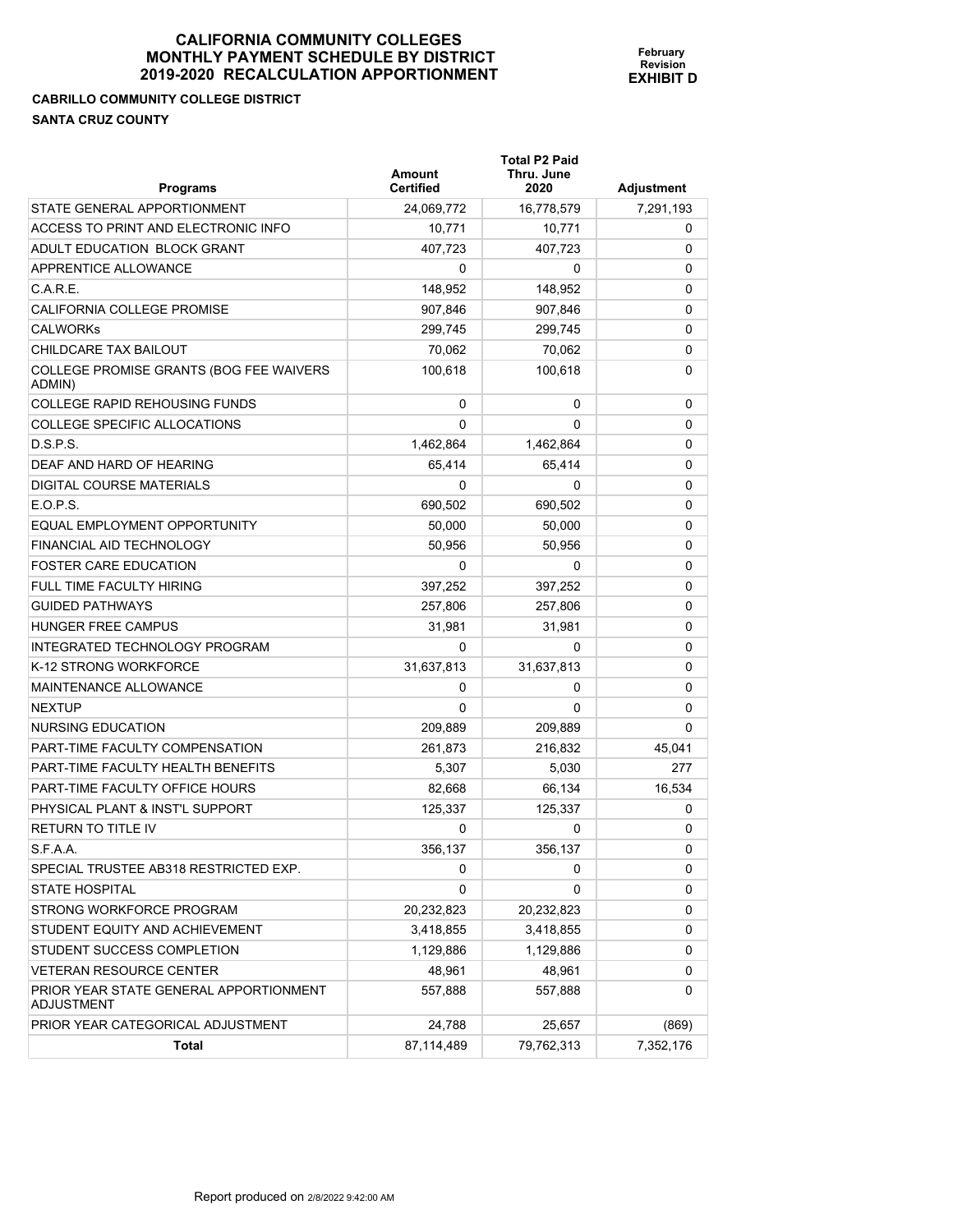## **CERRITOS COMMUNITY COLLEGE DISTRICT LOS ANGELES COUNTY**

| <b>Programs</b>                                      | Amount<br><b>Certified</b> | <b>Total P2 Paid</b><br>Thru. June<br>2020 | Adjustment  |
|------------------------------------------------------|----------------------------|--------------------------------------------|-------------|
| STATE GENERAL APPORTIONMENT                          | 69,796,109                 | 56,911,534                                 | 12,884,575  |
| ACCESS TO PRINT AND ELECTRONIC INFO                  | 11,404                     | 11,404                                     | 0           |
| ADULT EDUCATION BLOCK GRANT                          | 529,569                    | 529,569                                    | 0           |
| APPRENTICE ALLOWANCE                                 | 2,084,530                  | 2,239,109                                  | (154, 579)  |
| C.A.R.E.                                             | 143,342                    | 143,342                                    | 0           |
| CALIFORNIA COLLEGE PROMISE                           | 869,763                    | 869,763                                    | 0           |
| <b>CALWORKs</b>                                      | 607,067                    | 607,067                                    | 0           |
| CHILDCARE TAX BAILOUT                                | 0                          | 0                                          | 0           |
| COLLEGE PROMISE GRANTS (BOG FEE WAIVERS<br>ADMIN)    | 279,806                    | 279,806                                    | 0           |
| <b>COLLEGE RAPID REHOUSING FUNDS</b>                 | 700,000                    | 700,000                                    | 0           |
| COLLEGE SPECIFIC ALLOCATIONS                         | 0                          | 0                                          | 0           |
| D.S.P.S.                                             | 1,540,999                  | 1,540,999                                  | $\mathbf 0$ |
| DEAF AND HARD OF HEARING                             | 352,917                    | 352,917                                    | 0           |
| DIGITAL COURSE MATERIALS                             | 0                          | 0                                          | 0           |
| E.O.P.S.                                             | 1,343,412                  | 1,343,412                                  | 0           |
| EQUAL EMPLOYMENT OPPORTUNITY                         | 50,000                     | 50,000                                     | 0           |
| FINANCIAL AID TECHNOLOGY                             | 58,971                     | 58.971                                     | 0           |
| <b>FOSTER CARE EDUCATION</b>                         | 102,121                    | 102,121                                    | 0           |
| FULL TIME FACULTY HIRING                             | 746,202                    | 746,202                                    | 0           |
| <b>GUIDED PATHWAYS</b>                               | 607,232                    | 607,232                                    | 0           |
| <b>HUNGER FREE CAMPUS</b>                            | 59,471                     | 59,471                                     | 0           |
| INTEGRATED TECHNOLOGY PROGRAM                        | 0                          | 0                                          | 0           |
| K-12 STRONG WORKFORCE                                | 0                          | 0                                          | 0           |
| <b>MAINTENANCE ALLOWANCE</b>                         | 0                          | 0                                          | 0           |
| <b>NEXTUP</b>                                        | 0                          | 0                                          | 0           |
| <b>NURSING EDUCATION</b>                             | 170,619                    | 170,619                                    | $\Omega$    |
| PART-TIME FACULTY COMPENSATION                       | 335,081                    | 428,199                                    | (93, 118)   |
| PART-TIME FACULTY HEALTH BENEFITS                    | 1,358                      | 1,287                                      | 71          |
| PART-TIME FACULTY OFFICE HOURS                       | 285,726                    | 228,581                                    | 57,145      |
| PHYSICAL PLANT & INST'L SUPPORT                      | 197,230                    | 197,230                                    | 0           |
| <b>RETURN TO TITLE IV</b>                            | 4,310                      | 0                                          | 4,310       |
| S.F.A.A.                                             | 787,953                    | 787,953                                    | 0           |
| SPECIAL TRUSTEE AB318 RESTRICTED EXP.                | 0                          | 0                                          | 0           |
| <b>STATE HOSPITAL</b>                                | 0                          | 0                                          | 0           |
| STRONG WORKFORCE PROGRAM                             | 1,615,802                  | 1,615,802                                  | 0           |
| STUDENT EQUITY AND ACHIEVEMENT                       | 6,360,240                  | 6,360,240                                  | 0           |
| STUDENT SUCCESS COMPLETION                           | 3,592,731                  | 3,592,731                                  | 0           |
| <b>VETERAN RESOURCE CENTER</b>                       | 93,816                     | 93,816                                     | 0           |
| PRIOR YEAR STATE GENERAL APPORTIONMENT<br>ADJUSTMENT | 6,806,261                  | 6,806,261                                  | 0           |
| PRIOR YEAR CATEGORICAL ADJUSTMENT                    | (72, 116)                  | (72, 985)                                  | 869         |
| Total                                                | 100,061,926                | 87,362,653                                 | 12,699,273  |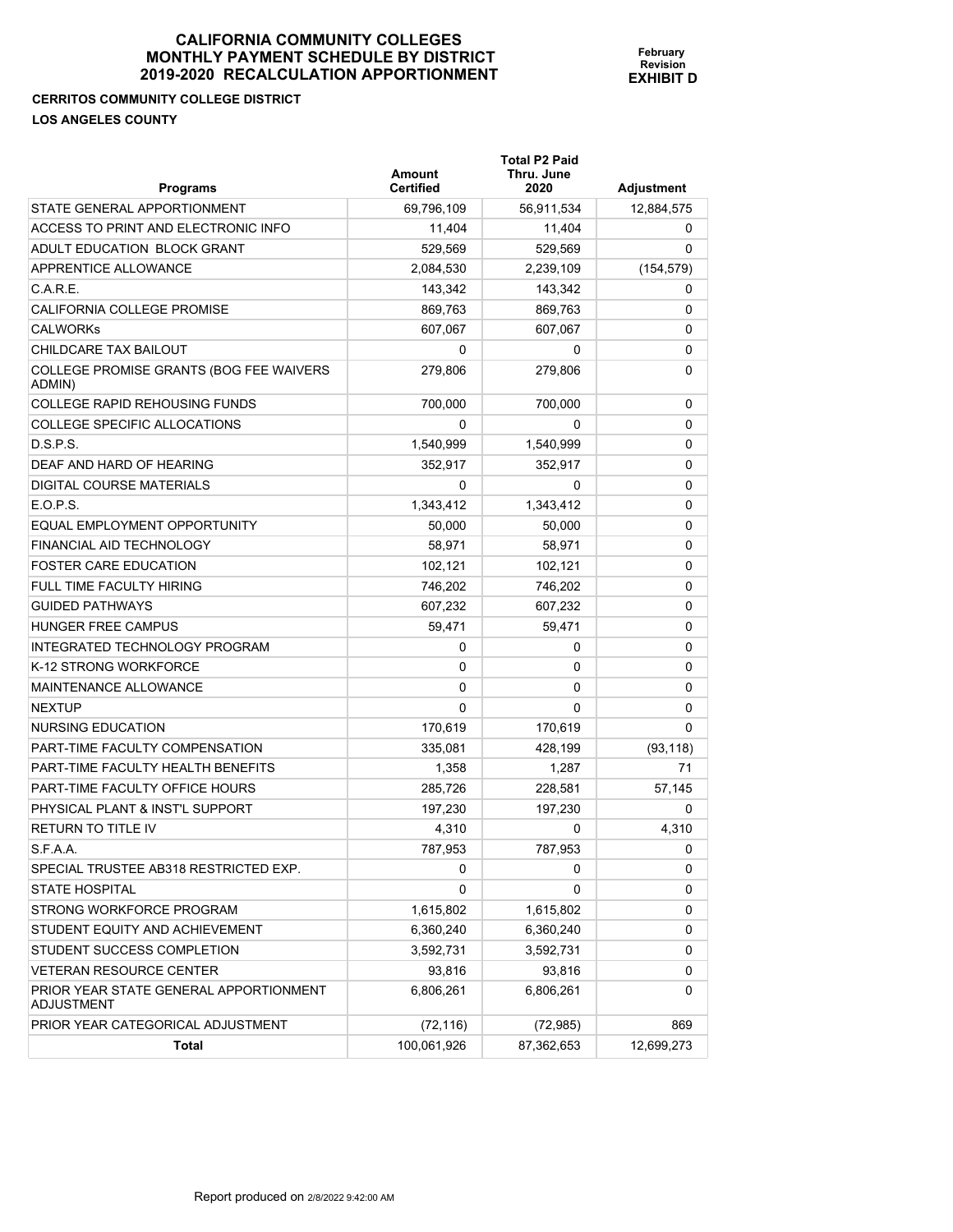**Total P2 Paid** 

**February Revision EXHIBIT D**

**CHABOT-LAS POSITAS COMMUNITY COLLEGE DISTRICT ALAMEDA COUNTY** 

| <b>Programs</b>                                             | <b>Amount</b><br><b>Certified</b> | Thru. June<br>2020 | Adjustment |
|-------------------------------------------------------------|-----------------------------------|--------------------|------------|
| STATE GENERAL APPORTIONMENT                                 | 40,775,226                        | 29,986,882         | 10,788,344 |
| ACCESS TO PRINT AND ELECTRONIC INFO                         | 21,426                            | 21,426             | 0          |
| ADULT EDUCATION BLOCK GRANT                                 | 371,284                           | 371,284            | 0          |
| APPRENTICE ALLOWANCE                                        | 1,298,997                         | 1,330,929          | (31, 932)  |
| C.A.R.E.                                                    | 185,110                           | 185,110            | 0          |
| CALIFORNIA COLLEGE PROMISE                                  | 2,269,413                         | 2,269,413          | 0          |
| <b>CALWORKS</b>                                             | 457,891                           | 457,891            | 0          |
| CHILDCARE TAX BAILOUT                                       | 0                                 | 0                  | 0          |
| COLLEGE PROMISE GRANTS (BOG FEE WAIVERS<br>ADMIN)           | 176,545                           | 176,545            | 0          |
| <b>COLLEGE RAPID REHOUSING FUNDS</b>                        | 0                                 | 0                  | 0          |
| <b>COLLEGE SPECIFIC ALLOCATIONS</b>                         | 0                                 | 0                  | 0          |
| D.S.P.S.                                                    | 1,763,731                         | 1,763,731          | 0          |
| DEAF AND HARD OF HEARING                                    | 20,868                            | 20,868             | 0          |
| <b>DIGITAL COURSE MATERIALS</b>                             | 3,000,000                         | 3,000,000          | 0          |
| $E.$ O.P.S.                                                 | 1,083,738                         | 1,083,738          | 0          |
| EQUAL EMPLOYMENT OPPORTUNITY                                | 50.000                            | 50,000             | 0          |
| <b>FINANCIAL AID TECHNOLOGY</b>                             | 77,424                            | 77,424             | 0          |
| <b>FOSTER CARE EDUCATION</b>                                | 50,179                            | 50,179             | 0          |
| FULL TIME FACULTY HIRING                                    | 836,790                           | 836,790            | 0          |
| <b>GUIDED PATHWAYS</b>                                      | 464,826                           | 464,826            | 0          |
| <b>HUNGER FREE CAMPUS</b>                                   | 56,748                            | 56,748             | 0          |
| INTEGRATED TECHNOLOGY PROGRAM                               | 0                                 | 0                  | 0          |
| K-12 STRONG WORKFORCE                                       | 0                                 | 0                  | 0          |
| MAINTENANCE ALLOWANCE                                       | 0                                 | 0                  | 0          |
| <b>NEXTUP</b>                                               | 0                                 | 0                  | 0          |
| <b>NURSING EDUCATION</b>                                    | 108,944                           | 108,944            | 0          |
| <b>PART-TIME FACULTY COMPENSATION</b>                       | 334,890                           | 328,912            | 5,978      |
| PART-TIME FACULTY HEALTH BENEFITS                           | 611                               | 0                  | 611        |
| PART-TIME FACULTY OFFICE HOURS                              | 390,106                           | 0                  | 390,106    |
| PHYSICAL PLANT & INST'L SUPPORT                             | 187,609                           | 187,609            | 0          |
| <b>RETURN TO TITLE IV</b>                                   | 0                                 | 0                  | 0          |
| S.F.A.A.                                                    | 690,301                           | 690,301            | 0          |
| SPECIAL TRUSTEE AB318 RESTRICTED EXP.                       | 0                                 | 0                  | 0          |
| <b>STATE HOSPITAL</b>                                       | 0                                 | 0                  | 0          |
| STRONG WORKFORCE PROGRAM                                    | 2,040,418                         | 2,040,418          | 0          |
| STUDENT EQUITY AND ACHIEVEMENT                              | 5,918,879                         | 5,918,879          | 0          |
| STUDENT SUCCESS COMPLETION                                  | 1,120,549                         | 1,116,006          | 4,543      |
| <b>VETERAN RESOURCE CENTER</b>                              | 194,429                           | 194,429            | 0          |
| PRIOR YEAR STATE GENERAL APPORTIONMENT<br><b>ADJUSTMENT</b> | (804, 147)                        | (804, 147)         | 0          |
| PRIOR YEAR CATEGORICAL ADJUSTMENT                           | 368,640                           | 366,902            | 1,738      |

**Total** 63,511,425 52,352,037 11,159,388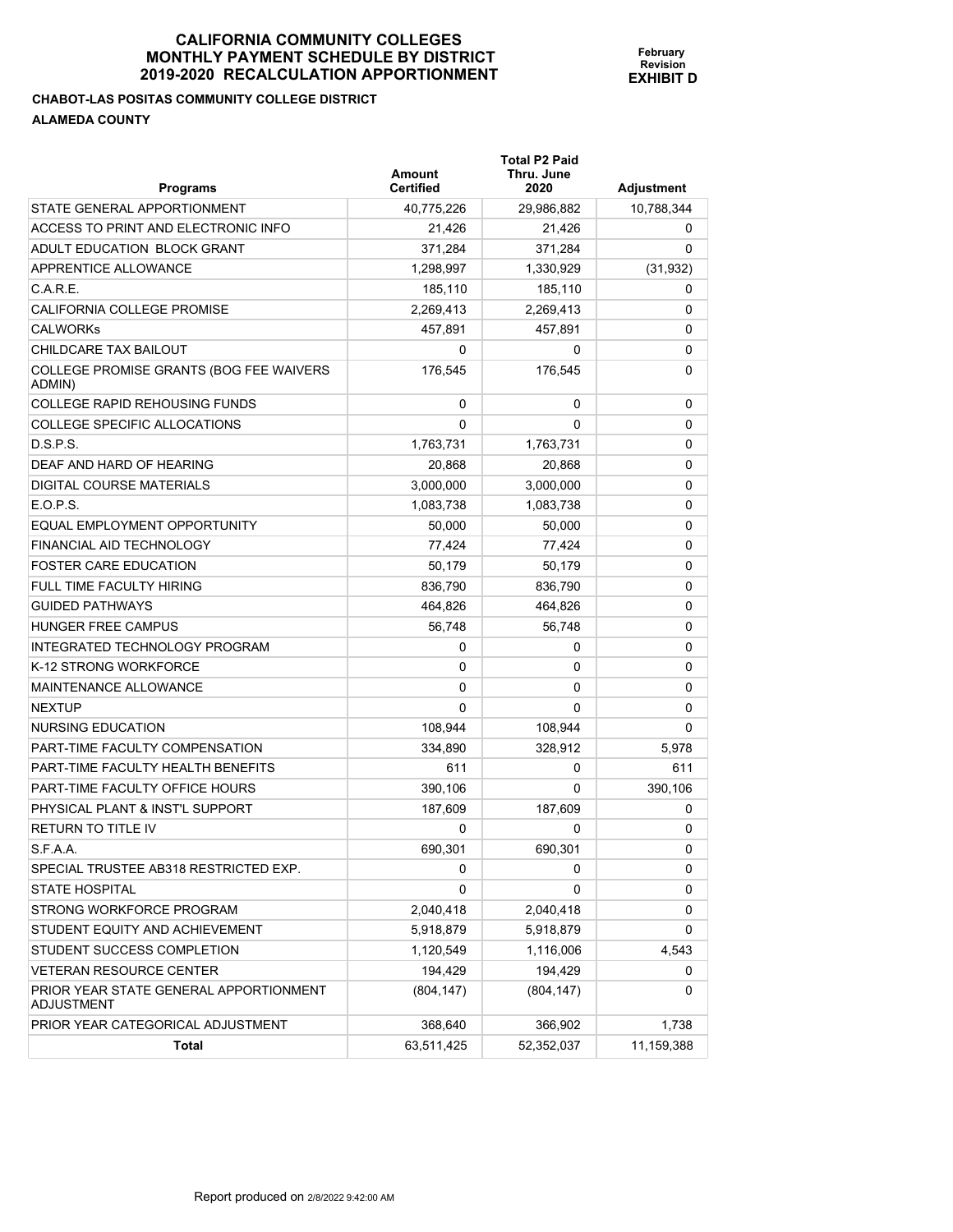# **CHAFFEY COMMUNITY COLLEGE DISTRICT SAN BERNARDINO COUNTY**

| <b>Programs</b>                                      | Amount<br><b>Certified</b> | <b>Total P2 Paid</b><br>Thru. June<br>2020 | Adjustment |
|------------------------------------------------------|----------------------------|--------------------------------------------|------------|
| STATE GENERAL APPORTIONMENT                          | 49,937,764                 | 50,275,011                                 | (337, 247) |
| ACCESS TO PRINT AND ELECTRONIC INFO                  | 11,357                     | 11,357                                     | 0          |
| ADULT EDUCATION BLOCK GRANT                          | 0                          | 0                                          | 0          |
| APPRENTICE ALLOWANCE                                 | $\Omega$                   | 0                                          | 0          |
| C.A.R.E.                                             | 169,959                    | 169,959                                    | 0          |
| CALIFORNIA COLLEGE PROMISE                           | 1,167,347                  | 1,167,347                                  | 0          |
| <b>CALWORKS</b>                                      | 688,009                    | 688,009                                    | 0          |
| CHILDCARE TAX BAILOUT                                | 158,210                    | 158,210                                    | 0          |
| COLLEGE PROMISE GRANTS (BOG FEE WAIVERS<br>ADMIN)    | 257,991                    | 257,991                                    | 0          |
| <b>COLLEGE RAPID REHOUSING FUNDS</b>                 | 0                          | 0                                          | 0          |
| COLLEGE SPECIFIC ALLOCATIONS                         | $\Omega$                   | 0                                          | 0          |
| D.S.P.S.                                             | 1,646,578                  | 1,646,578                                  | 0          |
| DEAF AND HARD OF HEARING                             | 31,137                     | 31,137                                     | 0          |
| DIGITAL COURSE MATERIALS                             | 0                          | 0                                          | 0          |
| E.O.P.S.                                             | 1,432,758                  | 1,432,758                                  | 0          |
| EQUAL EMPLOYMENT OPPORTUNITY                         | 50,000                     | 50,000                                     | 0          |
| FINANCIAL AID TECHNOLOGY                             | 60,575                     | 60,575                                     | 0          |
| <b>FOSTER CARE EDUCATION</b>                         | 0                          | 0                                          | 0          |
| FULL TIME FACULTY HIRING                             | 649,702                    | 649,702                                    | 0          |
| <b>GUIDED PATHWAYS</b>                               | 484,783                    | 484,783                                    | 0          |
| HUNGER FREE CAMPUS                                   | 56,352                     | 56,352                                     | 0          |
| INTEGRATED TECHNOLOGY PROGRAM                        | 0                          | 0                                          | 0          |
| K-12 STRONG WORKFORCE                                | 0                          | 0                                          | 0          |
| MAINTENANCE ALLOWANCE                                | 0                          | 0                                          | 0          |
| <b>NEXTUP</b>                                        | 957,486                    | 957,486                                    | 0          |
| NURSING EDUCATION                                    | 176,349                    | 199,958                                    | (23, 609)  |
| <b>PART-TIME FACULTY COMPENSATION</b>                | 361,611                    | 362,514                                    | (903)      |
| PART-TIME FACULTY HEALTH BENEFITS                    | 0                          | 0                                          | 0          |
| PART-TIME FACULTY OFFICE HOURS                       | 0                          | 0                                          | 0          |
| PHYSICAL PLANT & INST'L SUPPORT                      | 205,828                    | 205,828                                    | 0          |
| <b>RETURN TO TITLE IV</b>                            | 50.858                     | 0                                          | 50,858     |
| S.F.A.A.                                             | 719,299                    | 719,299                                    | 0          |
| SPECIAL TRUSTEE AB318 RESTRICTED EXP.                | 0                          | 0                                          | 0          |
| <b>STATE HOSPITAL</b>                                | 0                          | 0                                          | 0          |
| STRONG WORKFORCE PROGRAM                             | 2,196,879                  | 2,196,879                                  | 0          |
| STUDENT EQUITY AND ACHIEVEMENT                       | 6,370,285                  | 6,370,285                                  | 0          |
| STUDENT SUCCESS COMPLETION                           | 2,175,118                  | 2,239,799                                  | (64, 681)  |
| <b>VETERAN RESOURCE CENTER</b>                       | 89,739                     | 89,739                                     | 0          |
| PRIOR YEAR STATE GENERAL APPORTIONMENT<br>ADJUSTMENT | (2,670,834)                | (2,670,834)                                | 0          |
| PRIOR YEAR CATEGORICAL ADJUSTMENT                    | (205, 419)                 | (204, 550)                                 | (869)      |
| Total                                                | 67,229,721                 | 67,606,172                                 | (376, 451) |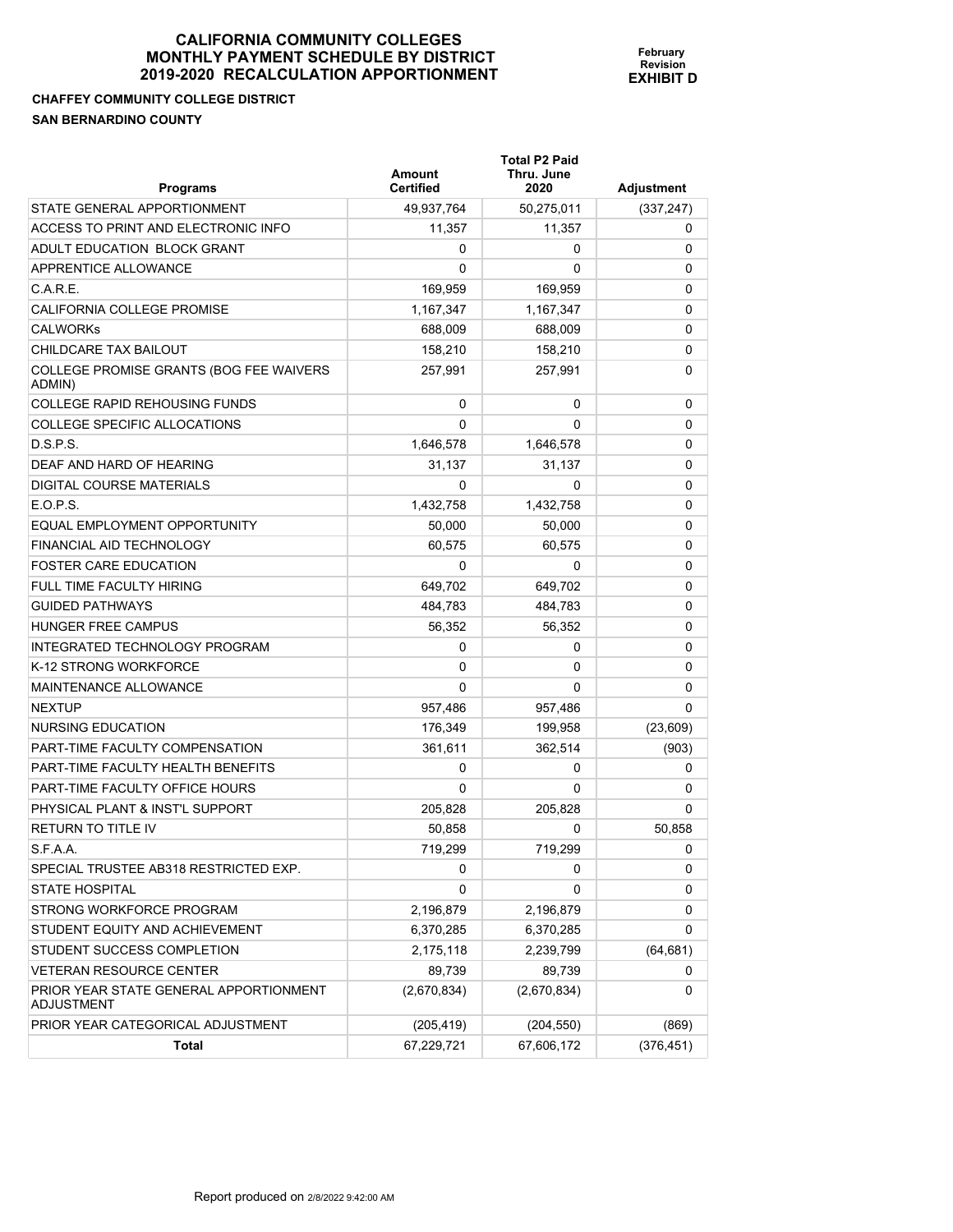# **CITRUS COMMUNITY COLLEGE DISTRICT LOS ANGELES COUNTY**

| <b>Programs</b>                                             | Amount<br><b>Certified</b> | <b>Total P2 Paid</b><br>Thru. June<br>2020 | <b>Adjustment</b> |
|-------------------------------------------------------------|----------------------------|--------------------------------------------|-------------------|
| STATE GENERAL APPORTIONMENT                                 | 58,497,321                 | 52,442,564                                 | 6,054,757         |
| ACCESS TO PRINT AND ELECTRONIC INFO                         | 10,892                     | 10,892                                     | 0                 |
| ADULT EDUCATION BLOCK GRANT                                 | 0                          | 0                                          | 0                 |
| APPRENTICE ALLOWANCE                                        | 0                          | 0                                          | 0                 |
| C.A.R.E.                                                    | 148,716                    | 148,716                                    | 0                 |
| CALIFORNIA COLLEGE PROMISE                                  | 809,951                    | 809,951                                    | 0                 |
| <b>CALWORKS</b>                                             | 345,400                    | 345,400                                    | 0                 |
| CHILDCARE TAX BAILOUT                                       | 0                          | 0                                          | 0                 |
| COLLEGE PROMISE GRANTS (BOG FEE WAIVERS<br>ADMIN)           | 161,037                    | 161,037                                    | 0                 |
| <b>COLLEGE RAPID REHOUSING FUNDS</b>                        | 0                          | 0                                          | 0                 |
| <b>COLLEGE SPECIFIC ALLOCATIONS</b>                         | 0                          | 0                                          | 0                 |
| D.S.P.S.                                                    | 929,335                    | 929,335                                    | 0                 |
| DEAF AND HARD OF HEARING                                    | 56,250                     | 56,250                                     | 0                 |
| DIGITAL COURSE MATERIALS                                    | 0                          | 0                                          | 0                 |
| E.O.P.S.                                                    | 939,492                    | 939,492                                    | 0                 |
| EQUAL EMPLOYMENT OPPORTUNITY                                | 50.000                     | 50,000                                     | 0                 |
| <b>FINANCIAL AID TECHNOLOGY</b>                             | 51,974                     | 51,974                                     | 0                 |
| <b>FOSTER CARE EDUCATION</b>                                | 230,361                    | 230,361                                    | 0                 |
| FULL TIME FACULTY HIRING                                    | 533.632                    | 533,632                                    | 0                 |
| <b>GUIDED PATHWAYS</b>                                      | 335,525                    | 335,525                                    | 0                 |
| <b>HUNGER FREE CAMPUS</b>                                   | 42,277                     | 42,277                                     | 0                 |
| INTEGRATED TECHNOLOGY PROGRAM                               | 0                          | 0                                          | 0                 |
| K-12 STRONG WORKFORCE                                       | 0                          | 0                                          | 0                 |
| MAINTENANCE ALLOWANCE                                       | 0                          | 0                                          | 0                 |
| <b>NEXTUP</b>                                               | 0                          | 0                                          | 0                 |
| <b>NURSING EDUCATION</b>                                    | 116,206                    | 116,206                                    | 0                 |
| PART-TIME FACULTY COMPENSATION                              | 243,201                    | 242,645                                    | 556               |
| PART-TIME FACULTY HEALTH BENEFITS                           | 129                        | 122                                        | 7                 |
| PART-TIME FACULTY OFFICE HOURS                              | 190,430                    | 152,344                                    | 38,086            |
| PHYSICAL PLANT & INST'L SUPPORT                             | 138.247                    | 138,247                                    | 0                 |
| RETURN TO TITLE IV                                          | 2,023                      | 0                                          | 2,023             |
| S.F.A.A.                                                    | 500,815                    | 500,815                                    | U                 |
| SPECIAL TRUSTEE AB318 RESTRICTED EXP.                       | 0                          | 0                                          | 0                 |
| <b>STATE HOSPITAL</b>                                       | 0                          | 0                                          | 0                 |
| STRONG WORKFORCE PROGRAM                                    | 872,154                    | 872,154                                    | 0                 |
| STUDENT EQUITY AND ACHIEVEMENT                              | 4,358,167                  | 4,358,167                                  | 0                 |
| STUDENT SUCCESS COMPLETION                                  | 1,570,255                  | 1,570,255                                  | 0                 |
| <b>VETERAN RESOURCE CENTER</b>                              | 89,965                     | 89,965                                     | 0                 |
| PRIOR YEAR STATE GENERAL APPORTIONMENT<br><b>ADJUSTMENT</b> | 4,062,951                  | 4,062,951                                  | 0                 |
| PRIOR YEAR CATEGORICAL ADJUSTMENT                           | 21,868                     | 20,999                                     | 869               |
| Total                                                       | 75,308,574                 | 69,212,276                                 | 6,096,298         |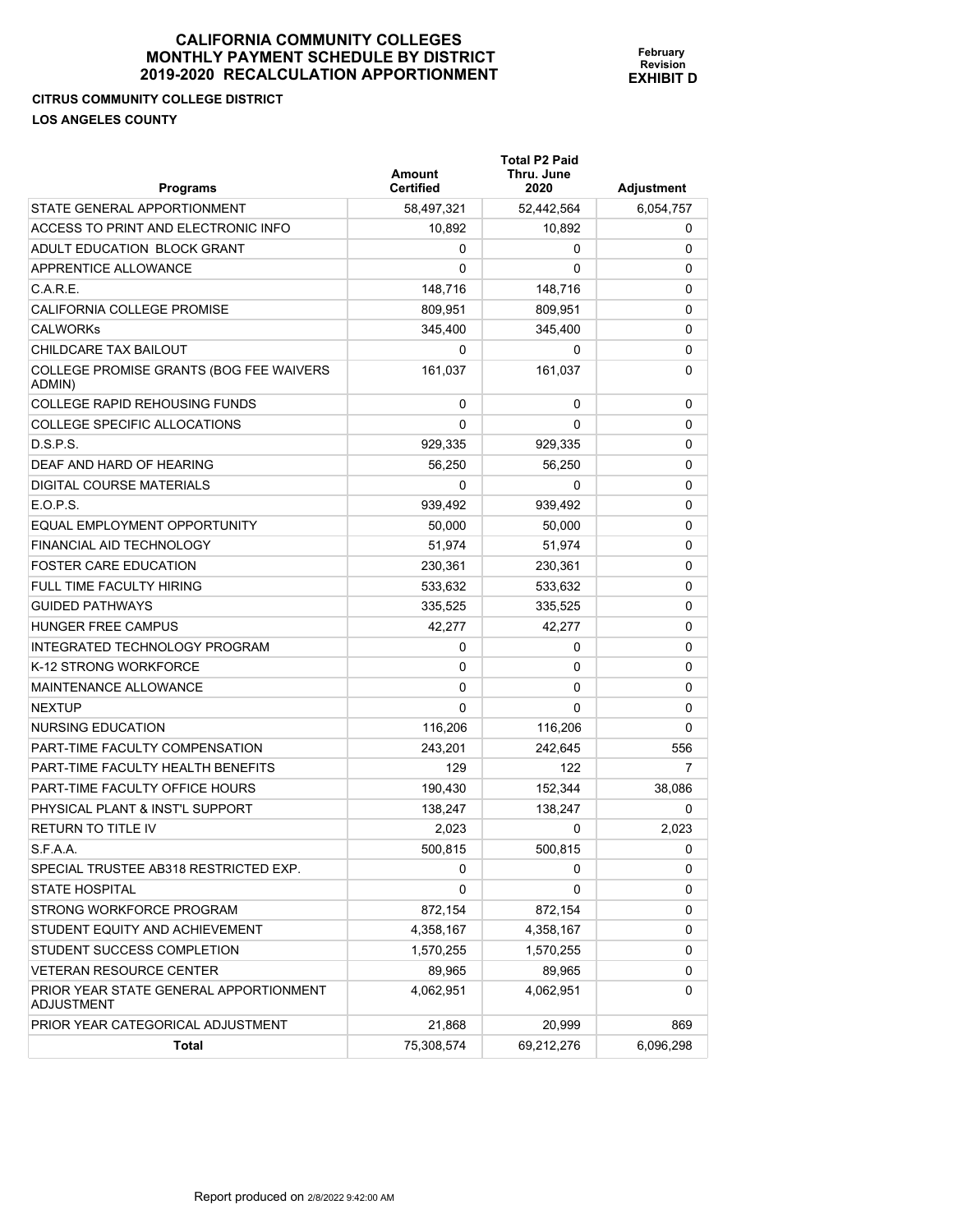# **COAST COMMUNITY COLLEGE DISTRICT ORANGE COUNTY**

| <b>Programs</b>                                      | Amount<br><b>Certified</b> | <b>Total P2 Paid</b><br>Thru. June<br>2020 | <b>Adjustment</b> |
|------------------------------------------------------|----------------------------|--------------------------------------------|-------------------|
| STATE GENERAL APPORTIONMENT                          | 25,810,024                 | 10,167,017                                 | 15,643,007        |
| ACCESS TO PRINT AND ELECTRONIC INFO                  | 32,882                     | 32,882                                     | 0                 |
| ADULT EDUCATION BLOCK GRANT                          | 1,614,048                  | 1,614,048                                  | 0                 |
| APPRENTICE ALLOWANCE                                 | 0                          | 0                                          | 0                 |
| C.A.R.E.                                             | 278,833                    | 278,833                                    | 0                 |
| <b>CALIFORNIA COLLEGE PROMISE</b>                    | 2,918,009                  | 2,918,009                                  | 0                 |
| <b>CALWORKS</b>                                      | 714,325                    | 714,325                                    | 0                 |
| CHILDCARE TAX BAILOUT                                | 0                          | 0                                          | 0                 |
| COLLEGE PROMISE GRANTS (BOG FEE WAIVERS<br>ADMIN)    | 430,028                    | 430,028                                    | 0                 |
| <b>COLLEGE RAPID REHOUSING FUNDS</b>                 | 0                          | 0                                          | 0                 |
| COLLEGE SPECIFIC ALLOCATIONS                         | $\Omega$                   | 0                                          | 0                 |
| D.S.P.S.                                             | 3,067,999                  | 3,067,999                                  | 0                 |
| DEAF AND HARD OF HEARING                             | 116,543                    | 116,543                                    | 0                 |
| DIGITAL COURSE MATERIALS                             | 0                          | 0                                          | 0                 |
| E.O.P.S.                                             | 3,398,288                  | 3,398,288                                  | 0                 |
| EQUAL EMPLOYMENT OPPORTUNITY                         | 50,000                     | 50,000                                     | 0                 |
| FINANCIAL AID TECHNOLOGY                             | 117,487                    | 117,487                                    | 0                 |
| <b>FOSTER CARE EDUCATION</b>                         | 0                          | 0                                          | 0                 |
| FULL TIME FACULTY HIRING                             | 1,449,179                  | 1,449,179                                  | 0                 |
| <b>GUIDED PATHWAYS</b>                               | 922,110                    | 922,110                                    | 0                 |
| HUNGER FREE CAMPUS                                   | 125,931                    | 125,931                                    | 0                 |
| INTEGRATED TECHNOLOGY PROGRAM                        | 0                          | 0                                          | 0                 |
| K-12 STRONG WORKFORCE                                | 0                          | 0                                          | 0                 |
| MAINTENANCE ALLOWANCE                                | 0                          | 0                                          | 0                 |
| <b>NEXTUP</b>                                        | 536,746                    | 536,746                                    | 0                 |
| NURSING EDUCATION                                    | 103,290                    | 103,290                                    | 0                 |
| <b>PART-TIME FACULTY COMPENSATION</b>                | 652,897                    | 659,452                                    | (6, 555)          |
| PART-TIME FACULTY HEALTH BENEFITS                    | 10,340                     | 9,798                                      | 542               |
| PART-TIME FACULTY OFFICE HOURS                       | 76,193                     | 61,145                                     | 15,048            |
| PHYSICAL PLANT & INST'L SUPPORT                      | 374,964                    | 374,964                                    | 0                 |
| <b>RETURN TO TITLE IV</b>                            | 16,888                     | 0                                          | 16,888            |
| S.F.A.A.                                             | 1,529,755                  | 1,529,755                                  | 0                 |
| SPECIAL TRUSTEE AB318 RESTRICTED EXP.                | 0                          | 0                                          | 0                 |
| <b>STATE HOSPITAL</b>                                | 178,762                    | 178,762                                    | 0                 |
| STRONG WORKFORCE PROGRAM                             | 3,099,292                  | 3,099,292                                  | 0                 |
| STUDENT EQUITY AND ACHIEVEMENT                       | 11,364,719                 | 11,364,719                                 | 0                 |
| STUDENT SUCCESS COMPLETION                           | 2,951,724                  | 2,954,606                                  | (2,882)           |
| <b>VETERAN RESOURCE CENTER</b>                       | 296,173                    | 296,173                                    | 0                 |
| PRIOR YEAR STATE GENERAL APPORTIONMENT<br>ADJUSTMENT | 2,855,328                  | 2,855,328                                  | 0                 |
| PRIOR YEAR CATEGORICAL ADJUSTMENT                    | (24, 071)                  | (22, 704)                                  | (1, 367)          |
| <b>Total</b>                                         | 65,068,686                 | 49,404,005                                 | 15,664,681        |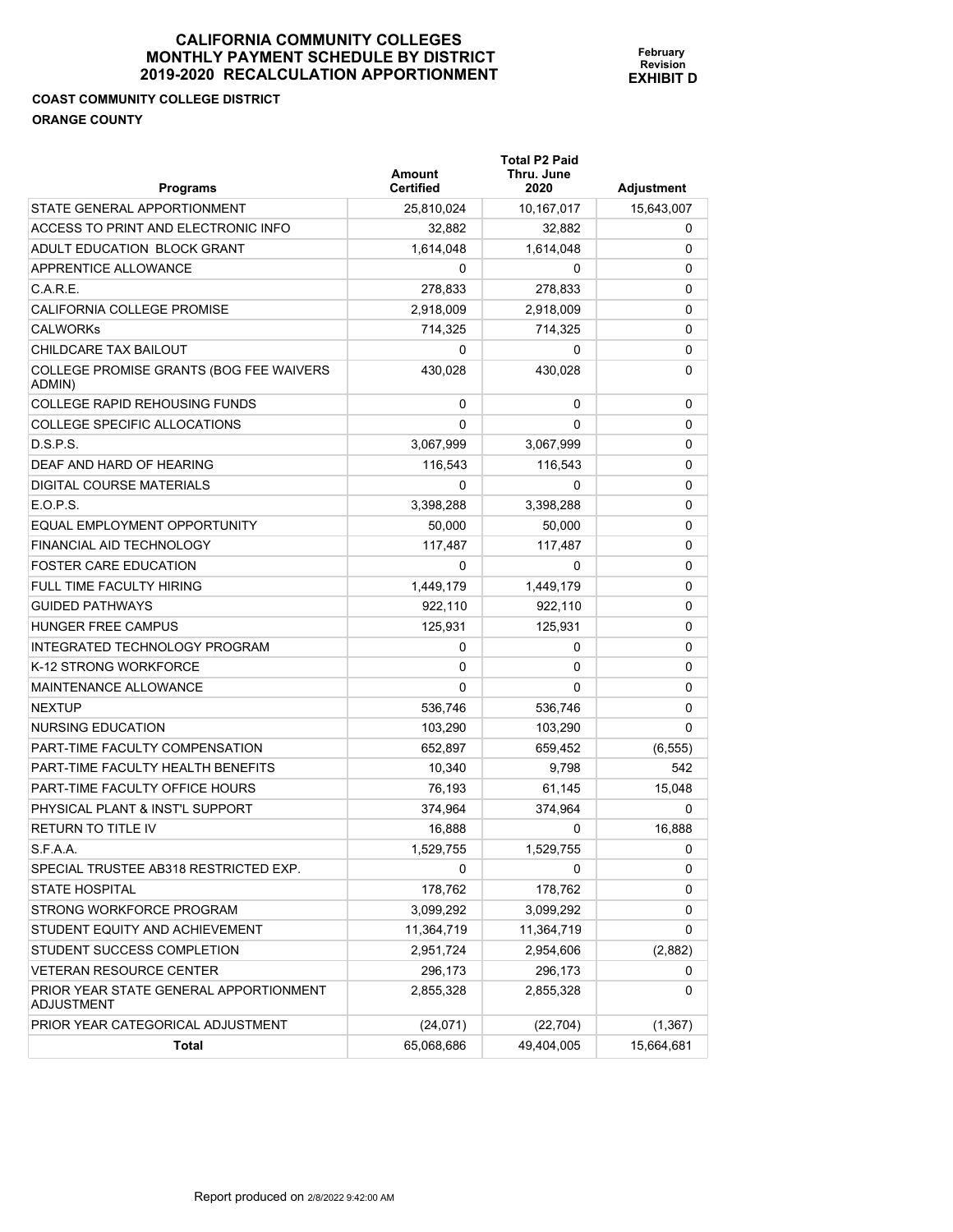## **COMPTON COMMUNITY COLLEGE DISTRICT LOS ANGELES COUNTY**

| <b>Programs</b>                                             | <b>Amount</b><br><b>Certified</b> | <b>Total P2 Paid</b><br>Thru. June<br>2020 | Adjustment |
|-------------------------------------------------------------|-----------------------------------|--------------------------------------------|------------|
| STATE GENERAL APPORTIONMENT                                 | 29,680,786                        | 26,454,816                                 | 3,225,970  |
| ACCESS TO PRINT AND ELECTRONIC INFO                         | 10,546                            | 10,546                                     | 0          |
| ADULT EDUCATION BLOCK GRANT                                 | 0                                 | 0                                          | $\Omega$   |
| APPRENTICE ALLOWANCE                                        | 0                                 | 0                                          | 0          |
| C.A.R.E.                                                    | 533,290                           | 533,290                                    | $\Omega$   |
| CALIFORNIA COLLEGE PROMISE                                  | 194,799                           | 194,799                                    | 0          |
| <b>CALWORKS</b>                                             | 508,990                           | 508,990                                    | 0          |
| CHILDCARE TAX BAILOUT                                       | 0                                 | 0                                          | 0          |
| COLLEGE PROMISE GRANTS (BOG FEE WAIVERS<br>ADMIN)           | 72,641                            | 72,641                                     | 0          |
| <b>COLLEGE RAPID REHOUSING FUNDS</b>                        | 0                                 | 0                                          | 0          |
| <b>COLLEGE SPECIFIC ALLOCATIONS</b>                         | 0                                 | 0                                          | $\Omega$   |
| D.S.P.S.                                                    | 346,920                           | 346,920                                    | 0          |
| DEAF AND HARD OF HEARING                                    | 24,463                            | 24,463                                     | 0          |
| <b>DIGITAL COURSE MATERIALS</b>                             | 0                                 | 0                                          | 0          |
| E.O.P.S.                                                    | 1,123,361                         | 1,123,361                                  | 0          |
| EQUAL EMPLOYMENT OPPORTUNITY                                | 50.000                            | 50,000                                     | 0          |
| FINANCIAL AID TECHNOLOGY                                    | 46,822                            | 46.822                                     | 0          |
| <b>FOSTER CARE EDUCATION</b>                                | 62,589                            | 62,589                                     | 0          |
| <b>FULL TIME FACULTY HIRING</b>                             | 265,630                           | 265,630                                    | 0          |
| <b>GUIDED PATHWAYS</b>                                      | 207,988                           | 207,988                                    | $\Omega$   |
| <b>HUNGER FREE CAMPUS</b>                                   | 16,608                            | 16,608                                     | 0          |
| INTEGRATED TECHNOLOGY PROGRAM                               | 0                                 | 0                                          | 0          |
| K-12 STRONG WORKFORCE                                       | 0                                 | 0                                          | 0          |
| <b>MAINTENANCE ALLOWANCE</b>                                | 0                                 | 0                                          | 0          |
| <b>NEXTUP</b>                                               | 0                                 | 0                                          | 0          |
| NURSING EDUCATION                                           | 87,075                            | 87,075                                     | $\Omega$   |
| <b>PART-TIME FACULTY COMPENSATION</b>                       | 146,072                           | 146,385                                    | (313)      |
| PART-TIME FACULTY HEALTH BENEFITS                           | 0                                 | 0                                          | 0          |
| PART-TIME FACULTY OFFICE HOURS                              | 0                                 | 0                                          | 0          |
| PHYSICAL PLANT & INST'L SUPPORT                             | 54.675                            | 54,675                                     | $\Omega$   |
| <b>RETURN TO TITLE IV</b>                                   | 265                               | 0                                          | 265        |
| S.F.A.A.                                                    | 271,763                           | 271,763                                    | U          |
| SPECIAL TRUSTEE AB318 RESTRICTED EXP.                       | 130,000                           | 130,000                                    | 0          |
| <b>STATE HOSPITAL</b>                                       | 0                                 | 0                                          | 0          |
| STRONG WORKFORCE PROGRAM                                    | 549,507                           | 549,507                                    | 0          |
| STUDENT EQUITY AND ACHIEVEMENT                              | 2,304,528                         | 2,304,528                                  | 0          |
| STUDENT SUCCESS COMPLETION                                  | 447,088                           | 449,738                                    | (2,650)    |
| <b>VETERAN RESOURCE CENTER</b>                              | 17,926                            | 17,926                                     | 0          |
| PRIOR YEAR STATE GENERAL APPORTIONMENT<br><b>ADJUSTMENT</b> | (302, 614)                        | (302, 614)                                 | 0          |
| PRIOR YEAR CATEGORICAL ADJUSTMENT                           | (57, 282)                         | (58, 151)                                  | 869        |
| Total                                                       | 36,794,436                        | 33,570,295                                 | 3,224,141  |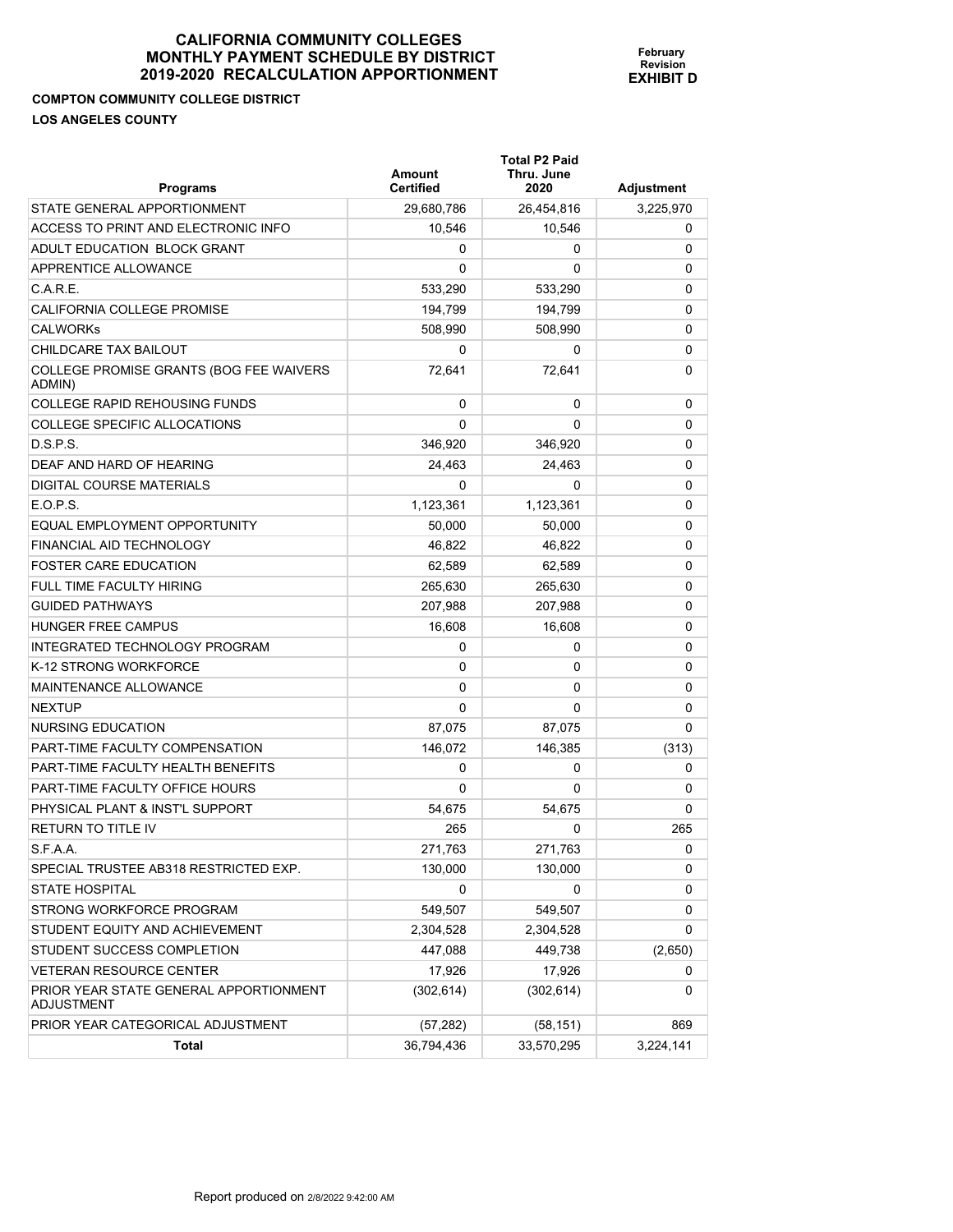**Total P2 Paid** 

**February Revision EXHIBIT D**

**CONTRA COSTA COMMUNITY COLLEGE DISTRICT CONTRA COSTA COUNTY** 

| <b>Programs</b>                                      | <b>Amount</b><br><b>Certified</b> | Thru. June<br>2020 | <b>Adjustment</b> |
|------------------------------------------------------|-----------------------------------|--------------------|-------------------|
| STATE GENERAL APPORTIONMENT                          | 32,999,484                        | 19,755,012         | 13,244,472        |
| ACCESS TO PRINT AND ELECTRONIC INFO                  | 32,330                            | 32,330             | 0                 |
| ADULT EDUCATION BLOCK GRANT                          | 614,198                           | 614,198            | 0                 |
| <b>APPRENTICE ALLOWANCE</b>                          | 745,917                           | 514,708            | 231,209           |
| C.A.R.E.                                             | 408,396                           | 408,396            | 0                 |
| <b>CALIFORNIA COLLEGE PROMISE</b>                    | 3,145,287                         | 3,145,287          | 0                 |
| <b>CALWORKs</b>                                      | 732,363                           | 732,363            | 0                 |
| CHILDCARE TAX BAILOUT                                | 0                                 | 0                  | 0                 |
| COLLEGE PROMISE GRANTS (BOG FEE WAIVERS<br>ADMIN)    | 294,643                           | 294,643            | 0                 |
| <b>COLLEGE RAPID REHOUSING FUNDS</b>                 | 0                                 | 0                  | 0                 |
| <b>COLLEGE SPECIFIC ALLOCATIONS</b>                  | 0                                 | 0                  | 0                 |
| D.S.P.S.                                             | 3,160,650                         | 3,160,650          | 0                 |
| DEAF AND HARD OF HEARING                             | 166,938                           | 166,938            | 0                 |
| <b>DIGITAL COURSE MATERIALS</b>                      | 0                                 | 0                  | 0                 |
| E.O.P.S.                                             | 2,845,184                         | 2,845,184          | 0                 |
| EQUAL EMPLOYMENT OPPORTUNITY                         | 50,000                            | 50,000             | 0                 |
| FINANCIAL AID TECHNOLOGY                             | 107.443                           | 107,443            | 0                 |
| <b>FOSTER CARE EDUCATION</b>                         | 226,398                           | 226,398            | 0                 |
| <b>FULL TIME FACULTY HIRING</b>                      | 1,306,690                         | 1,306,690          | 0                 |
| <b>GUIDED PATHWAYS</b>                               | 759,249                           | 759,249            | 0                 |
| <b>HUNGER FREE CAMPUS</b>                            | 101,060                           | 101,060            | 0                 |
| INTEGRATED TECHNOLOGY PROGRAM                        | 0                                 | 0                  | 0                 |
| K-12 STRONG WORKFORCE                                | 0                                 | 0                  | 0                 |
| <b>MAINTENANCE ALLOWANCE</b>                         | 0                                 | 0                  | 0                 |
| <b>NEXTUP</b>                                        | 0                                 | 0                  | 0                 |
| <b>NURSING EDUCATION</b>                             | 346,104                           | 346,104            | 0                 |
| PART-TIME FACULTY COMPENSATION                       | 541,419                           | 544,088            | (2,669)           |
| PART-TIME FACULTY HEALTH BENEFITS                    | 25,949                            | 24,591             | 1,358             |
| PART-TIME FACULTY OFFICE HOURS                       | 662,220                           | 529,776            | 132,444           |
| PHYSICAL PLANT & INST'L SUPPORT                      | 307,725                           | 307,725            | 0                 |
| RETURN TO TITLE IV                                   | 22,406                            | 0                  | 22,406            |
| S.F.A.A.                                             | 1,100,662                         | 1,100,662          | 0                 |
| SPECIAL TRUSTEE AB318 RESTRICTED EXP.                | 0                                 | 0                  | 0                 |
| <b>STATE HOSPITAL</b>                                | 0                                 | 0                  | 0                 |
| STRONG WORKFORCE PROGRAM                             | 3,324,887                         | 3,324,887          | 0                 |
| STUDENT EQUITY AND ACHIEVEMENT                       | 11,251,179                        | 11,251,179         | 0                 |
| STUDENT SUCCESS COMPLETION                           | 2,238,322                         | 2,302,756          | (64, 434)         |
| <b>VETERAN RESOURCE CENTER</b>                       | 244,975                           | 244,975            | 0                 |
| PRIOR YEAR STATE GENERAL APPORTIONMENT<br>ADJUSTMENT | (3,626,684)                       | (3,626,684)        | 0                 |
| PRIOR YEAR CATEGORICAL ADJUSTMENT                    | (115,660)                         | (249, 491)         | 133,831           |
| <b>Total</b>                                         | 64,019,734                        | 50,321,117         | 13,698,617        |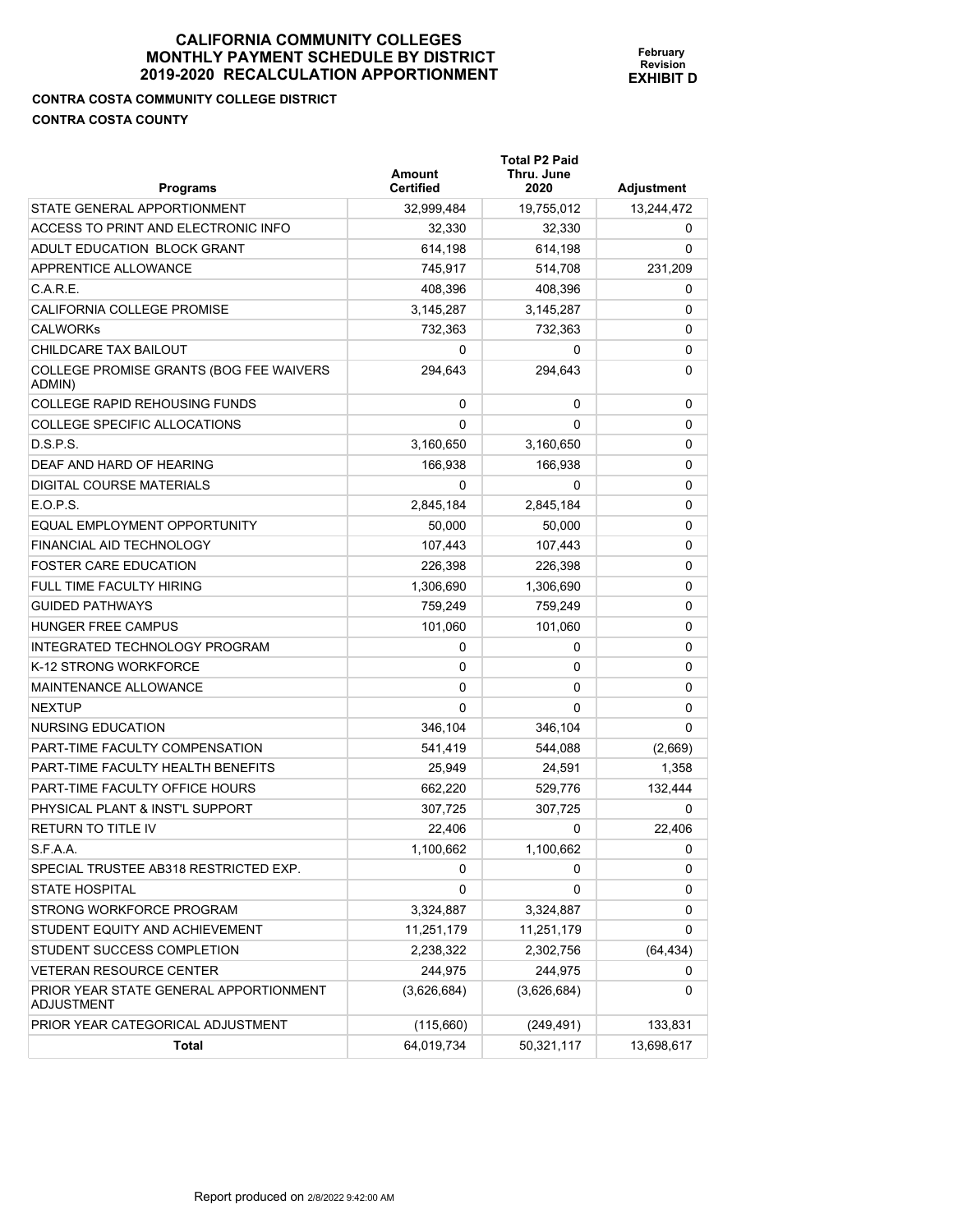**COPPER MT. COMMUNITY COLLEGE DISTRICT SAN BERNARDINO COUNTY** 

|  | February<br><b>Revision</b><br>EXHIBIT D |
|--|------------------------------------------|
|  |                                          |

**Total P2 Paid** 

| <b>Programs</b>                                      | Amount<br><b>Certified</b> | Thru. June<br>2020 | <b>Adjustment</b> |
|------------------------------------------------------|----------------------------|--------------------|-------------------|
| STATE GENERAL APPORTIONMENT                          | 12,234,387                 | 11,061,800         | 1,172,587         |
| ACCESS TO PRINT AND ELECTRONIC INFO                  | 10,126                     | 10,126             | 0                 |
| ADULT EDUCATION BLOCK GRANT                          | 832,637                    | 832,637            | 0                 |
| APPRENTICE ALLOWANCE                                 | 0                          | 0                  | 0                 |
| C.A.R.E.                                             | 101,585                    | 101,585            | 0                 |
| CALIFORNIA COLLEGE PROMISE                           | 55,049                     | 55,049             | 0                 |
| <b>CALWORKs</b>                                      | 247,231                    | 247,231            | 0                 |
| CHILDCARE TAX BAILOUT                                | 0                          | 0                  | 0                 |
| COLLEGE PROMISE GRANTS (BOG FEE WAIVERS<br>ADMIN)    | 26,917                     | 26,917             | 0                 |
| <b>COLLEGE RAPID REHOUSING FUNDS</b>                 | 0                          | 0                  | 0                 |
| COLLEGE SPECIFIC ALLOCATIONS                         | 0                          | 0                  | 0                 |
| D.S.P.S.                                             | 302,275                    | 302,275            | 0                 |
| DEAF AND HARD OF HEARING                             | 691                        | 691                | 0                 |
| DIGITAL COURSE MATERIALS                             | 0                          | 0                  | 0                 |
| E.O.P.S.                                             | 304,197                    | 304,197            | 0                 |
| EQUAL EMPLOYMENT OPPORTUNITY                         | 50,000                     | 50,000             | 0                 |
| FINANCIAL AID TECHNOLOGY                             | 39,601                     | 39,601             | 0                 |
| <b>FOSTER CARE EDUCATION</b>                         | 0                          | 0                  | 0                 |
| FULL TIME FACULTY HIRING                             | 67,610                     | 67,610             | 0                 |
| <b>GUIDED PATHWAYS</b>                               | 125,000                    | 125,000            | 0                 |
| <b>HUNGER FREE CAMPUS</b>                            | 5,628                      | 5,628              | 0                 |
| INTEGRATED TECHNOLOGY PROGRAM                        | 0                          | 0                  | 0                 |
| K-12 STRONG WORKFORCE                                | 0                          | 0                  | 0                 |
| MAINTENANCE ALLOWANCE                                | 0                          | 0                  | 0                 |
| <b>NEXTUP</b>                                        | $\Omega$                   | 0                  | 0                 |
| NURSING EDUCATION                                    | 117,001                    | 117,001            | 0                 |
| <b>PART-TIME FACULTY COMPENSATION</b>                | 80,965                     | 219,192            | (138, 227)        |
| PART-TIME FACULTY HEALTH BENEFITS                    | 0                          | 0                  | 0                 |
| PART-TIME FACULTY OFFICE HOURS                       | 0                          | 0                  | 0                 |
| PHYSICAL PLANT & INST'L SUPPORT                      | 18,039                     | 18,039             | 0                 |
| <b>RETURN TO TITLE IV</b>                            | $\Omega$                   | 0                  | 0                 |
| S.F.A.A.                                             | 123,042                    | 123,042            | 0                 |
| SPECIAL TRUSTEE AB318 RESTRICTED EXP.                | 0                          | 0                  | 0                 |
| <b>STATE HOSPITAL</b>                                | 0                          | 0                  | 0                 |
| STRONG WORKFORCE PROGRAM                             | 199,812                    | 199,812            | 0                 |
| STUDENT EQUITY AND ACHIEVEMENT                       | 881,878                    | 881,878            | 0                 |
| STUDENT SUCCESS COMPLETION                           | 216,205                    | 216,220            | (15)              |
| <b>VETERAN RESOURCE CENTER</b>                       | 38,541                     | 38,541             | 0                 |
| PRIOR YEAR STATE GENERAL APPORTIONMENT<br>ADJUSTMENT | 532,117                    | 532,117            | 0                 |
| PRIOR YEAR CATEGORICAL ADJUSTMENT                    | (370)                      | 499                | (869)             |
| Total                                                | 16,610,164                 | 15,576,688         | 1,033,476         |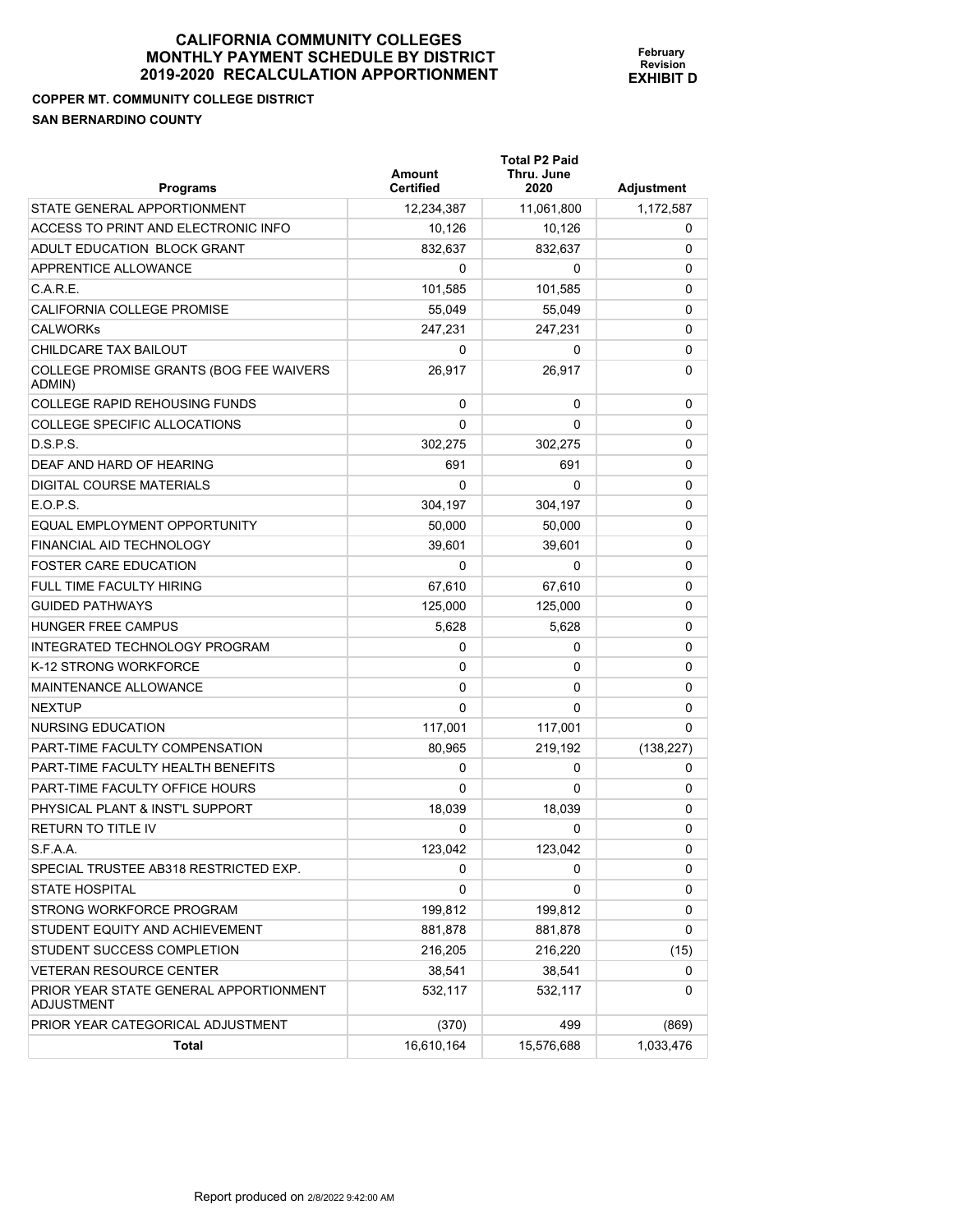# **DESERT COMMUNITY COLLEGE DISTRICT RIVERSIDE COUNTY**

| <b>Programs</b>                                      | Amount<br><b>Certified</b> | <b>Total P2 Paid</b><br>Thru. June<br>2020 | <b>Adjustment</b> |
|------------------------------------------------------|----------------------------|--------------------------------------------|-------------------|
| STATE GENERAL APPORTIONMENT                          | 20,830,736                 | 24,099,804                                 | (3,269,068)       |
| ACCESS TO PRINT AND ELECTRONIC INFO                  | 10,718                     | 10,718                                     | 0                 |
| ADULT EDUCATION BLOCK GRANT                          | 442,500                    | 442.500                                    | 0                 |
| APPRENTICE ALLOWANCE                                 | 0                          | 0                                          | 0                 |
| C.A.R.E.                                             | 157,260                    | 157,260                                    | 0                 |
| <b>CALIFORNIA COLLEGE PROMISE</b>                    | 0                          | 0                                          | 0                 |
| <b>CALWORKS</b>                                      | 451,059                    | 451,059                                    | 0                 |
| CHILDCARE TAX BAILOUT                                | 0                          | 0                                          | 0                 |
| COLLEGE PROMISE GRANTS (BOG FEE WAIVERS<br>ADMIN)    | 154,846                    | 154,846                                    | 0                 |
| <b>COLLEGE RAPID REHOUSING FUNDS</b>                 | 0                          | 0                                          | 0                 |
| COLLEGE SPECIFIC ALLOCATIONS                         | $\Omega$                   | 0                                          | 0                 |
| D.S.P.S.                                             | 1,046,194                  | 1,046,194                                  | 0                 |
| DEAF AND HARD OF HEARING                             | 16,667                     | 16,667                                     | 0                 |
| <b>DIGITAL COURSE MATERIALS</b>                      | 0                          | 0                                          | 0                 |
| E.O.P.S.                                             | 627,227                    | 627,227                                    | 0                 |
| EQUAL EMPLOYMENT OPPORTUNITY                         | 50,000                     | 50,000                                     | 0                 |
| FINANCIAL AID TECHNOLOGY                             | 48.345                     | 48.345                                     | 0                 |
| <b>FOSTER CARE EDUCATION</b>                         | 0                          | 0                                          | 0                 |
| <b>FULL TIME FACULTY HIRING</b>                      | 450,405                    | 450,405                                    | 0                 |
| <b>GUIDED PATHWAYS</b>                               | 303,083                    | 303,083                                    | 0                 |
| HUNGER FREE CAMPUS                                   | 33,409                     | 33,409                                     | 0                 |
| INTEGRATED TECHNOLOGY PROGRAM                        | 0                          | 0                                          | 0                 |
| K-12 STRONG WORKFORCE                                | 0                          | 0                                          | 0                 |
| MAINTENANCE ALLOWANCE                                | 0                          | 0                                          | 0                 |
| <b>NEXTUP</b>                                        | 0                          | 0                                          | 0                 |
| NURSING EDUCATION                                    | 209,835                    | 213,886                                    | (4,051)           |
| <b>PART-TIME FACULTY COMPENSATION</b>                | 228,369                    | 246,573                                    | (18, 204)         |
| PART-TIME FACULTY HEALTH BENEFITS                    | 127                        | 120                                        | 7                 |
| PART-TIME FACULTY OFFICE HOURS                       | 621,072                    | 496,858                                    | 124,214           |
| PHYSICAL PLANT & INST'L SUPPORT                      | 128,306                    | 128,306                                    | 0                 |
| <b>RETURN TO TITLE IV</b>                            | 0                          | 0                                          | 0                 |
| S.F.A.A.                                             | 429,781                    | 429,781                                    | 0                 |
| SPECIAL TRUSTEE AB318 RESTRICTED EXP.                | 0                          | 0                                          | 0                 |
| <b>STATE HOSPITAL</b>                                | 0                          | 0                                          | 0                 |
| STRONG WORKFORCE PROGRAM                             | 1,405,551                  | 1,405,551                                  | 0                 |
| STUDENT EQUITY AND ACHIEVEMENT                       | 3,652,551                  | 3,652,551                                  | 0                 |
| STUDENT SUCCESS COMPLETION                           | 1,778,013                  | 1,780,512                                  | (2, 499)          |
| <b>VETERAN RESOURCE CENTER</b>                       | 74,334                     | 74,334                                     | 0                 |
| PRIOR YEAR STATE GENERAL APPORTIONMENT<br>ADJUSTMENT | (8,257,467)                | (8,257,467)                                | 0                 |
| PRIOR YEAR CATEGORICAL ADJUSTMENT                    | 14,420                     | 13,551                                     | 869               |
| Total                                                | 24,907,341                 | 28,076,073                                 | (3, 168, 732)     |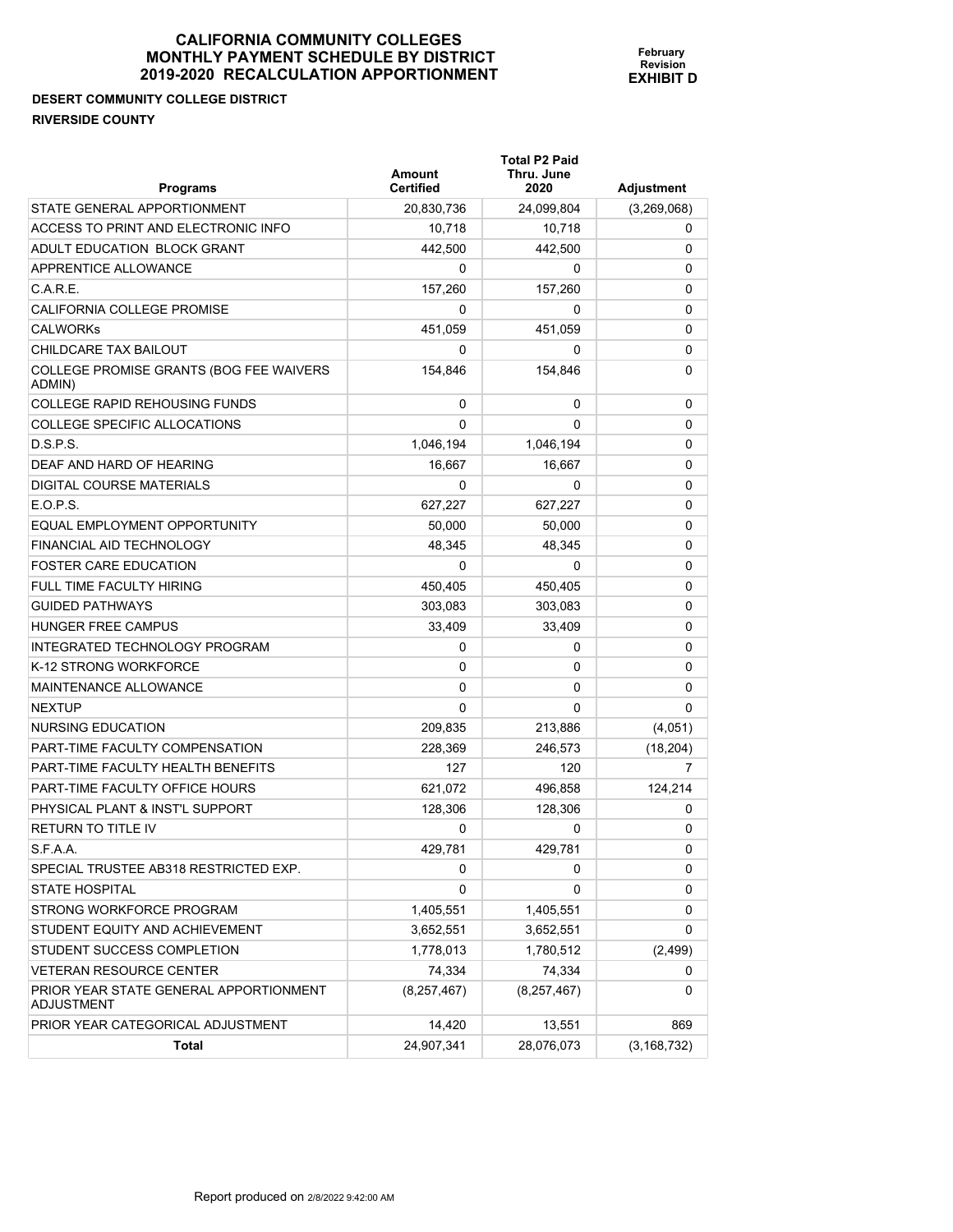**February Revision EXHIBIT D**

**EL CAMINO COMMUNITY COLLEGE DISTRICT** 

**LOS ANGELES COUNTY** 

| <b>Programs</b>                                      | <b>Amount</b><br><b>Certified</b> | <b>Total P2 Paid</b><br>Thru. June<br>2020 | Adjustment |
|------------------------------------------------------|-----------------------------------|--------------------------------------------|------------|
| STATE GENERAL APPORTIONMENT                          | 70,730,815                        | 59,832,358                                 | 10,898,457 |
| ACCESS TO PRINT AND ELECTRONIC INFO                  | 11,506                            | 11,506                                     | 0          |
| ADULT EDUCATION BLOCK GRANT                          | 396,389                           | 396,389                                    | 0          |
| APPRENTICE ALLOWANCE                                 | 0                                 | 0                                          | 0          |
| C.A.R.E.                                             | 318,361                           | 318,361                                    | 0          |
| CALIFORNIA COLLEGE PROMISE                           | 1,753,364                         | 1,753,364                                  | 0          |
| <b>CALWORKS</b>                                      | 538,909                           | 538,909                                    | 0          |
| CHILDCARE TAX BAILOUT                                | 0                                 | 0                                          | 0          |
| COLLEGE PROMISE GRANTS (BOG FEE WAIVERS<br>ADMIN)    | 251,476                           | 251,476                                    | 0          |
| <b>COLLEGE RAPID REHOUSING FUNDS</b>                 | 0                                 | 0                                          | 0          |
| COLLEGE SPECIFIC ALLOCATIONS                         | 0                                 | 0                                          | 0          |
| D.S.P.S.                                             | 1,584,247                         | 1,584,247                                  | 0          |
| DEAF AND HARD OF HEARING                             | 363,952                           | 363,952                                    | 0          |
| DIGITAL COURSE MATERIALS                             | 0                                 | 0                                          | 0          |
| E.O.P.S.                                             | 2,085,710                         | 2,085,710                                  | 0          |
| EQUAL EMPLOYMENT OPPORTUNITY                         | 50,000                            | 50,000                                     | 0          |
| FINANCIAL AID TECHNOLOGY                             | 62.905                            | 62.905                                     | 0          |
| <b>FOSTER CARE EDUCATION</b>                         | 57,541                            | 57,541                                     | 0          |
| FULL TIME FACULTY HIRING                             | 872,500                           | 872,500                                    | 0          |
| <b>GUIDED PATHWAYS</b>                               | 524,310                           | 524,310                                    | 0          |
| <b>HUNGER FREE CAMPUS</b>                            | 61,736                            | 61,736                                     | 0          |
| INTEGRATED TECHNOLOGY PROGRAM                        | 0                                 | 0                                          | 0          |
| K-12 STRONG WORKFORCE                                | 0                                 | 0                                          | 0          |
| MAINTENANCE ALLOWANCE                                | 0                                 | 0                                          | 0          |
| <b>NEXTUP</b>                                        | 0                                 | 0                                          | 0          |
| NURSING EDUCATION                                    | 161,075                           | 161,075                                    | 0          |
| PART-TIME FACULTY COMPENSATION                       | 398,170                           | 398,841                                    | (671)      |
| PART-TIME FACULTY HEALTH BENEFITS                    | 18                                | 18                                         | 0          |
| PART-TIME FACULTY OFFICE HOURS                       | 0                                 | 0                                          | 0          |
| PHYSICAL PLANT & INST'L SUPPORT                      | 225,344                           | 225,344                                    | 0          |
| <b>RETURN TO TITLE IV</b>                            | 22,294                            | 0                                          | 22,294     |
| S.F.A.A.                                             | 775,437                           | 775,437                                    | 0          |
| SPECIAL TRUSTEE AB318 RESTRICTED EXP.                | 0                                 | 0                                          | 0          |
| <b>STATE HOSPITAL</b>                                | 0                                 | 0                                          | 0          |
| STRONG WORKFORCE PROGRAM                             | 1,442,475                         | 1,442,475                                  | 0          |
| STUDENT EQUITY AND ACHIEVEMENT                       | 6,608,620                         | 6,608,620                                  | 0          |
| STUDENT SUCCESS COMPLETION                           | 3,697,901                         | 3,608,088                                  | 89,813     |
| <b>VETERAN RESOURCE CENTER</b>                       | 106,729                           | 106,729                                    | 0          |
| PRIOR YEAR STATE GENERAL APPORTIONMENT<br>ADJUSTMENT | 382,497                           | 382,497                                    | 0          |
| PRIOR YEAR CATEGORICAL ADJUSTMENT                    | 19,869                            | 19,000                                     | 869        |
| <b>Total</b>                                         | 93,504,150                        | 82,493,388                                 | 11,010,762 |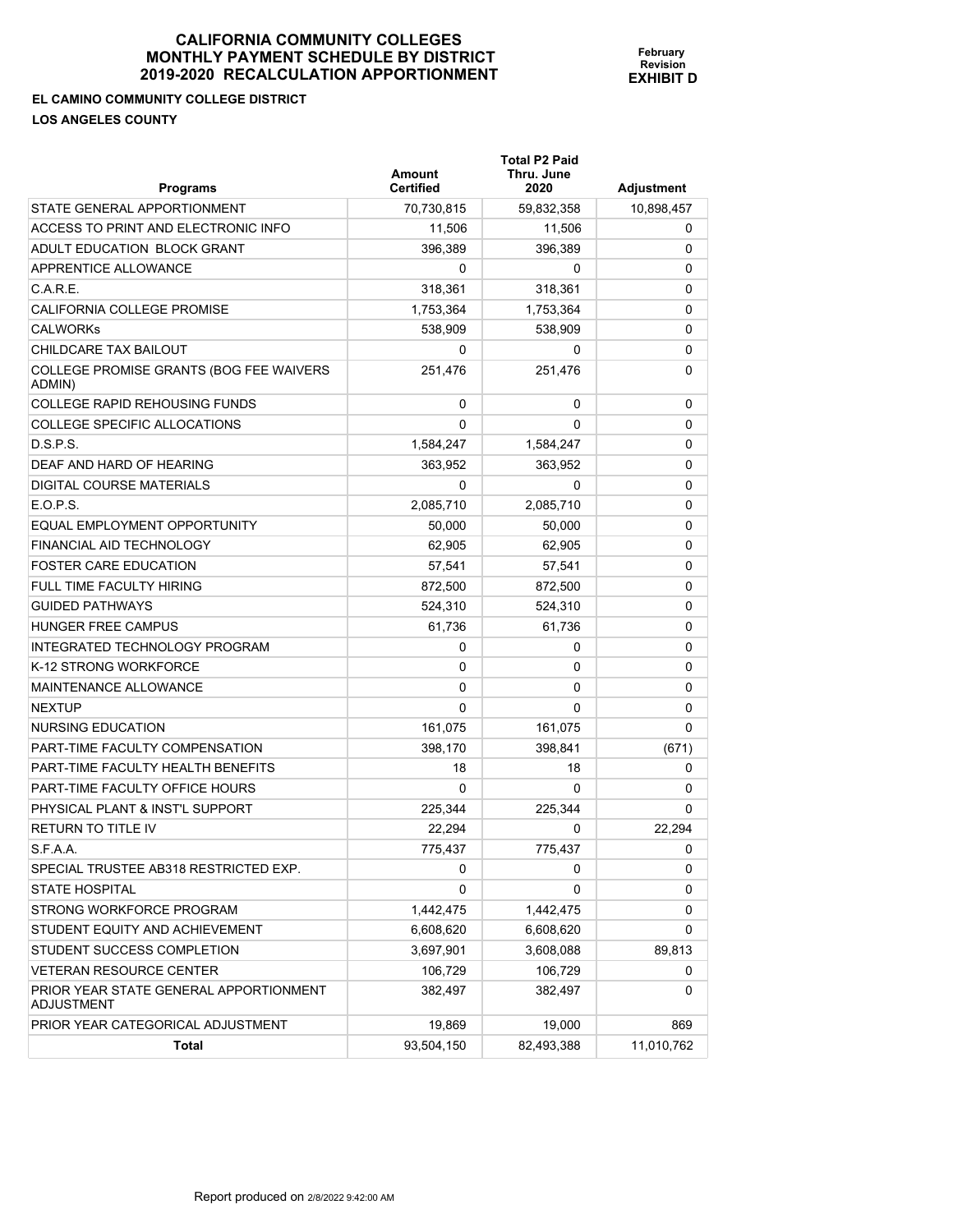**FEATHER RIVER COMMUNITY COLLEGE DISTRICT PLUMAS COUNTY** 

| <b>Programs</b>                                   | Amount<br><b>Certified</b> | Total P2 Paid<br>Thru. June<br>2020 | Adjustment  |
|---------------------------------------------------|----------------------------|-------------------------------------|-------------|
| STATE GENERAL APPORTIONMENT                       | 7,541,687                  | 6,844,631                           | 697,056     |
| ACCESS TO PRINT AND ELECTRONIC INFO               | 10,154                     | 10,154                              | 0           |
| ADULT EDUCATION BLOCK GRANT                       | 0                          | 0                                   | $\Omega$    |
| <b>APPRENTICE ALLOWANCE</b>                       | $\Omega$                   | 0                                   | 0           |
| C.A.R.E.                                          | 54,487                     | 54,487                              | 0           |
| <b>CALIFORNIA COLLEGE PROMISE</b>                 | 104,438                    | 104,438                             | 0           |
| <b>CALWORKs</b>                                   | 127.859                    | 127,859                             | $\Omega$    |
| CHILDCARE TAX BAILOUT                             | 0                          | 0                                   | $\Omega$    |
| COLLEGE PROMISE GRANTS (BOG FEE WAIVERS<br>ADMIN) | 20,439                     | 20,439                              | $\Omega$    |
| <b>COLLEGE RAPID REHOUSING FUNDS</b>              | 0                          | 0                                   | 0           |
| COLLEGE SPECIFIC ALLOCATIONS                      | 0                          | 0                                   | 0           |
| D.S.P.S.                                          | 159,963                    | 159,963                             | 0           |
| DEAF AND HARD OF HEARING                          | 0                          | 0                                   | 0           |
| DIGITAL COURSE MATERIALS                          | 0                          | 0                                   | 0           |
| E.O.P.S.                                          | 273,033                    | 273,033                             | 0           |
| <b>EQUAL EMPLOYMENT OPPORTUNITY</b>               | 50,000                     | 50,000                              | 0           |
| <b>FINANCIAL AID TECHNOLOGY</b>                   | 40,436                     | 40,436                              | 0           |
| <b>FOSTER CARE EDUCATION</b>                      | 0                          | 0                                   | $\Omega$    |
| <b>FULL TIME FACULTY HIRING</b>                   | 72,790                     | 72,790                              | 0           |
| <b>GUIDED PATHWAYS</b>                            | 125,000                    | 125,000                             | 0           |
| HUNGER FREE CAMPUS                                | 6,578                      | 6,578                               | 0           |
| INTEGRATED TECHNOLOGY PROGRAM                     | 0                          | 0                                   | 0           |
| K-12 STRONG WORKFORCE                             | 0                          | 0                                   | 0           |
| <b>MAINTENANCE ALLOWANCE</b>                      | 0                          | 0                                   | 0           |
| <b>NEXTUP</b>                                     | 0                          | 0                                   | 0           |
| <b>NURSING EDUCATION</b>                          | 0                          | 0                                   | 0           |
| PART-TIME FACULTY COMPENSATION                    | 87,392                     | 135,607                             | (48, 215)   |
| PART-TIME FACULTY HEALTH BENEFITS                 | 0                          | 0                                   | 0           |
| PART-TIME FACULTY OFFICE HOURS                    | 8,042                      | 0                                   | 8,042       |
| PHYSICAL PLANT & INST'L SUPPORT                   | 19,957                     | 19,957                              | $\mathbf 0$ |
| <b>RETURN TO TITLE IV</b>                         | 2,958                      | 0                                   | 2,958       |
| S.F.A.A.                                          | 115,005                    | 115,005                             | 0           |
| SPECIAL TRUSTEE AB318 RESTRICTED EXP.             | 0                          | 0                                   | 0           |
| <b>STATE HOSPITAL</b>                             | 0                          | 0                                   | 0           |

STRONG WORKFORCE PROGRAM  $379,896$   $379,896$   $379,896$  0 STUDENT EQUITY AND ACHIEVEMENT **855,450** 855,450 855,450 855,450 STUDENT SUCCESS COMPLETION 165,899 166,246 (2,347) VETERAN RESOURCE CENTER 19,964 19,964 19,964 19,964 19,964 19,964

PRIOR YEAR CATEGORICAL ADJUSTMENT  $4,725$   $5,594$   $(869)$ 

**Total** 10,753,839 10,097,214 656,625

507,687 507,687 0

**February Revision EXHIBIT D**

PRIOR YEAR STATE GENERAL APPORTIONMENT

ADJUSTMENT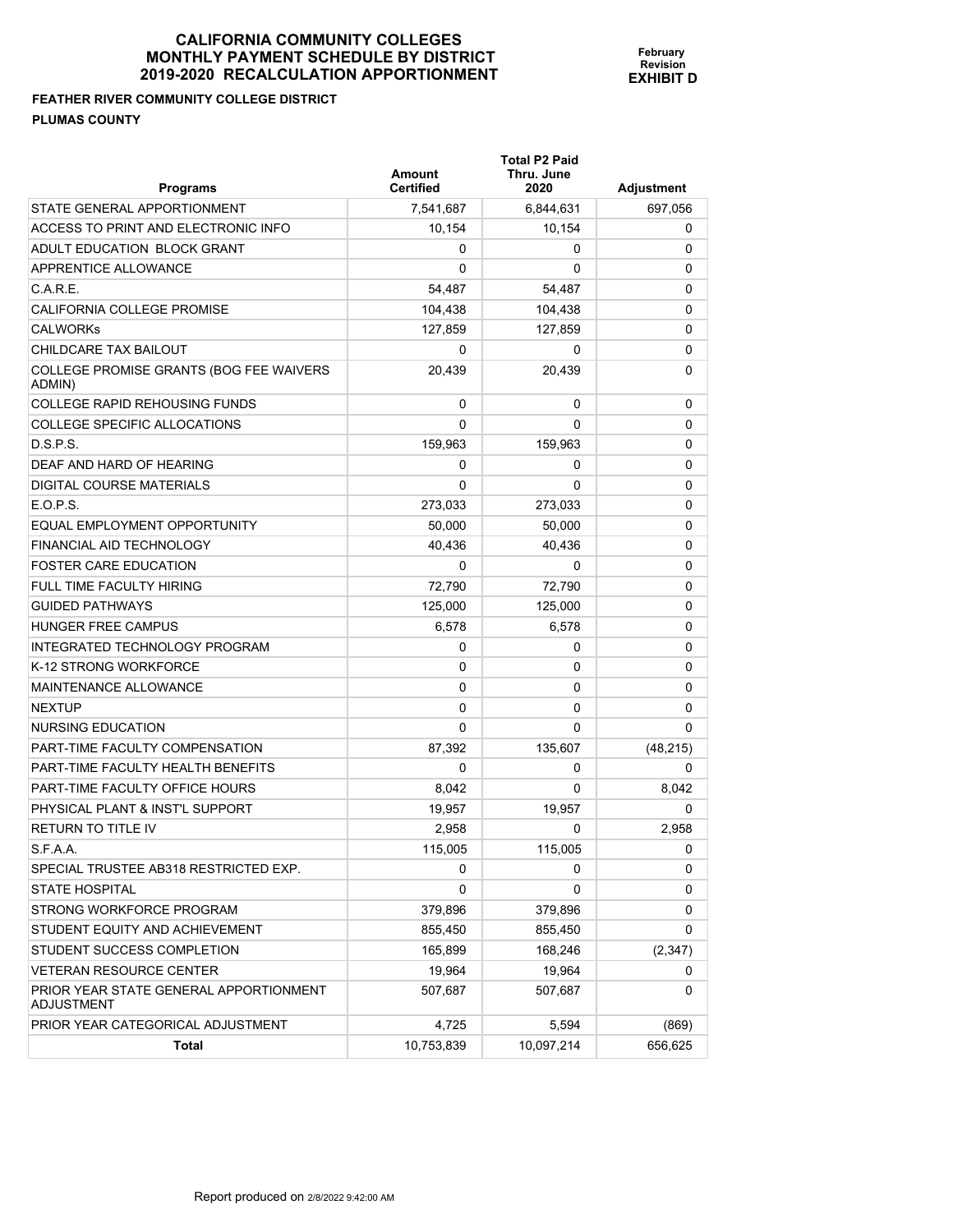**Total P2 Paid** 

**February Revision EXHIBIT D**

**FOOTHILL-DEANZA COMMUNITY COLLEGE DISTRICT SANTA CLARA COUNTY** 

| <b>Programs</b>                                      | <b>Amount</b><br><b>Certified</b> | Thru. June<br>2020 | <b>Adjustment</b> |
|------------------------------------------------------|-----------------------------------|--------------------|-------------------|
| STATE GENERAL APPORTIONMENT                          | 1,681,391                         | 1,150,316          | 531,075           |
| ACCESS TO PRINT AND ELECTRONIC INFO                  | 22,740                            | 22,740             | 0                 |
| ADULT EDUCATION BLOCK GRANT                          | 442,346                           | 442,346            | 0                 |
| APPRENTICE ALLOWANCE                                 | 3,630,033                         | 3,897,277          | (267, 244)        |
| C.A.R.E.                                             | 153,530                           | 153,530            | 0                 |
| <b>CALIFORNIA COLLEGE PROMISE</b>                    | 3,801,227                         | 3,801,227          | 0                 |
| CALWORKs                                             | 344,583                           | 344,583            | 0                 |
| CHILDCARE TAX BAILOUT                                | 459.874                           | 459,874            | 0                 |
| COLLEGE PROMISE GRANTS (BOG FEE WAIVERS<br>ADMIN)    | 227.254                           | 227,254            | 0                 |
| COLLEGE RAPID REHOUSING FUNDS                        | 0                                 | 0                  | 0                 |
| COLLEGE SPECIFIC ALLOCATIONS                         | 0                                 | 0                  | 0                 |
| D.S.P.S.                                             | 2,766,733                         | 2,766,733          | 0                 |
| DEAF AND HARD OF HEARING                             | 285,419                           | 285,419            | 0                 |
| DIGITAL COURSE MATERIALS                             | 0                                 | 0                  | 0                 |
| E.O.P.S.                                             | 2,001,478                         | 2,001,478          | 0                 |
| EQUAL EMPLOYMENT OPPORTUNITY                         | 50,000                            | 50,000             | 0                 |
| FINANCIAL AID TECHNOLOGY                             | 98.838                            | 98,838             | 0                 |
| FOSTER CARE EDUCATION                                | 0                                 | 0                  | 0                 |
| FULL TIME FACULTY HIRING                             | 1,087,522                         | 1,087,522          | 0                 |
| <b>GUIDED PATHWAYS</b>                               | 590,937                           | 590,937            | 0                 |
| <b>HUNGER FREE CAMPUS</b>                            | 99,333                            | 99,333             | 0                 |
| INTEGRATED TECHNOLOGY PROGRAM                        | 0                                 | 0                  | 0                 |
| K-12 STRONG WORKFORCE                                | 0                                 | 0                  | 0                 |
| MAINTENANCE ALLOWANCE                                | 0                                 | 0                  | 0                 |
| NEXTUP                                               | 0                                 | 0                  | 0                 |
| NURSING EDUCATION                                    | 0                                 | 0                  | 0                 |
| PART-TIME FACULTY COMPENSATION                       | 498,827                           | 495,891            | 2,936             |
| PART-TIME FACULTY HEALTH BENEFITS                    | 0                                 | 0                  | 0                 |
| PART-TIME FACULTY OFFICE HOURS                       | 0                                 | 0                  | 0                 |
| PHYSICAL PLANT & INST'L SUPPORT                      | 281,632                           | 281,632            | 0                 |
| RETURN TO TITLE IV                                   | 0                                 | 0                  | 0                 |
| S.F.A.A.                                             | 835,940                           | 835,940            | 0                 |
| SPECIAL TRUSTEE AB318 RESTRICTED EXP.                | 0                                 | 0                  | 0                 |
| <b>STATE HOSPITAL</b>                                | 0                                 | 0                  | 0                 |
| STRONG WORKFORCE PROGRAM                             | 2,516,379                         | 2,516,379          | 0                 |
| STUDENT EQUITY AND ACHIEVEMENT                       | 10,200,380                        | 10,200,380         | 0                 |
| STUDENT SUCCESS COMPLETION                           | 1,831,728                         | 1,821,203          | 10,525            |
| <b>VETERAN RESOURCE CENTER</b>                       | 142,778                           | 142,778            | 0                 |
| PRIOR YEAR STATE GENERAL APPORTIONMENT<br>ADJUSTMENT | (8, 108, 462)                     | (8, 108, 462)      | 0                 |
| PRIOR YEAR CATEGORICAL ADJUSTMENT                    | (549)                             | (2, 287)           | 1,738             |
| <b>Total</b>                                         | 25,941,891                        | 25,662,861         | 279,030           |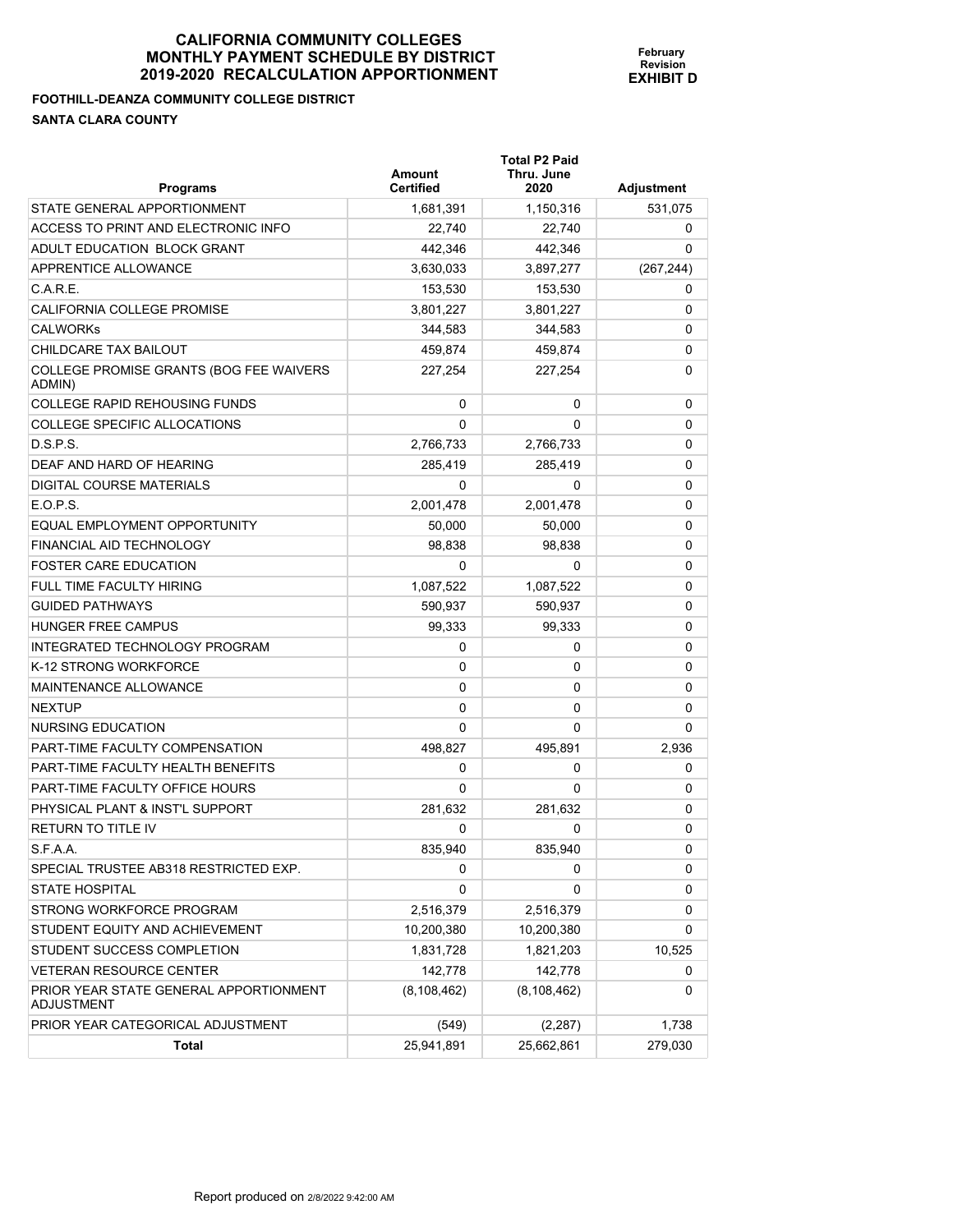**GAVILAN JOINT COMMUNITY COLLEGE DISTRICT SANTA CLARA COUNTY** 

| <b>Programs</b>                                   | Amount<br><b>Certified</b> | <b>Total P2 Paid</b><br>Thru. June<br>2020 | <b>Adjustment</b> |
|---------------------------------------------------|----------------------------|--------------------------------------------|-------------------|
| STATE GENERAL APPORTIONMENT                       | 5,938,236                  | 4,441,368                                  | 1,496,868         |
| ACCESS TO PRINT AND ELECTRONIC INFO               | 10,429                     | 10,429                                     | 0                 |
| ADULT EDUCATION BLOCK GRANT                       | 1,474,063                  | 1,474,063                                  | 0                 |
| APPRENTICE ALLOWANCE                              | 0                          | 0                                          | 0                 |
| C.A.R.E.                                          | 183,282                    | 183,282                                    | 0                 |
| CALIFORNIA COLLEGE PROMISE                        | 440,878                    | 440,878                                    | 0                 |
| <b>CALWORKS</b>                                   | 277,212                    | 277,212                                    | 0                 |
| CHILDCARE TAX BAILOUT                             | 0                          | 0                                          | 0                 |
| COLLEGE PROMISE GRANTS (BOG FEE WAIVERS<br>ADMIN) | 50.445                     | 50,445                                     | 0                 |
| <b>COLLEGE RAPID REHOUSING FUNDS</b>              | 500,000                    | 500,000                                    | 0                 |
| COLLEGE SPECIFIC ALLOCATIONS                      | 0                          | 0                                          | 0                 |
| D.S.P.S.                                          | 724,565                    | 724,565                                    | 0                 |
| DEAF AND HARD OF HEARING                          | 691                        | 691                                        | 0                 |
| DIGITAL COURSE MATERIALS                          | 0                          | 0                                          | 0                 |
| E.O.P.S.                                          | 736,838                    | 736,838                                    | 0                 |
| EQUAL EMPLOYMENT OPPORTUNITY                      | 50,000                     | 50,000                                     | 0                 |
| FINANCIAL AID TECHNOLOGY                          | 43,936                     | 43,936                                     | 0                 |
| <b>FOSTER CARE EDUCATION</b>                      | 0                          | 0                                          | $\Omega$          |
| <b>FULL TIME FACULTY HIRING</b>                   | 209,041                    | 209,041                                    | 0                 |
| <b>GUIDED PATHWAYS</b>                            | 166,832                    | 166,832                                    | 0                 |
| <b>HUNGER FREE CAMPUS</b>                         | 17,419                     | 17,419                                     | 0                 |
| INTEGRATED TECHNOLOGY PROGRAM                     | 0                          | 0                                          | 0                 |
| K-12 STRONG WORKFORCE                             | 0                          | 0                                          | 0                 |
| MAINTENANCE ALLOWANCE                             | 0                          | 0                                          | 0                 |
| <b>NEXTUP</b>                                     | 0                          | $\Omega$                                   | 0                 |
| NURSING EDUCATION                                 | 147,555                    | 147,555                                    | 0                 |
| PART-TIME FACULTY COMPENSATION                    | 164,292                    | 161,608                                    | 2,684             |
| PART-TIME FACULTY HEALTH BENEFITS                 | 0                          | 0                                          | 0                 |
| PART-TIME FACULTY OFFICE HOURS                    | 0                          | 0                                          | 0                 |
| PHYSICAL PLANT & INST'L SUPPORT                   | 65,032                     | 65,032                                     | 0                 |
| <b>RETURN TO TITLE IV</b>                         | 0                          | 0                                          | 0                 |
| S.F.A.A.                                          | 183,615                    | 201,847                                    | (18, 232)         |
| SPECIAL TRUSTEE AB318 RESTRICTED EXP.             | 0                          | 0                                          | 0                 |
| <b>STATE HOSPITAL</b>                             | 0                          | 0                                          | 0                 |
| STRONG WORKFORCE PROGRAM                          | 729,769                    | 729,769                                    | 0                 |
| STUDENT EQUITY AND ACHIEVEMENT                    | 1,940,487                  | 1,940,487                                  | 0                 |
| STUDENT SUCCESS COMPLETION                        | 550,038                    | 603,204                                    | (53, 166)         |
| <b>VETERAN RESOURCE CENTER</b>                    | 58,929                     | 58,929                                     | 0                 |

 $(2,218,668)$   $(2,218,668)$  0

**February Revision EXHIBIT D**

PRIOR YEAR CATEGORICAL ADJUSTMENT 15,327 14,458 14,458

**Total** 12,460,243 11,031,220 1,429,023

PRIOR YEAR STATE GENERAL APPORTIONMENT

ADJUSTMENT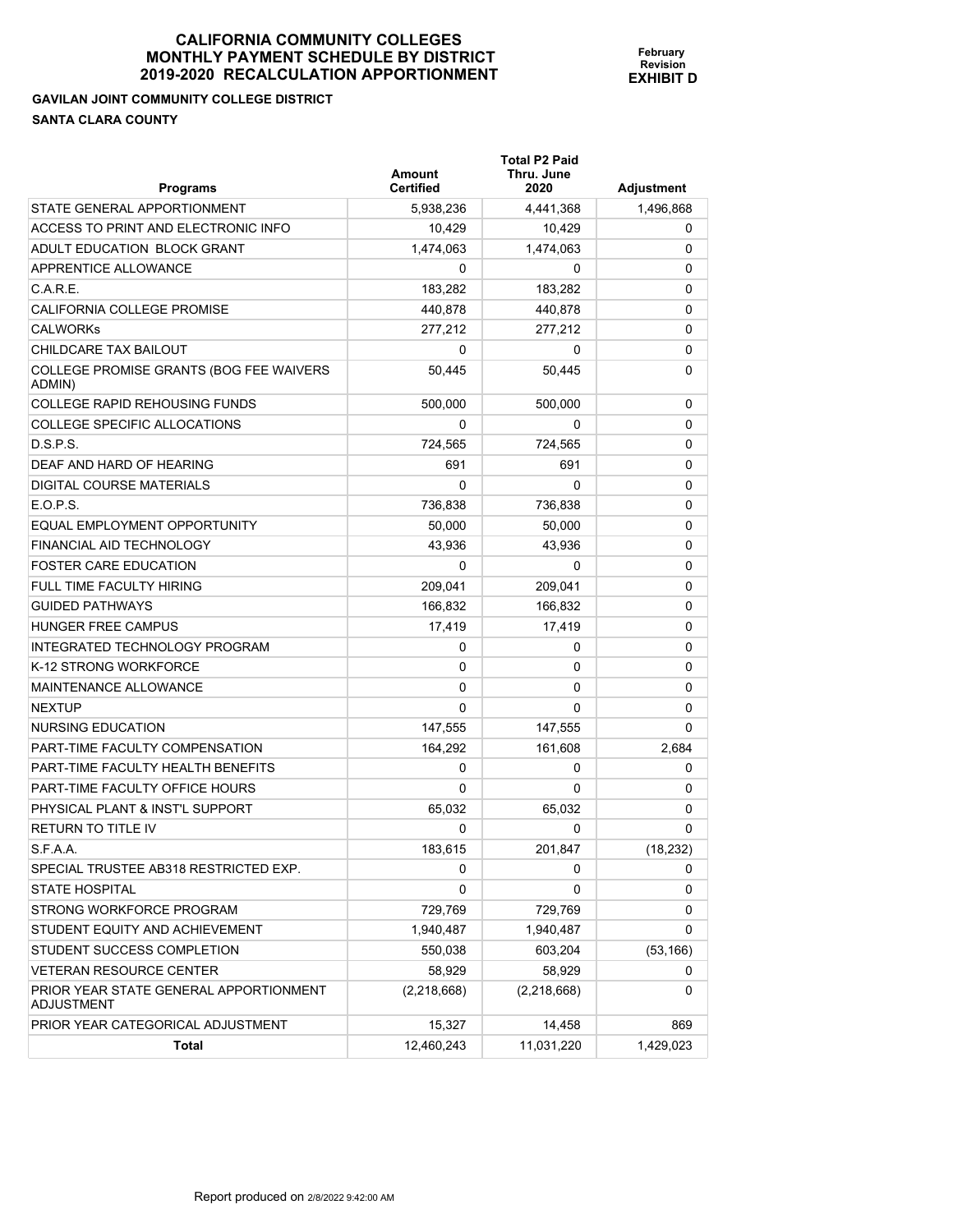**GLENDALE COMMUNITY COLLEGE DISTRICT LOS ANGELES COUNTY** 

**Total P2 Paid** 

| <b>Programs</b>                                             | Amount<br><b>Certified</b> | Thru. June<br>2020 | <b>Adjustment</b> |
|-------------------------------------------------------------|----------------------------|--------------------|-------------------|
| STATE GENERAL APPORTIONMENT                                 | 58,295,320                 | 48,819,346         | 9,475,974         |
| ACCESS TO PRINT AND ELECTRONIC INFO                         | 11,184                     | 11,184             | 0                 |
| ADULT EDUCATION BLOCK GRANT                                 | 1,094,057                  | 1,094,057          | 0                 |
| APPRENTICE ALLOWANCE                                        | 0                          | 0                  | 0                 |
| C.A.R.E.                                                    | 82,341                     | 82,341             | 0                 |
| CALIFORNIA COLLEGE PROMISE                                  | 835,184                    | 835,184            | 0                 |
| <b>CALWORKS</b>                                             | 1,599,349                  | 1,599,349          | 0                 |
| CHILDCARE TAX BAILOUT                                       | 0                          | 0                  | 0                 |
| COLLEGE PROMISE GRANTS (BOG FEE WAIVERS<br>ADMIN)           | 179,063                    | 179,063            | 0                 |
| <b>COLLEGE RAPID REHOUSING FUNDS</b>                        | 0                          | 0                  | 0                 |
| COLLEGE SPECIFIC ALLOCATIONS                                | 0                          | 0                  | 0                 |
| D.S.P.S.                                                    | 1,310,512                  | 1,310,512          | 0                 |
| DEAF AND HARD OF HEARING                                    | 183,879                    | 183,879            | 0                 |
| DIGITAL COURSE MATERIALS                                    | 0                          | 0                  | 0                 |
| E.O.P.S.                                                    | 2,294,357                  | 2,294,357          | 0                 |
| EQUAL EMPLOYMENT OPPORTUNITY                                | 50,000                     | 50,000             | 0                 |
| FINANCIAL AID TECHNOLOGY                                    | 53,259                     | 53.259             | 0                 |
| <b>FOSTER CARE EDUCATION</b>                                | 0                          | 0                  | 0                 |
| FULL TIME FACULTY HIRING                                    | 619,873                    | 619,873            | 0                 |
| <b>GUIDED PATHWAYS</b>                                      | 411,992                    | 411,992            | 0                 |
| <b>HUNGER FREE CAMPUS</b>                                   | 48,473                     | 48,473             | 0                 |
| INTEGRATED TECHNOLOGY PROGRAM                               | 0                          | 0                  | 0                 |
| K-12 STRONG WORKFORCE                                       | 0                          | 0                  | 0                 |
| MAINTENANCE ALLOWANCE                                       | 0                          | 0                  | 0                 |
| <b>NEXTUP</b>                                               | 0                          | 0                  | 0                 |
| NURSING EDUCATION                                           | 204,557                    | 204,557            | $\Omega$          |
| PART-TIME FACULTY COMPENSATION                              | 296,039                    | 253,281            | 42,758            |
| PART-TIME FACULTY HEALTH BENEFITS                           | 4,565                      | 4,326              | 239               |
| PART-TIME FACULTY OFFICE HOURS                              | 1,754,534                  | 1,403,627          | 350,907           |
| PHYSICAL PLANT & INST'L SUPPORT                             | 167,869                    | 167,869            | 0                 |
| <b>RETURN TO TITLE IV</b>                                   | 30,540                     | 0                  | 30.540            |
| S.F.A.A.                                                    | 550,376                    | 550,376            | 0                 |
| SPECIAL TRUSTEE AB318 RESTRICTED EXP.                       | 0                          | 0                  | 0                 |
| <b>STATE HOSPITAL</b>                                       | 0                          | 0                  | 0                 |
| STRONG WORKFORCE PROGRAM                                    | 935,722                    | 935,722            | 0                 |
| STUDENT EQUITY AND ACHIEVEMENT                              | 5,200,942                  | 5,200,942          | 0                 |
| STUDENT SUCCESS COMPLETION                                  | 1,955,569                  | 1,956,238          | (669)             |
| <b>VETERAN RESOURCE CENTER</b>                              | 56,664                     | 56,664             | 0                 |
| PRIOR YEAR STATE GENERAL APPORTIONMENT<br><b>ADJUSTMENT</b> | (700, 039)                 | (700, 039)         | 0                 |
| PRIOR YEAR CATEGORICAL ADJUSTMENT                           | 48,581                     | 47,712             | 869               |
| Total                                                       | 77,574,762                 | 67,674,144         | 9,900,618         |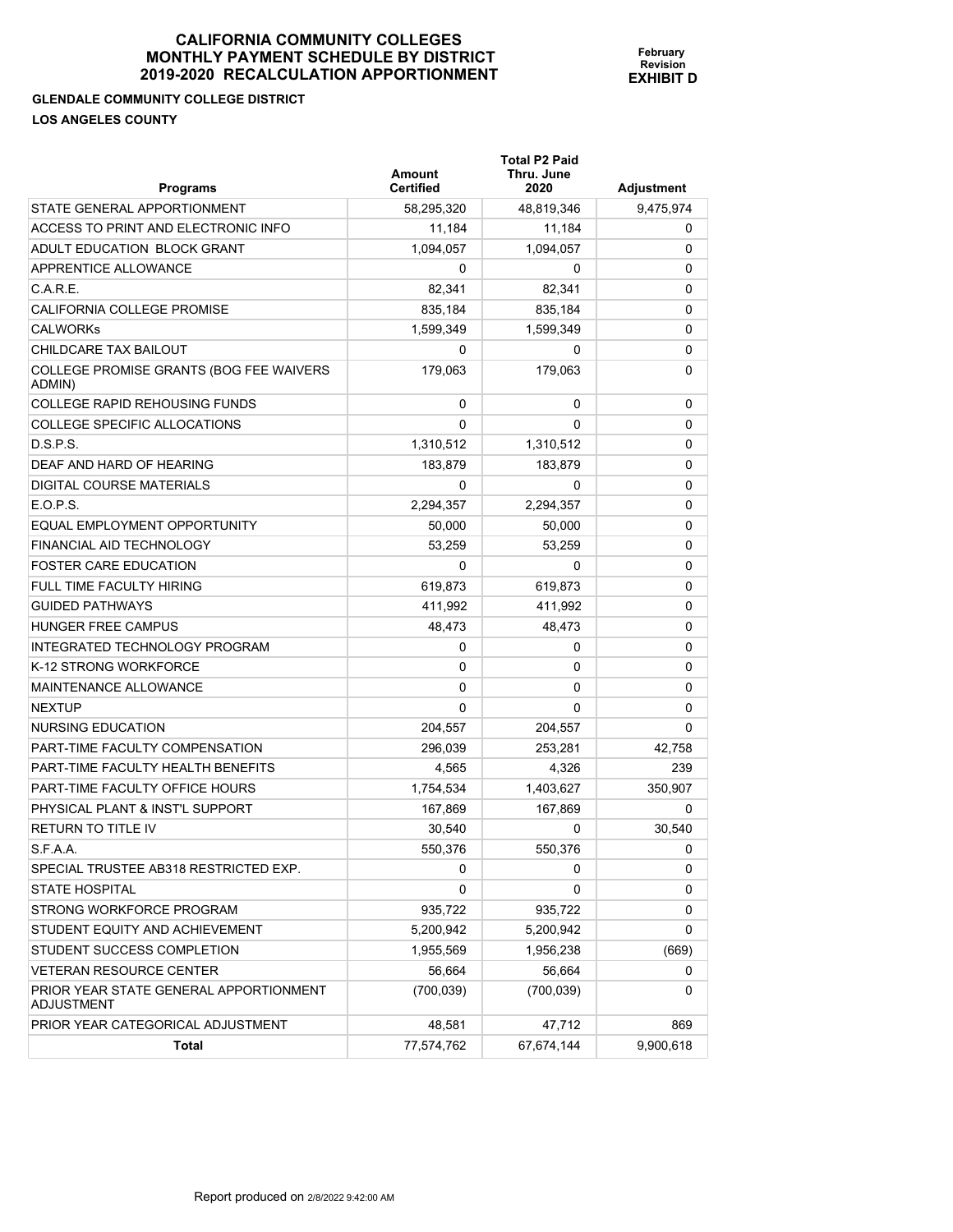#### **GROSSMONT-CUYAMACA COMMUNITY COLLEGE DISTRICT SAN DIEGO COUNTY**

| <b>Programs</b>                                      | Amount<br><b>Certified</b> | <b>Total P2 Paid</b><br>Thru. June<br>2020 | Adjustment |
|------------------------------------------------------|----------------------------|--------------------------------------------|------------|
| STATE GENERAL APPORTIONMENT                          | 52,521,083                 | 43, 151, 154                               | 9,369,929  |
| ACCESS TO PRINT AND ELECTRONIC INFO                  | 21,713                     | 21,713                                     | 0          |
| ADULT EDUCATION BLOCK GRANT                          | 8,473,413                  | 8,473,413                                  | 0          |
| APPRENTICE ALLOWANCE                                 | 0                          | 0                                          | 0          |
| C.A.R.E.                                             | 428,892                    | 428,892                                    | 0          |
| CALIFORNIA COLLEGE PROMISE                           | 1,423,458                  | 1,423,458                                  | 0          |
| <b>CALWORKS</b>                                      | 1,784,132                  | 1,784,132                                  | 0          |
| CHILDCARE TAX BAILOUT                                | 0                          | 0                                          | 0          |
| COLLEGE PROMISE GRANTS (BOG FEE WAIVERS<br>ADMIN)    | 290,091                    | 290,091                                    | 0          |
| <b>COLLEGE RAPID REHOUSING FUNDS</b>                 | 0                          | 0                                          | 0          |
| COLLEGE SPECIFIC ALLOCATIONS                         | 0                          | 0                                          | 0          |
| D.S.P.S.                                             | 2,253,482                  | 2,253,482                                  | 0          |
| DEAF AND HARD OF HEARING                             | 5,302                      | 5,302                                      | 0          |
| DIGITAL COURSE MATERIALS                             | 0                          | 0                                          | 0          |
| E.O.P.S.                                             | 2,103,624                  | 2,103,624                                  | 0          |
| EQUAL EMPLOYMENT OPPORTUNITY                         | 50,000                     | 50,000                                     | 0          |
| FINANCIAL AID TECHNOLOGY                             | 82.427                     | 82,427                                     | 0          |
| <b>FOSTER CARE EDUCATION</b>                         | 466.862                    | 466,862                                    | 0          |
| FULL TIME FACULTY HIRING                             | 763,126                    | 763,126                                    | 0          |
| <b>GUIDED PATHWAYS</b>                               | 572,377                    | 572,377                                    | 0          |
| <b>HUNGER FREE CAMPUS</b>                            | 56,833                     | 56,833                                     | 0          |
| INTEGRATED TECHNOLOGY PROGRAM                        | $\Omega$                   | 0                                          | 0          |
| K-12 STRONG WORKFORCE                                | 13,522,351                 | 13,522,351                                 | 0          |
| MAINTENANCE ALLOWANCE                                | 0                          | 0                                          | 0          |
| <b>NEXTUP</b>                                        | 543,061                    | 543,061                                    | 0          |
| NURSING EDUCATION                                    | 202,415                    | 202,415                                    | 0          |
| PART-TIME FACULTY COMPENSATION                       | 378,303                    | 398,964                                    | (20, 661)  |
| PART-TIME FACULTY HEALTH BENEFITS                    | 30,582                     | 28,982                                     | 1,600      |
| PART-TIME FACULTY OFFICE HOURS                       | 400,486                    | 273,197                                    | 127,289    |
| PHYSICAL PLANT & INST'L SUPPORT                      | 215,945                    | 215,945                                    | 0          |
| <b>RETURN TO TITLE IV</b>                            | 0                          | 0                                          | 0          |
| S.F.A.A.                                             | 917,839                    | 917,839                                    | 0          |
| SPECIAL TRUSTEE AB318 RESTRICTED EXP.                | 0                          | 0                                          | 0          |
| <b>STATE HOSPITAL</b>                                | 0                          | 0                                          | 0          |
| STRONG WORKFORCE PROGRAM                             | 10,664,451                 | 10,664,451                                 | 0          |
| STUDENT EQUITY AND ACHIEVEMENT                       | 7,273,580                  | 7,273,580                                  | 0          |
| STUDENT SUCCESS COMPLETION                           | 2,096,492                  | 2,151,322                                  | (54, 830)  |
| <b>VETERAN RESOURCE CENTER</b>                       | 325,142                    | 325,142                                    | 0          |
| PRIOR YEAR STATE GENERAL APPORTIONMENT<br>ADJUSTMENT | 331,708                    | 331,708                                    | 0          |
| PRIOR YEAR CATEGORICAL ADJUSTMENT                    | (89, 552)                  | (89, 552)                                  | 0          |
| Total                                                | 108,109,618                | 98,686,291                                 | 9,423,327  |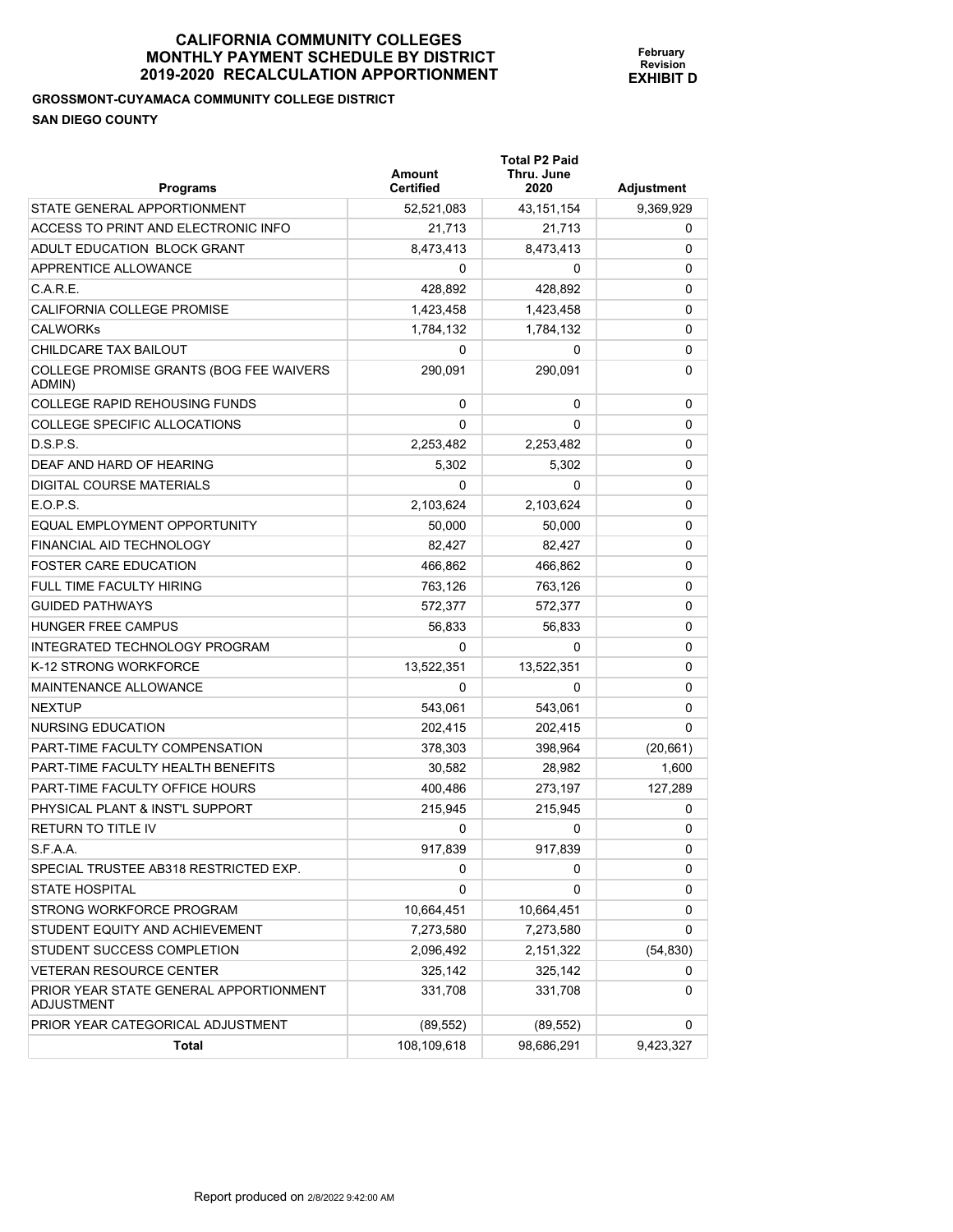# **HARTNELL COMMUNITY COLLEGE DISTRICT MONTEREY COUNTY**

| <b>Programs</b>                                             | Amount<br><b>Certified</b> | <b>Total P2 Paid</b><br>Thru. June<br>2020 | <b>Adjustment</b> |
|-------------------------------------------------------------|----------------------------|--------------------------------------------|-------------------|
| STATE GENERAL APPORTIONMENT                                 | 17,974,914                 | 14,623,163                                 | 3,351,751         |
| ACCESS TO PRINT AND ELECTRONIC INFO                         | 10,811                     | 10,811                                     | 0                 |
| ADULT EDUCATION BLOCK GRANT                                 | 3,759,327                  | 3,759,327                                  | 0                 |
| APPRENTICE ALLOWANCE                                        | 72,223                     | 75,702                                     | (3, 479)          |
| C.A.R.E.                                                    | 167,102                    | 167,102                                    | 0                 |
| CALIFORNIA COLLEGE PROMISE                                  | 422,595                    | 422,595                                    | 0                 |
| <b>CALWORKS</b>                                             | 242,058                    | 242,058                                    | 0                 |
| CHILDCARE TAX BAILOUT                                       | 40,302                     | 40,302                                     | 0                 |
| COLLEGE PROMISE GRANTS (BOG FEE WAIVERS<br>ADMIN)           | 122.022                    | 122,022                                    | 0                 |
| <b>COLLEGE RAPID REHOUSING FUNDS</b>                        | 0                          | 0                                          | 0                 |
| COLLEGE SPECIFIC ALLOCATIONS                                | $\Omega$                   | 0                                          | 0                 |
| D.S.P.S.                                                    | 665,773                    | 665,773                                    | 0                 |
| DEAF AND HARD OF HEARING                                    | 45,786                     | 45,786                                     | 0                 |
| DIGITAL COURSE MATERIALS                                    | 0                          | 0                                          | 0                 |
| E.O.P.S.                                                    | 878,564                    | 878,564                                    | 0                 |
| EQUAL EMPLOYMENT OPPORTUNITY                                | 50,000                     | 50,000                                     | 0                 |
| FINANCIAL AID TECHNOLOGY                                    | 51,457                     | 51,457                                     | 0                 |
| <b>FOSTER CARE EDUCATION</b>                                | 129,849                    | 129,849                                    | 0                 |
| FULL TIME FACULTY HIRING                                    | 326,873                    | 326,873                                    | 0                 |
| <b>GUIDED PATHWAYS</b>                                      | 231,709                    | 231,709                                    | 0                 |
| <b>HUNGER FREE CAMPUS</b>                                   | 24,820                     | 24,820                                     | 0                 |
| INTEGRATED TECHNOLOGY PROGRAM                               | 0                          | 0                                          | 0                 |
| K-12 STRONG WORKFORCE                                       | 0                          | 0                                          | 0                 |
| MAINTENANCE ALLOWANCE                                       | $\Omega$                   | 0                                          | 0                 |
| <b>NEXTUP</b>                                               | $\Omega$                   | $\Omega$                                   | 0                 |
| NURSING EDUCATION                                           | 187,162                    | 187,162                                    | 0                 |
| <b>PART-TIME FACULTY COMPENSATION</b>                       | 206,857                    | 208,276                                    | (1, 419)          |
| PART-TIME FACULTY HEALTH BENEFITS                           | 0                          | 0                                          | 0                 |
| PART-TIME FACULTY OFFICE HOURS                              | 57.272                     | 45,818                                     | 11,454            |
| PHYSICAL PLANT & INST'L SUPPORT                             | 89.483                     | 89,483                                     | 0                 |
| <b>RETURN TO TITLE IV</b>                                   | 7,060                      | 0                                          | 7,060             |
| S.F.A.A.                                                    | 355,181                    | 355,181                                    | υ                 |
| SPECIAL TRUSTEE AB318 RESTRICTED EXP.                       | 0                          | 0                                          | 0                 |
| <b>STATE HOSPITAL</b>                                       | 0                          | 0                                          | 0                 |
| STRONG WORKFORCE PROGRAM                                    | 1,334,755                  | 1,334,755                                  | 0                 |
| STUDENT EQUITY AND ACHIEVEMENT                              | 3,575,332                  | 3,575,332                                  | 0                 |
| STUDENT SUCCESS COMPLETION                                  | 1,307,650                  | 1,380,908                                  | (73, 258)         |
| <b>VETERAN RESOURCE CENTER</b>                              | 44,204                     | 44,204                                     | 0                 |
| PRIOR YEAR STATE GENERAL APPORTIONMENT<br><b>ADJUSTMENT</b> | 2,112,188                  | 2,112,188                                  | 0                 |
| PRIOR YEAR CATEGORICAL ADJUSTMENT                           | 4,716                      | 3,847                                      | 869               |
| Total                                                       | 34,498,045                 | 31,205,067                                 | 3,292,978         |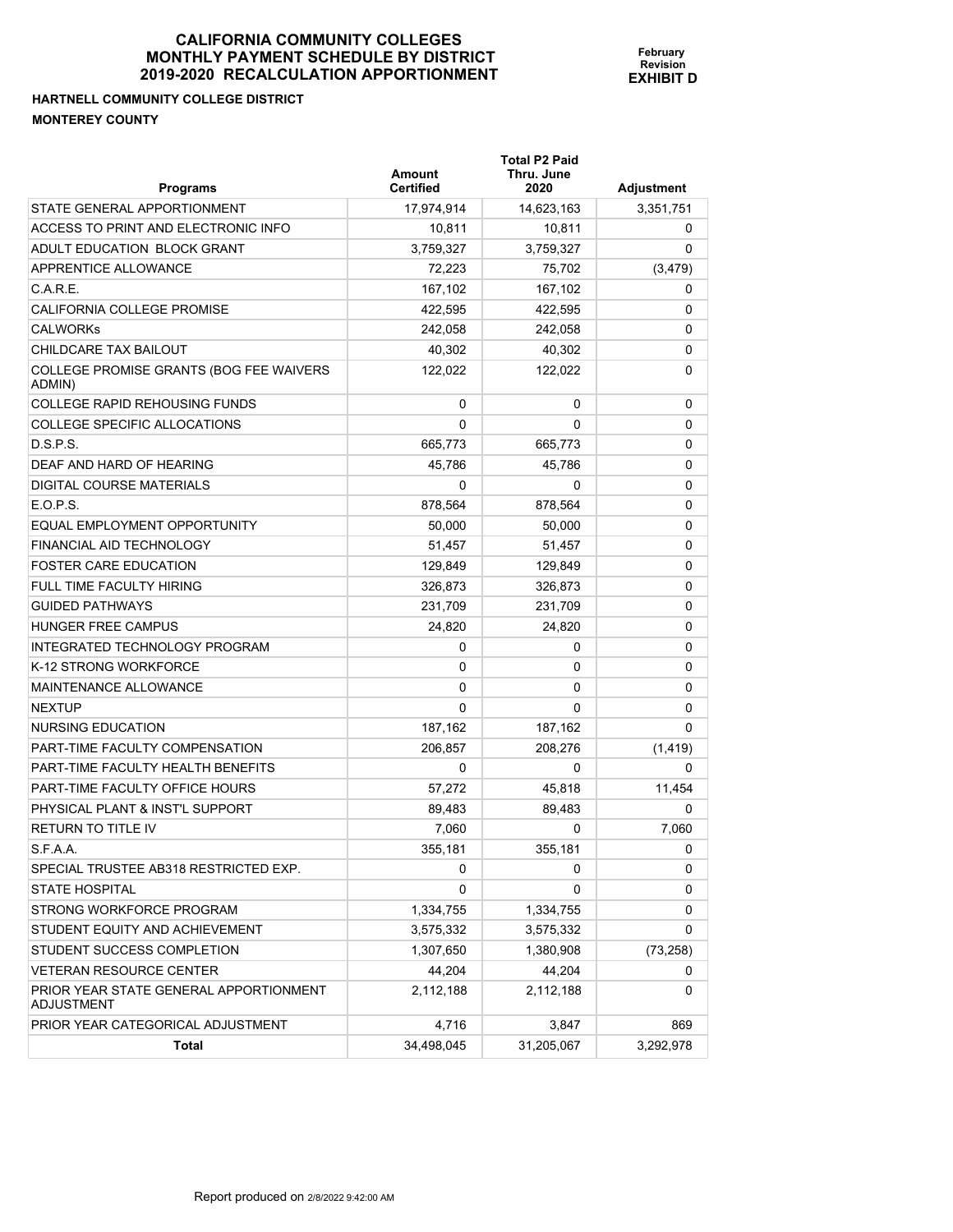**IMPERIAL COMMUNITY COLLEGE DISTRICT IMPERIAL COUNTY** 

| <b>Programs</b>                                             | Amount<br><b>Certified</b> | <b>Total P2 Paid</b><br>Thru. June<br>2020 | Adjustment |
|-------------------------------------------------------------|----------------------------|--------------------------------------------|------------|
| STATE GENERAL APPORTIONMENT                                 | 39,814,839                 | 35,692,516                                 | 4,122,323  |
| ACCESS TO PRINT AND ELECTRONIC INFO                         | 10,498                     | 10,498                                     | 0          |
| ADULT EDUCATION BLOCK GRANT                                 | 0                          | 0                                          | 0          |
| APPRENTICE ALLOWANCE                                        | 43,906                     | 34,902                                     | 9,004      |
| C.A.R.E.                                                    | 331,239                    | 331,239                                    | 0          |
| <b>CALIFORNIA COLLEGE PROMISE</b>                           | 0                          | 0                                          | 0          |
| <b>CALWORKS</b>                                             | 391,491                    | 391,491                                    | 0          |
| CHILDCARE TAX BAILOUT                                       | 0                          | 0                                          | 0          |
| COLLEGE PROMISE GRANTS (BOG FEE WAIVERS<br>ADMIN)           | 144.159                    | 144,159                                    | 0          |
| <b>COLLEGE RAPID REHOUSING FUNDS</b>                        | 600,000                    | 600,000                                    | 0          |
| COLLEGE SPECIFIC ALLOCATIONS                                | 0                          | 0                                          | 0          |
| D.S.P.S.                                                    | 474,336                    | 474,336                                    | 0          |
| DEAF AND HARD OF HEARING                                    | 26,638                     | 26,638                                     | 0          |
| DIGITAL COURSE MATERIALS                                    | 0                          | 0                                          | 0          |
| E.O.P.S.                                                    | 1,506,947                  | 1,506,947                                  | 0          |
| EQUAL EMPLOYMENT OPPORTUNITY                                | 50,000                     | 50,000                                     | 0          |
| FINANCIAL AID TECHNOLOGY                                    | 45,800                     | 45,800                                     | 0          |
| <b>FOSTER CARE EDUCATION</b>                                | 40,039                     | 40,039                                     | 0          |
| <b>FULL TIME FACULTY HIRING</b>                             | 328,811                    | 328,811                                    | 0          |
| <b>GUIDED PATHWAYS</b>                                      | 282,520                    | 282,520                                    | 0          |
| <b>HUNGER FREE CAMPUS</b>                                   | 26,654                     | 26,654                                     | 0          |
| INTEGRATED TECHNOLOGY PROGRAM                               | 0                          | 0                                          | 0          |
| K-12 STRONG WORKFORCE                                       | 0                          | 0                                          | 0          |
| MAINTENANCE ALLOWANCE                                       | 0                          | 0                                          | 0          |
| <b>NEXTUP</b>                                               | $\Omega$                   | 0                                          | 0          |
| NURSING EDUCATION                                           | 126,423                    | 146,511                                    | (20,088)   |
| <b>PART-TIME FACULTY COMPENSATION</b>                       | 209,258                    | 256,118                                    | (46, 860)  |
| PART-TIME FACULTY HEALTH BENEFITS                           | 0                          | 0                                          | 0          |
| PART-TIME FACULTY OFFICE HOURS                              | 0                          | 0                                          | 0          |
| PHYSICAL PLANT & INST'L SUPPORT                             | 90.649                     | 90,649                                     | 0          |
| <b>RETURN TO TITLE IV</b>                                   | 0                          | 0                                          | 0          |
| S.F.A.A.                                                    | 364,124                    | 364,124                                    | 0          |
| SPECIAL TRUSTEE AB318 RESTRICTED EXP.                       | 0                          | 0                                          | 0          |
| <b>STATE HOSPITAL</b>                                       | 0                          | 0                                          | 0          |
| STRONG WORKFORCE PROGRAM                                    | 1,381,704                  | 1,381,704                                  | 0          |
| STUDENT EQUITY AND ACHIEVEMENT                              | 2,840,226                  | 2,840,226                                  | 0          |
| STUDENT SUCCESS COMPLETION                                  | 3,475,805                  | 3,594,088                                  | (118, 283) |
| <b>VETERAN RESOURCE CENTER</b>                              | 33,783                     | 33,783                                     | 0          |
| PRIOR YEAR STATE GENERAL APPORTIONMENT<br><b>ADJUSTMENT</b> | 3,934,035                  | 3,934,035                                  | 0          |
| PRIOR YEAR CATEGORICAL ADJUSTMENT                           | 4,326                      | 3,457                                      | 869        |
| Total                                                       | 56,578,210                 | 52,631,245                                 | 3,946,965  |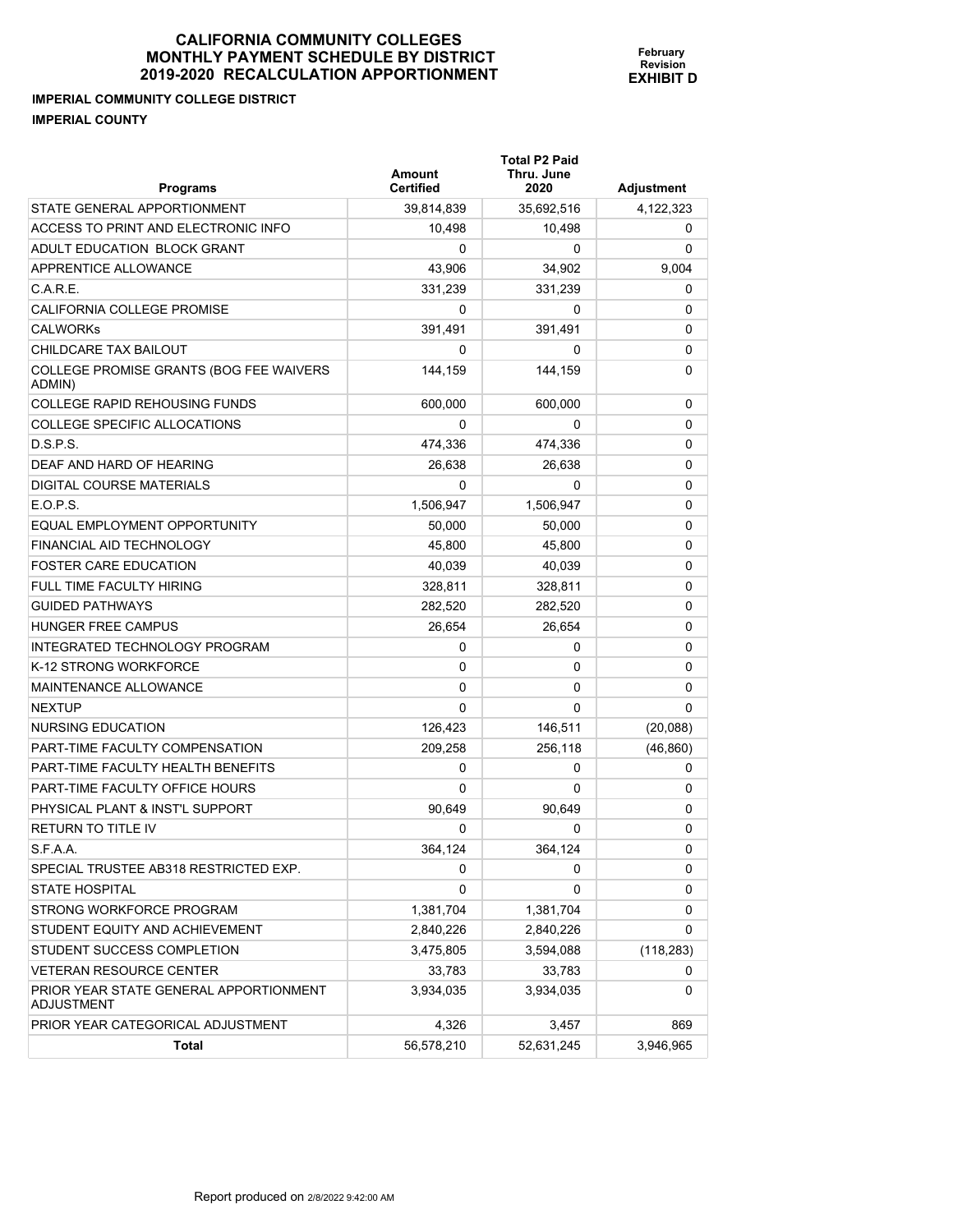## **KERN COMMUNITY COLLEGE DISTRICT KERN COUNTY**

| <b>Programs</b>                                      | Amount<br><b>Certified</b> | <b>Total P2 Paid</b><br>Thru. June<br>2020 | Adjustment |
|------------------------------------------------------|----------------------------|--------------------------------------------|------------|
| STATE GENERAL APPORTIONMENT                          | 92,150,010                 | 75,999,679                                 | 16,150,331 |
| ACCESS TO PRINT AND ELECTRONIC INFO                  | 32,088                     | 32,088                                     | 0          |
| ADULT EDUCATION BLOCK GRANT                          | 1.505.875                  | 1,505,875                                  | 0          |
| APPRENTICE ALLOWANCE                                 | 352,526                    | 353,178                                    | (652)      |
| C.A.R.E.                                             | 486,828                    | 486,828                                    | 0          |
| CALIFORNIA COLLEGE PROMISE                           | 1,418,028                  | 1,418,028                                  | 0          |
| <b>CALWORKS</b>                                      | 734,936                    | 734,936                                    | 0          |
| CHILDCARE TAX BAILOUT                                | 7,725                      | 7,725                                      | 0          |
| COLLEGE PROMISE GRANTS (BOG FEE WAIVERS<br>ADMIN)    | 355,798                    | 355,798                                    | 0          |
| <b>COLLEGE RAPID REHOUSING FUNDS</b>                 | 0                          | 0                                          | 0          |
| COLLEGE SPECIFIC ALLOCATIONS                         | 1,000,000                  | 1,000,000                                  | 0          |
| D.S.P.S.                                             | 1,527,695                  | 1,527,695                                  | 0          |
| DEAF AND HARD OF HEARING                             | 213,196                    | 213,196                                    | 0          |
| DIGITAL COURSE MATERIALS                             | 0                          | 0                                          | 0          |
| E.O.P.S.                                             | 3,106,924                  | 3,106,924                                  | 0          |
| EQUAL EMPLOYMENT OPPORTUNITY                         | 50,000                     | 50,000                                     | 0          |
| FINANCIAL AID TECHNOLOGY                             | 103,527                    | 103,527                                    | 0          |
| <b>FOSTER CARE EDUCATION</b>                         | 219,356                    | 219,356                                    | 0          |
| FULL TIME FACULTY HIRING                             | 1,001,192                  | 1,001,192                                  | 0          |
| <b>GUIDED PATHWAYS</b>                               | 920,591                    | 920,591                                    | 0          |
| <b>HUNGER FREE CAMPUS</b>                            | 77,827                     | 77,827                                     | 0          |
| INTEGRATED TECHNOLOGY PROGRAM                        | 0                          | 0                                          | 0          |
| K-12 STRONG WORKFORCE                                | 0                          | 0                                          | 0          |
| <b>MAINTENANCE ALLOWANCE</b>                         | 0                          | 0                                          | 0          |
| <b>NEXTUP</b>                                        | 1,387,561                  | 1,387,561                                  | 0          |
| NURSING EDUCATION                                    | 273,366                    | 275,421                                    | (2,055)    |
| PART-TIME FACULTY COMPENSATION                       | 460,765                    | 462,949                                    | (2, 184)   |
| PART-TIME FACULTY HEALTH BENEFITS                    | 0                          | 0                                          | 0          |
| PART-TIME FACULTY OFFICE HOURS                       | 0                          | 0                                          | 0          |
| PHYSICAL PLANT & INST'L SUPPORT                      | 284,463                    | 284,463                                    | 0          |
| <b>RETURN TO TITLE IV</b>                            | 11,539                     | 0                                          | 11,539     |
| S.F.A.A.                                             | 1,096,060                  | 1,097,833                                  | (1, 773)   |
| SPECIAL TRUSTEE AB318 RESTRICTED EXP.                | 0                          | 0                                          | 0          |
| <b>STATE HOSPITAL</b>                                | 0                          | 0                                          | 0          |
| STRONG WORKFORCE PROGRAM                             | 4,116,545                  | 4,116,545                                  | 0          |
| STUDENT EQUITY AND ACHIEVEMENT                       | 10,391,200                 | 10,391,200                                 | 0          |
| STUDENT SUCCESS COMPLETION                           | 4,345,243                  | 4,499,014                                  | (153, 771) |
| <b>VETERAN RESOURCE CENTER</b>                       | 191,513                    | 191,513                                    | 0          |
| PRIOR YEAR STATE GENERAL APPORTIONMENT<br>ADJUSTMENT | 12,148,299                 | 12,148,299                                 | 0          |
| PRIOR YEAR CATEGORICAL ADJUSTMENT                    | 202,374                    | 204,981                                    | (2,607)    |
| <b>Total</b>                                         | 140,173,050                | 124, 174, 222                              | 15,998,828 |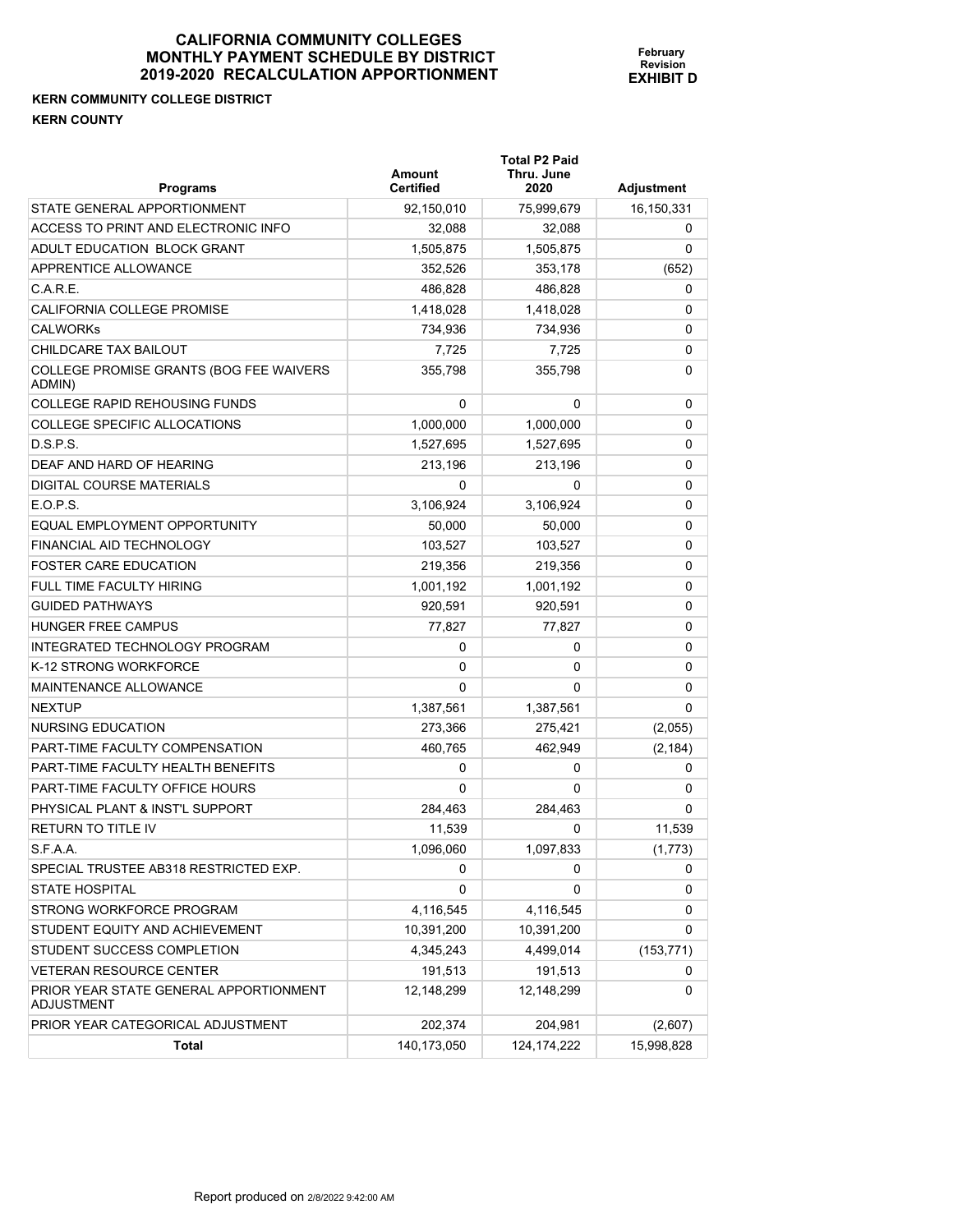**LAKE TAHOE COMMUNITY COLLEGE DISTRICT EL DORADO COUNTY** 

| <b>Programs</b>                                             | Amount<br><b>Certified</b> | <b>Total P2 Paid</b><br>Thru. June<br>2020 | Adjustment |
|-------------------------------------------------------------|----------------------------|--------------------------------------------|------------|
| STATE GENERAL APPORTIONMENT                                 | 9,903,566                  | 8,477,256                                  | 1,426,310  |
| ACCESS TO PRINT AND ELECTRONIC INFO                         | 10,302                     | 10,302                                     | 0          |
| ADULT EDUCATION BLOCK GRANT                                 | 915,901                    | 915,901                                    | 0          |
| <b>APPRENTICE ALLOWANCE</b>                                 | 0                          | 0                                          | 0          |
| C.A.R.E.                                                    | 42,433                     | 42,433                                     | 0          |
| CALIFORNIA COLLEGE PROMISE                                  | 73,057                     | 73,057                                     | 0          |
| <b>CALWORKS</b>                                             | 125.254                    | 125,254                                    | 0          |
| CHILDCARE TAX BAILOUT                                       | 0                          | 0                                          | 0          |
| COLLEGE PROMISE GRANTS (BOG FEE WAIVERS<br>ADMIN)           | 23,271                     | 23,271                                     | 0          |
| <b>COLLEGE RAPID REHOUSING FUNDS</b>                        | 0                          | 0                                          | 0          |
| COLLEGE SPECIFIC ALLOCATIONS                                | 0                          | 0                                          | 0          |
| D.S.P.S.                                                    | 223,559                    | 223,559                                    | 0          |
| DEAF AND HARD OF HEARING                                    | 13,665                     | 13,665                                     | 0          |
| DIGITAL COURSE MATERIALS                                    | 0                          | 0                                          | 0          |
| E.O.P.S.                                                    | 229,517                    | 229,517                                    | 0          |
| EQUAL EMPLOYMENT OPPORTUNITY                                | 50,000                     | 50,000                                     | 0          |
| FINANCIAL AID TECHNOLOGY                                    | 42.922                     | 42,922                                     | 0          |
| <b>FOSTER CARE EDUCATION</b>                                | 75,636                     | 75,636                                     | 0          |
| <b>FULL TIME FACULTY HIRING</b>                             | 74,571                     | 74,571                                     | 0          |
| <b>GUIDED PATHWAYS</b>                                      | 125,000                    | 125,000                                    | 0          |
| <b>HUNGER FREE CAMPUS</b>                                   | 10,557                     | 10,557                                     | 0          |
| INTEGRATED TECHNOLOGY PROGRAM                               | 0                          | 0                                          | 0          |
| K-12 STRONG WORKFORCE                                       | 0                          | 0                                          | 0          |
| MAINTENANCE ALLOWANCE                                       | 0                          | 0                                          | 0          |
| <b>NEXTUP</b>                                               | 0                          | 0                                          | 0          |
| NURSING EDUCATION                                           | 0                          | 0                                          | 0          |
| PART-TIME FACULTY COMPENSATION                              | 90,767                     | 91,253                                     | (486)      |
| PART-TIME FACULTY HEALTH BENEFITS                           | 0                          | 0                                          | 0          |
| PART-TIME FACULTY OFFICE HOURS                              | 5,090                      | 4,072                                      | 1,018      |
| PHYSICAL PLANT & INST'L SUPPORT                             | 23,033                     | 23,033                                     | 0          |
| <b>RETURN TO TITLE IV</b>                                   | 31,944                     | 0                                          | 31,944     |
| S.F.A.A.                                                    | 123,482                    | 123,482                                    | 0          |
| SPECIAL TRUSTEE AB318 RESTRICTED EXP.                       | 0                          | 0                                          | 0          |
| <b>STATE HOSPITAL</b>                                       | 0                          | 0                                          | 0          |
| STRONG WORKFORCE PROGRAM                                    | 266,849                    | 266,849                                    | 0          |
| STUDENT EQUITY AND ACHIEVEMENT                              | 1,006,410                  | 1,006,410                                  | 0          |
| STUDENT SUCCESS COMPLETION                                  | 72,429                     | 73,574                                     | (1, 145)   |
| <b>VETERAN RESOURCE CENTER</b>                              | 23,136                     | 23,136                                     | 0          |
| PRIOR YEAR STATE GENERAL APPORTIONMENT<br><b>ADJUSTMENT</b> | 669,421                    | 669,421                                    | 0          |
| PRIOR YEAR CATEGORICAL ADJUSTMENT                           | (37, 445)                  | (36, 576)                                  | (869)      |
| Total                                                       | 14,214,327                 | 12,757,555                                 | 1,456,772  |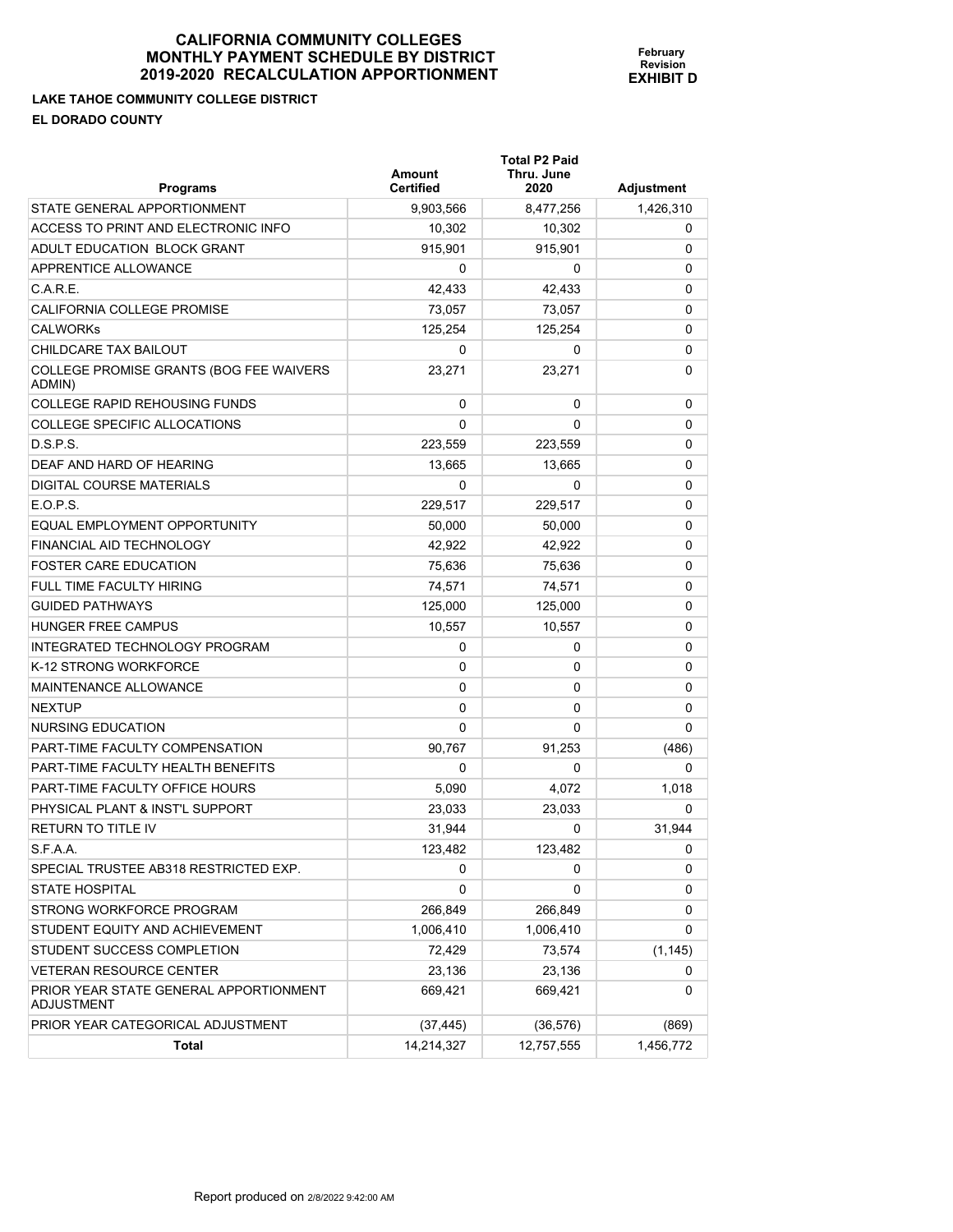## **LASSEN COMMUNITY COLLEGE DISTRICT LASSEN COUNTY**

| Programs                                                    | <b>Amount</b><br><b>Certified</b> | <b>Total P2 Paid</b><br>Thru. June<br>2020 | Adjustment |
|-------------------------------------------------------------|-----------------------------------|--------------------------------------------|------------|
| STATE GENERAL APPORTIONMENT                                 | 14,172,058                        | 12,016,384                                 | 2,155,674  |
| ACCESS TO PRINT AND ELECTRONIC INFO                         | 10,185                            | 10,185                                     | 0          |
| ADULT EDUCATION BLOCK GRANT                                 | 961,722                           | 961.722                                    | 0          |
| APPRENTICE ALLOWANCE                                        | 0                                 | 0                                          | 0          |
| C.A.R.E.                                                    | 62,740                            | 62,740                                     | 0          |
| CALIFORNIA COLLEGE PROMISE                                  | 88,499                            | 88.499                                     | 0          |
| <b>CALWORKS</b>                                             | 131,404                           | 131,404                                    | 0          |
| CHILDCARE TAX BAILOUT                                       | 0                                 | 0                                          | 0          |
| COLLEGE PROMISE GRANTS (BOG FEE WAIVERS<br>ADMIN)           | 24,494                            | 24.494                                     | 0          |
| <b>COLLEGE RAPID REHOUSING FUNDS</b>                        | 0                                 | 0                                          | 0          |
| COLLEGE SPECIFIC ALLOCATIONS                                | 0                                 | 0                                          | 0          |
| D.S.P.S.                                                    | 210,745                           | 210,745                                    | 0          |
| DEAF AND HARD OF HEARING                                    | 0                                 | 0                                          | 0          |
| <b>DIGITAL COURSE MATERIALS</b>                             | 0                                 | 0                                          | 0          |
| E.O.P.S.                                                    | 418,050                           | 418,050                                    | 0          |
| EQUAL EMPLOYMENT OPPORTUNITY                                | 50.000                            | 50,000                                     | 0          |
| FINANCIAL AID TECHNOLOGY                                    | 41.173                            | 41,173                                     | 0          |
| <b>FOSTER CARE EDUCATION</b>                                | 36,693                            | 36,693                                     | 0          |
| <b>FULL TIME FACULTY HIRING</b>                             | 60,296                            | 60,296                                     | 0          |
| <b>GUIDED PATHWAYS</b>                                      | 125,000                           | 125,000                                    | 0          |
| <b>HUNGER FREE CAMPUS</b>                                   | 5,986                             | 5,986                                      | 0          |
| INTEGRATED TECHNOLOGY PROGRAM                               | 0                                 | 0                                          | 0          |
| K-12 STRONG WORKFORCE                                       | 0                                 | 0                                          | 0          |
| <b>MAINTENANCE ALLOWANCE</b>                                | 3,597                             | 0                                          | 3,597      |
| <b>NEXTUP</b>                                               | 0                                 | 0                                          | 0          |
| NURSING EDUCATION                                           | 0                                 | 0                                          | 0          |
| <b>PART-TIME FACULTY COMPENSATION</b>                       | 86,023                            | 86,030                                     | (7)        |
| PART-TIME FACULTY HEALTH BENEFITS                           | 0                                 | 0                                          | 0          |
| PART-TIME FACULTY OFFICE HOURS                              | 0                                 | 0                                          | 0          |
| PHYSICAL PLANT & INST'L SUPPORT                             | 19,396                            | 19,396                                     | 0          |
| <b>RETURN TO TITLE IV</b>                                   | 0                                 | 0                                          | 0          |
| S.F.A.A.                                                    | 145,810                           | 145,810                                    | U          |
| SPECIAL TRUSTEE AB318 RESTRICTED EXP.                       | 0                                 | 0                                          | 0          |
| <b>STATE HOSPITAL</b>                                       | 0                                 | 0                                          | 0          |
| STRONG WORKFORCE PROGRAM                                    | 327,494                           | 327,494                                    | 0          |
| STUDENT EQUITY AND ACHIEVEMENT                              | 1,139,682                         | 1,139,682                                  | 0          |
| STUDENT SUCCESS COMPLETION                                  | 95,349                            | 95,349                                     | 0          |
| <b>VETERAN RESOURCE CENTER</b>                              | 22,683                            | 22,683                                     | 0          |
| PRIOR YEAR STATE GENERAL APPORTIONMENT<br><b>ADJUSTMENT</b> | 2,871,451                         | 2,871,451                                  | 0          |
| PRIOR YEAR CATEGORICAL ADJUSTMENT                           | 10,988                            | 10,119                                     | 869        |
| Total                                                       | 21,121,518                        | 18,961,385                                 | 2,160,133  |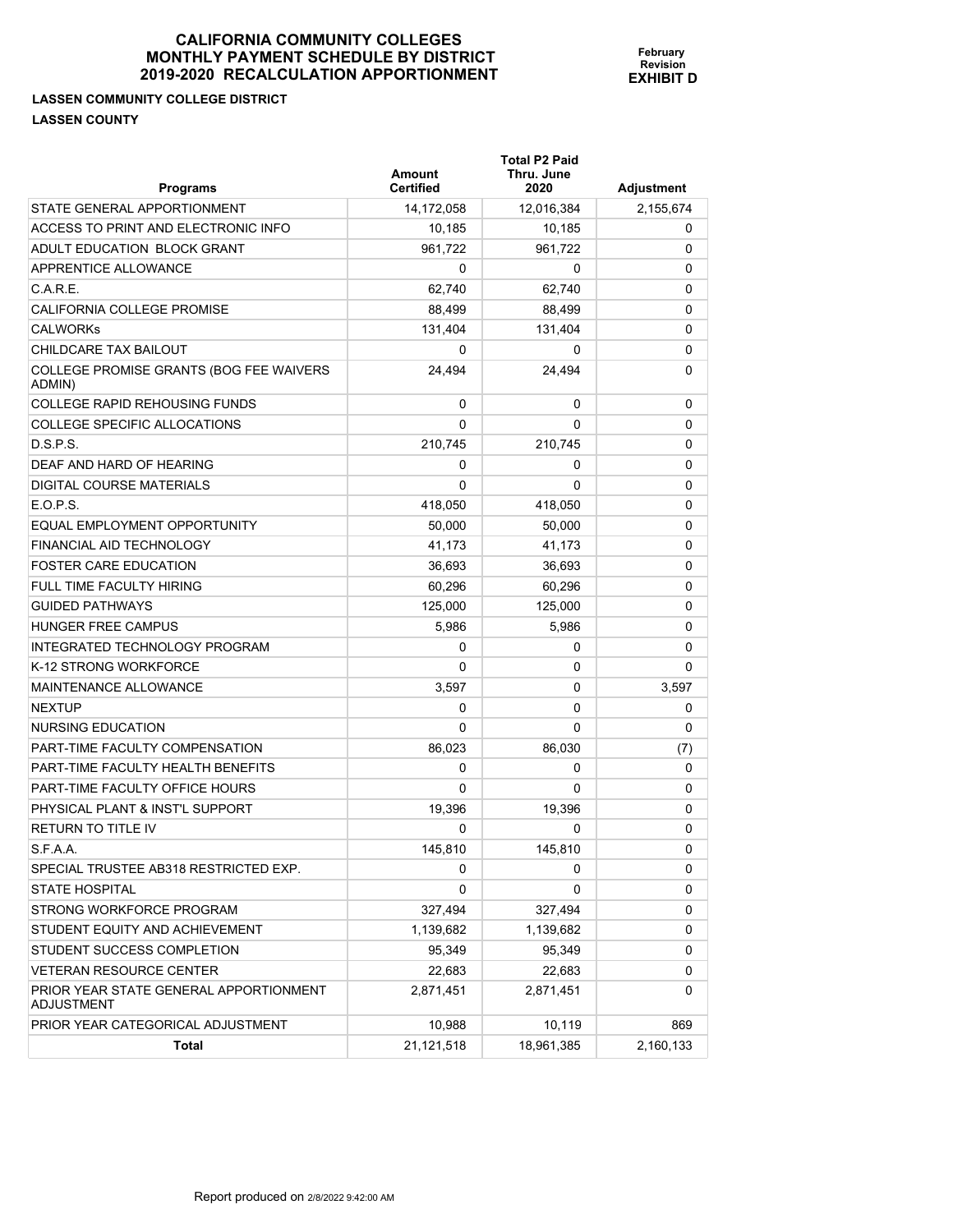**LONG BEACH COMMUNITY COLLEGE DISTRICT LOS ANGELES COUNTY** 

**Total P2 Paid** 

| <b>Programs</b>                                             | <b>Amount</b><br><b>Certified</b> | Thru. June<br>2020 | Adjustment |
|-------------------------------------------------------------|-----------------------------------|--------------------|------------|
| STATE GENERAL APPORTIONMENT                                 | 77,393,269                        | 64,564,289         | 12,828,980 |
| ACCESS TO PRINT AND ELECTRONIC INFO                         | 11,554                            | 11,554             | 0          |
| ADULT EDUCATION BLOCK GRANT                                 | 1,222,842                         | 1,222,842          | 0          |
| <b>APPRENTICE ALLOWANCE</b>                                 | 0                                 | 0                  | 0          |
| C.A.R.E.                                                    | 267,159                           | 267,159            | 0          |
| CALIFORNIA COLLEGE PROMISE                                  | 1,501,080                         | 1,501,080          | 0          |
| <b>CALWORKS</b>                                             | 690,269                           | 690,269            | 0          |
| CHILDCARE TAX BAILOUT                                       | 58,426                            | 58.426             | 0          |
| COLLEGE PROMISE GRANTS (BOG FEE WAIVERS<br>ADMIN)           | 310,110                           | 310.110            | 0          |
| <b>COLLEGE RAPID REHOUSING FUNDS</b>                        | 700,000                           | 700,000            | 0          |
| COLLEGE SPECIFIC ALLOCATIONS                                | 0                                 | 0                  | 0          |
| D.S.P.S.                                                    | 1,704,107                         | 1,704,107          | 0          |
| DEAF AND HARD OF HEARING                                    | 380,450                           | 380,450            | 0          |
| <b>DIGITAL COURSE MATERIALS</b>                             | 0                                 | 0                  | 0          |
| E.O.P.S.                                                    | 1.788.924                         | 1,788,924          | 0          |
| EQUAL EMPLOYMENT OPPORTUNITY                                | 50,000                            | 50,000             | 0          |
| FINANCIAL AID TECHNOLOGY                                    | 62,637                            | 62,637             | 0          |
| <b>FOSTER CARE EDUCATION</b>                                | 140,836                           | 140.836            | 0          |
| FULL TIME FACULTY HIRING                                    | 839,358                           | 839,358            | 0          |
| <b>GUIDED PATHWAYS</b>                                      | 570,273                           | 570.273            | 0          |
| <b>HUNGER FREE CAMPUS</b>                                   | 67,004                            | 67,004             | 0          |
| INTEGRATED TECHNOLOGY PROGRAM                               | 0                                 | 0                  | 0          |
| K-12 STRONG WORKFORCE                                       | 0                                 | 0                  | 0          |
| <b>MAINTENANCE ALLOWANCE</b>                                | 0                                 | 0                  | 0          |
| <b>NEXTUP</b>                                               | 302,062                           | 302,062            | 0          |
| NURSING EDUCATION                                           | 90,581                            | 90,581             | 0          |
| <b>PART-TIME FACULTY COMPENSATION</b>                       | 417,209                           | 410,987            | 6,222      |
| PART-TIME FACULTY HEALTH BENEFITS                           | 0                                 | 0                  | 0          |
| PART-TIME FACULTY OFFICE HOURS                              | 0                                 | 0                  | 0          |
| PHYSICAL PLANT & INST'L SUPPORT                             | 233,663                           | 233,663            | 0          |
| <b>RETURN TO TITLE IV</b>                                   | 10,334                            | 0                  | 10,334     |
| S.F.A.A.                                                    | 844,279                           | 844.279            | 0          |
| SPECIAL TRUSTEE AB318 RESTRICTED EXP.                       | 0                                 | 0                  | 0          |
| <b>STATE HOSPITAL</b>                                       | 0                                 | 0                  | 0          |
| STRONG WORKFORCE PROGRAM                                    | 1,472,967                         | 1,472,967          | 0          |
| STUDENT EQUITY AND ACHIEVEMENT                              | 6,508,200                         | 6,508,200          | 0          |
| STUDENT SUCCESS COMPLETION                                  | 2,575,456                         | 2,590,403          | (14, 947)  |
| <b>VETERAN RESOURCE CENTER</b>                              | 174,917                           | 174,917            | 0          |
| PRIOR YEAR STATE GENERAL APPORTIONMENT<br><b>ADJUSTMENT</b> | (2,533,665)                       | (2,533,665)        | 0          |
| PRIOR YEAR CATEGORICAL ADJUSTMENT                           | (126, 139)                        | (127,008)          | 869        |
| <b>Total</b>                                                | 97,728,162                        | 84,896,704         | 12,831,458 |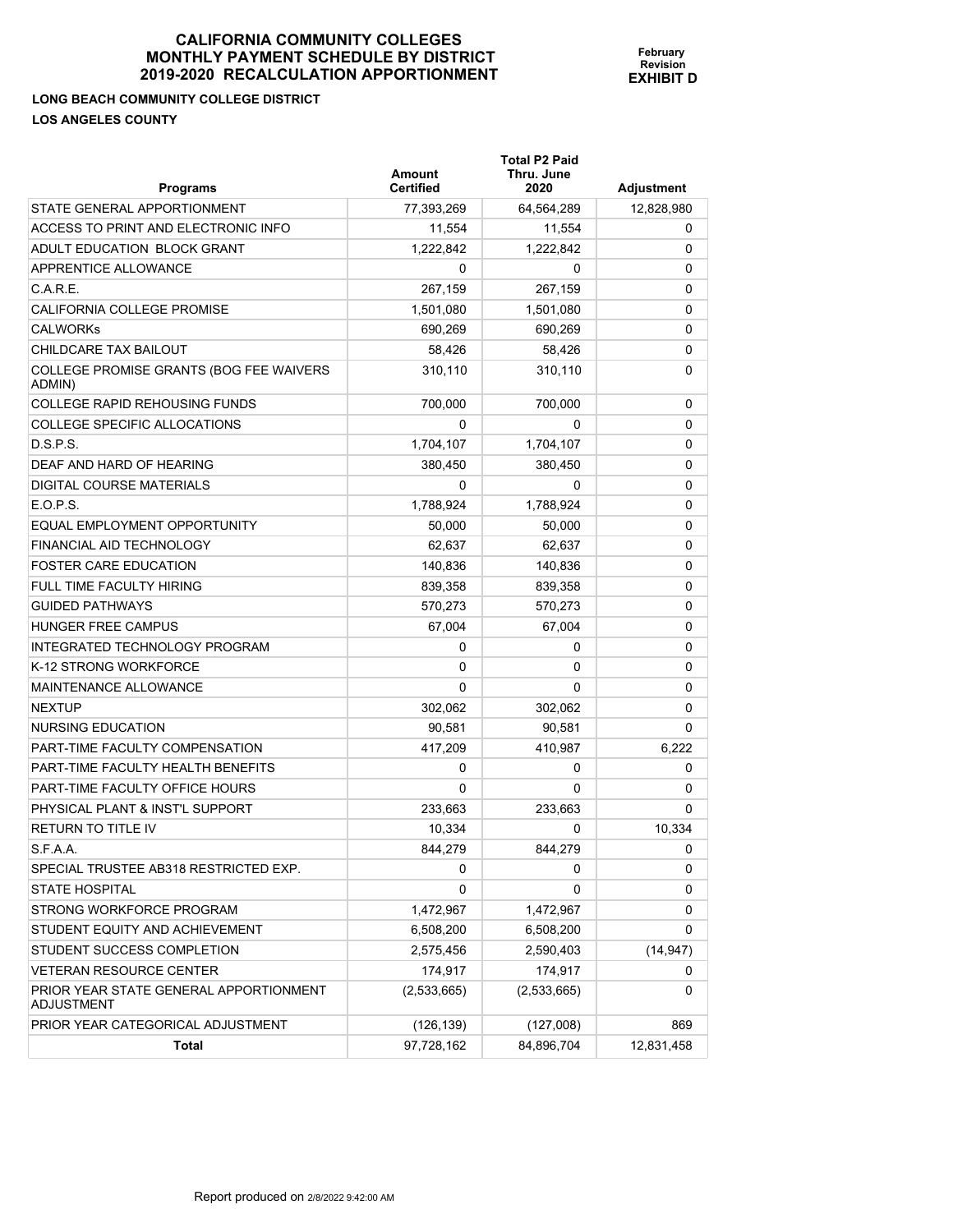**LOS ANGELES COMMUNITY COLLEGE DISTRICT LOS ANGELES COUNTY** 

| -LJLJ            | February         |
|------------------|------------------|
| Y DISTRICT       | <b>Revision</b>  |
| <b>?TIONMENT</b> | <b>EXHIBIT D</b> |
|                  |                  |

**Total P2 Paid** 

| <b>Programs</b>                                             | <b>Amount</b><br><b>Certified</b> | Thru. June<br>2020 | Adjustment |
|-------------------------------------------------------------|-----------------------------------|--------------------|------------|
| STATE GENERAL APPORTIONMENT                                 | 315,976,111                       | 260,076,723        | 55,899,388 |
| ACCESS TO PRINT AND ELECTRONIC INFO                         | 100,995                           | 100,995            | 0          |
| ADULT EDUCATION BLOCK GRANT                                 | 7,979,033                         | 7,979,033          | 0          |
| APPRENTICE ALLOWANCE                                        | 200.664                           | 267,391            | (66, 727)  |
| C.A.R.E.                                                    | 1,627,815                         | 1,627,815          | 0          |
| CALIFORNIA COLLEGE PROMISE                                  | 3,922,520                         | 3,922,520          | 0          |
| <b>CALWORKS</b>                                             | 6,733,645                         | 6,733,645          | 0          |
| CHILDCARE TAX BAILOUT                                       | 1,193,672                         | 1,193,672          | 0          |
| COLLEGE PROMISE GRANTS (BOG FEE WAIVERS<br>ADMIN)           | 1,383,887                         | 1,383,887          | 0          |
| <b>COLLEGE RAPID REHOUSING FUNDS</b>                        | 700,000                           | 700,000            | 0          |
| COLLEGE SPECIFIC ALLOCATIONS                                | 0                                 | 0                  | 0          |
| D.S.P.S.                                                    | 6,934,337                         | 6,934,337          | 0          |
| DEAF AND HARD OF HEARING                                    | 553,240                           | 553,240            | 0          |
| DIGITAL COURSE MATERIALS                                    | 0                                 | 0                  | 0          |
| E.O.P.S.                                                    | 13,662,912                        | 13,662,912         | 0          |
| EQUAL EMPLOYMENT OPPORTUNITY                                | 50.000                            | 50,000             | 0          |
| FINANCIAL AID TECHNOLOGY                                    | 317,968                           | 317,968            | 0          |
| <b>FOSTER CARE EDUCATION</b>                                | 702,596                           | 702,596            | 0          |
| FULL TIME FACULTY HIRING                                    | 4,443,839                         | 4,443,839          | 0          |
| <b>GUIDED PATHWAYS</b>                                      | 3,259,992                         | 3,259,992          | 0          |
| <b>HUNGER FREE CAMPUS</b>                                   | 320,387                           | 320,387            | 0          |
| INTEGRATED TECHNOLOGY PROGRAM                               | 0                                 | 0                  | 0          |
| K-12 STRONG WORKFORCE                                       | 0                                 | 0                  | 0          |
| MAINTENANCE ALLOWANCE                                       | 0                                 | 0                  | 0          |
| <b>NEXTUP</b>                                               | 2,951,710                         | 2,951,710          | 0          |
| NURSING EDUCATION                                           | 1,215,508                         | 1,271,378          | (55, 870)  |
| PART-TIME FACULTY COMPENSATION                              | 2,097,537                         | 2,122,801          | (25, 264)  |
| PART-TIME FACULTY HEALTH BENEFITS                           | 31,536                            | 0                  | 31,536     |
| PART-TIME FACULTY OFFICE HOURS                              | 5,830,507                         | 0                  | 5,830,507  |
| PHYSICAL PLANT & INST'L SUPPORT                             | 1,192,431                         | 1,192,431          | 0          |
| <b>RETURN TO TITLE IV</b>                                   | 34,438                            | 0                  | 34.438     |
| S.F.A.A.                                                    | 5,115,298                         | 5,115,298          | 0          |
| SPECIAL TRUSTEE AB318 RESTRICTED EXP.                       | 0                                 | 0                  | 0          |
| <b>STATE HOSPITAL</b>                                       | 0                                 | 0                  | 0          |
| STRONG WORKFORCE PROGRAM                                    | 11,043,794                        | 11,043,794         | 0          |
| STUDENT EQUITY AND ACHIEVEMENT                              | 46, 147, 546                      | 46, 147, 546       | 0          |
| STUDENT SUCCESS COMPLETION                                  | 12,675,078                        | 11,899,580         | 775,498    |
| <b>VETERAN RESOURCE CENTER</b>                              | 587,450                           | 587,450            | 0          |
| PRIOR YEAR STATE GENERAL APPORTIONMENT<br><b>ADJUSTMENT</b> | (11,048,935)                      | (11,048,935)       | 0          |
| PRIOR YEAR CATEGORICAL ADJUSTMENT                           | (31, 178)                         | (28, 571)          | (2,607)    |
| Total                                                       | 447,906,333                       | 385,485,434        | 62,420,899 |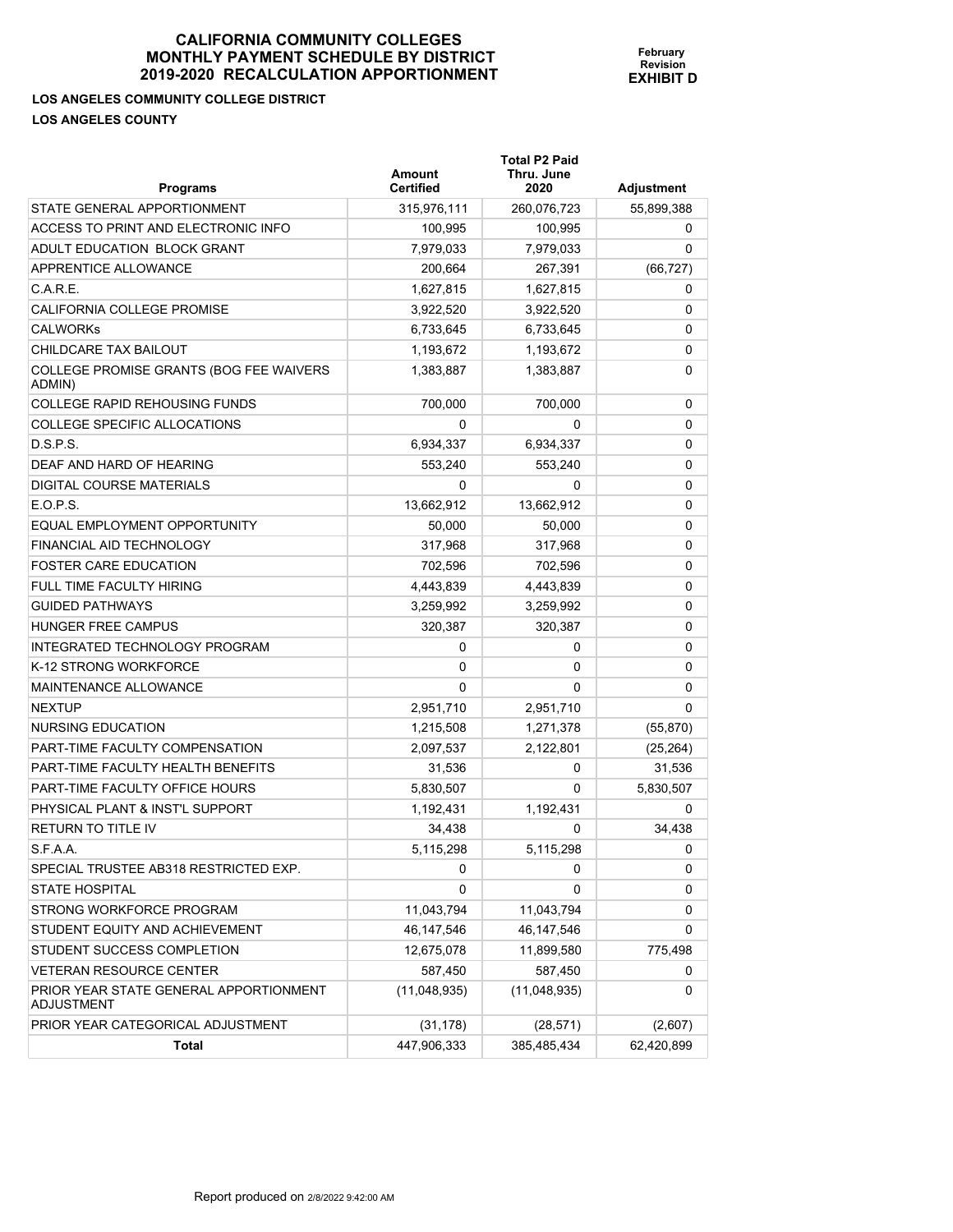# **LOS RIOS COMMUNITY COLLEGE DISTRICT SACRAMENTO COUNTY**

| <b>Programs</b>                                      | Amount<br><b>Certified</b> | <b>Total P2 Paid</b><br>Thru. June<br>2020 | Adjustment |
|------------------------------------------------------|----------------------------|--------------------------------------------|------------|
| STATE GENERAL APPORTIONMENT                          | 184,246,906                | 160,615,576                                | 23,631,330 |
| ACCESS TO PRINT AND ELECTRONIC INFO                  | 44,835                     | 44,835                                     | 0          |
| ADULT EDUCATION BLOCK GRANT                          | 0                          | 0                                          | 0          |
| APPRENTICE ALLOWANCE                                 | 5,971,471                  | 6,108,736                                  | (137, 265) |
| C.A.R.E.                                             | 651,225                    | 651,225                                    | 0          |
| <b>CALIFORNIA COLLEGE PROMISE</b>                    | 3,314,311                  | 3,314,311                                  | 0          |
| <b>CALWORKs</b>                                      | 2,635,015                  | 2,635,015                                  | 0          |
| CHILDCARE TAX BAILOUT                                | 205,071                    | 205,071                                    | 0          |
| COLLEGE PROMISE GRANTS (BOG FEE WAIVERS<br>ADMIN)    | 710,360                    | 710.360                                    | 0          |
| <b>COLLEGE RAPID REHOUSING FUNDS</b>                 | 0                          | 0                                          | 0          |
| <b>COLLEGE SPECIFIC ALLOCATIONS</b>                  | 2,400,000                  | 2,400,000                                  | 0          |
| D.S.P.S.                                             | 4,938,884                  | 4,938,884                                  | 0          |
| DEAF AND HARD OF HEARING                             | 361,207                    | 361,207                                    | 0          |
| DIGITAL COURSE MATERIALS                             | 0                          | 0                                          | 0          |
| E.O.P.S.                                             | 4,286,526                  | 4,286,526                                  | 0          |
| EQUAL EMPLOYMENT OPPORTUNITY                         | 50,000                     | 50,000                                     | 0          |
| FINANCIAL AID TECHNOLOGY                             | 166,458                    | 166,458                                    | 0          |
| <b>FOSTER CARE EDUCATION</b>                         | 185,349                    | 185,349                                    | 0          |
| FULL TIME FACULTY HIRING                             | 1,968,305                  | 1,968,305                                  | 0          |
| <b>GUIDED PATHWAYS</b>                               | 1,437,438                  | 1,437,438                                  | 0          |
| <b>HUNGER FREE CAMPUS</b>                            | 174,831                    | 174,831                                    | 0          |
| INTEGRATED TECHNOLOGY PROGRAM                        | 0                          | 0                                          | 0          |
| K-12 STRONG WORKFORCE                                | 0                          | 0                                          | 0          |
| MAINTENANCE ALLOWANCE                                | 3,425                      | 0                                          | 3,425      |
| <b>NEXTUP</b>                                        | 1,043,480                  | 1,043,480                                  | 0          |
| NURSING EDUCATION                                    | 378,455                    | 378,455                                    | 0          |
| PART-TIME FACULTY COMPENSATION                       | 1,093,784                  | 1,183,915                                  | (90, 131)  |
| PART-TIME FACULTY HEALTH BENEFITS                    | 63,389                     | 60,072                                     | 3,317      |
| PART-TIME FACULTY OFFICE HOURS                       | 1,013,178                  | 810,542                                    | 202,636    |
| PHYSICAL PLANT & INST'L SUPPORT                      | 635,884                    | 635,884                                    | 0          |
| <b>RETURN TO TITLE IV</b>                            | 17,137                     | 0                                          | 17,137     |
| S.F.A.A.                                             | 2,567,825                  | 2,624,676                                  | (56, 851)  |
| SPECIAL TRUSTEE AB318 RESTRICTED EXP.                | 0                          | 0                                          | 0          |
| <b>STATE HOSPITAL</b>                                | 0                          | 0                                          | 0          |
| STRONG WORKFORCE PROGRAM                             | 7,641,538                  | 7,641,538                                  | 0          |
| STUDENT EQUITY AND ACHIEVEMENT                       | 20,330,111                 | 20,330,111                                 | 0          |
| STUDENT SUCCESS COMPLETION                           | 4,913,027                  | 4,914,897                                  | (1,870)    |
| <b>VETERAN RESOURCE CENTER</b>                       | 499,183                    | 499,183                                    | 0          |
| PRIOR YEAR STATE GENERAL APPORTIONMENT<br>ADJUSTMENT | (3,090,063)                | (3,090,063)                                | 0          |
| PRIOR YEAR CATEGORICAL ADJUSTMENT                    | (680)                      | (84, 913)                                  | 84,233     |
| Total                                                | 250,857,865                | 227,201,904                                | 23,655,961 |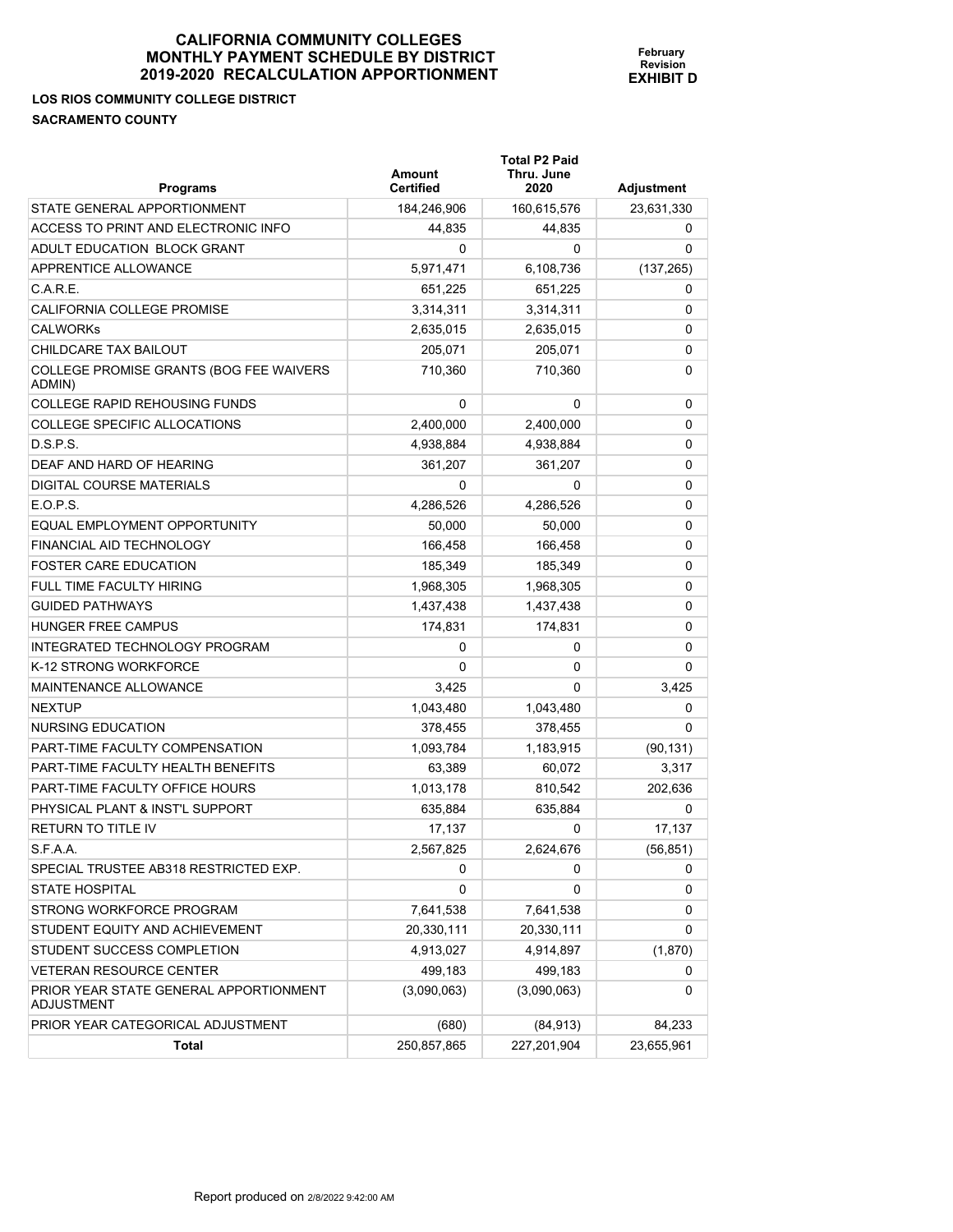## **MARIN COMMUNITY COLLEGE DISTRICT MARIN COUNTY**

| <b>Programs</b>                                      | <b>Amount</b><br><b>Certified</b> | <b>Total P2 Paid</b><br>Thru. June<br>2020 | Adjustment |
|------------------------------------------------------|-----------------------------------|--------------------------------------------|------------|
| STATE GENERAL APPORTIONMENT                          | 228,521                           | 136,581                                    | 91.940     |
| ACCESS TO PRINT AND ELECTRONIC INFO                  | 10,443                            | 10,443                                     | 0          |
| ADULT EDUCATION BLOCK GRANT                          | 1,505,093                         | 1.505.093                                  | 0          |
| <b>APPRENTICE ALLOWANCE</b>                          | 0                                 | 0                                          | 0          |
| C.A.R.E.                                             | 79,199                            | 79,199                                     | 0          |
| <b>CALIFORNIA COLLEGE PROMISE</b>                    | 373,723                           | 373,723                                    | 0          |
| <b>CALWORKS</b>                                      | 148,013                           | 148,013                                    | 0          |
| CHILDCARE TAX BAILOUT                                | 86,034                            | 86,034                                     | 0          |
| COLLEGE PROMISE GRANTS (BOG FEE WAIVERS<br>ADMIN)    | 28,686                            | 28,686                                     | 0          |
| <b>COLLEGE RAPID REHOUSING FUNDS</b>                 | 0                                 | 0                                          | 0          |
| <b>COLLEGE SPECIFIC ALLOCATIONS</b>                  | 0                                 | 0                                          | 0          |
| D.S.P.S.                                             | 723,186                           | 723,186                                    | 0          |
| DEAF AND HARD OF HEARING                             | 73,343                            | 73,343                                     | 0          |
| DIGITAL COURSE MATERIALS                             | 0                                 | 0                                          | 0          |
| E.O.P.S.                                             | 530,825                           | 530,825                                    | 0          |
| EQUAL EMPLOYMENT OPPORTUNITY                         | 50,000                            | 50,000                                     | 0          |
| FINANCIAL AID TECHNOLOGY                             | 44,014                            | 44,014                                     | 0          |
| <b>FOSTER CARE EDUCATION</b>                         | 40,541                            | 40,541                                     | 0          |
| <b>FULL TIME FACULTY HIRING</b>                      | 165,436                           | 165.436                                    | 0          |
| <b>GUIDED PATHWAYS</b>                               | 126,241                           | 126,241                                    | 0          |
| <b>HUNGER FREE CAMPUS</b>                            | 12,452                            | 12,452                                     | 0          |
| INTEGRATED TECHNOLOGY PROGRAM                        | 0                                 | 0                                          | 0          |
| K-12 STRONG WORKFORCE                                | 0                                 | 0                                          | 0          |
| <b>MAINTENANCE ALLOWANCE</b>                         | 0                                 | 0                                          | 0          |
| <b>NEXTUP</b>                                        | $\Omega$                          | 0                                          | 0          |
| NURSING EDUCATION                                    | 96,952                            | 114,368                                    | (17, 416)  |
| <b>PART-TIME FACULTY COMPENSATION</b>                | 122,939                           | 122,656                                    | 283        |
| PART-TIME FACULTY HEALTH BENEFITS                    | 18,748                            | 17.767                                     | 981        |
| PART-TIME FACULTY OFFICE HOURS                       | 64,084                            | 51,267                                     | 12.817     |
| PHYSICAL PLANT & INST'L SUPPORT                      | 40,725                            | 40,725                                     | 0          |
| <b>RETURN TO TITLE IV</b>                            | 6,964                             | 0                                          | 6,964      |
| S.F.A.A.                                             | 160,119                           | 160,119                                    | 0          |
| SPECIAL TRUSTEE AB318 RESTRICTED EXP.                | 0                                 | 0                                          | 0          |
| <b>STATE HOSPITAL</b>                                | 0                                 | 0                                          | 0          |
| STRONG WORKFORCE PROGRAM                             | 561,557                           | 561,557                                    | 0          |
| STUDENT EQUITY AND ACHIEVEMENT                       | 1,594,636                         | 1,594,636                                  | 0          |
| STUDENT SUCCESS COMPLETION                           | 260,595                           | 218,229                                    | 42,366     |
| <b>VETERAN RESOURCE CENTER</b>                       | 23,589                            | 23,589                                     | 0          |
| PRIOR YEAR STATE GENERAL APPORTIONMENT<br>ADJUSTMENT | 934                               | 934                                        | 0          |
| PRIOR YEAR CATEGORICAL ADJUSTMENT                    | (211, 650)                        | (212, 519)                                 | 869        |
| Total                                                | 6,965,942                         | 6,827,138                                  | 138,804    |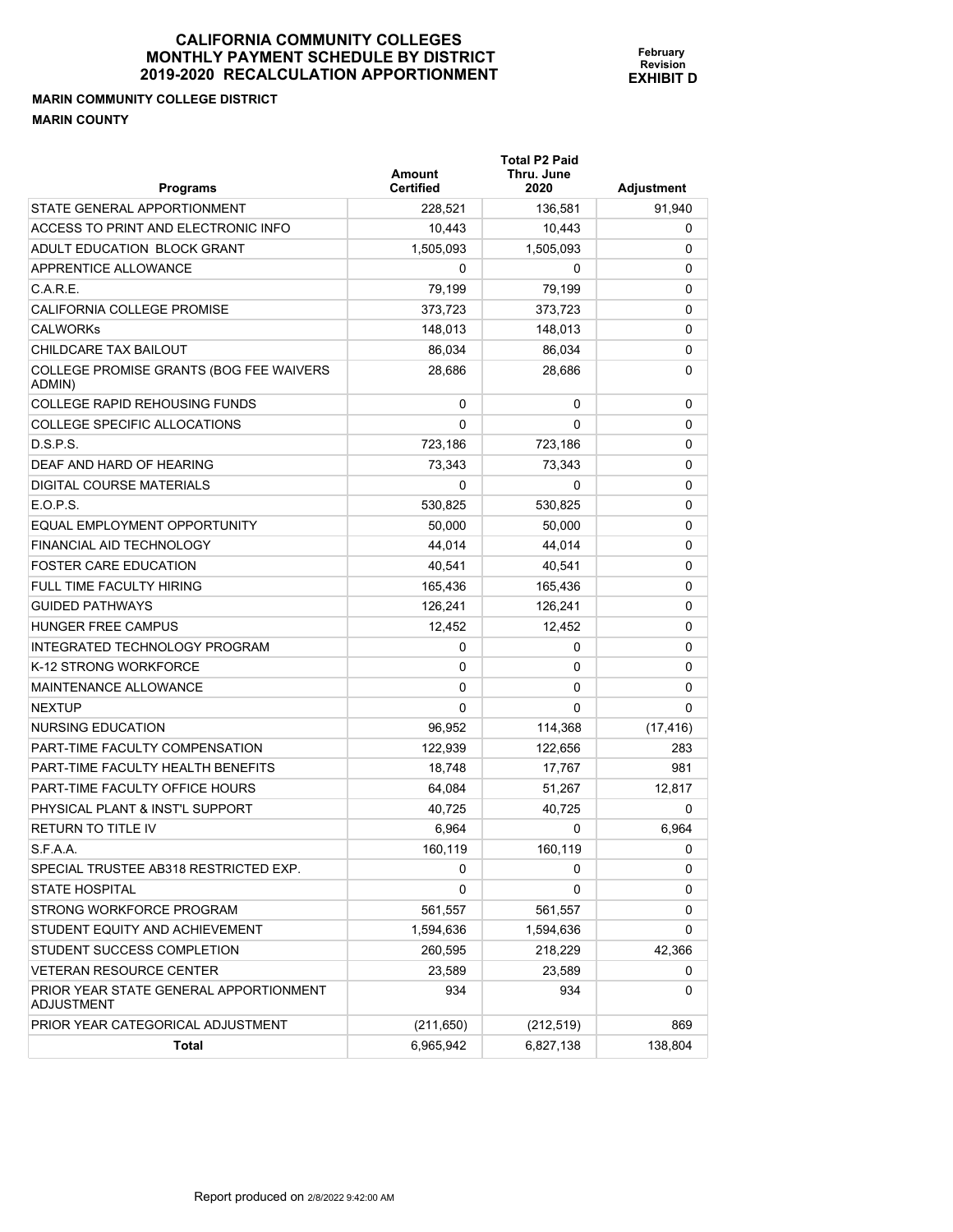**Total P2 Paid** 

**February Revision EXHIBIT D**

**MENDOCINO-LAKE COMMUNITY COLLEGE DISTRICT MENDOCINO COUNTY** 

| <b>Programs</b>                                      | Amount<br><b>Certified</b> | Thru. June<br>2020 | <b>Adjustment</b> |
|------------------------------------------------------|----------------------------|--------------------|-------------------|
| STATE GENERAL APPORTIONMENT                          | 11,413,078                 | 9,276,406          | 2,136,672         |
| ACCESS TO PRINT AND ELECTRONIC INFO                  | 10,296                     | 10,296             | 0                 |
| ADULT EDUCATION BLOCK GRANT                          | 1,570,149                  | 1,570,149          | 0                 |
| APPRENTICE ALLOWANCE                                 | 0                          | 0                  | 0                 |
| C.A.R.E.                                             | 71,283                     | 71,283             | 0                 |
| CALIFORNIA COLLEGE PROMISE                           | 71,817                     | 71,817             | 0                 |
| <b>CALWORKs</b>                                      | 244,259                    | 244,259            | 0                 |
| CHILDCARE TAX BAILOUT                                | 0                          | 0                  | 0                 |
| COLLEGE PROMISE GRANTS (BOG FEE WAIVERS<br>ADMIN)    | 38,099                     | 38,099             | 0                 |
| <b>COLLEGE RAPID REHOUSING FUNDS</b>                 | $\Omega$                   | $\Omega$           | 0                 |
| COLLEGE SPECIFIC ALLOCATIONS                         | 1,000,000                  | 1,000,000          | 0                 |
| D.S.P.S.                                             | 343,925                    | 343,925            | 0                 |
| DEAF AND HARD OF HEARING                             | 52,585                     | 52,585             | 0                 |
| <b>DIGITAL COURSE MATERIALS</b>                      | 0                          | 0                  | 0                 |
| E.O.P.S.                                             | 634,375                    | 634,375            | 0                 |
| EQUAL EMPLOYMENT OPPORTUNITY                         | 50,000                     | 50,000             | 0                 |
| FINANCIAL AID TECHNOLOGY                             | 42,605                     | 42.605             | 0                 |
| <b>FOSTER CARE EDUCATION</b>                         | 5,763                      | 5,763              | 0                 |
| FULL TIME FACULTY HIRING                             | 109.098                    | 109,098            | 0                 |
| <b>GUIDED PATHWAYS</b>                               | 131,902                    | 131,902            | 0                 |
| <b>HUNGER FREE CAMPUS</b>                            | 9,697                      | 9,697              | 0                 |
| INTEGRATED TECHNOLOGY PROGRAM                        | 0                          | 0                  | 0                 |
| K-12 STRONG WORKFORCE                                | 0                          | 0                  | 0                 |
| <b>MAINTENANCE ALLOWANCE</b>                         | 0                          | 0                  | 0                 |
| <b>NEXTUP</b>                                        | 0                          | 0                  | 0                 |
| NURSING EDUCATION                                    | 173,093                    | 173,093            | 0                 |
| PART-TIME FACULTY COMPENSATION                       | 109,002                    | 107,918            | 1,084             |
| PART-TIME FACULTY HEALTH BENEFITS                    | 0                          | 0                  | 0                 |
| <b>PART-TIME FACULTY OFFICE HOURS</b>                | 11,200                     | 8,960              | 2,240             |
| PHYSICAL PLANT & INST'L SUPPORT                      | 35,184                     | 35,184             | 0                 |
| <b>RETURN TO TITLE IV</b>                            | 1,030                      | 0                  | 1,030             |
| S.F.A.A.                                             | 165,325                    | 165,325            | 0                 |
| SPECIAL TRUSTEE AB318 RESTRICTED EXP.                | 0                          | 0                  | 0                 |
| <b>STATE HOSPITAL</b>                                | 0                          | 0                  | 0                 |
| STRONG WORKFORCE PROGRAM                             | 902,997                    | 902,997            | 0                 |
| STUDENT EQUITY AND ACHIEVEMENT                       | 1,402,062                  | 1,402,062          | 0                 |
| STUDENT SUCCESS COMPLETION                           | 507,549                    | 521,859            | (14, 310)         |
| <b>VETERAN RESOURCE CENTER</b>                       | 29,253                     | 29,253             | 0                 |
| PRIOR YEAR STATE GENERAL APPORTIONMENT<br>ADJUSTMENT | (206,376)                  | (206, 376)         | 0                 |
| PRIOR YEAR CATEGORICAL ADJUSTMENT                    | 8,528                      | 7,659              | 869               |
| <b>Total</b>                                         | 18,937,778                 | 16,810,193         | 2,127,585         |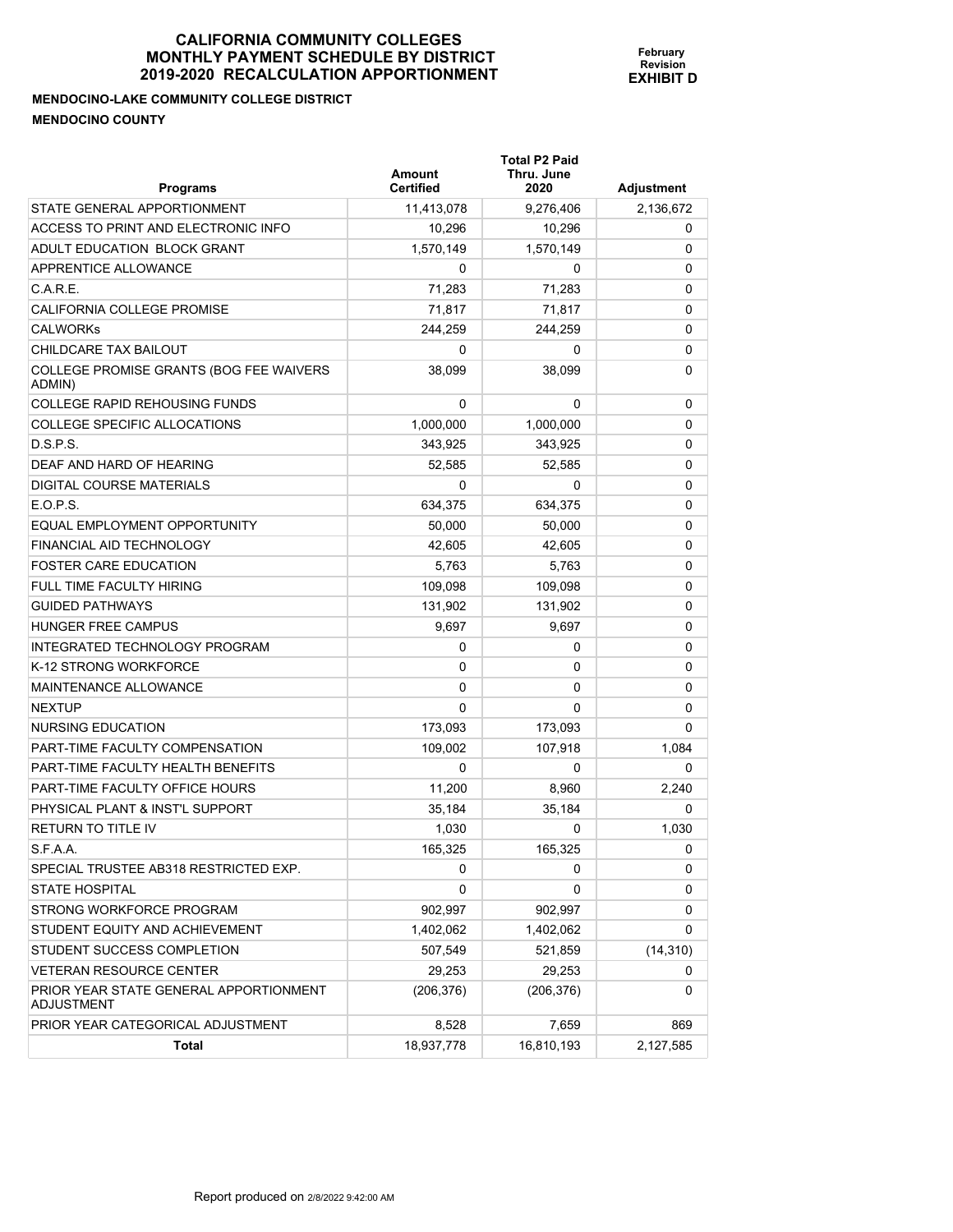# **MERCED COMMUNITY COLLEGE DISTRICT MERCED COUNTY**

| <b>Programs</b>                                      | Amount<br><b>Certified</b> | <b>Total P2 Paid</b><br>Thru. June<br>2020 | Adjustment |
|------------------------------------------------------|----------------------------|--------------------------------------------|------------|
| STATE GENERAL APPORTIONMENT                          | 44,343,933                 | 37,657,208                                 | 6,686,725  |
| ACCESS TO PRINT AND ELECTRONIC INFO                  | 10,731                     | 10,731                                     | 0          |
| ADULT EDUCATION BLOCK GRANT                          | 3,379,105                  | 3,379,105                                  | 0          |
| APPRENTICE ALLOWANCE                                 | 0                          | 0                                          | 0          |
| C.A.R.E.                                             | 321,023                    | 321,023                                    | 0          |
| CALIFORNIA COLLEGE PROMISE                           | 604,822                    | 604,822                                    | 0          |
| <b>CALWORKs</b>                                      | 460,591                    | 460,591                                    | 0          |
| CHILDCARE TAX BAILOUT                                | 0                          | 0                                          | 0          |
| COLLEGE PROMISE GRANTS (BOG FEE WAIVERS<br>ADMIN)    | 144.500                    | 144,500                                    | 0          |
| <b>COLLEGE RAPID REHOUSING FUNDS</b>                 | 0                          | 0                                          | 0          |
| <b>COLLEGE SPECIFIC ALLOCATIONS</b>                  | 0                          | 0                                          | 0          |
| D.S.P.S.                                             | 845,824                    | 845,824                                    | 0          |
| DEAF AND HARD OF HEARING                             | 18,939                     | 18,939                                     | 0          |
| DIGITAL COURSE MATERIALS                             | 0                          | 0                                          | 0          |
| E.O.P.S.                                             | 1,355,746                  | 1,355,746                                  | 0          |
| EQUAL EMPLOYMENT OPPORTUNITY                         | 50.000                     | 50,000                                     | 0          |
| FINANCIAL AID TECHNOLOGY                             | 49.150                     | 49,150                                     | 0          |
| <b>FOSTER CARE EDUCATION</b>                         | 0                          | 0                                          | 0          |
| <b>FULL TIME FACULTY HIRING</b>                      | 410,977                    | 410,977                                    | 0          |
| <b>GUIDED PATHWAYS</b>                               | 322,749                    | 322,749                                    | 0          |
| <b>HUNGER FREE CAMPUS</b>                            | 32,542                     | 32,542                                     | 0          |
| INTEGRATED TECHNOLOGY PROGRAM                        | 0                          | 0                                          | 0          |
| K-12 STRONG WORKFORCE                                | 0                          | 0                                          | 0          |
| MAINTENANCE ALLOWANCE                                | 0                          | 0                                          | 0          |
| <b>NEXTUP</b>                                        | 412,231                    | 412,231                                    | 0          |
| NURSING EDUCATION                                    | 230,309                    | 230,309                                    | 0          |
| <b>PART-TIME FACULTY COMPENSATION</b>                | 214,585                    | 257,866                                    | (43, 281)  |
| PART-TIME FACULTY HEALTH BENEFITS                    | 0                          | 0                                          | 0          |
| PART-TIME FACULTY OFFICE HOURS                       | 0                          | 0                                          | 0          |
| PHYSICAL PLANT & INST'L SUPPORT                      | 121,689                    | 121.689                                    | 0          |
| <b>RETURN TO TITLE IV</b>                            | 0                          | 0                                          | 0          |
| S.F.A.A.                                             | 419,918                    | 419,918                                    | 0          |
| SPECIAL TRUSTEE AB318 RESTRICTED EXP.                | 0                          | 0                                          | 0          |
| <b>STATE HOSPITAL</b>                                | 0                          | 0                                          | 0          |
| STRONG WORKFORCE PROGRAM                             | 1,260,269                  | 1,260,269                                  | 0          |
| STUDENT EQUITY AND ACHIEVEMENT                       | 3,987,574                  | 3,987,574                                  | 0          |
| STUDENT SUCCESS COMPLETION                           | 2,636,781                  | 2,731,506                                  | (94, 725)  |
| <b>VETERAN RESOURCE CENTER</b>                       | 60,741                     | 60,741                                     | 0          |
| PRIOR YEAR STATE GENERAL APPORTIONMENT<br>ADJUSTMENT | 2,588,388                  | 2,588,388                                  | 0          |
| PRIOR YEAR CATEGORICAL ADJUSTMENT                    | (33, 291)                  | (34, 160)                                  | 869        |
| Total                                                | 64,249,826                 | 57,700,238                                 | 6,549,588  |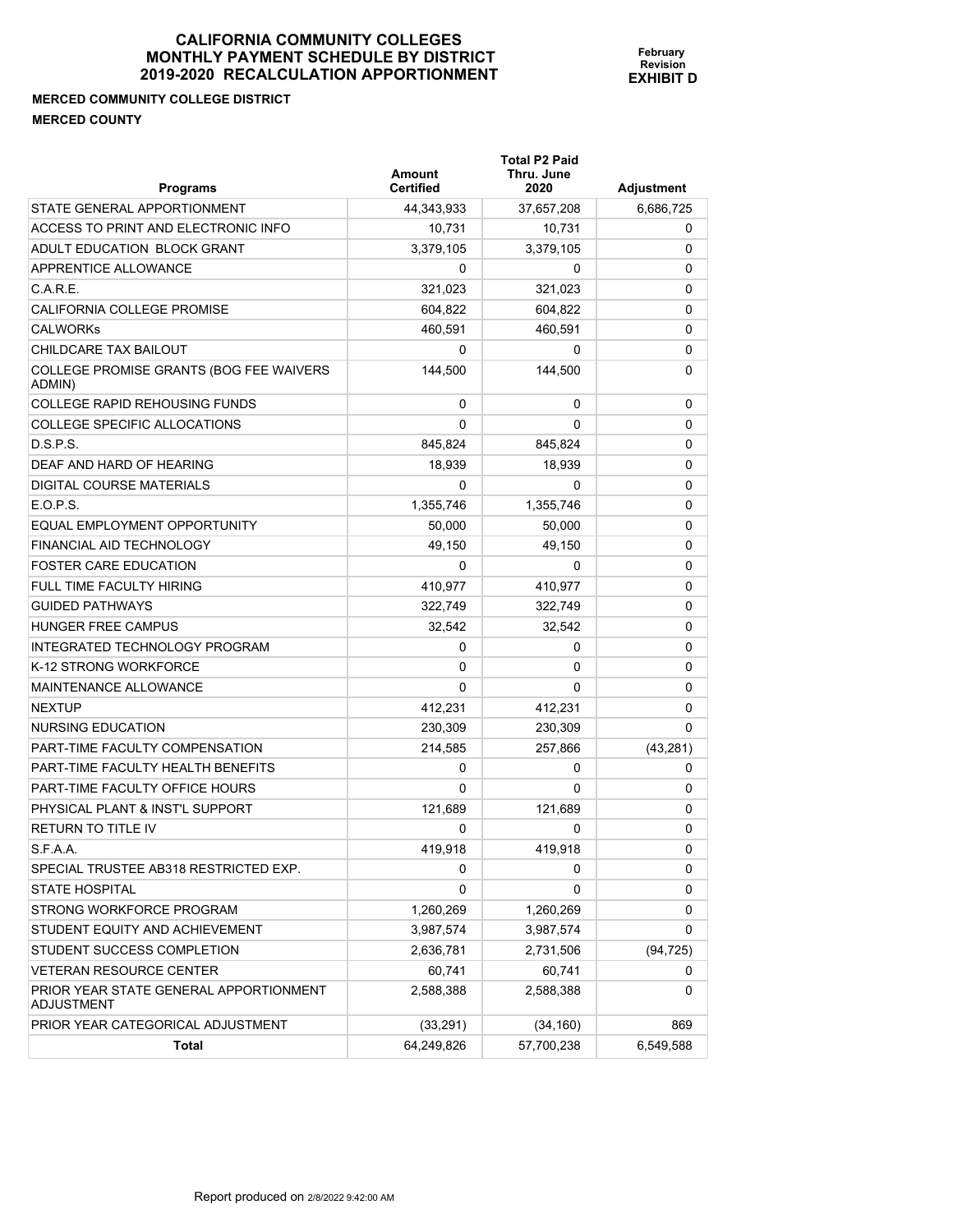**MIRA COSTA COMMUNITY COLLEGE DISTRICT SAN DIEGO COUNTY** 

**Total P2 Paid** 

| <b>Programs</b>                                      | Amount<br><b>Certified</b> | Thru. June<br>2020 | <b>Adjustment</b> |
|------------------------------------------------------|----------------------------|--------------------|-------------------|
| STATE GENERAL APPORTIONMENT                          | 688,813                    | 455,631            | 233,182           |
| ACCESS TO PRINT AND ELECTRONIC INFO                  | 11.042                     | 11.042             | 0                 |
| ADULT EDUCATION BLOCK GRANT                          | 1,219,848                  | 1,219,848          | 0                 |
| APPRENTICE ALLOWANCE                                 | 0                          | 0                  | 0                 |
| C.A.R.E.                                             | 117,190                    | 117,190            | 0                 |
| CALIFORNIA COLLEGE PROMISE                           | 1,255,217                  | 1,255,217          | 0                 |
| <b>CALWORKs</b>                                      | 346,058                    | 346,058            | 0                 |
| CHILDCARE TAX BAILOUT                                | 0                          | 0                  | 0                 |
| COLLEGE PROMISE GRANTS (BOG FEE WAIVERS<br>ADMIN)    | 139,750                    | 139,750            | 0                 |
| <b>COLLEGE RAPID REHOUSING FUNDS</b>                 | 0                          | 0                  | 0                 |
| COLLEGE SPECIFIC ALLOCATIONS                         | 1,500,000                  | 1,500,000          | 0                 |
| D.S.P.S.                                             | 1,001,467                  | 1,001,467          | 0                 |
| DEAF AND HARD OF HEARING                             | 0                          | 0                  | 0                 |
| DIGITAL COURSE MATERIALS                             | 0                          | 0                  | 0                 |
| E.O.P.S.                                             | 921,336                    | 921,336            | 0                 |
| EQUAL EMPLOYMENT OPPORTUNITY                         | 50,000                     | 50,000             | 0                 |
| FINANCIAL AID TECHNOLOGY                             | 53,333                     | 53,333             | 0                 |
| <b>FOSTER CARE EDUCATION</b>                         | 0                          | 0                  | 0                 |
| <b>FULL TIME FACULTY HIRING</b>                      | 490,115                    | 490,115            | 0                 |
| <b>GUIDED PATHWAYS</b>                               | 327,195                    | 327,195            | 0                 |
| <b>HUNGER FREE CAMPUS</b>                            | 38,728                     | 38,728             | 0                 |
| INTEGRATED TECHNOLOGY PROGRAM                        | 0                          | 0                  | 0                 |
| K-12 STRONG WORKFORCE                                | 0                          | 0                  | 0                 |
| <b>MAINTENANCE ALLOWANCE</b>                         | 0                          | 0                  | 0                 |
| <b>NEXTUP</b>                                        | 0                          | 0                  | 0                 |
| NURSING EDUCATION                                    | 243,678                    | 243,678            | 0                 |
| PART-TIME FACULTY COMPENSATION                       | 218,669                    | 219,216            | (547)             |
| PART-TIME FACULTY HEALTH BENEFITS                    | 3,659                      | 3,467              | 192               |
| PART-TIME FACULTY OFFICE HOURS                       | 188,705                    | 150,964            | 37,741            |
| PHYSICAL PLANT & INST'L SUPPORT                      | 121,525                    | 121,525            | 0                 |
| <b>RETURN TO TITLE IV</b>                            | 0                          | 0                  | 0                 |
| S.F.A.A.                                             | 433,907                    | 433.907            | 0                 |
| SPECIAL TRUSTEE AB318 RESTRICTED EXP.                | 0                          | 0                  | 0                 |
| <b>STATE HOSPITAL</b>                                | 0                          | 0                  | 0                 |
| STRONG WORKFORCE PROGRAM                             | 1,173,383                  | 1,173,383          | 0                 |
| STUDENT EQUITY AND ACHIEVEMENT                       | 4,118,209                  | 4,118,209          | 0                 |
| STUDENT SUCCESS COMPLETION                           | 1,103,114                  | 1,092,681          | 10,433            |
| <b>VETERAN RESOURCE CENTER</b>                       | 191,908                    | 191,908            | 0                 |
| PRIOR YEAR STATE GENERAL APPORTIONMENT<br>ADJUSTMENT | 2,817                      | 2,817              | 0                 |
| PRIOR YEAR CATEGORICAL ADJUSTMENT                    | 53,344                     | 52,475             | 869               |
| <b>Total</b>                                         | 16,013,010                 | 15,731,140         | 281,870           |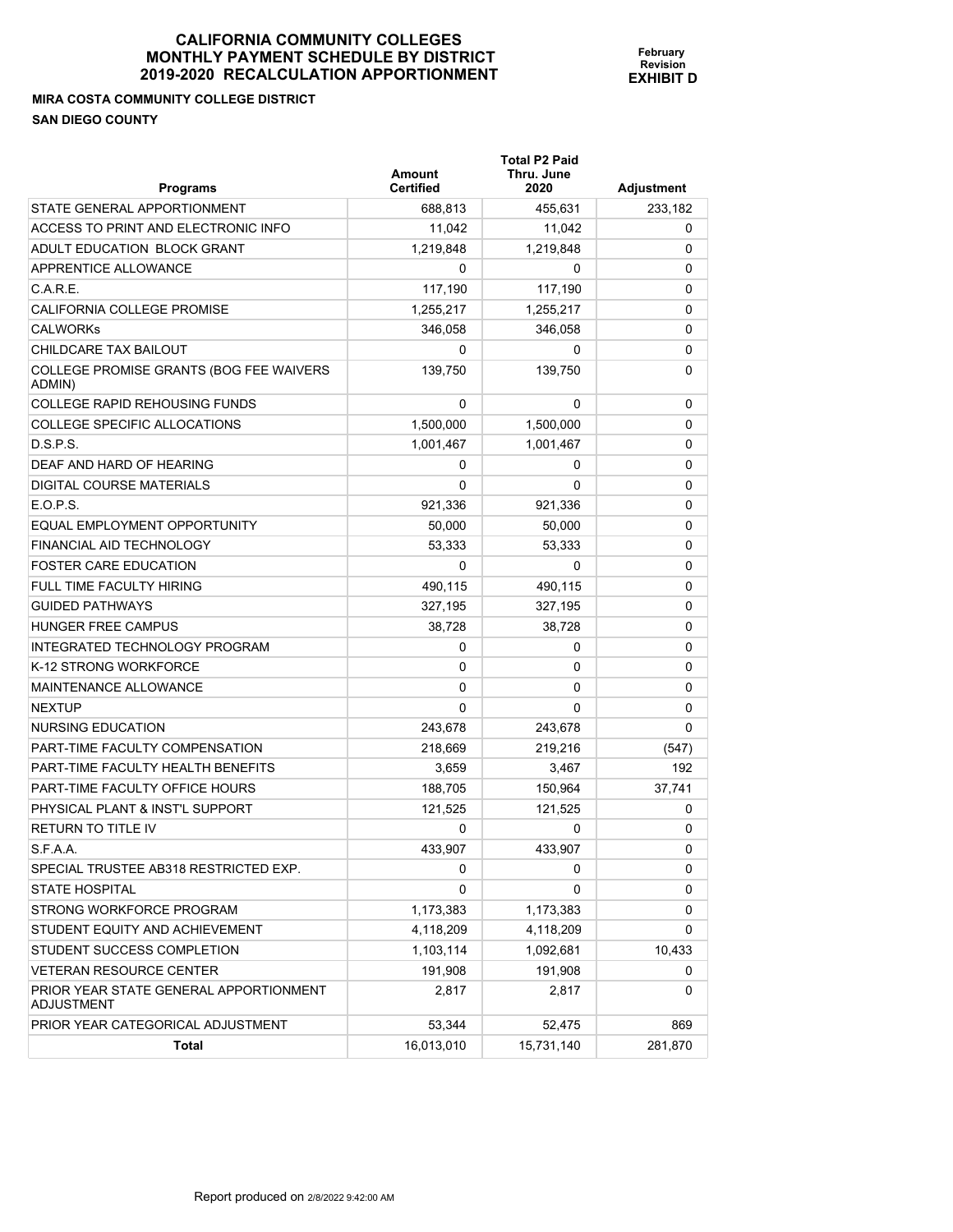## **MONTEREY PENINSULA COMMUNITY COLLEGE DISTRICT MONTEREY COUNTY**

| <b>Programs</b>                                      | Amount<br><b>Certified</b> | <b>Total P2 Paid</b><br>Thru. June<br>2020 | Adjustment |
|------------------------------------------------------|----------------------------|--------------------------------------------|------------|
| STATE GENERAL APPORTIONMENT                          | 10,895,266                 | 10,614,543                                 | 280,723    |
| ACCESS TO PRINT AND ELECTRONIC INFO                  | 10,579                     | 10,579                                     | 0          |
| ADULT EDUCATION BLOCK GRANT                          | 86,133                     | 86,133                                     | 0          |
| APPRENTICE ALLOWANCE                                 | 0                          | 0                                          | 0          |
| C.A.R.E.                                             | 190,493                    | 190,493                                    | 0          |
| CALIFORNIA COLLEGE PROMISE                           | 541,429                    | 541,429                                    | 0          |
| <b>CALWORKS</b>                                      | 217,747                    | 217,747                                    | 0          |
| CHILDCARE TAX BAILOUT                                | 0                          | 0                                          | 0          |
| COLLEGE PROMISE GRANTS (BOG FEE WAIVERS<br>ADMIN)    | 90,545                     | 90,545                                     | 0          |
| <b>COLLEGE RAPID REHOUSING FUNDS</b>                 | 0                          | 0                                          | 0          |
| COLLEGE SPECIFIC ALLOCATIONS                         | $\Omega$                   | 0                                          | 0          |
| D.S.P.S.                                             | 808,161                    | 808,161                                    | 0          |
| DEAF AND HARD OF HEARING                             | 0                          | 0                                          | 0          |
| DIGITAL COURSE MATERIALS                             | 0                          | 0                                          | 0          |
| E.O.P.S.                                             | 996,900                    | 996,900                                    | 0          |
| EQUAL EMPLOYMENT OPPORTUNITY                         | 50,000                     | 50,000                                     | 0          |
| FINANCIAL AID TECHNOLOGY                             | 47.235                     | 47,235                                     | 0          |
| <b>FOSTER CARE EDUCATION</b>                         | 0                          | 0                                          | 0          |
| FULL TIME FACULTY HIRING                             | 278.689                    | 278,689                                    | 0          |
| <b>GUIDED PATHWAYS</b>                               | 175,701                    | 175,701                                    | 0          |
| <b>HUNGER FREE CAMPUS</b>                            | 21,007                     | 21,007                                     | 0          |
| INTEGRATED TECHNOLOGY PROGRAM                        | 0                          | 0                                          | 0          |
| K-12 STRONG WORKFORCE                                | 0                          | 0                                          | 0          |
| MAINTENANCE ALLOWANCE                                | 0                          | 0                                          | 0          |
| <b>NEXTUP</b>                                        | $\Omega$                   | 0                                          | 0          |
| NURSING EDUCATION                                    | 186,583                    | 186,583                                    | 0          |
| PART-TIME FACULTY COMPENSATION                       | 181,642                    | 189,966                                    | (8,324)    |
| PART-TIME FACULTY HEALTH BENEFITS                    | 0                          | 0                                          | 0          |
| PART-TIME FACULTY OFFICE HOURS                       | 57,954                     | 38,241                                     | 19,713     |
| PHYSICAL PLANT & INST'L SUPPORT                      | 76.655                     | 76,655                                     | 0          |
| <b>RETURN TO TITLE IV</b>                            | 0                          | 0                                          | 0          |
| S.F.A.A.                                             | 251,136                    | 251,136                                    | 0          |
| SPECIAL TRUSTEE AB318 RESTRICTED EXP.                | 0                          | 0                                          | 0          |
| <b>STATE HOSPITAL</b>                                | 0                          | 0                                          | 0          |
| STRONG WORKFORCE PROGRAM                             | 791,712                    | 791,712                                    | 0          |
| STUDENT EQUITY AND ACHIEVEMENT                       | 2,354,401                  | 2,354,401                                  | 0          |
| STUDENT SUCCESS COMPLETION                           | 505,243                    | 563,844                                    | (58, 601)  |
| <b>VETERAN RESOURCE CENTER</b>                       | 60,968                     | 60,968                                     | 0          |
| PRIOR YEAR STATE GENERAL APPORTIONMENT<br>ADJUSTMENT | (2,578,734)                | (2,578,734)                                | 0          |
| PRIOR YEAR CATEGORICAL ADJUSTMENT                    | (18, 631)                  | (19,500)                                   | 869        |
| Total                                                | 16,278,814                 | 16,044,434                                 | 234,380    |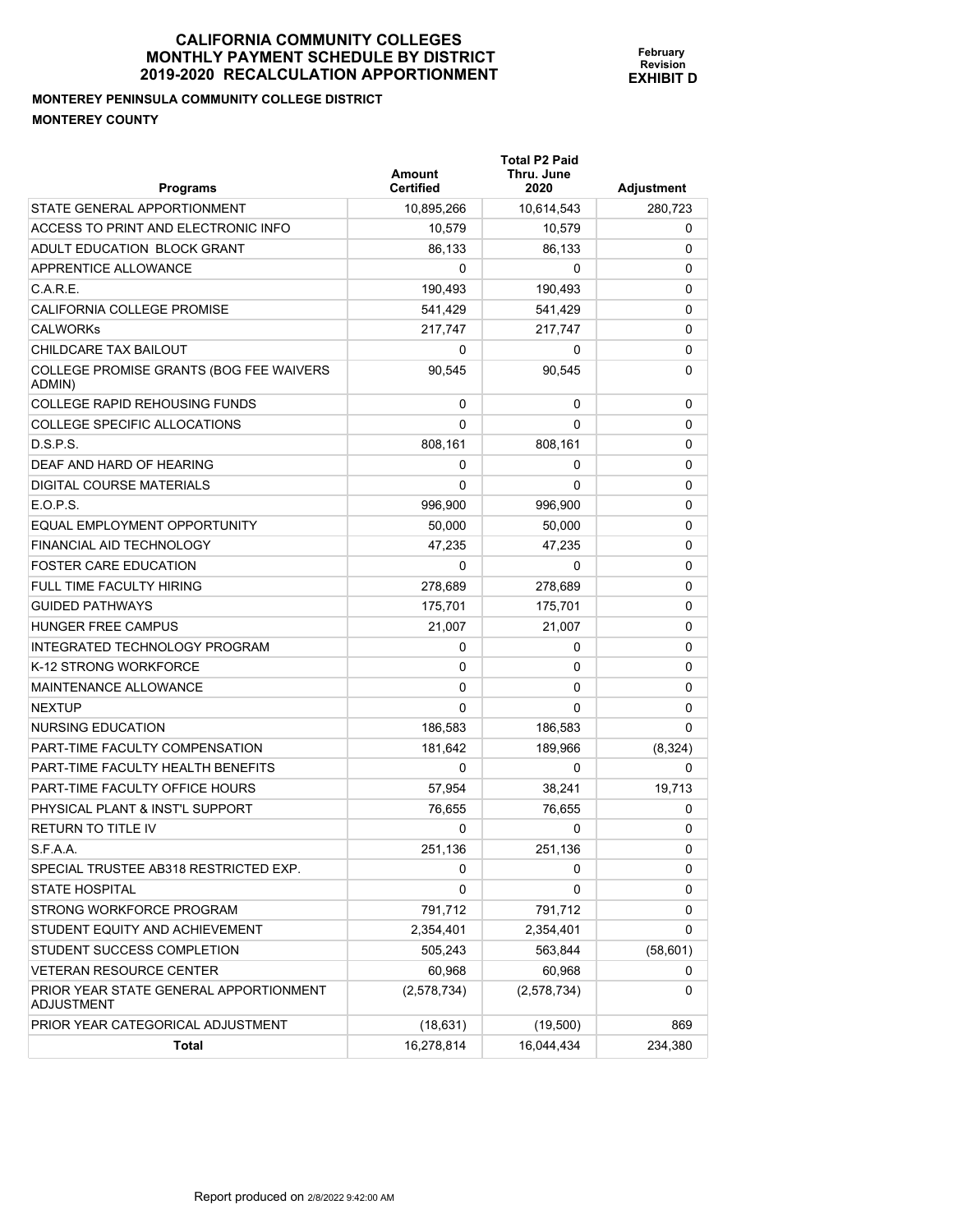**MT. SAN ANTONIO COMMUNITY COLLEGE DISTRICT LOS ANGELES COUNTY** 

**Programs Certified 2020 Adjustment**  STATE GENERAL APPORTIONMENT 112,966,586 94,109,566 18,857,020 ACCESS TO PRINT AND ELECTRONIC INFO 12,965 12,965 12,965 12,965 12,965 ADULT EDUCATION BLOCK GRANT  $772,606$   $772,606$  0 APPRENTICE ALLOWANCE  $\begin{array}{ccccccc} 0 & 0 & 0 & 0 & 0 \end{array}$  $\text{C.A.R.E.}} \hspace{1.5cm} 210,845 \hspace{1.5cm} 210,845 \hspace{1.5cm} 210,845 \hspace{1.5cm} 0$ CALIFORNIA COLLEGE PROMISE  $1,514,582$   $1,514,582$   $1,514,582$  0  $\textsf{CALWORKs} \quad \textcolor{red}{\mathbf{679.474}} \quad \textcolor{red}{\mathbf{679.474}} \quad \textcolor{red}{\mathbf{679.474}} \quad \textcolor{red}{\mathbf{679.474}} \quad \textcolor{red}{\mathbf{679.474}} \quad \textcolor{red}{\mathbf{0}}$ S.F.A.A. 1,164,608 1,164,608 1,164,608 1,164,608 0 SPECIAL TRUSTEE AB318 RESTRICTED EXP. 0 0 0 STATE HOSPITAL 0 0 0 STRONG WORKFORCE PROGRAM 2.329.541 2.329.541 2.329.541 STUDENT EQUITY AND ACHIEVEMENT 13,083,183 13,083,183 13,083,183 13,083,183

STUDENT SUCCESS COMPLETION  $2,957,277$   $2,957,499$  (222) VETERAN RESOURCE CENTER 167,668 167,668 0

PRIOR YEAR CATEGORICAL ADJUSTMENT 2,729 1,951 1,951 778

**Total** 19,105,410

90,445 90,445 0

CHILDCARE TAX BAILOUT CHILDCARE TAX BAILOUT CHILDCARE TAX BAILOUT COLLEGE PROMISE GRANTS (BOG FEE WAIVERS ADMIN) 391,617 391,617 0 COLLEGE RAPID REHOUSING FUNDS 0 0 0 COLLEGE SPECIFIC ALLOCATIONS  $\begin{array}{ccc} & & & 0 & \quad & 0 \\ \end{array}$ D.S.P.S. 2,250,876 2,250,876 0 DEAF AND HARD OF HEARING 779,107 779,107 0 DIGITAL COURSE MATERIALS  $\begin{array}{ccc} 0 & 0 & 0 \end{array}$ E.O.P.S. 1,419,361 1,419,361 0 EQUAL EMPLOYMENT OPPORTUNITY  $\qquad \qquad 50.000 \qquad \qquad 50.000$   $\qquad \qquad 0$ FINANCIAL AID TECHNOLOGY 67,681 67,681 0 FOSTER CARE EDUCATION  $\begin{array}{ccc} & & & & 0 & \quad & & 0 \end{array}$ FULL TIME FACULTY HIRING  $\begin{array}{|c|c|c|c|c|c|c|c|c|} \hline \text{1,453,372} & \text{1,453,372} & \text{2,453,372} \hline \end{array}$ GUIDED PATHWAYS 784,129 784,129 0 HUNGER FREE CAMPUS 113,746 113,746 113,746 0 INTEGRATED TECHNOLOGY PROGRAM 0 0 0 K-12 STRONG WORKFORCE 0 0 0 MAINTENANCE ALLOWANCE 0 0 0 NEXTUP  $\begin{array}{ccccccc} 0 & 0 & 0 & 0 \end{array}$ NURSING EDUCATION 262,448 262,448 0 PART-TIME FACULTY COMPENSATION 698,896 570,368 128,528 PART-TIME FACULTY HEALTH BENEFITS 12,595 11,935 11,935 660 PART-TIME FACULTY OFFICE HOURS THE RESERVED ASSAULT A 468,701 NARRY 374,961 NARRY 93,740 PHYSICAL PLANT & INST'L SUPPORT 400,234 400,234 0 RETURN TO TITLE IV 24,906 0 24,906

**February Revision EXHIBIT D**

PRIOR YEAR STATE GENERAL APPORTIONMENT

ADJUSTMENT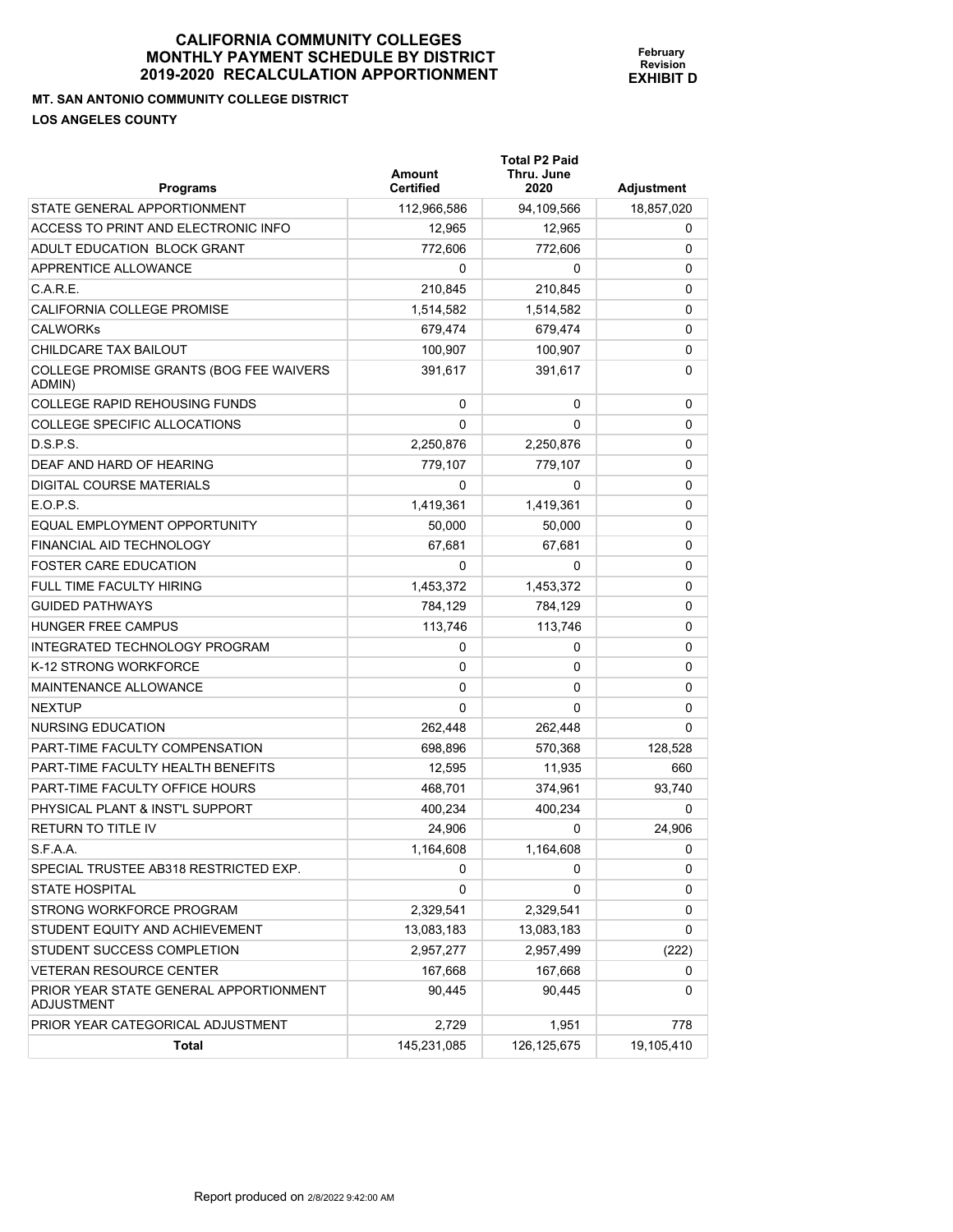**MT. SAN JACINTO COMMUNITY COLLEGE DISTRICT RIVERSIDE COUNTY** 

| Programs                                          | Amount<br><b>Certified</b> | <b>Total P2 Paid</b><br>Thru. June<br>2020 | Adjustment |
|---------------------------------------------------|----------------------------|--------------------------------------------|------------|
| STATE GENERAL APPORTIONMENT                       | 38,237,170                 | 33,286,760                                 | 4.950.410  |
| ACCESS TO PRINT AND ELECTRONIC INFO               | 11,036                     | 11,036                                     | 0          |
| ADULT EDUCATION BLOCK GRANT                       | 4,949,797                  | 4,949,797                                  | 0          |
| APPRENTICE ALLOWANCE                              | 0                          | 0                                          | 0          |
| C.A.R.E.                                          | 178,774                    | 178,774                                    | 0          |
| <b>CALIFORNIA COLLEGE PROMISE</b>                 | 890,136                    | 890,136                                    | 0          |
| <b>CALWORKS</b>                                   | 628,840                    | 628,840                                    | 0          |
| CHILDCARE TAX BAILOUT                             | 13.889                     | 13.889                                     | 0          |
| COLLEGE PROMISE GRANTS (BOG FEE WAIVERS<br>ADMIN) | 214,124                    | 214,124                                    | 0          |
| <b>COLLEGE RAPID REHOUSING FUNDS</b>              | 0                          | 0                                          | 0          |
| COLLEGE SPECIFIC ALLOCATIONS                      | 0                          | 0                                          | 0          |
| D.S.P.S.                                          | 938,177                    | 938,177                                    | 0          |
| DEAF AND HARD OF HEARING                          | 176,230                    | 176,230                                    | 0          |
| DIGITAL COURSE MATERIALS                          | 0                          | 0                                          | 0          |
| E.O.P.S.                                          | 681,115                    | 681,115                                    | 0          |
| EQUAL EMPLOYMENT OPPORTUNITY                      | 50,000                     | 50,000                                     | 0          |
| FINANCIAL AID TECHNOLOGY                          | 53,506                     | 53,506                                     | 0          |
| <b>FOSTER CARE EDUCATION</b>                      | 0                          | 0                                          | 0          |
| FULL TIME FACULTY HIRING                          | 479,938                    | 479,938                                    | 0          |
| <b>GUIDED PATHWAYS</b>                            | 396,552                    | 396,552                                    | 0          |
| HUNGER FREE CAMPUS                                | 39,819                     | 39,819                                     | 0          |
| INTEGRATED TECHNOLOGY PROGRAM                     | 0                          | 0                                          | 0          |
| K-12 STRONG WORKFORCE                             | 0                          | 0                                          | 0          |
| MAINTENANCE ALLOWANCE                             | 0                          | 0                                          | 0          |
| <b>NEXTUP</b>                                     | 0                          | 0                                          | 0          |
| NURSING EDUCATION                                 | 93,676                     | 93,676                                     | 0          |
| PART-TIME FACULTY COMPENSATION                    | 257,203                    | 255,153                                    | 2,050      |
| PART-TIME FACULTY HEALTH BENEFITS                 | 0                          | 0                                          | 0          |
| PART-TIME FACULTY OFFICE HOURS                    | 0                          | 0                                          | 0          |
| PHYSICAL PLANT & INST'L SUPPORT                   | 145,882                    | 145,882                                    | 0          |
| <b>RETURN TO TITLE IV</b>                         | 31,415                     | 0                                          | 31,415     |
| S.F.A.A.                                          | 560,439                    | 560,439                                    | 0          |
| SPECIAL TRUSTEE AB318 RESTRICTED EXP.             | 0                          | 0                                          | 0          |
| <b>STATE HOSPITAL</b>                             | 0                          | 0                                          | 0          |
| STRONG WORKFORCE PROGRAM                          | 2,057,815                  | 2,057,815                                  | 0          |
| STUDENT EQUITY AND ACHIEVEMENT                    | 5,353,137                  | 5,353,137                                  | 0          |
| STUDENT SUCCESS COMPLETION                        | 1,452,383                  | 1,452,383                                  | 0          |
| <b>VETERAN RESOURCE CENTER</b>                    | 241,293                    | 241,293                                    | 0          |

PRIOR YEAR CATEGORICAL ADJUSTMENT 67,310 66,441 869

Total 57,472,817 52,488,073 4,984,744

(726,839) (726,839) 0

**February Revision EXHIBIT D**

PRIOR YEAR STATE GENERAL APPORTIONMENT

ADJUSTMENT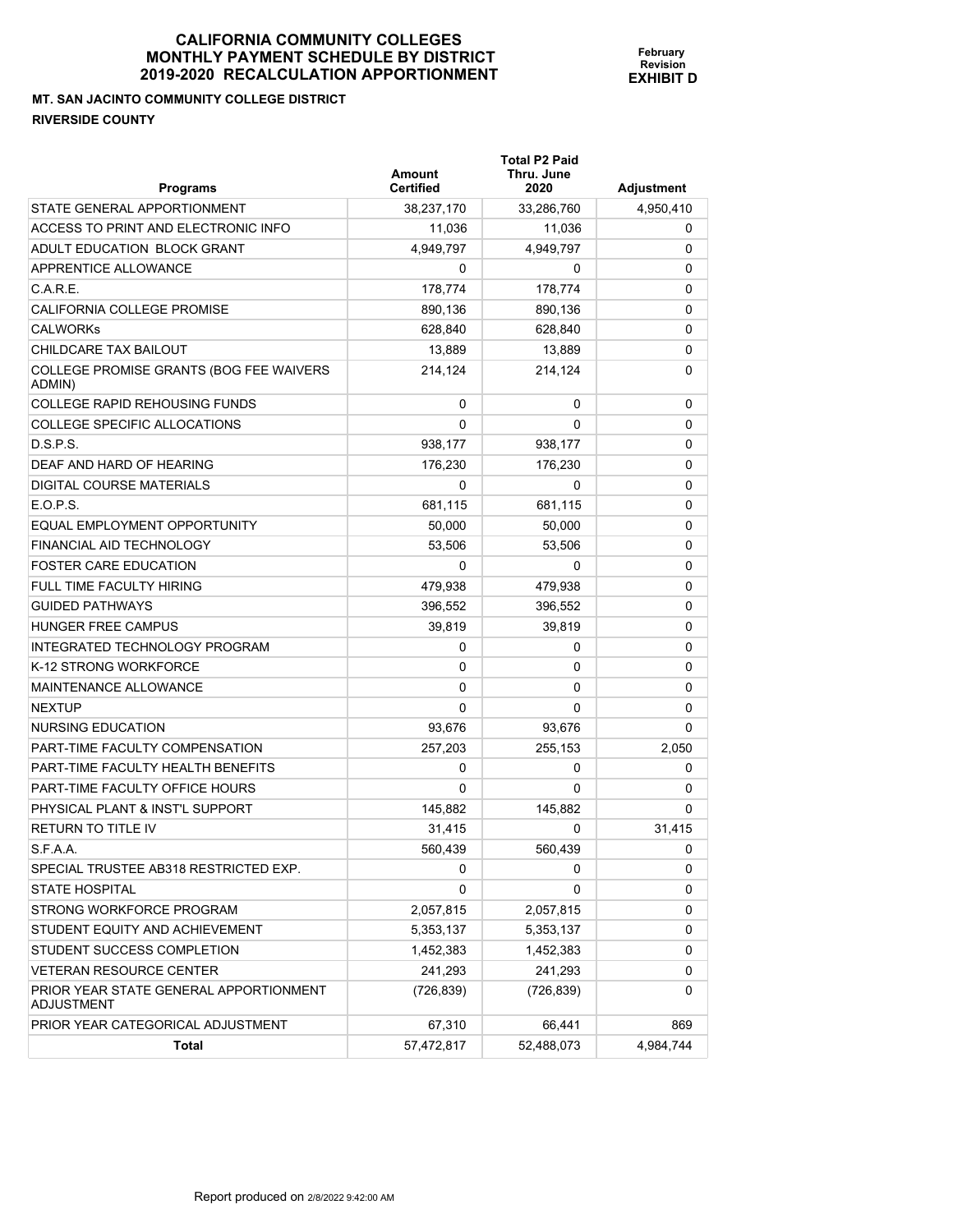# **NAPA VALLEY COMMUNITY COLLEGE DISTRICT NAPA COUNTY**

| <b>Programs</b>                                             | Amount<br><b>Certified</b> | <b>Total P2 Paid</b><br>Thru. June<br>2020 | <b>Adjustment</b> |
|-------------------------------------------------------------|----------------------------|--------------------------------------------|-------------------|
| STATE GENERAL APPORTIONMENT                                 | 334,044                    | 220,513                                    | 113,531           |
| ACCESS TO PRINT AND ELECTRONIC INFO                         | 10,395                     | 10.395                                     | 0                 |
| ADULT EDUCATION BLOCK GRANT                                 | 225.312                    | 225,312                                    | 0                 |
| APPRENTICE ALLOWANCE                                        | 148,381                    | 201,786                                    | (53, 405)         |
| C.A.R.E.                                                    | 65,155                     | 65,155                                     | 0                 |
| CALIFORNIA COLLEGE PROMISE                                  | 480,991                    | 480,991                                    | 0                 |
| <b>CALWORKS</b>                                             | 147,812                    | 147,812                                    | 0                 |
| CHILDCARE TAX BAILOUT                                       | 75,101                     | 75,101                                     | 0                 |
| COLLEGE PROMISE GRANTS (BOG FEE WAIVERS<br>ADMIN)           | 60,193                     | 60.193                                     | 0                 |
| <b>COLLEGE RAPID REHOUSING FUNDS</b>                        | 0                          | 0                                          | 0                 |
| COLLEGE SPECIFIC ALLOCATIONS                                | 0                          | 0                                          | 0                 |
| D.S.P.S.                                                    | 974,723                    | 974,723                                    | 0                 |
| DEAF AND HARD OF HEARING                                    | 0                          | 0                                          | 0                 |
| DIGITAL COURSE MATERIALS                                    | 0                          | 0                                          | 0                 |
| E.O.P.S.                                                    | 648,334                    | 648,334                                    | 0                 |
| EQUAL EMPLOYMENT OPPORTUNITY                                | 50,000                     | 50,000                                     | 0                 |
| FINANCIAL AID TECHNOLOGY                                    | 44,111                     | 44,111                                     | 0                 |
| <b>FOSTER CARE EDUCATION</b>                                | 43,076                     | 43,076                                     | 0                 |
| FULL TIME FACULTY HIRING                                    | 229,826                    | 229,826                                    | 0                 |
| <b>GUIDED PATHWAYS</b>                                      | 164,691                    | 164,691                                    | 0                 |
| <b>HUNGER FREE CAMPUS</b>                                   | 17,542                     | 17,542                                     | 0                 |
| INTEGRATED TECHNOLOGY PROGRAM                               | 0                          | 0                                          | 0                 |
| K-12 STRONG WORKFORCE                                       | 0                          | 0                                          | 0                 |
| MAINTENANCE ALLOWANCE                                       | 0                          | 0                                          | 0                 |
| <b>NEXTUP</b>                                               | 0                          | 0                                          | 0                 |
| NURSING EDUCATION                                           | 0                          | 80,173                                     | (80, 173)         |
| PART-TIME FACULTY COMPENSATION                              | 151,895                    | 153,968                                    | (2,073)           |
| PART-TIME FACULTY HEALTH BENEFITS                           | 0                          | 0                                          | 0                 |
| PART-TIME FACULTY OFFICE HOURS                              | 0                          | 0                                          | 0                 |
| PHYSICAL PLANT & INST'L SUPPORT                             | 60,922                     | 60,922                                     | 0                 |
| <b>RETURN TO TITLE IV</b>                                   | 0                          | 0                                          | 0                 |
| S.F.A.A.                                                    | 230,800                    | 230,800                                    | 0                 |
| SPECIAL TRUSTEE AB318 RESTRICTED EXP.                       | 0                          | 0                                          | 0                 |
| <b>STATE HOSPITAL</b>                                       | 0                          | 0                                          | 0                 |
| STRONG WORKFORCE PROGRAM                                    | 547,934                    | 547,934                                    | 0                 |
| STUDENT EQUITY AND ACHIEVEMENT                              | 2,192,860                  | 2,192,860                                  | 0                 |
| STUDENT SUCCESS COMPLETION                                  | 404,441                    | 404,441                                    | 0                 |
| <b>VETERAN RESOURCE CENTER</b>                              | 50,094                     | 50,094                                     | 0                 |
| PRIOR YEAR STATE GENERAL APPORTIONMENT<br><b>ADJUSTMENT</b> | 1,366                      | 1,366                                      | 0                 |
| PRIOR YEAR CATEGORICAL ADJUSTMENT                           | (60, 536)                  | (61, 405)                                  | 869               |
| Total                                                       | 7,299,463                  | 7,320,714                                  | (21, 251)         |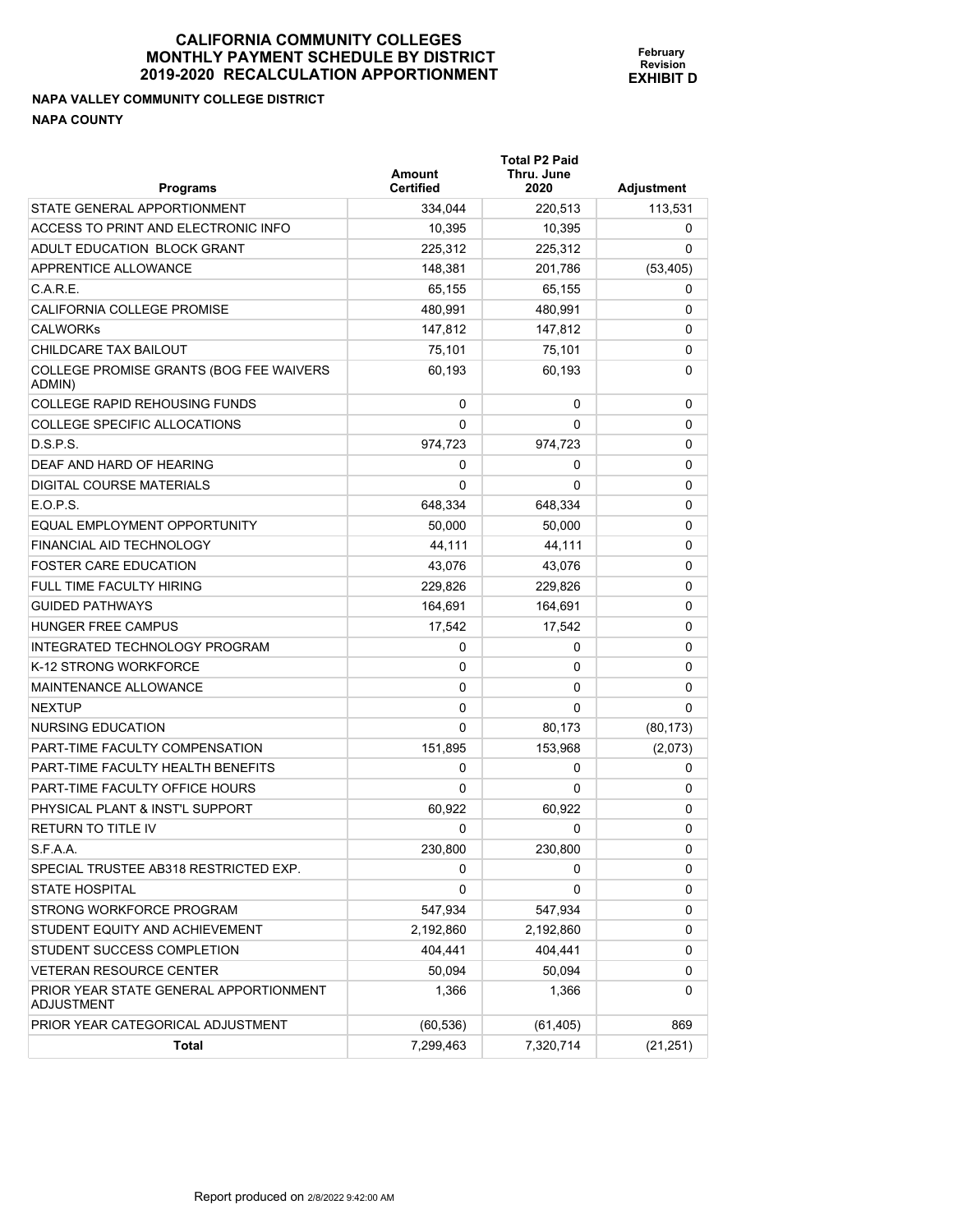# **NORTH ORANGE COUNTY COMMUNITY COLLEGE DISTRICT ORANGE COUNTY**

| <b>Programs</b>                                      | <b>Amount</b><br><b>Certified</b> | <b>Total P2 Paid</b><br>Thru. June<br>2020 | Adjustment |
|------------------------------------------------------|-----------------------------------|--------------------------------------------|------------|
| STATE GENERAL APPORTIONMENT                          | 82,580,950                        | 65,382,979                                 | 17,197,971 |
| ACCESS TO PRINT AND ELECTRONIC INFO                  | 23,372                            | 23,372                                     | 0          |
| ADULT EDUCATION BLOCK GRANT                          | 3,935,722                         | 3.935.722                                  | 0          |
| APPRENTICE ALLOWANCE                                 | 0                                 | 0                                          | 0          |
| C.A.R.E.                                             | 391,461                           | 391,461                                    | 0          |
| CALIFORNIA COLLEGE PROMISE                           | 2,526,801                         | 2,526,801                                  | 0          |
| <b>CALWORKS</b>                                      | 982,905                           | 982.905                                    | 0          |
| CHILDCARE TAX BAILOUT                                | 0                                 | 0                                          | 0          |
| COLLEGE PROMISE GRANTS (BOG FEE WAIVERS<br>ADMIN)    | 411,345                           | 411,345                                    | 0          |
| <b>COLLEGE RAPID REHOUSING FUNDS</b>                 | 0                                 | 0                                          | 0          |
| COLLEGE SPECIFIC ALLOCATIONS                         | $\Omega$                          | 0                                          | 0          |
| D.S.P.S.                                             | 3,089,169                         | 3,089,169                                  | 0          |
| DEAF AND HARD OF HEARING                             | 308,472                           | 308,472                                    | 0          |
| <b>DIGITAL COURSE MATERIALS</b>                      | 0                                 | 0                                          | 0          |
| E.O.P.S.                                             | 2,861,754                         | 2,861,754                                  | 0          |
| EQUAL EMPLOYMENT OPPORTUNITY                         | 50,000                            | 50,000                                     | 0          |
| FINANCIAL AID TECHNOLOGY                             | 93,849                            | 93,849                                     | 0          |
| <b>FOSTER CARE EDUCATION</b>                         | 0                                 | 0                                          | 0          |
| <b>FULL TIME FACULTY HIRING</b>                      | 1,441,228                         | 1,441,228                                  | 0          |
| <b>GUIDED PATHWAYS</b>                               | 864,575                           | 864,575                                    | 0          |
| <b>HUNGER FREE CAMPUS</b>                            | 117,339                           | 117,339                                    | 0          |
| INTEGRATED TECHNOLOGY PROGRAM                        | 0                                 | 0                                          | 0          |
| K-12 STRONG WORKFORCE                                | 0                                 | 0                                          | 0          |
| MAINTENANCE ALLOWANCE                                | 0                                 | 0                                          | 0          |
| <b>NEXTUP</b>                                        | 0                                 | $\Omega$                                   | 0          |
| NURSING EDUCATION                                    | 153,879                           | 153,879                                    | 0          |
| PART-TIME FACULTY COMPENSATION                       | 711,167                           | 667,408                                    | 43,759     |
| PART-TIME FACULTY HEALTH BENEFITS                    | 2,662                             | 2,578                                      | 84         |
| PART-TIME FACULTY OFFICE HOURS                       | 1,631,968                         | 1,305,574                                  | 326,394    |
| PHYSICAL PLANT & INST'L SUPPORT                      | 403,480                           | 403,480                                    | 0          |
| <b>RETURN TO TITLE IV</b>                            | 477                               | 0                                          | 477        |
| S.F.A.A.                                             | 1,275,543                         | 1,275,543                                  | 0          |
| SPECIAL TRUSTEE AB318 RESTRICTED EXP.                | 0                                 | 0                                          | 0          |
| <b>STATE HOSPITAL</b>                                | 0                                 | 0                                          | 0          |
| STRONG WORKFORCE PROGRAM                             | 4,078,003                         | 4,078,003                                  | 0          |
| STUDENT EQUITY AND ACHIEVEMENT                       | 12,758,190                        | 12,758,190                                 | 0          |
| STUDENT SUCCESS COMPLETION                           | 4,828,861                         | 4,904,557                                  | (75, 696)  |
| <b>VETERAN RESOURCE CENTER</b>                       | 224,105                           | 224,105                                    | 0          |
| PRIOR YEAR STATE GENERAL APPORTIONMENT<br>ADJUSTMENT | (164, 202)                        | (164, 202)                                 | 0          |
| PRIOR YEAR CATEGORICAL ADJUSTMENT                    | (32, 441)                         | (30, 703)                                  | (1,738)    |
| Total                                                | 125,550,634                       | 108,059,383                                | 17,491,251 |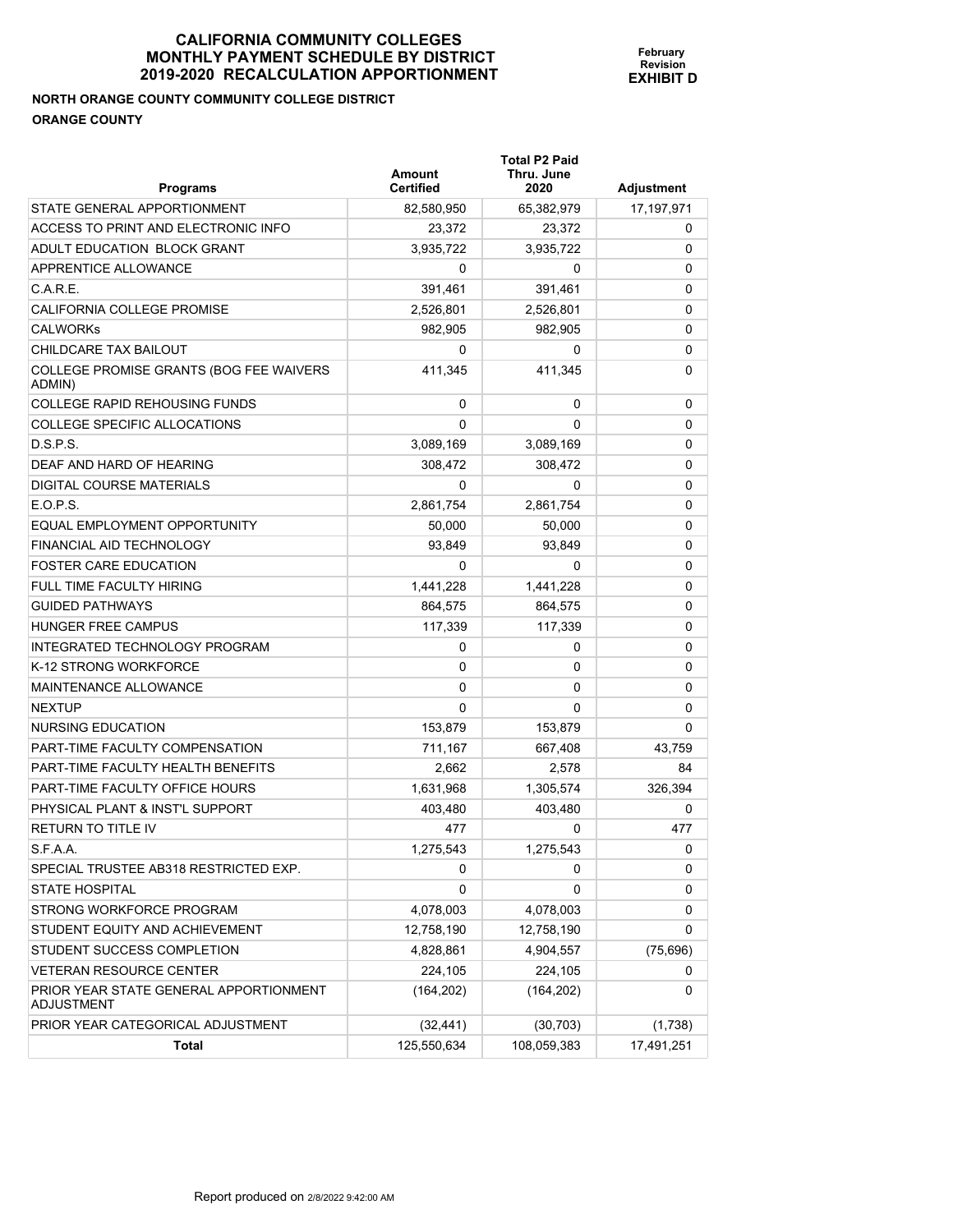#### **OHLONE COMMUNITY COLLEGE DISTRICT ALAMEDA COUNTY**

| <b>Programs</b>                                             | Amount<br><b>Certified</b> | <b>Total P2 Paid</b><br>Thru. June<br>2020 | Adjustment |
|-------------------------------------------------------------|----------------------------|--------------------------------------------|------------|
| STATE GENERAL APPORTIONMENT                                 | 19,510,159                 | 15, 148, 707                               | 4,361,452  |
| ACCESS TO PRINT AND ELECTRONIC INFO                         | 10,673                     | 10.673                                     | 0          |
| ADULT EDUCATION BLOCK GRANT                                 | 78,665                     | 78,665                                     | 0          |
| APPRENTICE ALLOWANCE                                        | 0                          | 0                                          | 0          |
| C.A.R.E.                                                    | 65,072                     | 65,072                                     | 0          |
| CALIFORNIA COLLEGE PROMISE                                  | 884,877                    | 884,877                                    | 0          |
| <b>CALWORKS</b>                                             | 156,000                    | 156,000                                    | 0          |
| CHILDCARE TAX BAILOUT                                       | 0                          | 0                                          | 0          |
| COLLEGE PROMISE GRANTS (BOG FEE WAIVERS<br>ADMIN)           | 59,151                     | 59,151                                     | 0          |
| <b>COLLEGE RAPID REHOUSING FUNDS</b>                        | 0                          | 0                                          | 0          |
| COLLEGE SPECIFIC ALLOCATIONS                                | $\Omega$                   | 0                                          | 0          |
| D.S.P.S.                                                    | 1,150,210                  | 1,150,210                                  | 0          |
| DEAF AND HARD OF HEARING                                    | 634,985                    | 634,985                                    | 0          |
| <b>DIGITAL COURSE MATERIALS</b>                             | 0                          | 0                                          | 0          |
| E.O.P.S.                                                    | 432,392                    | 432,392                                    | 0          |
| EQUAL EMPLOYMENT OPPORTUNITY                                | 50,000                     | 50,000                                     | 0          |
| FINANCIAL AID TECHNOLOGY                                    | 49.319                     | 49,319                                     | 0          |
| <b>FOSTER CARE EDUCATION</b>                                | 0                          | 0                                          | 0          |
| FULL TIME FACULTY HIRING                                    | 303.530                    | 303,530                                    | 0          |
| <b>GUIDED PATHWAYS</b>                                      | 184,769                    | 184,769                                    | 0          |
| <b>HUNGER FREE CAMPUS</b>                                   | 28,499                     | 28,499                                     | 0          |
| INTEGRATED TECHNOLOGY PROGRAM                               | 0                          | 0                                          | 0          |
| K-12 STRONG WORKFORCE                                       | 0                          | 0                                          | 0          |
| MAINTENANCE ALLOWANCE                                       | 0                          | 0                                          | 0          |
| <b>NEXTUP</b>                                               | 0                          | 0                                          | 0          |
| NURSING EDUCATION                                           | 107,911                    | 109,267                                    | (1,356)    |
| PART-TIME FACULTY COMPENSATION                              | 207,058                    | 216,881                                    | (9,823)    |
| PART-TIME FACULTY HEALTH BENEFITS                           | 0                          | 0                                          | 0          |
| PART-TIME FACULTY OFFICE HOURS                              | 83,349                     | 66.679                                     | 16,670     |
| PHYSICAL PLANT & INST'L SUPPORT                             | 95,540                     | 95,540                                     | 0          |
| <b>RETURN TO TITLE IV</b>                                   | 1,255                      | 0                                          | 1,255      |
| S.F.A.A.                                                    | 245,730                    | 245,730                                    | 0          |
| SPECIAL TRUSTEE AB318 RESTRICTED EXP.                       | 0                          | 0                                          | 0          |
| <b>STATE HOSPITAL</b>                                       | 0                          | 0                                          | 0          |
| STRONG WORKFORCE PROGRAM                                    | 809,378                    | 809,378                                    | 0          |
| STUDENT EQUITY AND ACHIEVEMENT                              | 2,484,617                  | 2,484,617                                  | 0          |
| STUDENT SUCCESS COMPLETION                                  | 687,976                    | 715,959                                    | (27, 983)  |
| <b>VETERAN RESOURCE CENTER</b>                              | 44,431                     | 44,431                                     | 0          |
| PRIOR YEAR STATE GENERAL APPORTIONMENT<br><b>ADJUSTMENT</b> | 683,299                    | 683,299                                    | 0          |
| PRIOR YEAR CATEGORICAL ADJUSTMENT                           | 97,283                     | 96,414                                     | 869        |
| Total                                                       | 29,146,128                 | 24,805,044                                 | 4,341,084  |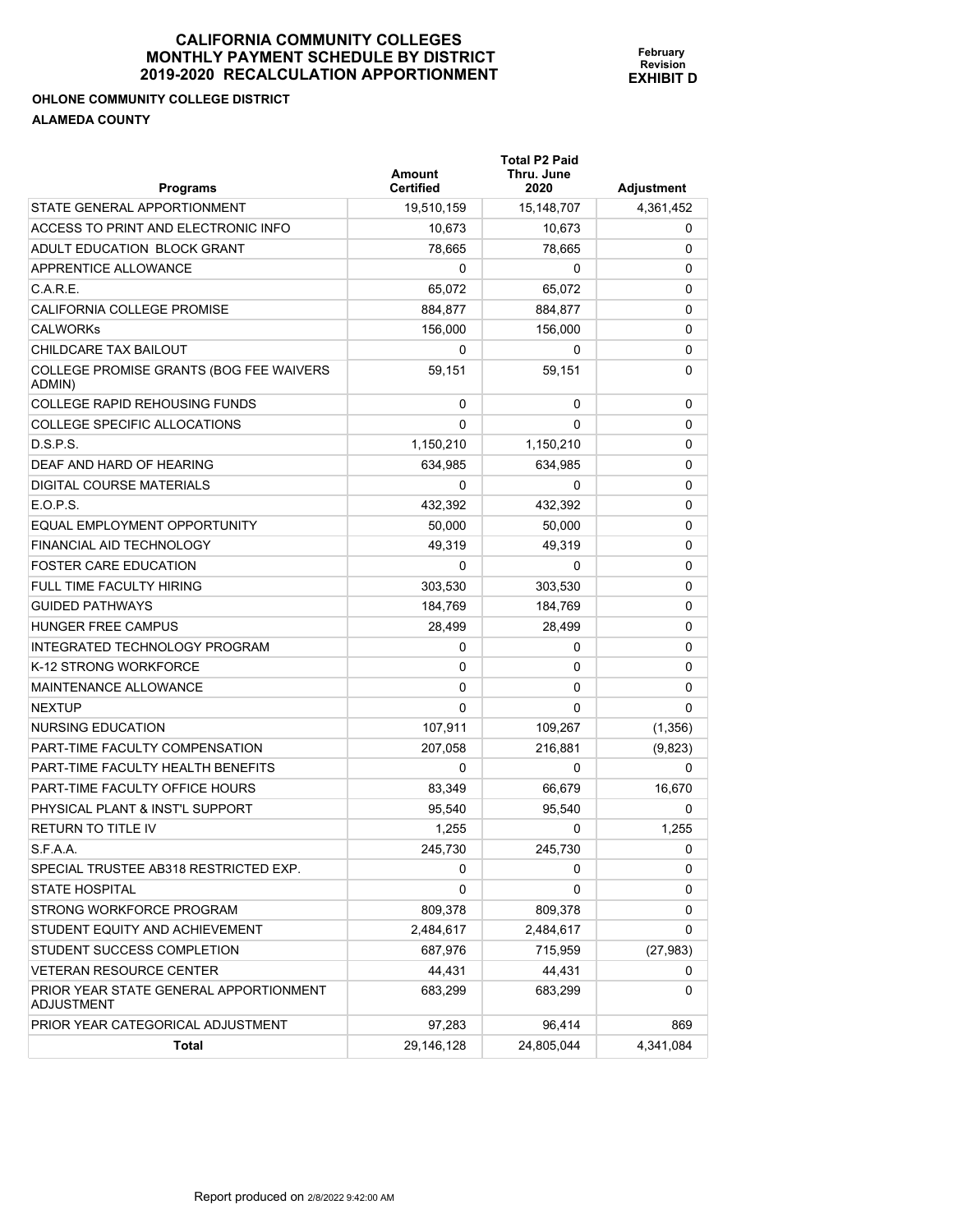#### **CALIFORNIA COMMUNITY COLLEGES MONTHLY PAYMENT SCHEDU 2019-2020 RECALCULATION A**

**PALO VERDE COMMUNITY COLLEGE DISTRICT RIVERSIDE COUNTY** 

| <b>Programs</b>                                             | Amount<br><b>Certified</b> | <b>Total P2 Paid</b><br>Thru. June<br>2020 | Adjustment |
|-------------------------------------------------------------|----------------------------|--------------------------------------------|------------|
| STATE GENERAL APPORTIONMENT                                 | 16,015,515                 | 14,770,378                                 | 1,245,137  |
| ACCESS TO PRINT AND ELECTRONIC INFO                         | 10,298                     | 10,298                                     | 0          |
| ADULT EDUCATION BLOCK GRANT                                 | 832,637                    | 832,637                                    | 0          |
| APPRENTICE ALLOWANCE                                        | 0                          | 0                                          | 0          |
| C.A.R.E.                                                    | 71,815                     | 71,815                                     | 0          |
| CALIFORNIA COLLEGE PROMISE                                  | 0                          | 0                                          | 0          |
| <b>CALWORKs</b>                                             | 157,280                    | 157,280                                    | 0          |
| CHILDCARE TAX BAILOUT                                       | 0                          | 0                                          | 0          |
| COLLEGE PROMISE GRANTS (BOG FEE WAIVERS<br>ADMIN)           | 32,121                     | 32,121                                     | 0          |
| <b>COLLEGE RAPID REHOUSING FUNDS</b>                        | 0                          | 0                                          | 0          |
| COLLEGE SPECIFIC ALLOCATIONS                                | 1,000,000                  | 1,000,000                                  | 0          |
| D.S.P.S.                                                    | 220,450                    | 220,450                                    | 0          |
| DEAF AND HARD OF HEARING                                    | 0                          | 0                                          | 0          |
| DIGITAL COURSE MATERIALS                                    | 0                          | 0                                          | 0          |
| $E$ O.P.S.                                                  | 583,190                    | 583,190                                    | 0          |
| EQUAL EMPLOYMENT OPPORTUNITY                                | 50,000                     | 50,000                                     | 0          |
| FINANCIAL AID TECHNOLOGY                                    | 42,881                     | 42,881                                     | 0          |
| <b>FOSTER CARE EDUCATION</b>                                | 0                          | 0                                          | 0          |
| FULL TIME FACULTY HIRING                                    | 96.198                     | 96,198                                     | 0          |
| <b>GUIDED PATHWAYS</b>                                      | 125,000                    | 125,000                                    | 0          |
| <b>HUNGER FREE CAMPUS</b>                                   | 7,038                      | 7,038                                      | 0          |
| INTEGRATED TECHNOLOGY PROGRAM                               | 0                          | 0                                          | 0          |
| K-12 STRONG WORKFORCE                                       | 0                          | 0                                          | 0          |
| <b>MAINTENANCE ALLOWANCE</b>                                | 0                          | 0                                          | 0          |
| <b>NEXTUP</b>                                               | 0                          | 0                                          | 0          |
| NURSING EDUCATION                                           | 0                          | 0                                          | 0          |
| <b>PART-TIME FACULTY COMPENSATION</b>                       | 94,955                     | 106,561                                    | (11,606)   |
| PART-TIME FACULTY HEALTH BENEFITS                           | 0                          | 0                                          | 0          |
| <b>PART-TIME FACULTY OFFICE HOURS</b>                       | 45,171                     | 36,137                                     | 9,034      |
| PHYSICAL PLANT & INST'L SUPPORT                             | 25,511                     | 25,511                                     | 0          |
| <b>RETURN TO TITLE IV</b>                                   | 0                          | 0                                          | 0          |
| S.F.A.A.                                                    | 152,907                    | 152,907                                    | 0          |
| SPECIAL TRUSTEE AB318 RESTRICTED EXP.                       | 0                          | 0                                          | 0          |
| <b>STATE HOSPITAL</b>                                       | 0                          | 0                                          | 0          |
| STRONG WORKFORCE PROGRAM                                    | 270,058                    | 270,058                                    | 0          |
| STUDENT EQUITY AND ACHIEVEMENT                              | 1,117,603                  | 1,117,603                                  | 0          |
| STUDENT SUCCESS COMPLETION                                  | 40,700                     | 42,735                                     | (2,035)    |
| VETERAN RESOURCE CENTER                                     | 20,871                     | 20,871                                     | 0          |
| PRIOR YEAR STATE GENERAL APPORTIONMENT<br><b>ADJUSTMENT</b> | 1,221,335                  | 1,221,335                                  | 0          |
| PRIOR YEAR CATEGORICAL ADJUSTMENT                           | 155                        | (714)                                      | 869        |
| <b>Total</b>                                                | 22,233,689                 | 20,992,290                                 | 1,241,399  |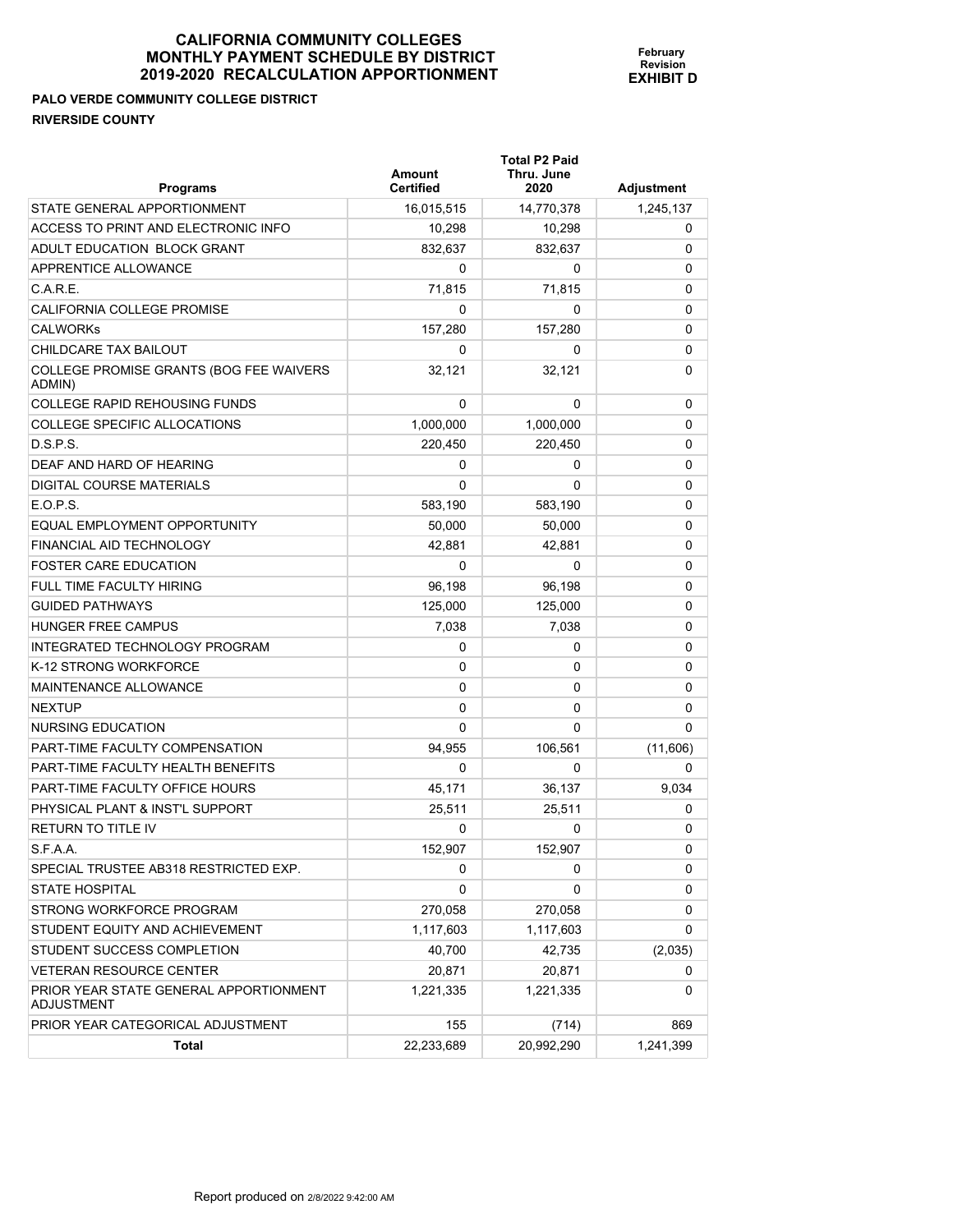#### **PALOMAR COMMUNITY COLLEGE DISTRICT SAN DIEGO COUNTY**

| <b>Programs</b>                                      | Amount<br><b>Certified</b> | <b>Total P2 Paid</b><br>Thru. June<br>2020 | Adjustment |
|------------------------------------------------------|----------------------------|--------------------------------------------|------------|
| STATE GENERAL APPORTIONMENT                          | 11,836,814                 | 3,033,997                                  | 8,802,817  |
| ACCESS TO PRINT AND ELECTRONIC INFO                  | 11,629                     | 11,629                                     | 0          |
| ADULT EDUCATION BLOCK GRANT                          | 0                          | 0                                          | 0          |
| <b>APPRENTICE ALLOWANCE</b>                          | 2,192,482                  | 2,412,012                                  | (219, 530) |
| C.A.R.E.                                             | 125,247                    | 125,247                                    | 0          |
| CALIFORNIA COLLEGE PROMISE                           | 1,752,001                  | 1,752,001                                  | 0          |
| <b>CALWORKS</b>                                      | 336.621                    | 336,621                                    | 0          |
| CHILDCARE TAX BAILOUT                                | 103,244                    | 103,244                                    | 0          |
| COLLEGE PROMISE GRANTS (BOG FEE WAIVERS<br>ADMIN)    | 204.949                    | 204,949                                    | 0          |
| <b>COLLEGE RAPID REHOUSING FUNDS</b>                 | 0                          | 0                                          | 0          |
| <b>COLLEGE SPECIFIC ALLOCATIONS</b>                  | 0                          | 0                                          | 0          |
| D.S.P.S.                                             | 1,341,456                  | 1,341,456                                  | 0          |
| DEAF AND HARD OF HEARING                             | 104,480                    | 104,480                                    | 0          |
| DIGITAL COURSE MATERIALS                             | 0                          | 0                                          | 0          |
| E.O.P.S.                                             | 1,205,420                  | 1,205,420                                  | 0          |
| EQUAL EMPLOYMENT OPPORTUNITY                         | 50,000                     | 50,000                                     | 0          |
| FINANCIAL AID TECHNOLOGY                             | 64.249                     | 64.249                                     | 0          |
| <b>FOSTER CARE EDUCATION</b>                         | 0                          | 0                                          | 0          |
| <b>FULL TIME FACULTY HIRING</b>                      | 850,561                    | 850,561                                    | 0          |
| <b>GUIDED PATHWAYS</b>                               | 379,106                    | 379,106                                    | 0          |
| <b>HUNGER FREE CAMPUS</b>                            | 64,827                     | 64,827                                     | 0          |
| INTEGRATED TECHNOLOGY PROGRAM                        | 0                          | 0                                          | 0          |
| K-12 STRONG WORKFORCE                                | 0                          | 0                                          | 0          |
| MAINTENANCE ALLOWANCE                                | 0                          | 0                                          | 0          |
| <b>NEXTUP</b>                                        | 0                          | 0                                          | 0          |
| NURSING EDUCATION                                    | 210,300                    | 210,300                                    | 0          |
| PART-TIME FACULTY COMPENSATION                       | 383,722                    | 379,656                                    | 4,066      |
| PART-TIME FACULTY HEALTH BENEFITS                    | 3,176                      | 3,010                                      | 166        |
| PART-TIME FACULTY OFFICE HOURS                       | 136,934                    | 106,093                                    | 30,841     |
| PHYSICAL PLANT & INST'L SUPPORT                      | 217,936                    | 217,936                                    | $\Omega$   |
| <b>RETURN TO TITLE IV</b>                            | 10,578                     | 0                                          | 10,578     |
| S.F.A.A.                                             | 687,399                    | 687,399                                    | 0          |
| SPECIAL TRUSTEE AB318 RESTRICTED EXP.                | 0                          | 0                                          | 0          |
| <b>STATE HOSPITAL</b>                                | 0                          | 0                                          | 0          |
| STRONG WORKFORCE PROGRAM                             | 2,395,787                  | 2,395,787                                  | 0          |
| STUDENT EQUITY AND ACHIEVEMENT                       | 5,767,785                  | 5,767,785                                  | 0          |
| STUDENT SUCCESS COMPLETION                           | 1,683,743                  | 1,699,319                                  | (15, 576)  |
| <b>VETERAN RESOURCE CENTER</b>                       | 340,744                    | 340,744                                    | 0          |
| PRIOR YEAR STATE GENERAL APPORTIONMENT<br>ADJUSTMENT | (3,511,488)                | (3,511,488)                                | 0          |
| PRIOR YEAR CATEGORICAL ADJUSTMENT                    | (158, 187)                 | (159, 056)                                 | 869        |
| <b>Total</b>                                         | 28,791,515                 | 20,177,284                                 | 8,614,231  |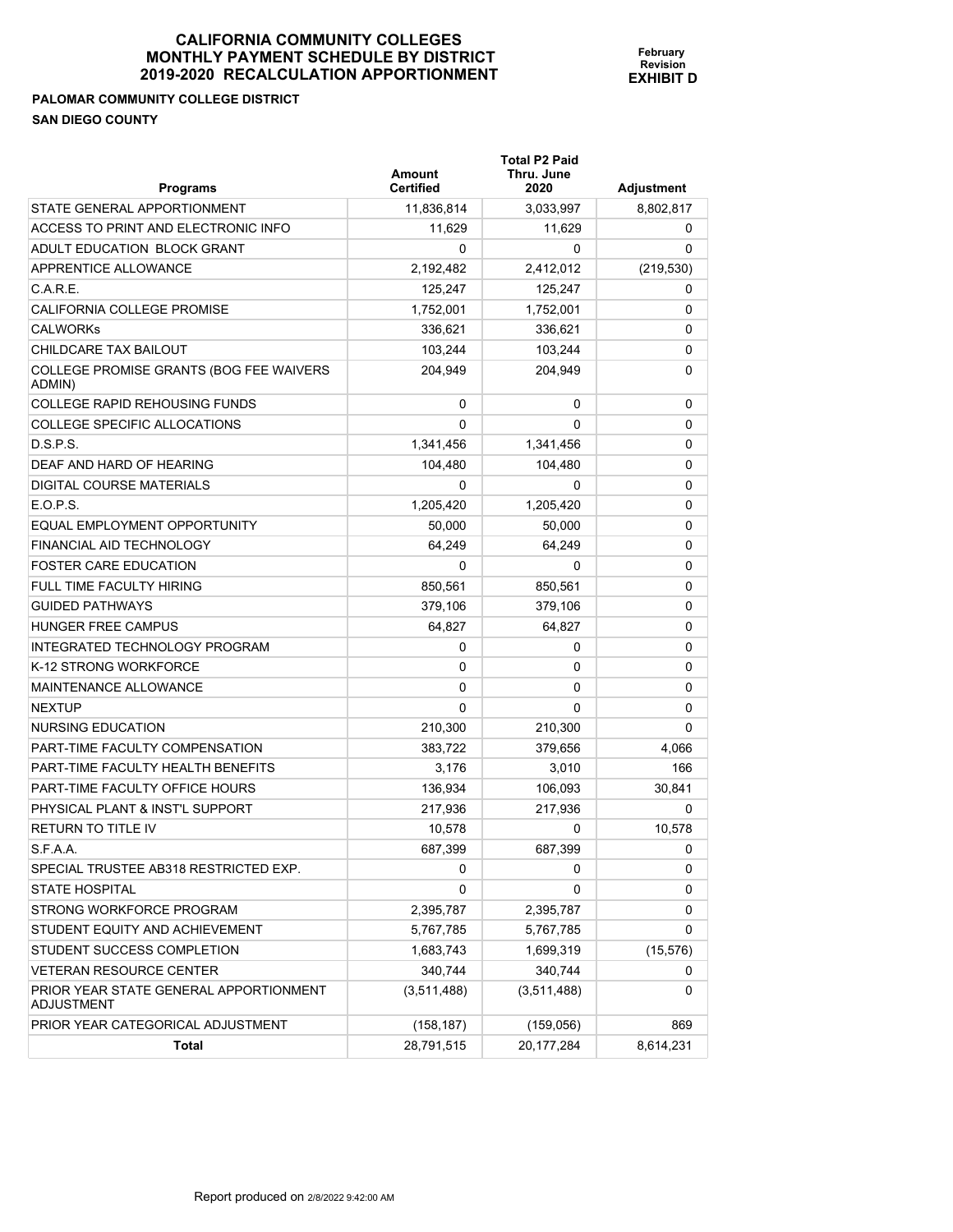**PASADENA AREA COMMUNITY COLLEGE DISTRICT LOS ANGELES COUNTY** 

| וטוווטוס וטבע           |  |
|-------------------------|--|
| <b>IN APPORTIONMENT</b> |  |
|                         |  |
|                         |  |
|                         |  |

**February Revision EXHIBIT D**

| <b>Programs</b>                                             | Amount<br><b>Certified</b> | <b>Total P2 Paid</b><br>Thru. June<br>2020 | Adjustment |
|-------------------------------------------------------------|----------------------------|--------------------------------------------|------------|
| STATE GENERAL APPORTIONMENT                                 | 86,150,523                 | 68,702,440                                 | 17,448,083 |
| ACCESS TO PRINT AND ELECTRONIC INFO                         | 11,850                     | 11,850                                     | 0          |
| ADULT EDUCATION BLOCK GRANT                                 | 1.908.812                  | 1,908,812                                  | 0          |
| APPRENTICE ALLOWANCE                                        | 0                          | 0                                          | 0          |
| C.A.R.E.                                                    | 119,161                    | 119,161                                    | 0          |
| CALIFORNIA COLLEGE PROMISE                                  | 1,920,577                  | 1,920,577                                  | 0          |
| <b>CALWORKS</b>                                             | 467,062                    | 467,062                                    | 0          |
| CHILDCARE TAX BAILOUT                                       | 0                          | 0                                          | 0          |
| COLLEGE PROMISE GRANTS (BOG FEE WAIVERS<br>ADMIN)           | 321,571                    | 321,571                                    | 0          |
| <b>COLLEGE RAPID REHOUSING FUNDS</b>                        | 0                          | 0                                          | 0          |
| COLLEGE SPECIFIC ALLOCATIONS                                | 0                          | 0                                          | 0          |
| D.S.P.S.                                                    | 1,266,280                  | 1,266,280                                  | 0          |
| DEAF AND HARD OF HEARING                                    | 37,831                     | 37,831                                     | 0          |
| DIGITAL COURSE MATERIALS                                    | 0                          | 0                                          | 0          |
| E.O.P.S.                                                    | 1,084,991                  | 1,084,991                                  | 0          |
| EQUAL EMPLOYMENT OPPORTUNITY                                | 50,000                     | 50,000                                     | 0          |
| FINANCIAL AID TECHNOLOGY                                    | 65.948                     | 65,948                                     | 0          |
| <b>FOSTER CARE EDUCATION</b>                                | 68,641                     | 68,641                                     | 0          |
| FULL TIME FACULTY HIRING                                    | 1,065,528                  | 1,065,528                                  | 0          |
| <b>GUIDED PATHWAYS</b>                                      | 576,199                    | 576,199                                    | 0          |
| <b>HUNGER FREE CAMPUS</b>                                   | 87,895                     | 87,895                                     | 0          |
| INTEGRATED TECHNOLOGY PROGRAM                               | 0                          | 0                                          | 0          |
| K-12 STRONG WORKFORCE                                       | 0                          | 0                                          | 0          |
| MAINTENANCE ALLOWANCE                                       | 0                          | 0                                          | 0          |
| <b>NEXTUP</b>                                               | 613,297                    | 613,297                                    | 0          |
| NURSING EDUCATION                                           | 151,824                    | 151,824                                    | 0          |
| PART-TIME FACULTY COMPENSATION                              | 510,486                    | 503,806                                    | 6,680      |
| PART-TIME FACULTY HEALTH BENEFITS                           | 3,031                      | 2,873                                      | 158        |
| PART-TIME FACULTY OFFICE HOURS                              | 48.775                     | 39,020                                     | 9,755      |
| PHYSICAL PLANT & INST'L SUPPORT                             | 290,612                    | 290,612                                    | 0          |
| <b>RETURN TO TITLE IV</b>                                   | 0                          | 0                                          | 0          |
| S.F.A.A.                                                    | 880,532                    | 880,532                                    | 0          |
| SPECIAL TRUSTEE AB318 RESTRICTED EXP.                       | 0                          | 0                                          | 0          |
| <b>STATE HOSPITAL</b>                                       | 0                          | 0                                          | 0          |
| STRONG WORKFORCE PROGRAM                                    | 1,485,181                  | 1,485,181                                  | 0          |
| STUDENT EQUITY AND ACHIEVEMENT                              | 7,613,299                  | 7,613,299                                  | 0          |
| STUDENT SUCCESS COMPLETION                                  | 3,928,433                  | 3,835,981                                  | 92,452     |
| <b>VETERAN RESOURCE CENTER</b>                              | 97,214                     | 97,214                                     | 0          |
| PRIOR YEAR STATE GENERAL APPORTIONMENT<br><b>ADJUSTMENT</b> | 1,083,153                  | 1,083,153                                  | 0          |
| PRIOR YEAR CATEGORICAL ADJUSTMENT                           | (10, 943)                  | (11, 812)                                  | 869        |
| Total                                                       | 111,897,763                | 94,339,766                                 | 17,557,997 |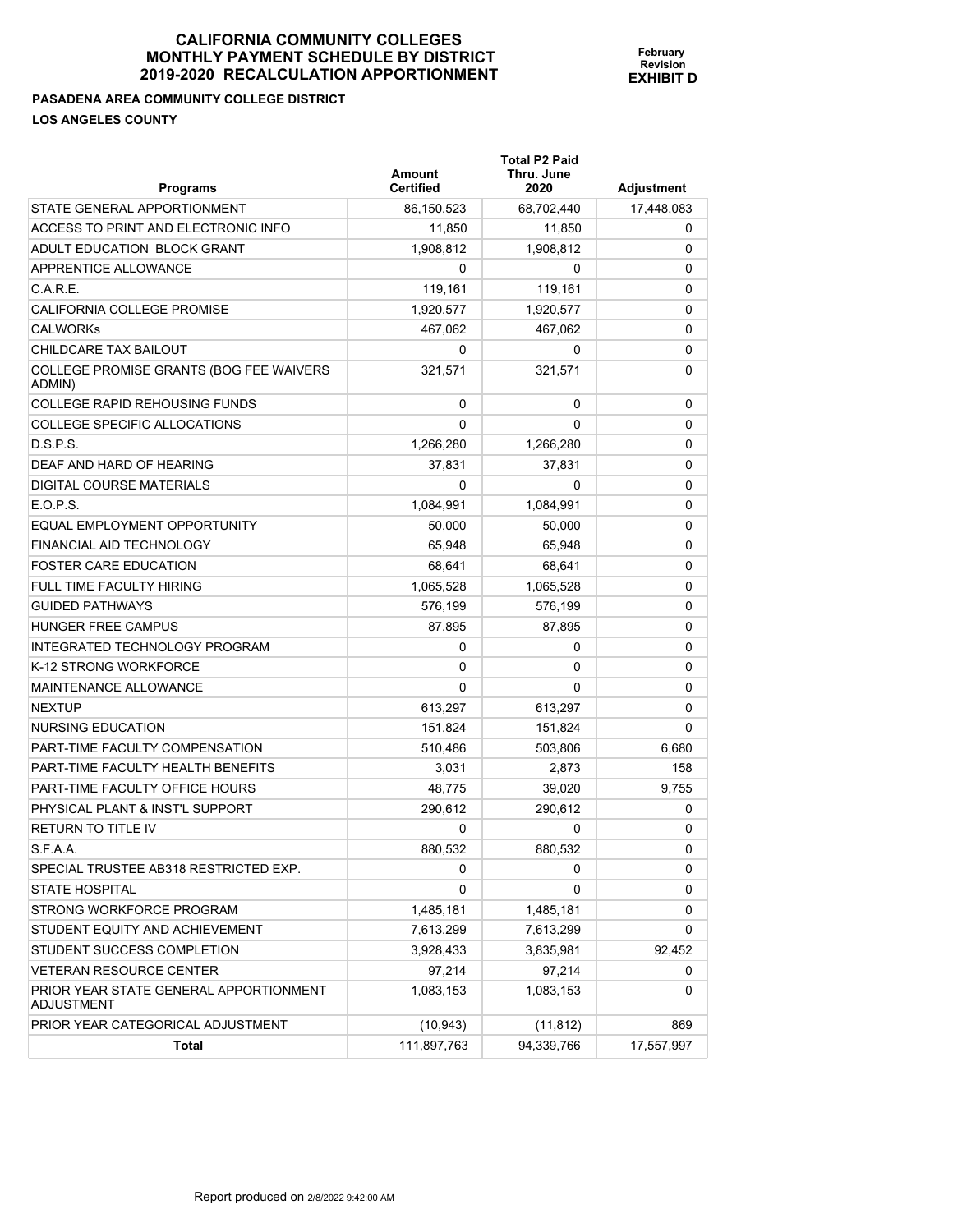#### **PERALTA COMMUNITY COLLEGE DISTRICT ALAMEDA COUNTY**

| <b>Programs</b>                                             | Amount<br><b>Certified</b> | <b>Total P2 Paid</b><br>Thru. June<br>2020 | Adjustment |
|-------------------------------------------------------------|----------------------------|--------------------------------------------|------------|
| STATE GENERAL APPORTIONMENT                                 | 52,009,462                 | 45,756,737                                 | 6,252,725  |
| ACCESS TO PRINT AND ELECTRONIC INFO                         | 42,271                     | 42,271                                     | 0          |
| ADULT EDUCATION BLOCK GRANT                                 | 8,201,825                  | 8,201,825                                  | 0          |
| APPRENTICE ALLOWANCE                                        | 64,111                     | 0                                          | 64,111     |
| C.A.R.E.                                                    | 591,825                    | 591,825                                    | 0          |
| CALIFORNIA COLLEGE PROMISE                                  | 811,822                    | 811,822                                    | 0          |
| <b>CALWORKS</b>                                             | 938,531                    | 938,531                                    | 0          |
| CHILDCARE TAX BAILOUT                                       | 419,833                    | 419,833                                    | 0          |
| COLLEGE PROMISE GRANTS (BOG FEE WAIVERS<br>ADMIN)           | 234,351                    | 234,351                                    | 0          |
| <b>COLLEGE RAPID REHOUSING FUNDS</b>                        | 0                          | 0                                          | 0          |
| COLLEGE SPECIFIC ALLOCATIONS                                | $\Omega$                   | 0                                          | 0          |
| D.S.P.S.                                                    | 2,368,213                  | 2,368,213                                  | 0          |
| DEAF AND HARD OF HEARING                                    | 196.760                    | 196,760                                    | 0          |
| DIGITAL COURSE MATERIALS                                    | 0                          | 0                                          | 0          |
| E.O.P.S.                                                    | 3,167,662                  | 3,167,662                                  | 0          |
| EQUAL EMPLOYMENT OPPORTUNITY                                | 50,000                     | 50,000                                     | 0          |
| FINANCIAL AID TECHNOLOGY                                    | 120.845                    | 120.845                                    | 0          |
| <b>FOSTER CARE EDUCATION</b>                                | 0                          | 0                                          | 0          |
| FULL TIME FACULTY HIRING                                    | 835.143                    | 835,143                                    | 0          |
| <b>GUIDED PATHWAYS</b>                                      | 701,572                    | 701,572                                    | 0          |
| <b>HUNGER FREE CAMPUS</b>                                   | 68,047                     | 68,047                                     | 0          |
| INTEGRATED TECHNOLOGY PROGRAM                               | 0                          | 0                                          | 0          |
| K-12 STRONG WORKFORCE                                       | 0                          | 0                                          | 0          |
| MAINTENANCE ALLOWANCE                                       | $\Omega$                   | 0                                          | 0          |
| <b>NEXTUP</b>                                               | 1,046,045                  | 1,046,045                                  | 0          |
| NURSING EDUCATION                                           | 94,102                     | 94,102                                     | 0          |
| <b>PART-TIME FACULTY COMPENSATION</b>                       | 353,807                    | 374,981                                    | (21, 174)  |
| PART-TIME FACULTY HEALTH BENEFITS                           | 5.254                      | 4,979                                      | 275        |
| PART-TIME FACULTY OFFICE HOURS                              | 784,930                    | 627,944                                    | 156,986    |
| PHYSICAL PLANT & INST'L SUPPORT                             | 203,035                    | 203,035                                    | 0          |
| <b>RETURN TO TITLE IV</b>                                   | 0                          | 0                                          | 0          |
| S.F.A.A.                                                    | 1,103,527                  | 1,103,527                                  | 0          |
| SPECIAL TRUSTEE AB318 RESTRICTED EXP.                       | 0                          | 0                                          | 0          |
| <b>STATE HOSPITAL</b>                                       | 0                          | 0                                          | 0          |
| STRONG WORKFORCE PROGRAM                                    | 2,314,338                  | 2,314,338                                  | 0          |
| STUDENT EQUITY AND ACHIEVEMENT                              | 8,353,443                  | 8,353,443                                  | 0          |
| STUDENT SUCCESS COMPLETION                                  | 2,101,947                  | 2,147,032                                  | (45,085)   |
| <b>VETERAN RESOURCE CENTER</b>                              | 174,550                    | 174,550                                    | 0          |
| PRIOR YEAR STATE GENERAL APPORTIONMENT<br><b>ADJUSTMENT</b> | (228, 468)                 | (228, 468)                                 | 0          |
| PRIOR YEAR CATEGORICAL ADJUSTMENT                           | (681,090)                  | (679, 352)                                 | (1,738)    |
| <b>Total</b>                                                | 86,447,693                 | 80,041,593                                 | 6,406,100  |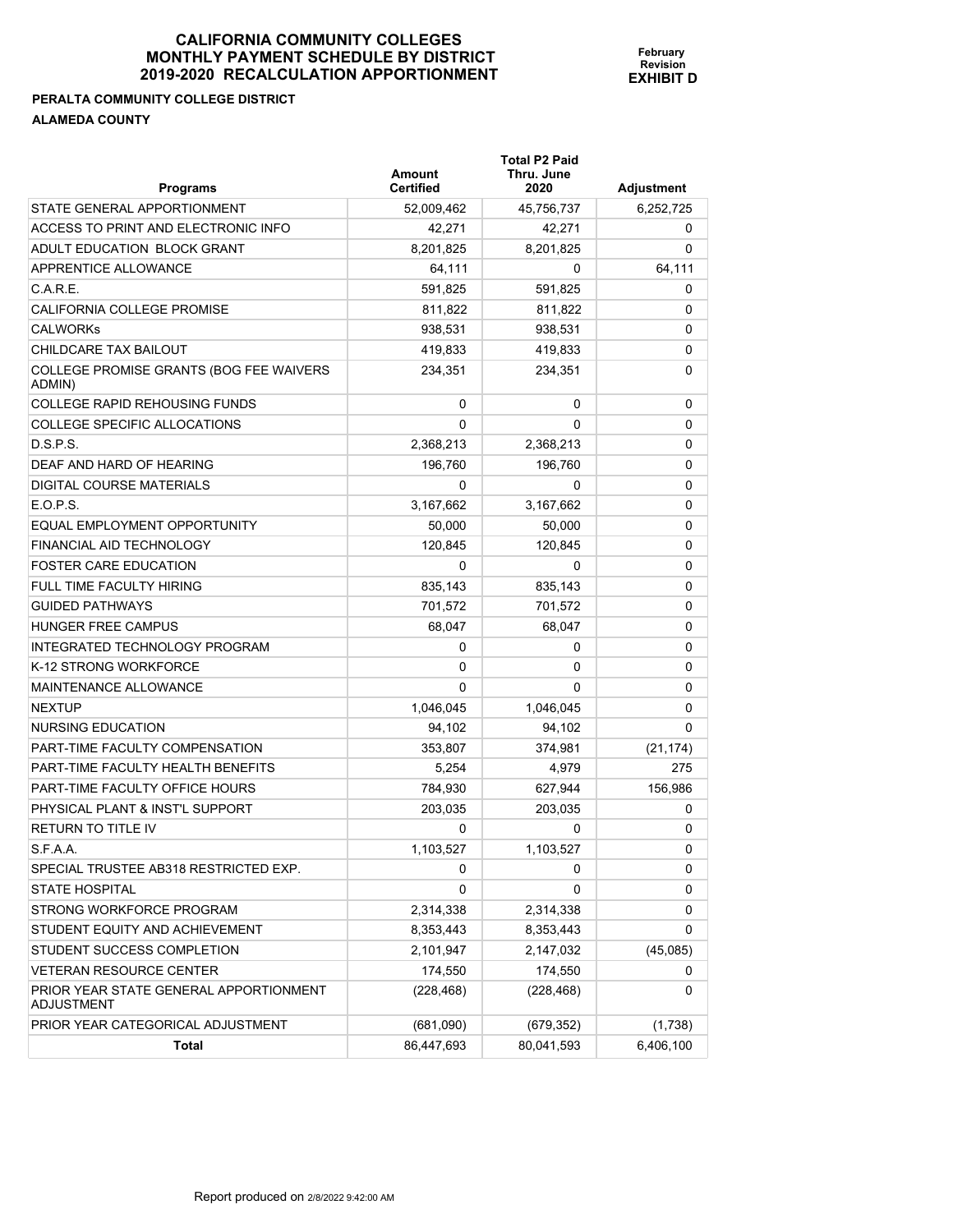# **RANCHO SANTIAGO COMMUNITY COLLEGE DISTRICT ORANGE COUNTY**

| <b>Programs</b>                                      | Amount<br><b>Certified</b> | <b>Total P2 Paid</b><br>Thru. June<br>2020 | Adjustment |
|------------------------------------------------------|----------------------------|--------------------------------------------|------------|
| STATE GENERAL APPORTIONMENT                          | 61,806,694                 | 52,401,325                                 | 9,405,369  |
| ACCESS TO PRINT AND ELECTRONIC INFO                  | 21,263                     | 21,263                                     | 0          |
| ADULT EDUCATION BLOCK GRANT                          | 3,160,444                  | 3,160,444                                  | 0          |
| APPRENTICE ALLOWANCE                                 | 4,394,824                  | 4,550,436                                  | (155, 612) |
| C.A.R.E.                                             | 152,817                    | 152,817                                    | 0          |
| CALIFORNIA COLLEGE PROMISE                           | 1,678,834                  | 1,678,834                                  | 0          |
| <b>CALWORKS</b>                                      | 553.374                    | 553,374                                    | 0          |
| CHILDCARE TAX BAILOUT                                | 262,059                    | 262,059                                    | 0          |
| COLLEGE PROMISE GRANTS (BOG FEE WAIVERS<br>ADMIN)    | 281,212                    | 281,212                                    | 0          |
| <b>COLLEGE RAPID REHOUSING FUNDS</b>                 | 0                          | 0                                          | 0          |
| COLLEGE SPECIFIC ALLOCATIONS                         | $\Omega$                   | 0                                          | 0          |
| D.S.P.S.                                             | 1,680,164                  | 1,680,164                                  | 0          |
| DEAF AND HARD OF HEARING                             | 113,934                    | 113,934                                    | 0          |
| DIGITAL COURSE MATERIALS                             | 0                          | 0                                          | 0          |
| E.O.P.S.                                             | 2,298,935                  | 2,298,935                                  | 0          |
| EQUAL EMPLOYMENT OPPORTUNITY                         | 50,000                     | 50,000                                     | 0          |
| FINANCIAL AID TECHNOLOGY                             | 99,501                     | 99,501                                     | 0          |
| <b>FOSTER CARE EDUCATION</b>                         | 0                          | 0                                          | 0          |
| FULL TIME FACULTY HIRING                             | 1,304,941                  | 1,304,941                                  | 0          |
| <b>GUIDED PATHWAYS</b>                               | 596,144                    | 596,144                                    | 0          |
| <b>HUNGER FREE CAMPUS</b>                            | 107,493                    | 107,493                                    | 0          |
| INTEGRATED TECHNOLOGY PROGRAM                        | 0                          | 0                                          | 0          |
| K-12 STRONG WORKFORCE                                | 36,757,301                 | 36,757,301                                 | 0          |
| <b>MAINTENANCE ALLOWANCE</b>                         | 0                          | 0                                          | 0          |
| <b>NEXTUP</b>                                        | 0                          | 0                                          | 0          |
| NURSING EDUCATION                                    | 207,282                    | 207,358                                    | (76)       |
| PART-TIME FACULTY COMPENSATION                       | 554,206                    | 458,559                                    | 95,647     |
| PART-TIME FACULTY HEALTH BENEFITS                    | 0                          | 0                                          | 0          |
| PART-TIME FACULTY OFFICE HOURS                       | 0                          | 0                                          | 0          |
| PHYSICAL PLANT & INST'L SUPPORT                      | 329,408                    | 329,408                                    | 0          |
| <b>RETURN TO TITLE IV</b>                            | 0                          | 0                                          | 0          |
| S.F.A.A.                                             | 1,066,483                  | 1,068,959                                  | (2, 476)   |
| SPECIAL TRUSTEE AB318 RESTRICTED EXP.                | 0                          | 0                                          | 0          |
| <b>STATE HOSPITAL</b>                                | 0                          | 0                                          | 0          |
| STRONG WORKFORCE PROGRAM                             | 28,307,838                 | 28,307,838                                 | 0          |
| STUDENT EQUITY AND ACHIEVEMENT                       | 13,286,941                 | 13,286,941                                 | 0          |
| STUDENT SUCCESS COMPLETION                           | 3,073,776                  | 3,073,776                                  | 0          |
| <b>VETERAN RESOURCE CENTER</b>                       | 159,089                    | 159,089                                    | 0          |
| PRIOR YEAR STATE GENERAL APPORTIONMENT<br>ADJUSTMENT | 932,113                    | 932,113                                    | 0          |
| PRIOR YEAR CATEGORICAL ADJUSTMENT                    | (40, 064)                  | (40, 064)                                  | 0          |
| Total                                                | 163,197,006                | 153,854,154                                | 9,342,852  |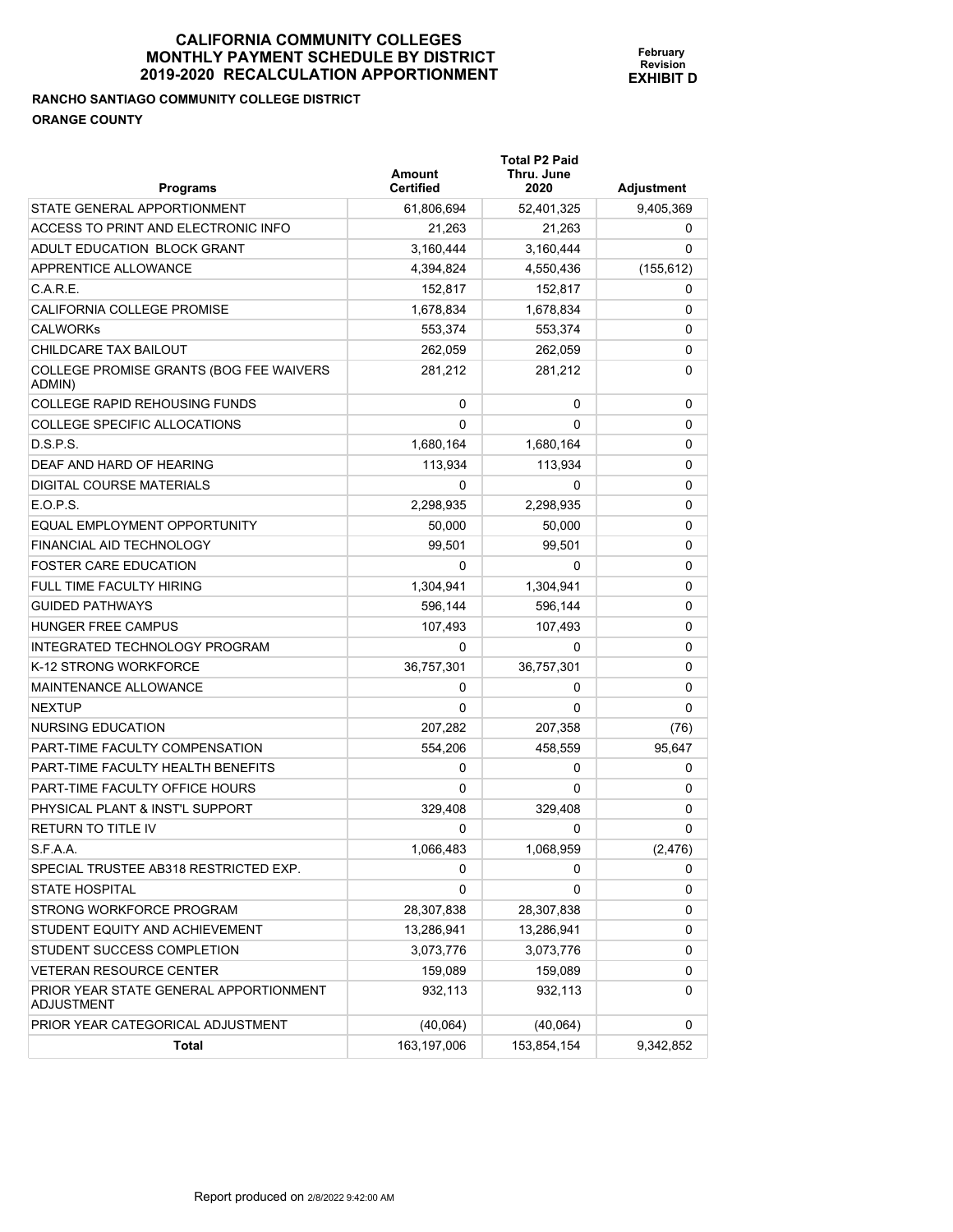**REDWOODS COMMUNITY COLLEGE DISTRICT HUMBOLDT COUNTY** 

**Total P2 Paid** 

| <b>Programs</b>                                             | Amount<br><b>Certified</b> | Thru. June<br>2020 | Adjustment |
|-------------------------------------------------------------|----------------------------|--------------------|------------|
| STATE GENERAL APPORTIONMENT                                 | 16,893,764                 | 14,886,863         | 2,006,901  |
| ACCESS TO PRINT AND ELECTRONIC INFO                         | 10,321                     | 10,321             | 0          |
| ADULT EDUCATION BLOCK GRANT                                 | 1,142,085                  | 1,142,085          | 0          |
| APPRENTICE ALLOWANCE                                        | 0                          | 0                  | 0          |
| C.A.R.E.                                                    | 151,221                    | 151,221            | 0          |
| <b>CALIFORNIA COLLEGE PROMISE</b>                           | 197,344                    | 197,344            | 0          |
| <b>CALWORKS</b>                                             | 241.462                    | 241,462            | 0          |
| CHILDCARE TAX BAILOUT                                       | 18,414                     | 18,414             | 0          |
| COLLEGE PROMISE GRANTS (BOG FEE WAIVERS<br>ADMIN)           | 50.083                     | 50,083             | 0          |
| <b>COLLEGE RAPID REHOUSING FUNDS</b>                        | 500,000                    | 500,000            | 0          |
| COLLEGE SPECIFIC ALLOCATIONS                                | 0                          | 0                  | 0          |
| D.S.P.S.                                                    | 555,424                    | 555,424            | 0          |
| DEAF AND HARD OF HEARING                                    | 0                          | 0                  | 0          |
| <b>DIGITAL COURSE MATERIALS</b>                             | $\Omega$                   | $\Omega$           | 0          |
| $E$ O.P.S.                                                  | 927.411                    | 927,411            | 0          |
| EQUAL EMPLOYMENT OPPORTUNITY                                | 50,000                     | 50,000             | 0          |
| FINANCIAL AID TECHNOLOGY                                    | 42,463                     | 42,463             | 0          |
| <b>FOSTER CARE EDUCATION</b>                                | 121,282                    | 121,282            | 0          |
| FULL TIME FACULTY HIRING                                    | 162,035                    | 162,035            | 0          |
| <b>GUIDED PATHWAYS</b>                                      | 165,118                    | 165,118            | 0          |
| <b>HUNGER FREE CAMPUS</b>                                   | 13,290                     | 13,290             | 0          |
| INTEGRATED TECHNOLOGY PROGRAM                               | 0                          | 0                  | 0          |
| K-12 STRONG WORKFORCE                                       | $\Omega$                   | 0                  | 0          |
| <b>MAINTENANCE ALLOWANCE</b>                                | 10,189                     | 0                  | 10,189     |
| <b>NEXTUP</b>                                               | 0                          | 0                  | 0          |
| NURSING EDUCATION                                           | 120,921                    | 120,921            | 0          |
| PART-TIME FACULTY COMPENSATION                              | 125,526                    | 127,866            | (2,340)    |
| PART-TIME FACULTY HEALTH BENEFITS                           | 285                        | 225                | 60         |
| <b>PART-TIME FACULTY OFFICE HOURS</b>                       | 141.767                    | 50,754             | 91,013     |
| PHYSICAL PLANT & INST'L SUPPORT                             | 44,104                     | 44,104             | 0          |
| <b>RETURN TO TITLE IV</b>                                   | $\Omega$                   | 0                  | 0          |
| S.F.A.A.                                                    | 199.293                    | 199,293            | 0          |
| SPECIAL TRUSTEE AB318 RESTRICTED EXP.                       | U                          | U                  | U          |
| STATE HOSPITAL                                              | 0                          | 0                  | 0          |
| STRONG WORKFORCE PROGRAM                                    | 1,305,591                  | 1,305,591          | 0          |
| STUDENT EQUITY AND ACHIEVEMENT                              | 1,662,485                  | 1,662,485          | 0          |
| STUDENT SUCCESS COMPLETION                                  | 495,220                    | 495,220            | 0          |
| <b>VETERAN RESOURCE CENTER</b>                              | 54,851                     | 54,851             | 0          |
| PRIOR YEAR STATE GENERAL APPORTIONMENT<br><b>ADJUSTMENT</b> | (4,069,813)                | (4,069,813)        | 0          |
| PRIOR YEAR CATEGORICAL ADJUSTMENT                           | 303,277                    | 302,408            | 869        |
| Total                                                       | 21,635,413                 | 19,528,721         | 2,106,692  |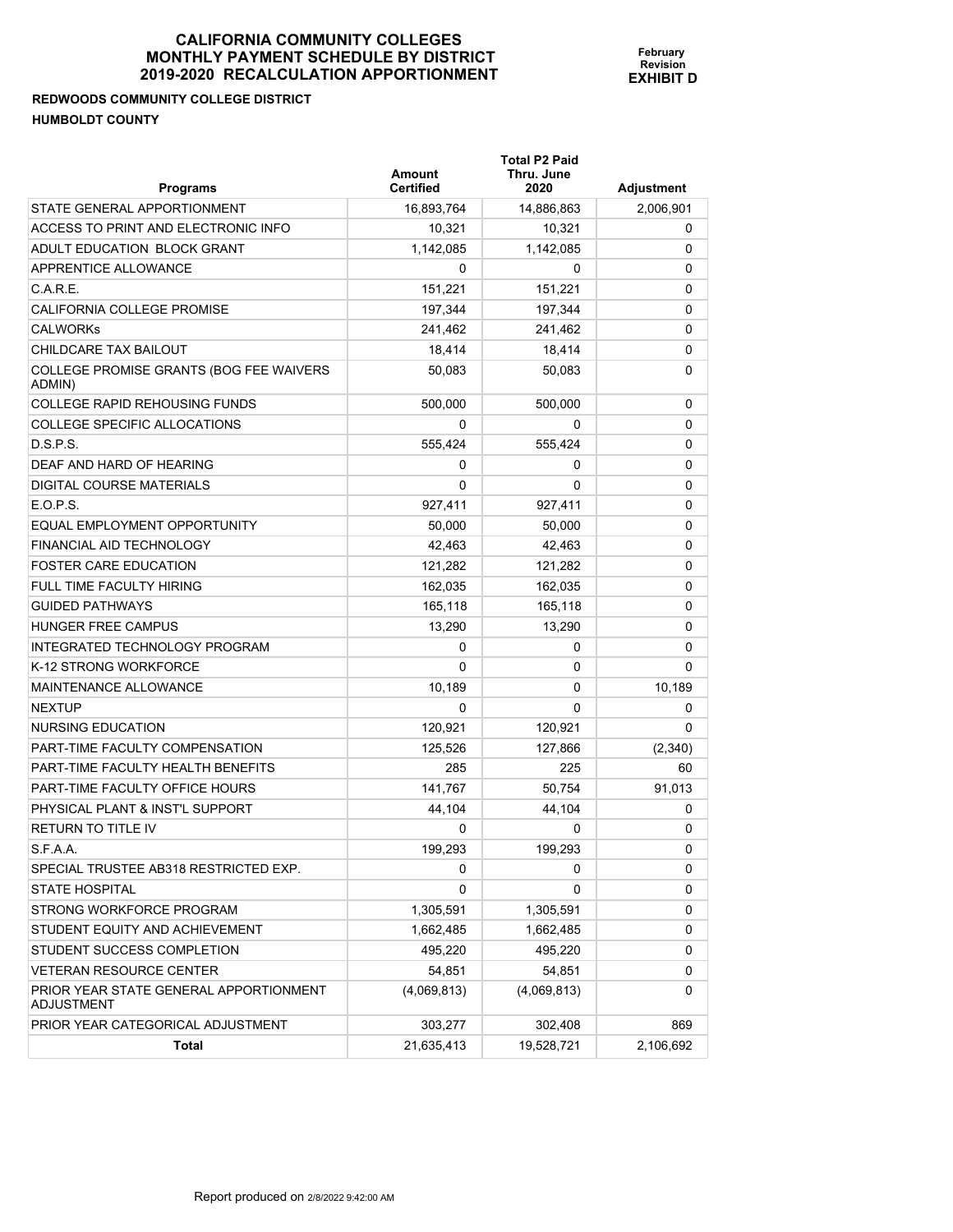| 2019-2020 RECALCOLATION APPORTIONMENT                                    |                            |                                            | <b>EXHIBIT D</b>  |  |
|--------------------------------------------------------------------------|----------------------------|--------------------------------------------|-------------------|--|
| <b>RIO HONDO COMMUNITY COLLEGE DISTRICT</b><br><b>LOS ANGELES COUNTY</b> |                            |                                            |                   |  |
| <b>Programs</b>                                                          | Amount<br><b>Certified</b> | <b>Total P2 Paid</b><br>Thru. June<br>2020 | <b>Adjustment</b> |  |
| STATE GENERAL APPORTIONMENT                                              | 64,607,601                 | 58,693,672                                 | 5,913,929         |  |
| ACCESS TO PRINT AND ELECTRONIC INFO                                      | 11,377                     | 11,377                                     | 0                 |  |
| <b>ADULT EDUCATION BLOCK GRANT</b>                                       | 490,700                    | 490,700                                    | 0                 |  |
| <b>APPRENTICE ALLOWANCE</b>                                              | 2,153,668                  | 2,297,984                                  | (144, 316)        |  |
| C.A.R.E.                                                                 | 247,067                    | 247,067                                    | $\Omega$          |  |
| <b>CALIFORNIA COLLEGE PROMISE</b>                                        | 532.056                    | 532,056                                    | $\Omega$          |  |
| <b>CALWORKS</b>                                                          | 449,762                    | 449,762                                    | $\Omega$          |  |
|                                                                          |                            |                                            |                   |  |

**February Revision**

| ADULT EDUCATION BLOCK GRANT                          | 490.700    | 490,700    | 0          |
|------------------------------------------------------|------------|------------|------------|
| APPRENTICE ALLOWANCE                                 | 2,153,668  | 2,297,984  | (144, 316) |
| C.A.R.E.                                             | 247,067    | 247,067    | 0          |
| CALIFORNIA COLLEGE PROMISE                           | 532,056    | 532,056    | 0          |
| <b>CALWORKS</b>                                      | 449,762    | 449,762    | 0          |
| CHILDCARE TAX BAILOUT                                | 13,209     | 13,209     | 0          |
| COLLEGE PROMISE GRANTS (BOG FEE WAIVERS<br>ADMIN)    | 178,132    | 178,132    | 0          |
| <b>COLLEGE RAPID REHOUSING FUNDS</b>                 | 0          | 0          | 0          |
| COLLEGE SPECIFIC ALLOCATIONS                         | $\Omega$   | 0          | 0          |
| D.S.P.S.                                             | 1,156,338  | 1,156,338  | 0          |
| DEAF AND HARD OF HEARING                             | 3,643      | 3,643      | 0          |
| <b>DIGITAL COURSE MATERIALS</b>                      | 0          | 0          | 0          |
| E.O.P.S.                                             | 1,845,697  | 1,845,697  | 0          |
| EQUAL EMPLOYMENT OPPORTUNITY                         | 50,000     | 50,000     | 0          |
| <b>FINANCIAL AID TECHNOLOGY</b>                      | 60,727     | 60,727     | 0          |
| <b>FOSTER CARE EDUCATION</b>                         | 102,241    | 102.241    | 0          |
| FULL TIME FACULTY HIRING                             | 589,666    | 589,666    | 0          |
| <b>GUIDED PATHWAYS</b>                               | 355,037    | 355,037    | 0          |
| <b>HUNGER FREE CAMPUS</b>                            | 45,655     | 45,655     | 0          |
| INTEGRATED TECHNOLOGY PROGRAM                        | 0          | 0          | 0          |
| K-12 STRONG WORKFORCE                                | 0          | 0          | 0          |
| <b>MAINTENANCE ALLOWANCE</b>                         | 0          | 0          | 0          |
| <b>NEXTUP</b>                                        | 0          | 0          | 0          |
| NURSING EDUCATION                                    | 202,963    | 202,963    | 0          |
| PART-TIME FACULTY COMPENSATION                       | 276,630    | 276,832    | (202)      |
| PART-TIME FACULTY HEALTH BENEFITS                    | 1,063      | 0          | 1,063      |
| PART-TIME FACULTY OFFICE HOURS                       | 0          | 0          | 0          |
| PHYSICAL PLANT & INST'L SUPPORT                      | 157,234    | 157,234    | 0          |
| RETURN TO TITLE IV                                   | 0          | 0          | 0          |
| S.F.A.A.                                             | 550,726    | 550,726    | 0          |
| SPECIAL TRUSTEE AB318 RESTRICTED EXP.                | 0          | 0          | 0          |
| <b>STATE HOSPITAL</b>                                | 0          | 0          | 0          |
| STRONG WORKFORCE PROGRAM                             | 1,234,255  | 1,234,255  | 0          |
| STUDENT EQUITY AND ACHIEVEMENT                       | 5,556,661  | 5,556,661  | 0          |
| STUDENT SUCCESS COMPLETION                           | 2,126,710  | 2,128,815  | (2, 105)   |
| <b>VETERAN RESOURCE CENTER</b>                       | 72,748     | 72,748     | 0          |
| PRIOR YEAR STATE GENERAL APPORTIONMENT<br>ADJUSTMENT | 586,918    | 586,918    | 0          |
| PRIOR YEAR CATEGORICAL ADJUSTMENT                    | (1, 544)   | (2, 413)   | 869        |
| <b>Total</b>                                         | 83,656,940 | 77,887,702 | 5,769,238  |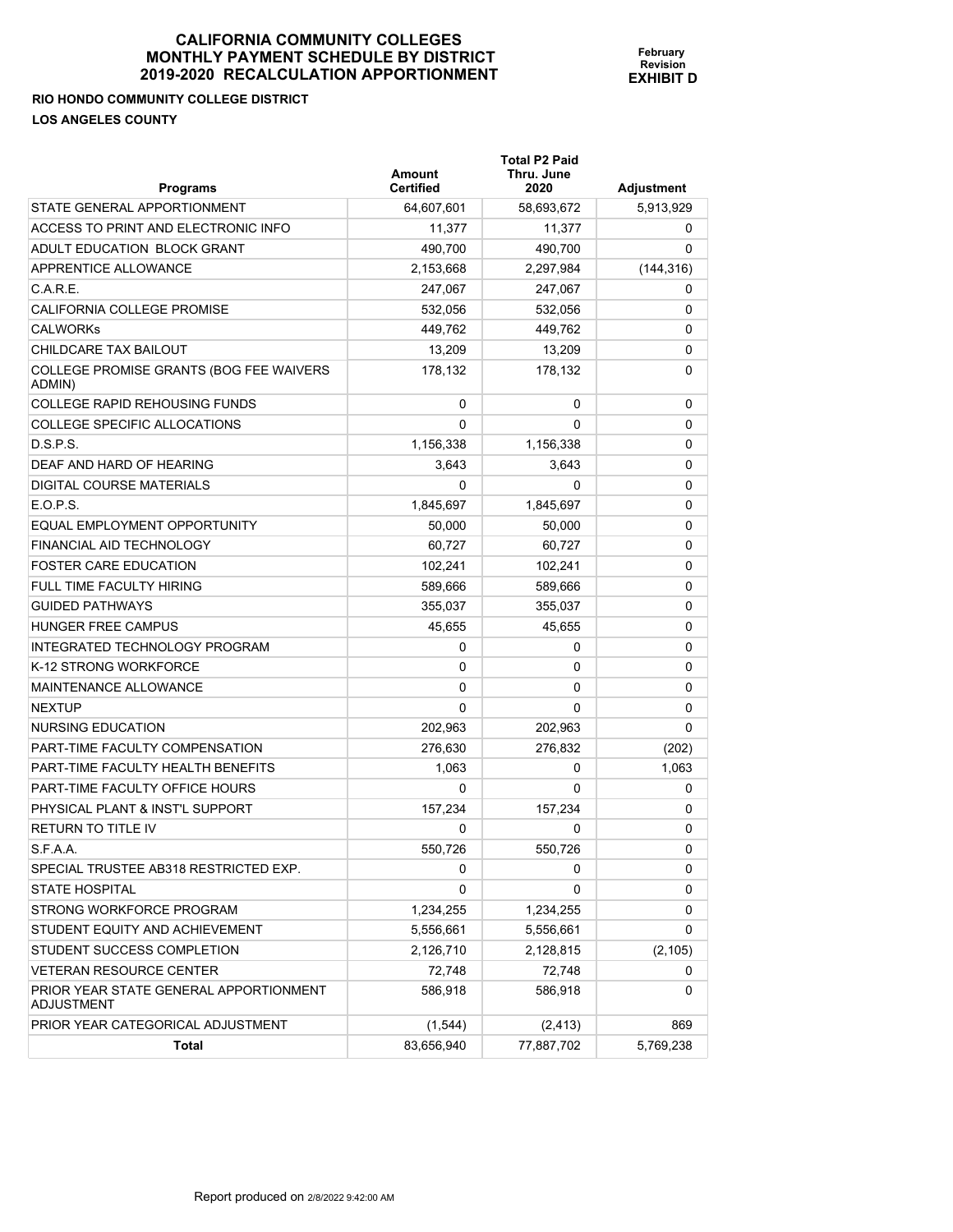# **RIVERSIDE COMMUNITY COLLEGE DISTRICT RIVERSIDE COUNTY**

| <b>Programs</b>                                      | <b>Amount</b><br><b>Certified</b> | <b>Total P2 Paid</b><br>Thru. June<br>2020 | <b>Adjustment</b> |
|------------------------------------------------------|-----------------------------------|--------------------------------------------|-------------------|
| STATE GENERAL APPORTIONMENT                          | 119,299,557                       | 109,831,780                                | 9,467,777         |
| ACCESS TO PRINT AND ELECTRONIC INFO                  | 32,636                            | 32,636                                     | 0                 |
| ADULT EDUCATION BLOCK GRANT                          | 540,527                           | 540,527                                    | 0                 |
| APPRENTICE ALLOWANCE                                 | 573,038                           | 656,697                                    | (83, 659)         |
| C.A.R.E.                                             | 297,193                           | 297,193                                    | 0                 |
| <b>CALIFORNIA COLLEGE PROMISE</b>                    | 1,659,214                         | 1,659,214                                  | 0                 |
| <b>CALWORKS</b>                                      | 1,295,455                         | 1,295,455                                  | 0                 |
| CHILDCARE TAX BAILOUT                                | 79,782                            | 79,782                                     | 0                 |
| COLLEGE PROMISE GRANTS (BOG FEE WAIVERS<br>ADMIN)    | 445,262                           | 445,262                                    | 0                 |
| <b>COLLEGE RAPID REHOUSING FUNDS</b>                 | 700,000                           | 700,000                                    | 0                 |
| COLLEGE SPECIFIC ALLOCATIONS                         | 1,500,000                         | 1,500,000                                  | 0                 |
| D.S.P.S.                                             | 2,858,089                         | 2,858,089                                  | 0                 |
| DEAF AND HARD OF HEARING                             | 518,107                           | 518,107                                    | 0                 |
| DIGITAL COURSE MATERIALS                             | 0                                 | 0                                          | 0                 |
| E.O.P.S.                                             | 2,198,122                         | 2,198,122                                  | 0                 |
| EQUAL EMPLOYMENT OPPORTUNITY                         | 50,000                            | 50,000                                     | 0                 |
| FINANCIAL AID TECHNOLOGY                             | 112,743                           | 112.743                                    | 0                 |
| <b>FOSTER CARE EDUCATION</b>                         | 68,523                            | 68,523                                     | 0                 |
| FULL TIME FACULTY HIRING                             | 1,356,306                         | 1,356,306                                  | 0                 |
| <b>GUIDED PATHWAYS</b>                               | 926,031                           | 926,031                                    | 0                 |
| <b>HUNGER FREE CAMPUS</b>                            | 104,264                           | 104,264                                    | 0                 |
| INTEGRATED TECHNOLOGY PROGRAM                        | 0                                 | 0                                          | 0                 |
| K-12 STRONG WORKFORCE                                | 18,524,158                        | 18,524,158                                 | 0                 |
| MAINTENANCE ALLOWANCE                                | 0                                 | 0                                          | 0                 |
| <b>NEXTUP</b>                                        | 2,281,611                         | 2,281,611                                  | 0                 |
| NURSING EDUCATION                                    | 379,725                           | 379,725                                    | 0                 |
| PART-TIME FACULTY COMPENSATION                       | 640,748                           | 641,835                                    | (1,087)           |
| PART-TIME FACULTY HEALTH BENEFITS                    | 11,586                            | 10,980                                     | 606               |
| PART-TIME FACULTY OFFICE HOURS                       | 372,179                           | 297,743                                    | 74,436            |
| PHYSICAL PLANT & INST'L SUPPORT                      | 364,397                           | 364,397                                    | 0                 |
| <b>RETURN TO TITLE IV</b>                            | 0                                 | 0                                          | 0                 |
| S.F.A.A.                                             | 1,510,198                         | 1,510,198                                  | 0                 |
| SPECIAL TRUSTEE AB318 RESTRICTED EXP.                | 0                                 | 0                                          | 0                 |
| <b>STATE HOSPITAL</b>                                | 0                                 | 0                                          | 0                 |
| STRONG WORKFORCE PROGRAM                             | 12,365,249                        | 12,365,249                                 | 0                 |
| STUDENT EQUITY AND ACHIEVEMENT                       | 11,238,617                        | 11,238,617                                 | 0                 |
| STUDENT SUCCESS COMPLETION                           | 5,790,669                         | 5,264,999                                  | 525,670           |
| <b>VETERAN RESOURCE CENTER</b>                       | 273,067                           | 273,067                                    | 0                 |
| PRIOR YEAR STATE GENERAL APPORTIONMENT<br>ADJUSTMENT | (2,341,403)                       | (2,341,403)                                | 0                 |
| PRIOR YEAR CATEGORICAL ADJUSTMENT                    | (468, 327)                        | (470, 934)                                 | 2,607             |
| Total                                                | 185,557,323                       | 175,570,973                                | 9,986,350         |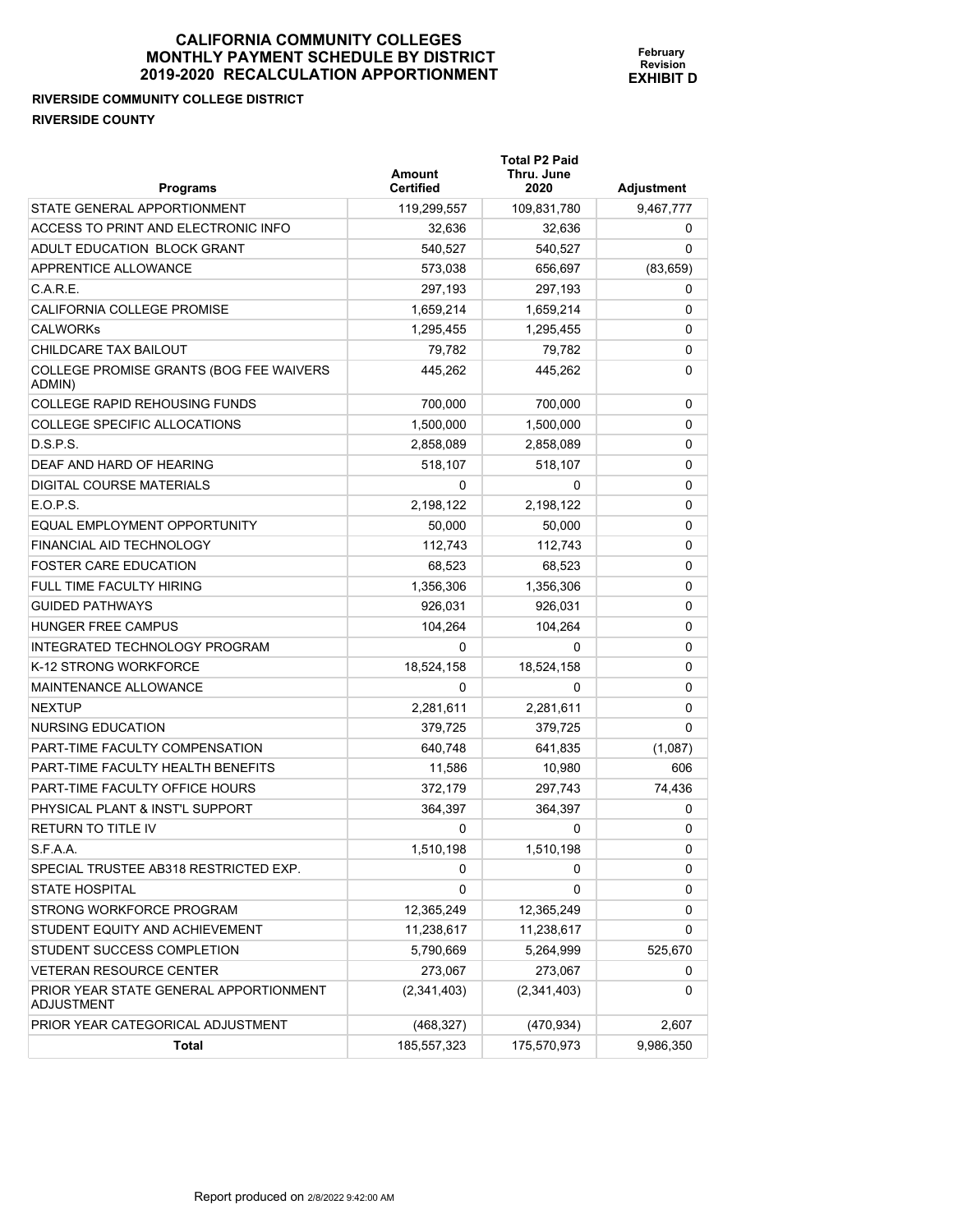**February Revision EXHIBIT D**

**SAN BERNARDINO COMMUNITY COLLEGE DISTRICT SAN BERNARDINO COUNTY** 

| <b>Programs</b>                                      | Amount<br><b>Certified</b> | <b>Total P2 Paid</b><br>Thru. June<br>2020 | Adjustment |
|------------------------------------------------------|----------------------------|--------------------------------------------|------------|
| STATE GENERAL APPORTIONMENT                          | 55,200,131                 | 51,129,615                                 | 4,070,516  |
| ACCESS TO PRINT AND ELECTRONIC INFO                  | 21,247                     | 21,247                                     | 0          |
| ADULT EDUCATION BLOCK GRANT                          | 10,729,804                 | 10,729,804                                 | 0          |
| <b>APPRENTICE ALLOWANCE</b>                          | 0                          | 0                                          | 0          |
| C.A.R.E.                                             | 233,096                    | 233,096                                    | 0          |
| CALIFORNIA COLLEGE PROMISE                           | 1,102,784                  | 1,102,784                                  | 0          |
| <b>CALWORKs</b>                                      | 905.576                    | 905,576                                    | 0          |
| CHILDCARE TAX BAILOUT                                | 0                          | 0                                          | 0          |
| COLLEGE PROMISE GRANTS (BOG FEE WAIVERS<br>ADMIN)    | 250,809                    | 250,809                                    | 0          |
| COLLEGE RAPID REHOUSING FUNDS                        | 0                          | 0                                          | 0          |
| COLLEGE SPECIFIC ALLOCATIONS                         | 1,000,000                  | 1,000,000                                  | 0          |
| D.S.P.S.                                             | 1,145,779                  | 1,145,779                                  | 0          |
| DEAF AND HARD OF HEARING                             | 73,446                     | 73,446                                     | 0          |
| DIGITAL COURSE MATERIALS                             | 0                          | 0                                          | 0          |
| E.O.P.S.                                             | 1,603,867                  | 1,603,867                                  | 0          |
| EQUAL EMPLOYMENT OPPORTUNITY                         | 50,000                     | 50,000                                     | 0          |
| FINANCIAL AID TECHNOLOGY                             | 73,986                     | 73,986                                     | 0          |
| <b>FOSTER CARE EDUCATION</b>                         | 90,312                     | 90,312                                     | 0          |
| FULL TIME FACULTY HIRING                             | 679,783                    | 679,783                                    | 0          |
| <b>GUIDED PATHWAYS</b>                               | 497,676                    | 497,676                                    | 0          |
| HUNGER FREE CAMPUS                                   | 53,768                     | 53,768                                     | 0          |
| INTEGRATED TECHNOLOGY PROGRAM                        | 0                          | 0                                          | 0          |
| K-12 STRONG WORKFORCE                                | 0                          | 0                                          | 0          |
| MAINTENANCE ALLOWANCE                                | 0                          | 0                                          | 0          |
| NEXTUP                                               | $\Omega$                   | 0                                          | 0          |
| NURSING EDUCATION                                    | 120,311                    | 171,697                                    | (51, 386)  |
| PART-TIME FACULTY COMPENSATION                       | 326,888                    | 325,776                                    | 1,112      |
| PART-TIME FACULTY HEALTH BENEFITS                    | 0                          | 0                                          | 0          |
| PART-TIME FACULTY OFFICE HOURS                       | 811,720                    | 0                                          | 811,720    |
| PHYSICAL PLANT & INST'L SUPPORT                      | 188.347                    | 188.347                                    | 0          |
| RETURN TO TITLE IV                                   | 21,839                     | 0                                          | 21,839     |
| S.F.A.A.                                             | 769,732                    | 769,732                                    | o          |
| SPECIAL TRUSTEE AB318 RESTRICTED EXP.                | 0                          | 0                                          | 0          |
| STATE HOSPITAL                                       | 0                          | 0                                          | 0          |
| STRONG WORKFORCE PROGRAM                             | 2,194,495                  | 2,194,495                                  | 0          |
| STUDENT EQUITY AND ACHIEVEMENT                       | 7,530,291                  | 7,530,291                                  | 0          |
| STUDENT SUCCESS COMPLETION                           | 1,488,981                  | 1,489,853                                  | (872)      |
| VETERAN RESOURCE CENTER                              | 149,348                    | 149,348                                    | 0          |
| PRIOR YEAR STATE GENERAL APPORTIONMENT<br>ADJUSTMENT | (3,464,054)                | (3,464,054)                                | 0          |
| PRIOR YEAR CATEGORICAL ADJUSTMENT                    | (181, 709)                 | (181, 709)                                 | 0          |
| Total                                                | 83,668,253                 | 78,815,324                                 | 4,852,929  |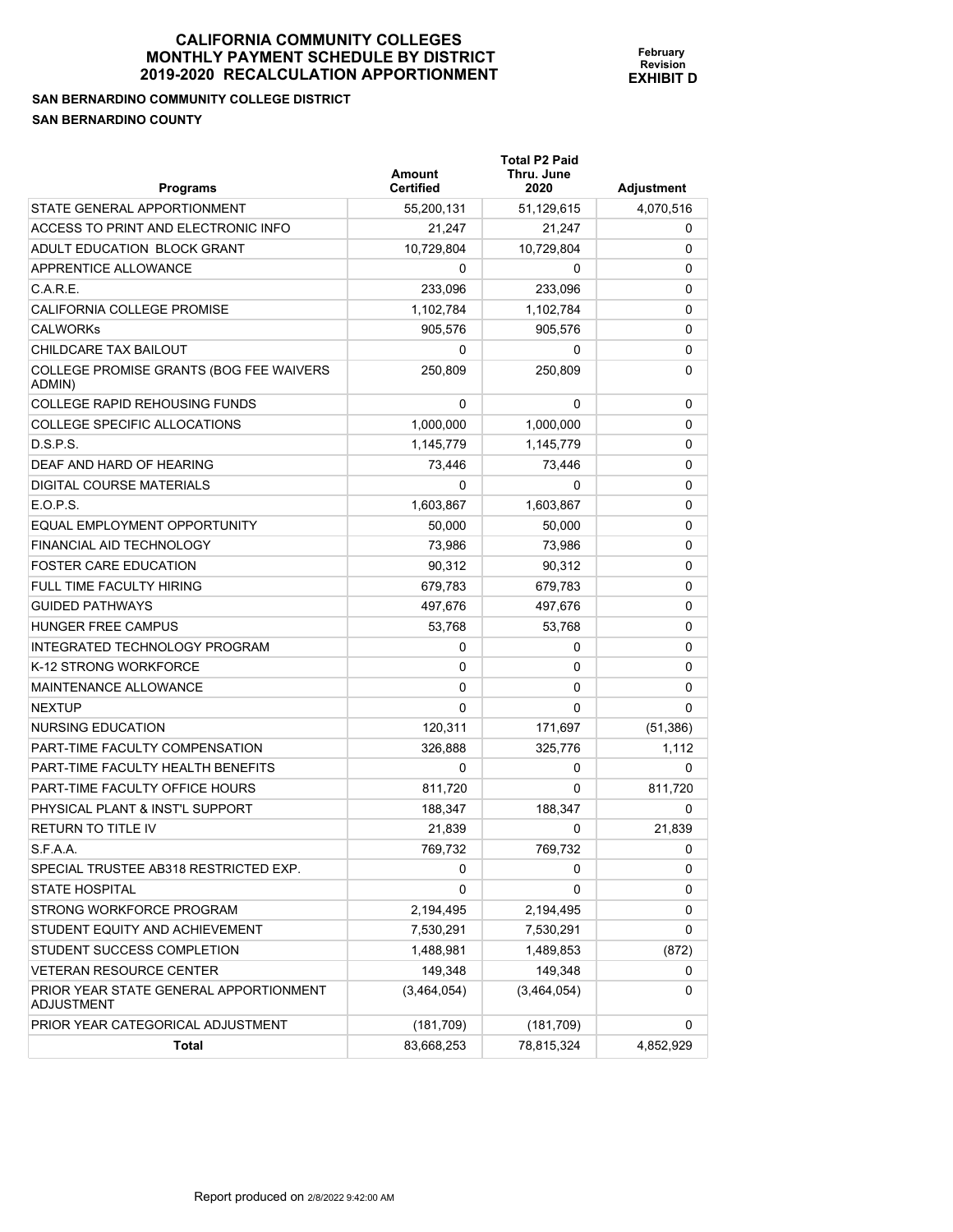## **SAN DIEGO COMMUNITY COLLEGE DISTRICT SAN DIEGO COUNTY**

| <b>Programs</b>                                             | Amount<br><b>Certified</b> | <b>Total P2 Paid</b><br>Thru. June<br>2020 | <b>Adjustment</b> |
|-------------------------------------------------------------|----------------------------|--------------------------------------------|-------------------|
| STATE GENERAL APPORTIONMENT                                 | 96,939,772                 | 77,402,390                                 | 19,537,382        |
| ACCESS TO PRINT AND ELECTRONIC INFO                         | 35,218                     | 35.218                                     | 0                 |
| ADULT EDUCATION BLOCK GRANT                                 | 3.590.933                  | 3,590,933                                  | 0                 |
| APPRENTICE ALLOWANCE                                        | 419,776                    | 480,409                                    | (60, 633)         |
| C.A.R.E.                                                    | 282,627                    | 282,627                                    | 0                 |
| CALIFORNIA COLLEGE PROMISE                                  | 2,419,886                  | 2,419,886                                  | 0                 |
| <b>CALWORKS</b>                                             | 2,392,159                  | 2,392,159                                  | 0                 |
| CHILDCARE TAX BAILOUT                                       | 0                          | 0                                          | 0                 |
| COLLEGE PROMISE GRANTS (BOG FEE WAIVERS<br>ADMIN)           | 484,769                    | 484,769                                    | 0                 |
| <b>COLLEGE RAPID REHOUSING FUNDS</b>                        | 600,000                    | 600,000                                    | 0                 |
| <b>COLLEGE SPECIFIC ALLOCATIONS</b>                         | 0                          | 0                                          | 0                 |
| D.S.P.S.                                                    | 4,241,879                  | 4,241,879                                  | 0                 |
| DEAF AND HARD OF HEARING                                    | 571,855                    | 571,855                                    | 0                 |
| DIGITAL COURSE MATERIALS                                    | 0                          | 0                                          | 0                 |
| E.O.P.S.                                                    | 2,815,742                  | 2,815,742                                  | 0                 |
| EQUAL EMPLOYMENT OPPORTUNITY                                | 50,000                     | 50,000                                     | 0                 |
| FINANCIAL AID TECHNOLOGY                                    | 134,168                    | 134,168                                    | 0                 |
| <b>FOSTER CARE EDUCATION</b>                                | 0                          | 0                                          | 0                 |
| FULL TIME FACULTY HIRING                                    | 1,922,450                  | 1,922,450                                  | 0                 |
| <b>GUIDED PATHWAYS</b>                                      | 1,098,893                  | 1,098,893                                  | 0                 |
| <b>HUNGER FREE CAMPUS</b>                                   | 122,157                    | 122,157                                    | 0                 |
| INTEGRATED TECHNOLOGY PROGRAM                               | 0                          | 0                                          | 0                 |
| K-12 STRONG WORKFORCE                                       | 0                          | 0                                          | 0                 |
| MAINTENANCE ALLOWANCE                                       | $\Omega$                   | 0                                          | 0                 |
| <b>NEXTUP</b>                                               | 1,459,862                  | 1,459,862                                  | 0                 |
| NURSING EDUCATION                                           | 231,149                    | 231,149                                    | 0                 |
| <b>PART-TIME FACULTY COMPENSATION</b>                       | 857,650                    | 742,129                                    | 115,521           |
| PART-TIME FACULTY HEALTH BENEFITS                           | 118,047                    | 111,870                                    | 6,177             |
| PART-TIME FACULTY OFFICE HOURS                              | 817,913                    | 654,330                                    | 163,583           |
| PHYSICAL PLANT & INST'L SUPPORT                             | 487,312                    | 487,312                                    | 0                 |
| <b>RETURN TO TITLE IV</b>                                   | 0                          | 0                                          | 0                 |
| S.F.A.A.                                                    | 1,934,537                  | 1,976,611                                  | (42, 074)         |
| SPECIAL TRUSTEE AB318 RESTRICTED EXP.                       | 0                          | 0                                          | 0                 |
| <b>STATE HOSPITAL</b>                                       | 0                          | 0                                          | 0                 |
| STRONG WORKFORCE PROGRAM                                    | 5,001,016                  | 5,001,016                                  | 0                 |
| STUDENT EQUITY AND ACHIEVEMENT                              | 16,885,893                 | 16,885,893                                 | 0                 |
| STUDENT SUCCESS COMPLETION                                  | 2,848,749                  | 2,851,326                                  | (2,577)           |
| <b>VETERAN RESOURCE CENTER</b>                              | 748,347                    | 748,347                                    | 0                 |
| PRIOR YEAR STATE GENERAL APPORTIONMENT<br><b>ADJUSTMENT</b> | (915, 775)                 | (915, 775)                                 | 0                 |
| PRIOR YEAR CATEGORICAL ADJUSTMENT                           | (53, 312)                  | (56, 788)                                  | 3,476             |
| Total                                                       | 148,543,672                | 128,822,817                                | 19,720,855        |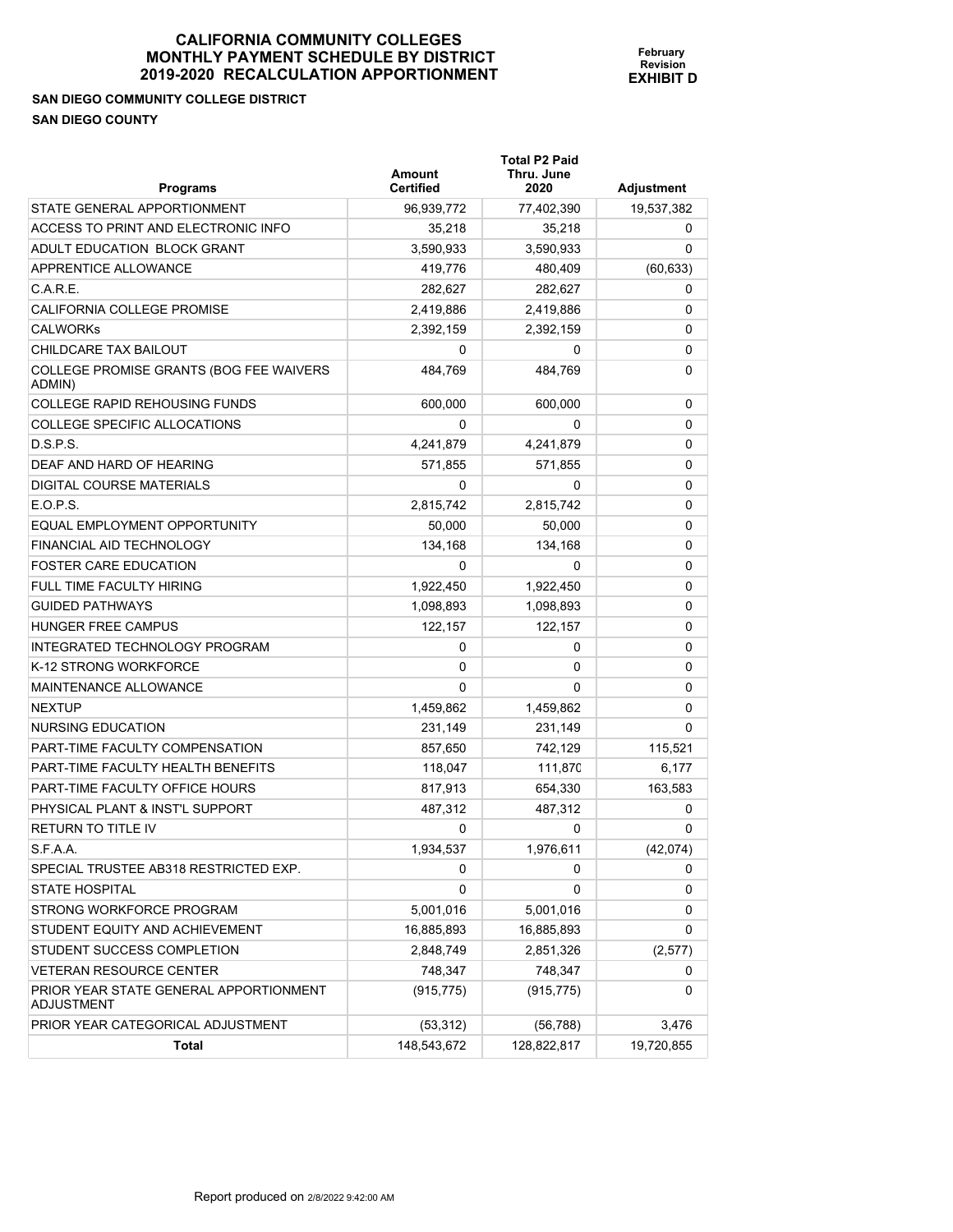**SAN FRANCISCO COMMUNITY COLLEGE DISTRICT SAN FRANCISCO COUNTY** 

| <b>Programs</b>                                   | Amount<br><b>Certified</b> | <b>Total P2 Paid</b><br>Thru. June<br>2020 | Adjustment |
|---------------------------------------------------|----------------------------|--------------------------------------------|------------|
| STATE GENERAL APPORTIONMENT                       | 77,379,839                 | 68,875,060                                 | 8,504,779  |
| ACCESS TO PRINT AND ELECTRONIC INFO               | 13.025                     | 13,025                                     | 0          |
| ADULT EDUCATION BLOCK GRANT                       | 3.552.200                  | 3,552,200                                  | 0          |
| APPRENTICE ALLOWANCE                              | 325,185                    | 366,870                                    | (41, 685)  |
| C.A.R.E.                                          | 136,381                    | 136,381                                    | 0          |
| CALIFORNIA COLLEGE PROMISE                        | 1,400,440                  | 1,400,440                                  | 0          |
| <b>CALWORKS</b>                                   | 440,454                    | 440.454                                    | 0          |
| CHILDCARE TAX BAILOUT                             | 87.494                     | 87.494                                     | 0          |
| COLLEGE PROMISE GRANTS (BOG FEE WAIVERS<br>ADMIN) | 175,492                    | 175,492                                    | 0          |
| <b>COLLEGE RAPID REHOUSING FUNDS</b>              | 0                          | 0                                          | 0          |
| COLLEGE SPECIFIC ALLOCATIONS                      | 0                          | 0                                          | 0          |
| D.S.P.S.                                          | 2,193,764                  | 2,193,764                                  | 0          |
| DEAF AND HARD OF HEARING                          | 62,010                     | 62,010                                     | 0          |
| DIGITAL COURSE MATERIALS                          | 0                          | 0                                          | 0          |
| E.O.P.S.                                          | 1,479,896                  | 1,479,896                                  | 0          |
| EQUAL EMPLOYMENT OPPORTUNITY                      | 50,000                     | 50,000                                     | 0          |
| FINANCIAL AID TECHNOLOGY                          | 67,715                     | 67.715                                     | 0          |
| <b>FOSTER CARE EDUCATION</b>                      | 41.397                     | 41,397                                     | 0          |
| FULL TIME FACULTY HIRING                          | 990,906                    | 990.906                                    | 0          |
| <b>GUIDED PATHWAYS</b>                            | 457,251                    | 457,251                                    | 0          |
| HUNGER FREE CAMPUS                                | 54,654                     | 54,654                                     | 0          |
| INTEGRATED TECHNOLOGY PROGRAM                     | 0                          | 0                                          | 0          |
| K-12 STRONG WORKFORCE                             | 0                          | 0                                          | 0          |
| MAINTENANCE ALLOWANCE                             | 0                          | 0                                          | 0          |
| <b>NEXTUP</b>                                     | 0                          | 0                                          | 0          |
| NURSING EDUCATION                                 | 215,646                    | 215,646                                    | 0          |
| PART-TIME FACULTY COMPENSATION                    | 476,522                    | 385,770                                    | 90,752     |
| PART-TIME FACULTY HEALTH BENEFITS                 | 28,739                     | 0                                          | 28,739     |
| PART-TIME FACULTY OFFICE HOURS                    | 186,030                    | 0                                          | 186,030    |
| PHYSICAL PLANT & INST'L SUPPORT                   | 269,055                    | 269,055                                    | 0          |
| <b>RETURN TO TITLE IV</b>                         | 23,522                     | 0                                          | 23,522     |
| S.F.A.A.                                          | 686,741                    | 686,741                                    | 0          |
| SPECIAL TRUSTEE AB318 RESTRICTED EXP.             | 0                          | 0                                          | 0          |
| <b>STATE HOSPITAL</b>                             | 0                          | 0                                          | 0          |
| STRONG WORKFORCE PROGRAM                          | 2,692,238                  | 2,692,238                                  | 0          |
| STUDENT EQUITY AND ACHIEVEMENT                    | 8,934,540                  | 8,934,540                                  | 0          |
| STUDENT SUCCESS COMPLETION                        | 1,303,386                  | 1,303,386                                  | 0          |
| VETERAN RESOURCE CENTER                           | 332,136                    | 332,136                                    | 0          |

 $(1,666,078)$   $(1,666,078)$  0

**February Revision EXHIBIT D**

Report produced on 2/8/2022 9:42:00 AM

PRIOR YEAR CATEGORICAL ADJUSTMENT (279,710) (280,579) (280,579)

**Total** 102,110,870 93,317,864 8,793,006

PRIOR YEAR STATE GENERAL APPORTIONMENT

ADJUSTMENT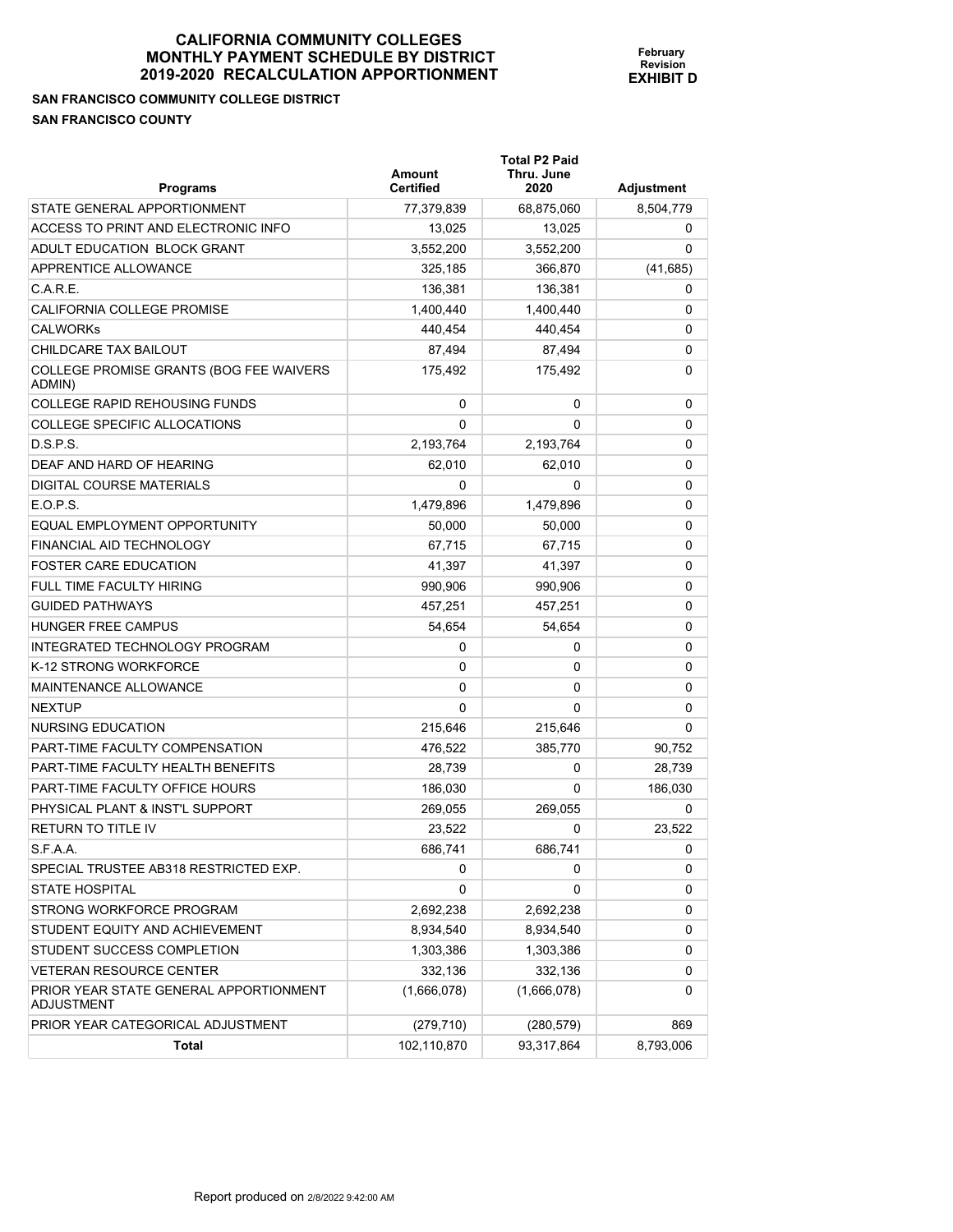**February Revision EXHIBIT D**

**SAN JOAQUIN DELTA COMMUNITY COLLEGE DISTRICT SAN JOAQUIN COUNTY** 

| <b>Programs</b>                                      | Amount<br><b>Certified</b> | <b>Total P2 Paid</b><br>Thru. June<br>2020 | Adjustment |
|------------------------------------------------------|----------------------------|--------------------------------------------|------------|
| STATE GENERAL APPORTIONMENT                          | 48,603,116                 | 37,606,622                                 | 10,996,494 |
| ACCESS TO PRINT AND ELECTRONIC INFO                  | 11,057                     | 11,057                                     | 0          |
| ADULT EDUCATION BLOCK GRANT                          | 300,000                    | 300,000                                    | 0          |
| <b>APPRENTICE ALLOWANCE</b>                          | 695,556                    | 716,317                                    | (20, 761)  |
| C.A.R.E.                                             | 269,994                    | 269,994                                    | 0          |
| CALIFORNIA COLLEGE PROMISE                           | 1,078,300                  | 1,078,300                                  | 0          |
| <b>CALWORKs</b>                                      | 611,251                    | 611,251                                    | 0          |
| CHILDCARE TAX BAILOUT                                | 0                          | 0                                          | 0          |
| COLLEGE PROMISE GRANTS (BOG FEE WAIVERS<br>ADMIN)    | 231,390                    | 231,390                                    | 0          |
| COLLEGE RAPID REHOUSING FUNDS                        | 0                          | 0                                          | 0          |
| COLLEGE SPECIFIC ALLOCATIONS                         | 0                          | 0                                          | 0          |
| D.S.P.S.                                             | 849,398                    | 849,398                                    | 0          |
| DEAF AND HARD OF HEARING                             | 208,268                    | 208,268                                    | 0          |
| DIGITAL COURSE MATERIALS                             | 0                          | 0                                          | 0          |
| E.O.P.S.                                             | 1,525,828                  | 1,525,828                                  | 0          |
| EQUAL EMPLOYMENT OPPORTUNITY                         | 50,000                     | 50,000                                     | 0          |
| FINANCIAL AID TECHNOLOGY                             | 56,464                     | 56,464                                     | 0          |
| <b>FOSTER CARE EDUCATION</b>                         | 129,121                    | 129,121                                    | 0          |
| FULL TIME FACULTY HIRING                             | 706.249                    | 706,249                                    | 0          |
| <b>GUIDED PATHWAYS</b>                               | 461,398                    | 461,398                                    | 0          |
| HUNGER FREE CAMPUS                                   | 47,412                     | 47,412                                     | 0          |
| INTEGRATED TECHNOLOGY PROGRAM                        | 0                          | 0                                          | 0          |
| K-12 STRONG WORKFORCE                                | 0                          | 0                                          | 0          |
| MAINTENANCE ALLOWANCE                                | $\Omega$                   | 0                                          | 0          |
| NEXTUP                                               | $\mathbf{0}$               | 0                                          | 0          |
| NURSING EDUCATION                                    | 154,142                    | 154,142                                    | 0          |
| PART-TIME FACULTY COMPENSATION                       | 300,064                    | 305,605                                    | (5, 541)   |
| PART-TIME FACULTY HEALTH BENEFITS                    | 0                          | 0                                          | 0          |
| PART-TIME FACULTY OFFICE HOURS                       | 0                          | 0                                          | 0          |
| PHYSICAL PLANT & INST'L SUPPORT                      | 180,580                    | 180.580                                    | 0          |
| RETURN TO TITLE IV                                   | 10,072                     | 0                                          | 10,072     |
| S.F.A.A.                                             | 681,000                    | 681,000                                    | 0          |
| SPECIAL TRUSTEE AB318 RESTRICTED EXP.                | 0                          | 0                                          | 0          |
| <b>STATE HOSPITAL</b>                                | 0                          | 0                                          | 0          |
| STRONG WORKFORCE PROGRAM                             | 2,678,315                  | 2,678,315                                  | 0          |
| STUDENT EQUITY AND ACHIEVEMENT                       | 5,467,732                  | 5,467,732                                  | 0          |
| STUDENT SUCCESS COMPLETION                           | 1,767,860                  | 1,767,860                                  | 0          |
| VETERAN RESOURCE CENTER                              | 75,920                     | 75,920                                     | 0          |
| PRIOR YEAR STATE GENERAL APPORTIONMENT<br>ADJUSTMENT | 1,431,533                  | 1,431,533                                  | 0          |
| PRIOR YEAR CATEGORICAL ADJUSTMENT                    | (54, 793)                  | (53, 924)                                  | (869)      |
| Total                                                | 68,527,227                 | 57,547,832                                 | 10,979,395 |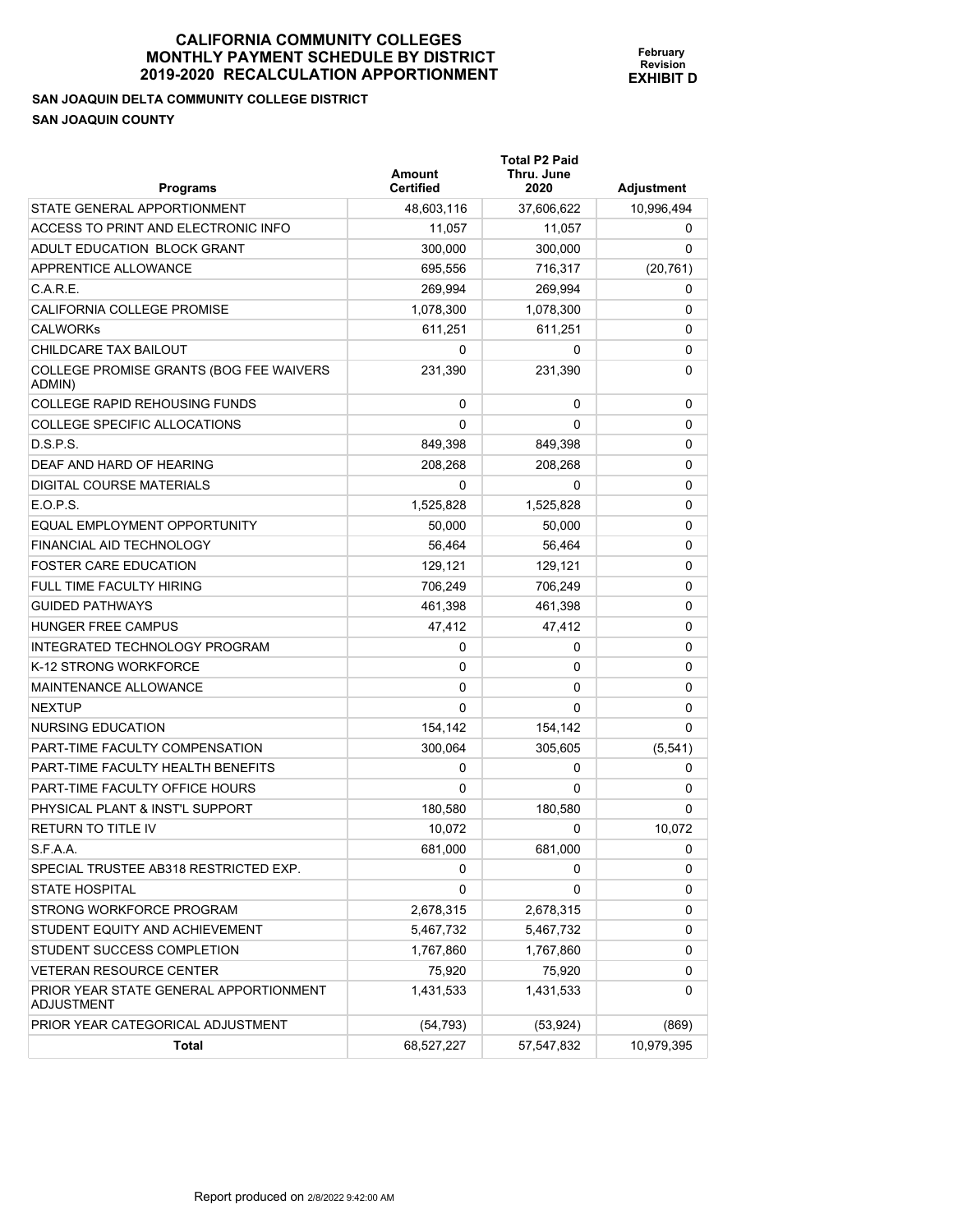# **SAN JOSE-EVERGREEN COMMUNITY COLLEGE DISTRICT**

**SANTA CLARA COUNTY** 

| <b>Programs</b>                                      | <b>Amount</b><br><b>Certified</b> | <b>Total P2 Paid</b><br>Thru. June<br>2020 | Adjustment |
|------------------------------------------------------|-----------------------------------|--------------------------------------------|------------|
| STATE GENERAL APPORTIONMENT                          | 717,521                           | 451,045                                    | 266,476    |
| ACCESS TO PRINT AND ELECTRONIC INFO                  | 21,286                            | 21,286                                     | 0          |
| ADULT EDUCATION BLOCK GRANT                          | 1,490,633                         | 1,490,633                                  | 0          |
| <b>APPRENTICE ALLOWANCE</b>                          | 480,108                           | 565,996                                    | (85, 888)  |
| C.A.R.E.                                             | 188,381                           | 188,381                                    | 0          |
| <b>CALIFORNIA COLLEGE PROMISE</b>                    | 919,543                           | 919,543                                    | 0          |
| <b>CALWORKS</b>                                      | 449,672                           | 449,672                                    | 0          |
| CHILDCARE TAX BAILOUT                                | 0                                 | 0                                          | 0          |
| COLLEGE PROMISE GRANTS (BOG FEE WAIVERS<br>ADMIN)    | 161,415                           | 161,415                                    | 0          |
| <b>COLLEGE RAPID REHOUSING FUNDS</b>                 | 0                                 | 0                                          | 0          |
| <b>COLLEGE SPECIFIC ALLOCATIONS</b>                  | 0                                 | 0                                          | 0          |
| D.S.P.S.                                             | 1,160,738                         | 1,160,738                                  | 0          |
| DEAF AND HARD OF HEARING                             | 233,139                           | 233,139                                    | 0          |
| DIGITAL COURSE MATERIALS                             | 0                                 | 0                                          | 0          |
| E.O.P.S.                                             | 1,849,573                         | 1,849,573                                  | 0          |
| EQUAL EMPLOYMENT OPPORTUNITY                         | 50,000                            | 50,000                                     | 0          |
| FINANCIAL AID TECHNOLOGY                             | 74,082                            | 74,082                                     | 0          |
| <b>FOSTER CARE EDUCATION</b>                         | 0                                 | 0                                          | 0          |
| <b>FULL TIME FACULTY HIRING</b>                      | 529,156                           | 529,156                                    | 0          |
| <b>GUIDED PATHWAYS</b>                               | 401,183                           | 401,183                                    | 0          |
| <b>HUNGER FREE CAMPUS</b>                            | 42,857                            | 42,857                                     | 0          |
| INTEGRATED TECHNOLOGY PROGRAM                        | 0                                 | 0                                          | 0          |
| K-12 STRONG WORKFORCE                                | 0                                 | 0                                          | 0          |
| <b>MAINTENANCE ALLOWANCE</b>                         | 0                                 | 0                                          | 0          |
| <b>NEXTUP</b>                                        | $\Omega$                          | 0                                          | 0          |
| NURSING EDUCATION                                    | 197,507                           | 197,578                                    | (71)       |
| <b>PART-TIME FACULTY COMPENSATION</b>                | 261,754                           | 262,505                                    | (751)      |
| PART-TIME FACULTY HEALTH BENEFITS                    | 2.168                             | 2,054                                      | 114        |
| PART-TIME FACULTY OFFICE HOURS                       | 1,443,639                         | 1,116,127                                  | 327,512    |
| PHYSICAL PLANT & INST'L SUPPORT                      | 149,286                           | 149,286                                    | 0          |
| <b>RETURN TO TITLE IV</b>                            | 0                                 | 0                                          | 0          |
| S.F.A.A.                                             | 607,216                           | 607,217                                    | (1)        |
| SPECIAL TRUSTEE AB318 RESTRICTED EXP.                | 0                                 | 0                                          | 0          |
| <b>STATE HOSPITAL</b>                                | 0                                 | 0                                          | 0          |
| STRONG WORKFORCE PROGRAM                             | 2,326,359                         | 2,326,359                                  | 0          |
| STUDENT EQUITY AND ACHIEVEMENT                       | 4,657,488                         | 4,657,488                                  | 0          |
| STUDENT SUCCESS COMPLETION                           | 1,529,125                         | 1,561,028                                  | (31, 903)  |
| <b>VETERAN RESOURCE CENTER</b>                       | 105,399                           | 105,399                                    | 0          |
| PRIOR YEAR STATE GENERAL APPORTIONMENT<br>ADJUSTMENT | 2,934                             | 2,934                                      | 0          |
| PRIOR YEAR CATEGORICAL ADJUSTMENT                    | (1,025)                           | (2,763)                                    | 1,738      |
| Total                                                | 20,051,137                        | 19,573,911                                 | 477,226    |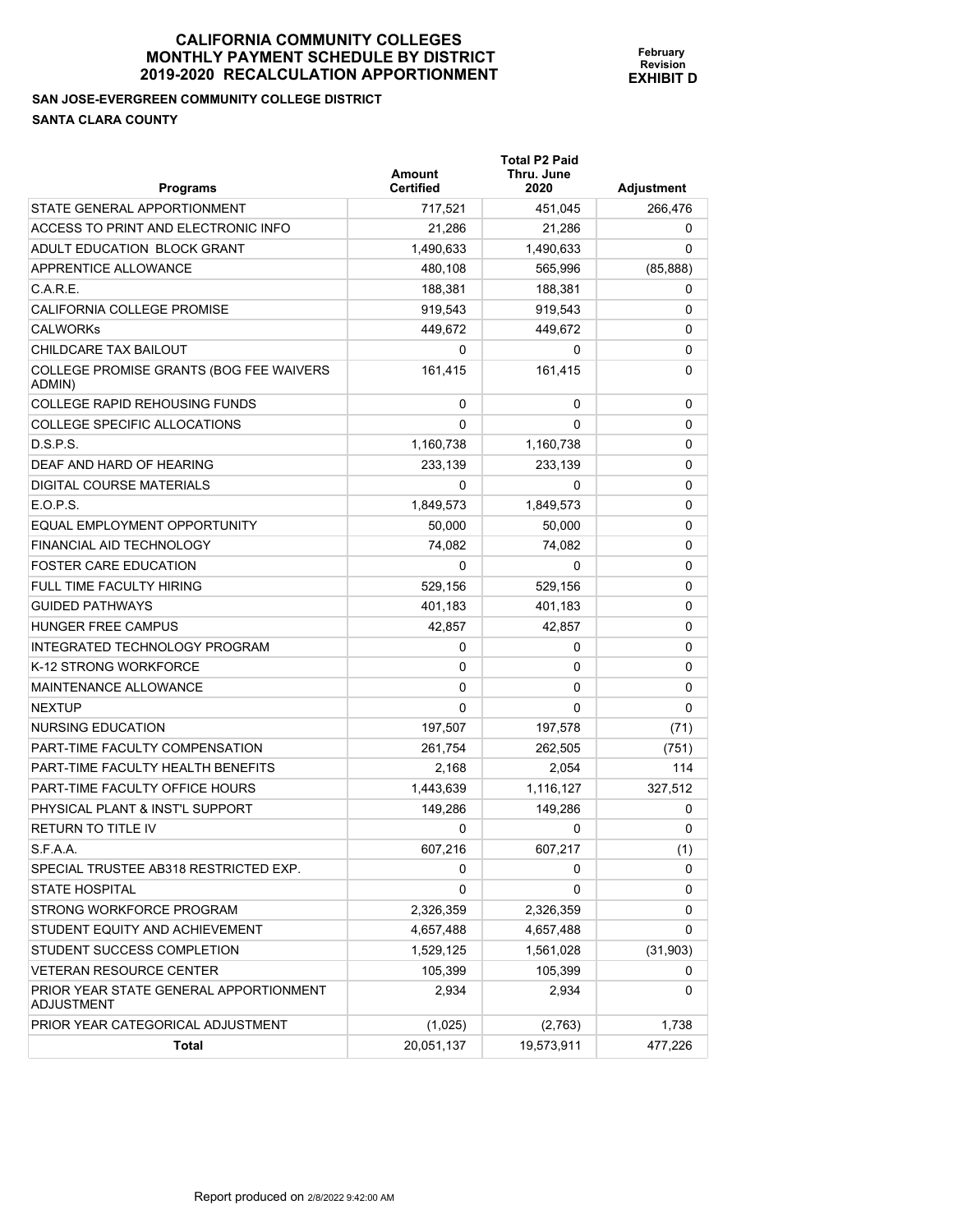**SAN LUIS OBISPO COMMUNITY COLLEGE DISTRICT SAN LUIS OBISPO COUNTY** 

| <b>Programs</b>                                   | Amount<br><b>Certified</b> | <b>Total P2 Paid</b><br>Thru. June<br>2020 | Adjustment |
|---------------------------------------------------|----------------------------|--------------------------------------------|------------|
| STATE GENERAL APPORTIONMENT                       | 514,355                    | 624,956                                    | (110, 601) |
| ACCESS TO PRINT AND ELECTRONIC INFO               | 10.743                     | 10,743                                     | 0          |
| ADULT EDUCATION BLOCK GRANT                       | 412,012                    | 412,012                                    | 0          |
| APPRENTICE ALLOWANCE                              | 0                          | 0                                          | 0          |
| C.A.R.E.                                          | 140,981                    | 140,981                                    | 0          |
| <b>CALIFORNIA COLLEGE PROMISE</b>                 | 814,180                    | 814,180                                    | 0          |
| <b>CALWORKS</b>                                   | 299,474                    | 299,474                                    | 0          |
| CHILDCARE TAX BAILOUT                             | 0                          | 0                                          | 0          |
| COLLEGE PROMISE GRANTS (BOG FEE WAIVERS<br>ADMIN) | 80,980                     | 80,980                                     | 0          |
| <b>COLLEGE RAPID REHOUSING FUNDS</b>              | 0                          | 0                                          | 0          |
| COLLEGE SPECIFIC ALLOCATIONS                      | 0                          | 0                                          | 0          |
| D.S.P.S.                                          | 761,812                    | 761,812                                    | 0          |
| DEAF AND HARD OF HEARING                          | 7,688                      | 7,688                                      | 0          |
| DIGITAL COURSE MATERIALS                          | 0                          | 0                                          | 0          |
| E.O.P.S.                                          | 537,477                    | 537,477                                    | 0          |
| EQUAL EMPLOYMENT OPPORTUNITY                      | 50,000                     | 50,000                                     | 0          |
| FINANCIAL AID TECHNOLOGY                          | 49,283                     | 49,283                                     | 0          |
| <b>FOSTER CARE EDUCATION</b>                      | 155,000                    | 155,000                                    | 0          |
| FULL TIME FACULTY HIRING                          | 374,535                    | 374,535                                    | 0          |
| <b>GUIDED PATHWAYS</b>                            | 220,567                    | 220,567                                    | 0          |
| <b>HUNGER FREE CAMPUS</b>                         | 26,740                     | 26,740                                     | 0          |
| INTEGRATED TECHNOLOGY PROGRAM                     | 0                          | 0                                          | 0          |
| K-12 STRONG WORKFORCE                             | 0                          | 0                                          | 0          |
| MAINTENANCE ALLOWANCE                             | 0                          | 0                                          | 0          |
| <b>NEXTUP</b>                                     | 0                          | 0                                          | 0          |
| NURSING EDUCATION                                 | 120,967                    | 120,967                                    | 0          |
| PART-TIME FACULTY COMPENSATION                    | 207,756                    | 207,813                                    | (57)       |
| PART-TIME FACULTY HEALTH BENEFITS                 | 1.952                      | 1,850                                      | 102        |
| PART-TIME FACULTY OFFICE HOURS                    | 141,926                    | 113,541                                    | 28,385     |
| PHYSICAL PLANT & INST'L SUPPORT                   | 89,901                     | 89,901                                     | 0          |
| <b>RETURN TO TITLE IV</b>                         | 0                          | 0                                          | 0          |
| S.F.A.A.                                          | 308,703                    | 308,703                                    | 0          |
| SPECIAL TRUSTEE AB318 RESTRICTED EXP.             | 0                          | 0                                          | 0          |
| <b>STATE HOSPITAL</b>                             | 0                          | 0                                          | 0          |
| STRONG WORKFORCE PROGRAM                          | 1,081,809                  | 1,081,809                                  | 0          |
| STUDENT EQUITY AND ACHIEVEMENT                    | 2,765,381                  | 2,765,381                                  | 0          |
| STUDENT SUCCESS COMPLETION                        | 845,589                    | 845,589                                    | 0          |
| <b>VETERAN RESOURCE CENTER</b>                    | 48,055                     | 48,055                                     | 0          |

PRIOR YEAR CATEGORICAL ADJUSTMENT (20,480) (20,480) (20,295) (185)

**Total** 6,308,050 6,390,406 (82,356)

 $(3,739,336)$   $(3,739,336)$  0

**February Revision EXHIBIT D**

PRIOR YEAR STATE GENERAL APPORTIONMENT

ADJUSTMENT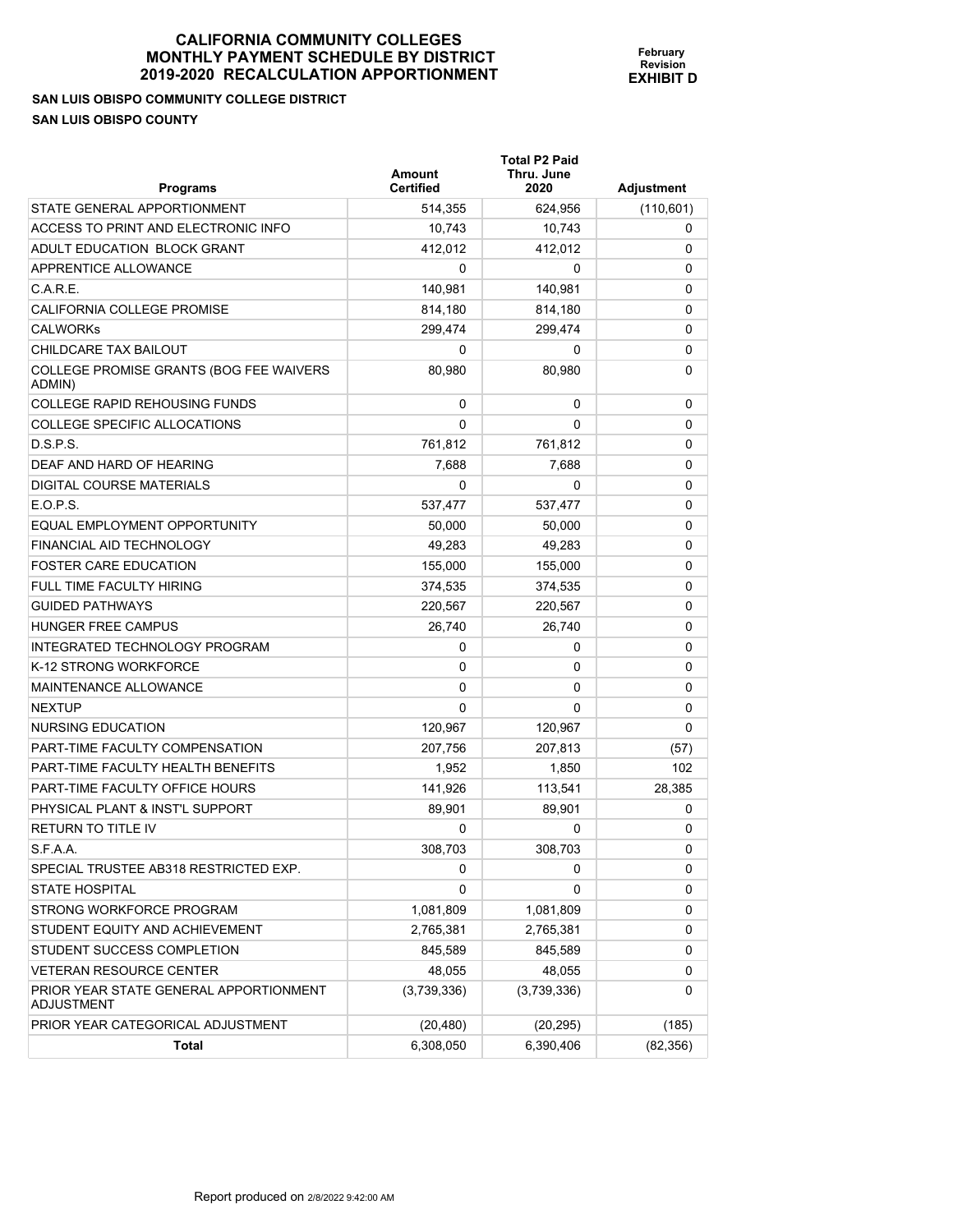**SAN MATEO COMMUNITY COLLEGE DISTRICT SAN MATEO COUNTY** 

**February Revision EXHIBIT D**

**Total P2 Paid** 

| <b>Programs</b>                                             | Amount<br>Certified | Thru. June<br>2020 | <b>Adjustment</b> |
|-------------------------------------------------------------|---------------------|--------------------|-------------------|
| STATE GENERAL APPORTIONMENT                                 | 1,073,225           | 720,322            | 352,903           |
| ACCESS TO PRINT AND ELECTRONIC INFO                         | 31,713              | 31,713             | 0                 |
| ADULT EDUCATION BLOCK GRANT                                 | 517,505             | 517,505            | 0                 |
| APPRENTICE ALLOWANCE                                        | 444,931             | 467,362            | (22, 431)         |
| C.A.R.E.                                                    | 168,524             | 168,524            | 0                 |
| CALIFORNIA COLLEGE PROMISE                                  | 1,495,599           | 1,495,599          | 0                 |
| <b>CALWORKs</b>                                             | 400,020             | 400,020            | 0                 |
| CHILDCARE TAX BAILOUT                                       | 0                   | 0                  | 0                 |
| COLLEGE PROMISE GRANTS (BOG FEE WAIVERS<br>ADMIN)           | 165,387             | 165,387            | 0                 |
| <b>COLLEGE RAPID REHOUSING FUNDS</b>                        | 0                   | 0                  | 0                 |
| COLLEGE SPECIFIC ALLOCATIONS                                | 0                   | 0                  | 0                 |
| D.S.P.S.                                                    | 2,022,391           | 2,022,391          | 0                 |
| DEAF AND HARD OF HEARING                                    | 85,172              | 85,172             | 0                 |
| DIGITAL COURSE MATERIALS                                    | 0                   | 0                  | 0                 |
| E.O.P.S.                                                    | 1,761,974           | 1,761,974          | 0                 |
| EQUAL EMPLOYMENT OPPORTUNITY                                | 50,000              | 50,000             | 0                 |
| FINANCIAL AID TECHNOLOGY                                    | 97.232              | 97,232             | 0                 |
| <b>FOSTER CARE EDUCATION</b>                                | 48,494              | 48,494             | 0                 |
| <b>FULL TIME FACULTY HIRING</b>                             | 698,364             | 698.364            | 0                 |
| <b>GUIDED PATHWAYS</b>                                      | 491,602             | 491,602            | 0                 |
| <b>HUNGER FREE CAMPUS</b>                                   | 70,997              | 70,997             | 0                 |
| INTEGRATED TECHNOLOGY PROGRAM                               | 0                   | 0                  | 0                 |
| K-12 STRONG WORKFORCE                                       | 0                   | 0                  | 0                 |
| <b>MAINTENANCE ALLOWANCE</b>                                | 0                   | 0                  | 0                 |
| <b>NEXTUP</b>                                               | 0                   | 0                  | 0                 |
| NURSING EDUCATION                                           | 189,039             | 189,039            | 0                 |
| PART-TIME FACULTY COMPENSATION                              | 324,554             | 325,365            | (811)             |
| PART-TIME FACULTY HEALTH BENEFITS                           | 4,023               | 3,813              | 210               |
| PART-TIME FACULTY OFFICE HOURS                              | 442.340             | 353,872            | 88,468            |
| PHYSICAL PLANT & INST'L SUPPORT                             | 185,549             | 185,549            | 0                 |
| <b>RETURN TO TITLE IV</b>                                   | 1,770               | 0                  | 1,770             |
| S.F.A.A.                                                    | 771,431             | 771,431            | 0                 |
| SPECIAL TRUSTEE AB318 RESTRICTED EXP.                       | 0                   | 0                  | 0                 |
| <b>STATE HOSPITAL</b>                                       | 0                   | 0                  | 0                 |
| STRONG WORKFORCE PROGRAM                                    | 2,462,161           | 2,462,161          | 0                 |
| STUDENT EQUITY AND ACHIEVEMENT                              | 6,478,212           | 6,478,212          | 0                 |
| STUDENT SUCCESS COMPLETION                                  | 1,341,417           | 1,354,880          | (13, 463)         |
| VETERAN RESOURCE CENTER                                     | 224,588             | 224,588            | 0                 |
| PRIOR YEAR STATE GENERAL APPORTIONMENT<br><b>ADJUSTMENT</b> | 4,388               | 4,388              | 0                 |
| PRIOR YEAR CATEGORICAL ADJUSTMENT                           | 9,407               | 8,538              | 869               |
| Total                                                       | 22,062,009          | 21,654,494         | 407,515           |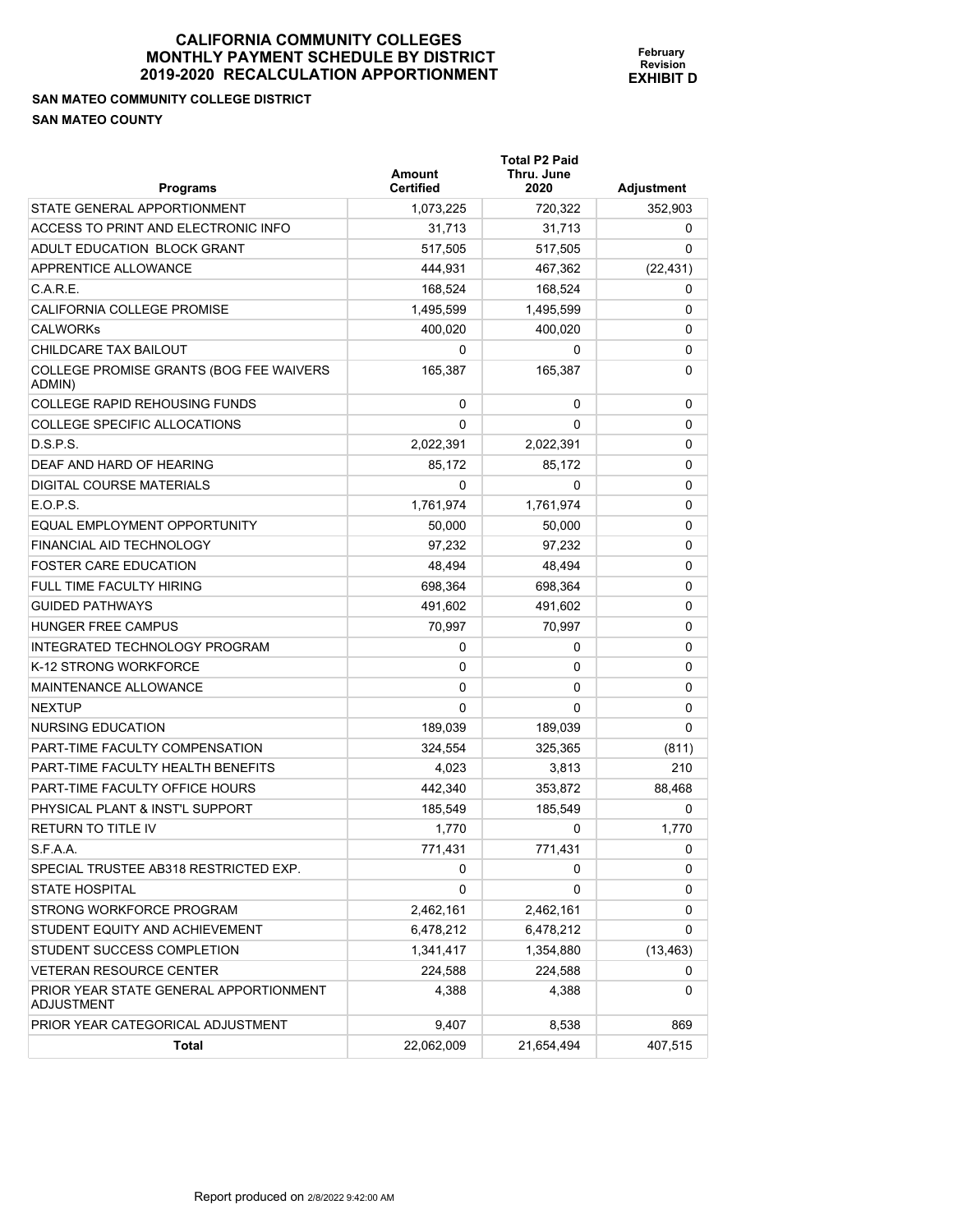# **CALIFORNIA COMMUNITY COLLEGES MONTHLY PAYMENT S** 2019-2020 RECALCULA

**SANTA BARBARA COMMUNITY COLLEGE DISTRICT SANTA BARBARA COUNTY** 

| MUNII I VULLEUEJ            |  |
|-----------------------------|--|
| <b>SCHEDULE BY DISTRICT</b> |  |
| ATION APPORTIONMENT         |  |

**Total P2 Paid** 

**February Revision EXHIBIT D**

| <b>Programs</b>                                             | <b>Amount</b><br><b>Certified</b> | Thru. June<br>2020 | <b>Adjustment</b> |
|-------------------------------------------------------------|-----------------------------------|--------------------|-------------------|
| STATE GENERAL APPORTIONMENT                                 | 33,569,733                        | 27,676,302         | 5,893,431         |
| ACCESS TO PRINT AND ELECTRONIC INFO                         | 11,065                            | 11,065             | 0                 |
| ADULT EDUCATION BLOCK GRANT                                 | 832.637                           | 832,637            | 0                 |
| APPRENTICE ALLOWANCE                                        | 0                                 | 0                  | 0                 |
| C.A.R.E.                                                    | 115,603                           | 115,603            | 0                 |
| CALIFORNIA COLLEGE PROMISE                                  | 1,299,424                         | 1,299,424          | 0                 |
| <b>CALWORKS</b>                                             | 172,835                           | 172.835            | 0                 |
| CHILDCARE TAX BAILOUT                                       | 32,066                            | 32,066             | 0                 |
| COLLEGE PROMISE GRANTS (BOG FEE WAIVERS<br>ADMIN)           | 114.778                           | 114,778            | 0                 |
| <b>COLLEGE RAPID REHOUSING FUNDS</b>                        | 0                                 | 0                  | 0                 |
| COLLEGE SPECIFIC ALLOCATIONS                                | $\Omega$                          | 0                  | 0                 |
| D.S.P.S.                                                    | 1,611,678                         | 1,611,678          | 0                 |
| DEAF AND HARD OF HEARING                                    | 51,894                            | 51,894             | 0                 |
| DIGITAL COURSE MATERIALS                                    | 0                                 | 0                  | 0                 |
| E.O.P.S.                                                    | 1,364,833                         | 1,364,833          | 0                 |
| EQUAL EMPLOYMENT OPPORTUNITY                                | 50,000                            | 50.000             | 0                 |
| FINANCIAL AID TECHNOLOGY                                    | 55,302                            | 55,302             | 0                 |
| <b>FOSTER CARE EDUCATION</b>                                | 75,700                            | 75,700             | 0                 |
| FULL TIME FACULTY HIRING                                    | 552.807                           | 552,807            | 0                 |
| <b>GUIDED PATHWAYS</b>                                      | 342,650                           | 342,650            | 0                 |
| <b>HUNGER FREE CAMPUS</b>                                   | 50,459                            | 50,459             | 0                 |
| INTEGRATED TECHNOLOGY PROGRAM                               | 0                                 | 0                  | 0                 |
| K-12 STRONG WORKFORCE                                       | 9,996,128                         | 9,996,128          | 0                 |
| <b>MAINTENANCE ALLOWANCE</b>                                | 0                                 | 0                  | 0                 |
| <b>NEXTUP</b>                                               | 0                                 | 0                  | 0                 |
| NURSING EDUCATION                                           | 211,278                           | 211,278            | 0                 |
| PART-TIME FACULTY COMPENSATION                              | 269,884                           | 268,216            | 1,668             |
| PART-TIME FACULTY HEALTH BENEFITS                           | 0                                 | 0                  | 0                 |
| <b>PART-TIME FACULTY OFFICE HOURS</b>                       | 0                                 | 0                  | 0                 |
| PHYSICAL PLANT & INST'L SUPPORT                             | 152,697                           | 152,697            | 0                 |
| <b>RETURN TO TITLE IV</b>                                   | 0                                 | 0                  | 0                 |
| S.F.A.A.                                                    | 478,069                           | 478,329            | (260)             |
| SPECIAL TRUSTEE AB318 RESTRICTED EXP.                       | U                                 | U                  | U                 |
| <b>STATE HOSPITAL</b>                                       | 0                                 | 0                  | 0                 |
| STRONG WORKFORCE PROGRAM                                    | 8,575,310                         | 8,575,310          | 0                 |
| STUDENT EQUITY AND ACHIEVEMENT                              | 4,265,352                         | 4,265,352          | 0                 |
| STUDENT SUCCESS COMPLETION                                  | 1,324,211                         | 1,371,123          | (46, 912)         |
| VETERAN RESOURCE CENTER                                     | 61,874                            | 61,874             | 0                 |
| PRIOR YEAR STATE GENERAL APPORTIONMENT<br><b>ADJUSTMENT</b> | 2,192,916                         | 2,192,916          | 0                 |
| PRIOR YEAR CATEGORICAL ADJUSTMENT                           | 20,033                            | 19,164             | 869               |
| <b>Total</b>                                                | 67,851,216                        | 62,002,420         | 5,848,796         |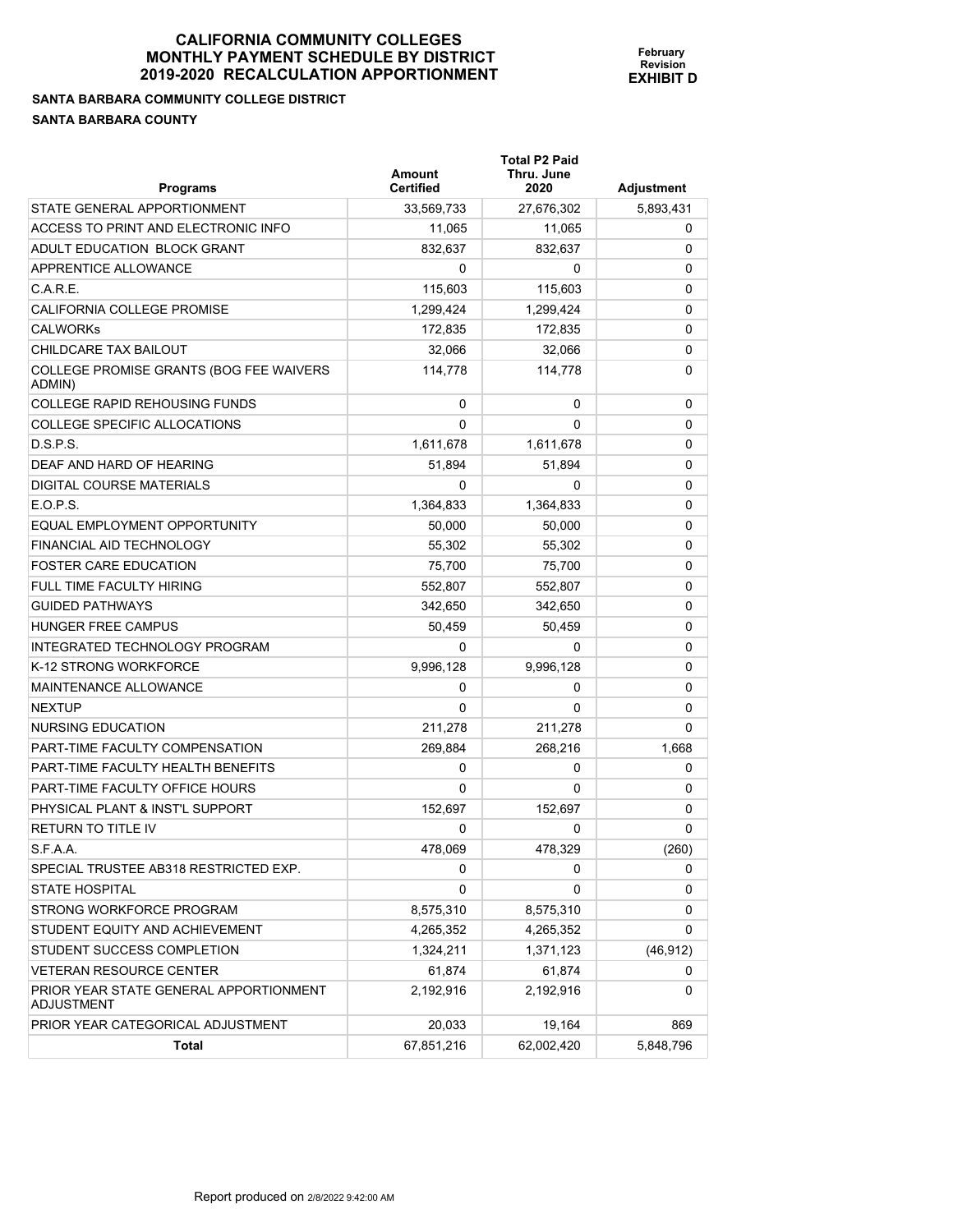**Total P2 Paid** 

**February Revision EXHIBIT D**

**SANTA CLARITA COMMUNITY COLLEGE DISTRICT LOS ANGELES COUNTY** 

| <b>Programs</b>                                      | Amount<br><b>Certified</b> | Thru. June<br>2020 | <b>Adjustment</b> |
|------------------------------------------------------|----------------------------|--------------------|-------------------|
| STATE GENERAL APPORTIONMENT                          | 56,901,958                 | 46,861,496         | 10,040,462        |
| ACCESS TO PRINT AND ELECTRONIC INFO                  | 11,470                     | 11,470             | 0                 |
| ADULT EDUCATION BLOCK GRANT                          | 415,484                    | 415,484            | 0                 |
| APPRENTICE ALLOWANCE                                 | 0                          | 0                  | 0                 |
| C.A.R.E.                                             | 101,585                    | 101,585            | 0                 |
| CALIFORNIA COLLEGE PROMISE                           | 1,720,110                  | 1,720,110          | 0                 |
| CALWORKs                                             | 377,356                    | 377,356            | 0                 |
| CHILDCARE TAX BAILOUT                                | 0                          | 0                  | 0                 |
| COLLEGE PROMISE GRANTS (BOG FEE WAIVERS<br>ADMIN)    | 170,955                    | 170,955            | 0                 |
| COLLEGE RAPID REHOUSING FUNDS                        | 0                          | 0                  | 0                 |
| COLLEGE SPECIFIC ALLOCATIONS                         | 0                          | 0                  | 0                 |
| D.S.P.S.                                             | 1,166,944                  | 1,166,944          | 0                 |
| DEAF AND HARD OF HEARING                             | 39,612                     | 39,612             | 0                 |
| DIGITAL COURSE MATERIALS                             | 0                          | 0                  | 0                 |
| E.O.P.S.                                             | 679,541                    | 679,541            | 0                 |
| EQUAL EMPLOYMENT OPPORTUNITY                         | 50.000                     | 50,000             | 0                 |
| FINANCIAL AID TECHNOLOGY                             | 62,341                     | 62,341             | 0                 |
| FOSTER CARE EDUCATION                                | 50,755                     | 50,755             | 0                 |
| FULL TIME FACULTY HIRING                             | 742,433                    | 742,433            | 0                 |
| <b>GUIDED PATHWAYS</b>                               | 376,830                    | 376,830            | 0                 |
| HUNGER FREE CAMPUS                                   | 54,586                     | 54,586             | 0                 |
| INTEGRATED TECHNOLOGY PROGRAM                        | 0                          | 0                  | 0                 |
| K-12 STRONG WORKFORCE                                | 0                          | 0                  | 0                 |
| MAINTENANCE ALLOWANCE                                | 3,240                      | 0                  | 3,240             |
| NEXTUP                                               | 0                          | 0                  | 0                 |
| NURSING EDUCATION                                    | 110,107                    | 110,107            | 0                 |
| PART-TIME FACULTY COMPENSATION                       | 350,398                    | 350,137            | 261               |
| PART-TIME FACULTY HEALTH BENEFITS                    | 0                          | 0                  | 0                 |
| PART-TIME FACULTY OFFICE HOURS                       | 256,437                    | 205,080            | 51,357            |
| PHYSICAL PLANT & INST'L SUPPORT                      | 196,423                    | 196,423            | 0                 |
| RETURN TO TITLE IV                                   | 0                          | 0                  | 0                 |
| S.F.A.A.                                             | 532,572                    | 532,572            | 0                 |
| SPECIAL TRUSTEE AB318 RESTRICTED EXP.                | 0                          | 0                  | 0                 |
| STATE HOSPITAL                                       | 0                          | 0                  | 0                 |
| STRONG WORKFORCE PROGRAM                             | 1,786,495                  | 1,786,495          | 0                 |
| STUDENT EQUITY AND ACHIEVEMENT                       | 5,342,073                  | 5,342,073          | 0                 |
| STUDENT SUCCESS COMPLETION                           | 1,242,351                  | 1,148,403          | 93,948            |
| <b>VETERAN RESOURCE CENTER</b>                       | 125,758                    | 125,758            | 0                 |
| PRIOR YEAR STATE GENERAL APPORTIONMENT<br>ADJUSTMENT | (287,088)                  | (287,088)          | 0                 |
| PRIOR YEAR CATEGORICAL ADJUSTMENT                    | 45,301                     | 44,432             | 869               |
| <b>Total</b>                                         | 72,626,027                 | 62,435,890         | 10,190,137        |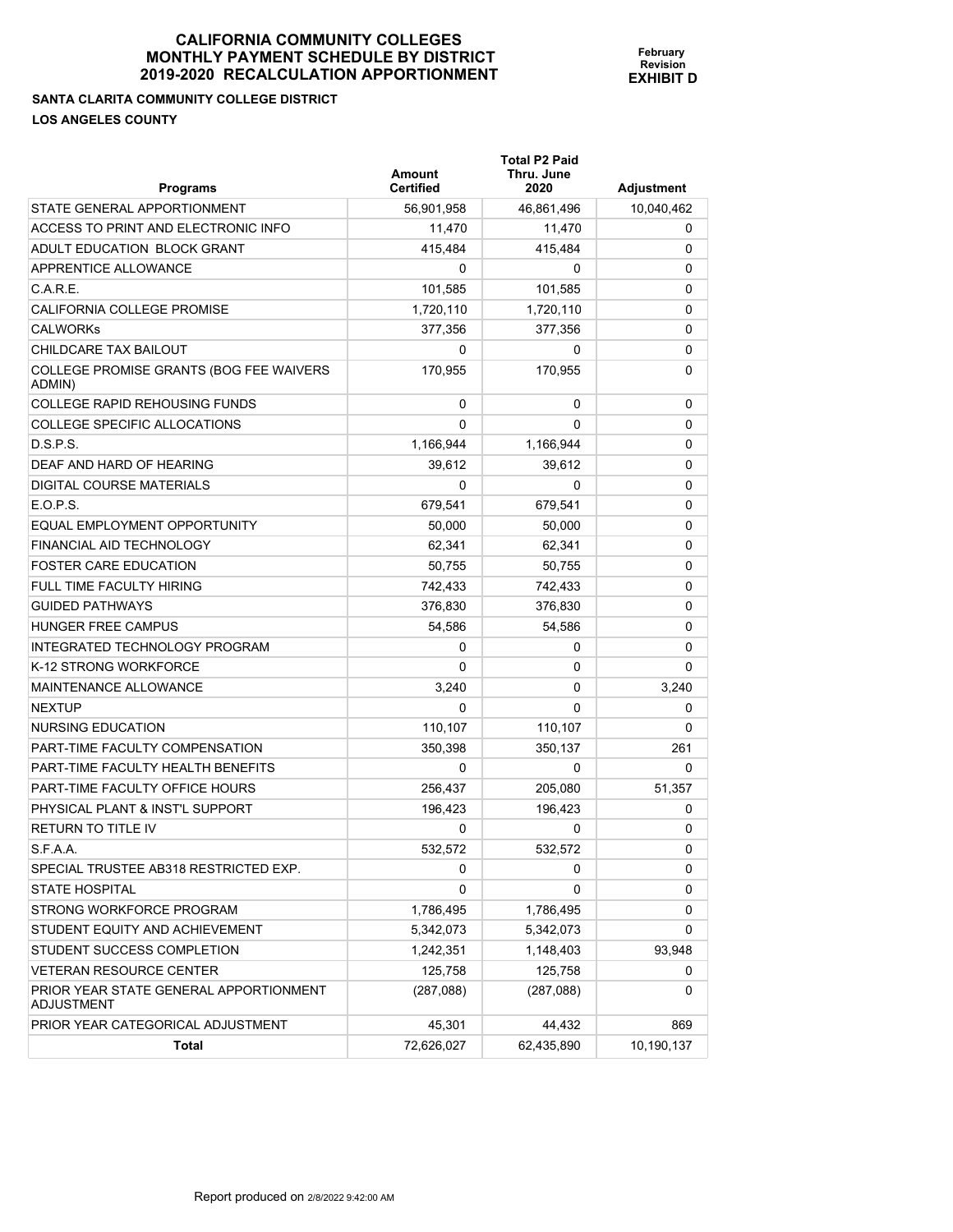**SANTA MONICA COMMUNITY COLLEGE DISTRICT LOS ANGELES COUNTY** 

| <b>Programs</b>                                   | Amount<br><b>Certified</b> | <b>Total P2 Paid</b><br>Thru. June<br>2020 | <b>Adjustment</b> |
|---------------------------------------------------|----------------------------|--------------------------------------------|-------------------|
| STATE GENERAL APPORTIONMENT                       | 82,225,741                 | 65,794,310                                 | 16,431,431        |
| ACCESS TO PRINT AND ELECTRONIC INFO               | 11.979                     | 11.979                                     | $\Omega$          |
| ADULT EDUCATION BLOCK GRANT                       | 428,049                    | 428,049                                    | 0                 |
| APPRENTICE ALLOWANCE                              | $\Omega$                   | 0                                          | 0                 |
| C.A.R.E.                                          | 83,416                     | 83,416                                     | 0                 |
| CALIFORNIA COLLEGE PROMISE                        | 1.686.693                  | 1,686,693                                  | 0                 |
| <b>CALWORKS</b>                                   | 350,254                    | 350,254                                    | 0                 |
| CHILDCARE TAX BAILOUT                             | 0                          | 0                                          | 0                 |
| COLLEGE PROMISE GRANTS (BOG FEE WAIVERS<br>ADMIN) | 289,248                    | 289,248                                    | 0                 |
| <b>COLLEGE RAPID REHOUSING FUNDS</b>              | 0                          | 0                                          | $\Omega$          |
| <b>COLLEGE SPECIFIC ALLOCATIONS</b>               | 0                          | 0                                          | 0                 |
| D.S.P.S.                                          | 1,942,188                  | 1,942,188                                  | 0                 |
| DEAF AND HARD OF HEARING                          | 254,557                    | 254,557                                    | 0                 |
| <b>DIGITAL COURSE MATERIALS</b>                   | 0                          | 0                                          | $\Omega$          |
| E.O.P.S.                                          | 1,308,990                  | 1,308,990                                  | 0                 |
| EQUAL EMPLOYMENT OPPORTUNITY                      | 50,000                     | 50,000                                     | 0                 |
| <b>FINANCIAL AID TECHNOLOGY</b>                   | 69,167                     | 69,167                                     | 0                 |
| <b>FOSTER CARE EDUCATION</b>                      | 0                          | 0                                          | 0                 |
| <b>FULL TIME FACULTY HIRING</b>                   | 827,456                    | 827,456                                    | 0                 |
| <b>GUIDED PATHWAYS</b>                            | 554,999                    | 554,999                                    | 0                 |
| <b>HUNGER FREE CAMPUS</b>                         | 83,579                     | 83,579                                     | 0                 |
| <b>INTEGRATED TECHNOLOGY PROGRAM</b>              | 0                          | 0                                          | 0                 |
| K-12 STRONG WORKFORCE                             | 0                          | 0                                          | 0                 |
| MAINTENANCE ALLOWANCE                             | 0                          | 0                                          | 0                 |
| <b>NEXTUP</b>                                     | 0                          | 0                                          | $\Omega$          |
| <b>NURSING EDUCATION</b>                          | 251,070                    | 251,070                                    | $\Omega$          |
| PART-TIME FACULTY COMPENSATION                    | 432,866                    | 434,040                                    | (1, 174)          |
| PART-TIME FACULTY HEALTH BENEFITS                 | 65.851                     | 62.406                                     | 3,445             |
| PART-TIME FACULTY OFFICE HOURS                    | 2,412,321                  | 1,929,857                                  | 482,464           |
| PHYSICAL PLANT & INST'L SUPPORT                   | 247,966                    | 247,966                                    | 0                 |
| <b>RETURN TO TITLE IV</b>                         | 34,221                     | 0                                          | 34,221            |
| S.F.A.A.                                          | 828,006                    | 828,006                                    | $\Omega$          |

SPECIAL TRUSTEE AB318 RESTRICTED EXP. 0 0 0 STATE HOSPITAL DESCRIPTION OF THE CONTRACT OF THE CONTRACT OF THE CONTRACT OF THE CONTRACT OF THE CONTRACT OF THE CONTRACT OF THE CONTRACT OF THE CONTRACT OF THE CONTRACT OF THE CONTRACT OF THE CONTRACT OF THE CONTRACT OF STRONG WORKFORCE PROGRAM 1,217,315 1,217,315 1,217,315 0 STUDENT EQUITY AND ACHIEVEMENT  $8,907,810$  8,907,810 8,907,810 0 STUDENT SUCCESS COMPLETION 2,123,591 2,238,310 (114,719) VETERAN RESOURCE CENTER 106,049 106,049 106,049 106,049 0

PRIOR YEAR CATEGORICAL ADJUSTMENT (25,642) (24,773) (24,773) (869)

**Total** 105,245,794 88,410,995 16,834,799

(1,521,946) (1,521,946) 0

PRIOR YEAR STATE GENERAL APPORTIONMENT

ADJUSTMENT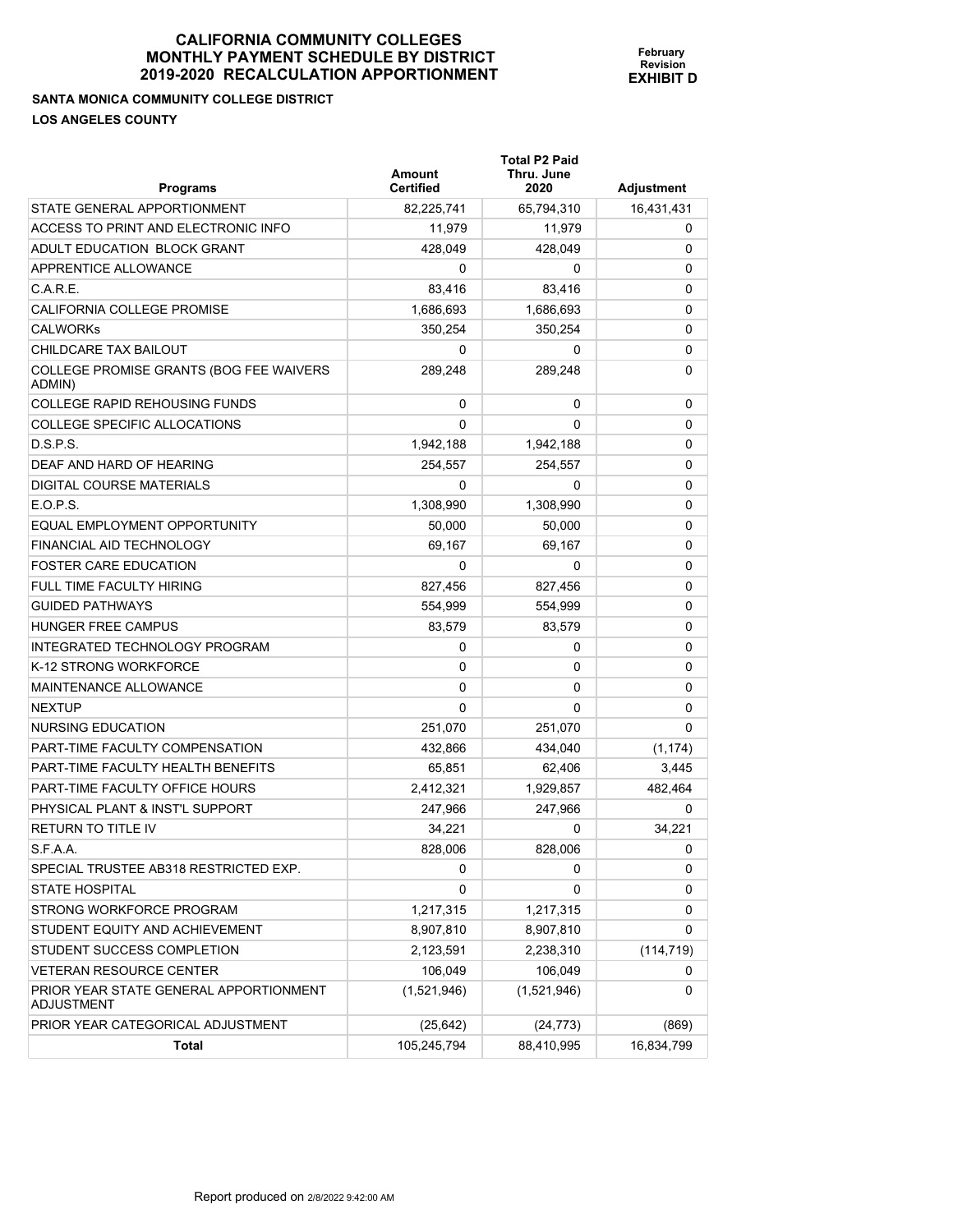## **SEQUOIAS COMMUNITY COLLEGE DISTRICT TULARE COUNTY**

| <b>Programs</b>                                      | Amount<br><b>Certified</b> | <b>Total P2 Paid</b><br>Thru. June<br>2020 | <b>Adjustment</b> |
|------------------------------------------------------|----------------------------|--------------------------------------------|-------------------|
| STATE GENERAL APPORTIONMENT                          | 47,485,726                 | 42,573,403                                 | 4,912,323         |
| ACCESS TO PRINT AND ELECTRONIC INFO                  | 10,723                     | 10,723                                     | 0                 |
| ADULT EDUCATION BLOCK GRANT                          | 273,589                    | 273.589                                    | $\Omega$          |
| <b>APPRENTICE ALLOWANCE</b>                          | 0                          | 0                                          | 0                 |
| C.A.R.E.                                             | 269,195                    | 269,195                                    | 0                 |
| <b>CALIFORNIA COLLEGE PROMISE</b>                    | 766.314                    | 766,314                                    | 0                 |
| <b>CALWORKs</b>                                      | 565,018                    | 565,018                                    | 0                 |
| CHILDCARE TAX BAILOUT                                | 0                          | 0                                          | 0                 |
| COLLEGE PROMISE GRANTS (BOG FEE WAIVERS<br>ADMIN)    | 162.738                    | 162,738                                    | 0                 |
| <b>COLLEGE RAPID REHOUSING FUNDS</b>                 | 0                          | 0                                          | 0                 |
| <b>COLLEGE SPECIFIC ALLOCATIONS</b>                  | 0                          | 0                                          | 0                 |
| D.S.P.S.                                             | 1,412,627                  | 1,412,627                                  | 0                 |
| DEAF AND HARD OF HEARING                             | 145,995                    | 145,995                                    | 0                 |
| DIGITAL COURSE MATERIALS                             | 0                          | 0                                          | 0                 |
| E.O.P.S.                                             | 1,315,042                  | 1,315,042                                  | 0                 |
| EQUAL EMPLOYMENT OPPORTUNITY                         | 50,000                     | 50,000                                     | 0                 |
| FINANCIAL AID TECHNOLOGY                             | 49,607                     | 49.607                                     | 0                 |
| <b>FOSTER CARE EDUCATION</b>                         | 118,217                    | 118,217                                    | 0                 |
| FULL TIME FACULTY HIRING                             | 459,162                    | 459,162                                    | 0                 |
| <b>GUIDED PATHWAYS</b>                               | 342,348                    | 342,348                                    | 0                 |
| HUNGER FREE CAMPUS                                   | 33,923                     | 33,923                                     | 0                 |
| INTEGRATED TECHNOLOGY PROGRAM                        | 0                          | 0                                          | 0                 |
| K-12 STRONG WORKFORCE                                | 0                          | 0                                          | 0                 |
| <b>MAINTENANCE ALLOWANCE</b>                         | 0                          | 0                                          | 0                 |
| <b>NEXTUP</b>                                        | 290,653                    | 290,653                                    | 0                 |
| NURSING EDUCATION                                    | 178,977                    | 178,977                                    | 0                 |
| PART-TIME FACULTY COMPENSATION                       | 219,631                    | 219,221                                    | 410               |
| PART-TIME FACULTY HEALTH BENEFITS                    | $\Omega$                   | 0                                          | 0                 |
| PART-TIME FACULTY OFFICE HOURS                       | 39,647                     | 31.718                                     | 7,929             |
| PHYSICAL PLANT & INST'L SUPPORT                      | 123.642                    | 123.642                                    | 0                 |
| <b>RETURN TO TITLE IV</b>                            | 0                          | 0                                          | 0                 |
| S.F.A.A.                                             | 464,913                    | 464,913                                    | 0                 |
| SPECIAL TRUSTEE AB318 RESTRICTED EXP.                | 0                          | 0                                          | 0                 |
| <b>STATE HOSPITAL</b>                                | 0                          | 0                                          | 0                 |
| STRONG WORKFORCE PROGRAM                             | 1,648,877                  | 1,648,877                                  | 0                 |
| STUDENT EQUITY AND ACHIEVEMENT                       | 4,899,415                  | 4,899,415                                  | 0                 |
| STUDENT SUCCESS COMPLETION                           | 2,806,756                  | 2,806,756                                  | 0                 |
| <b>VETERAN RESOURCE CENTER</b>                       | 65,272                     | 65,272                                     | 0                 |
| PRIOR YEAR STATE GENERAL APPORTIONMENT<br>ADJUSTMENT | 2,167,511                  | 2,167,511                                  | 0                 |
| PRIOR YEAR CATEGORICAL ADJUSTMENT                    | 75,992                     | 75,123                                     | 869               |
| Total                                                | 66,441,510                 | 61,519,979                                 | 4,921,531         |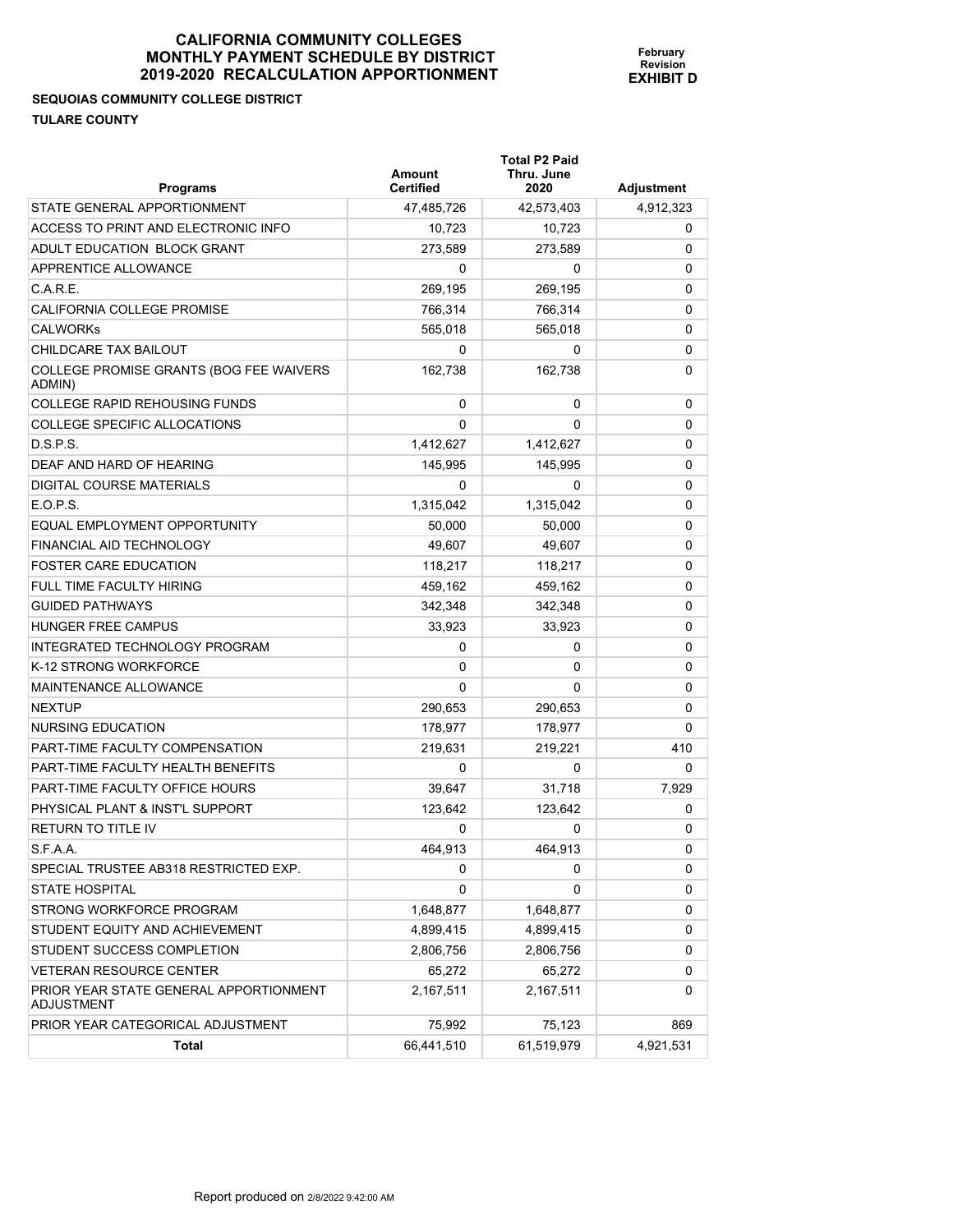#### **SHASTA-TEHAMA-TRINITY COMMUNITY COLLEGE DISTRICT SHASTA COUNTY**

| <b>Programs</b>                                      | Amount<br><b>Certified</b> | <b>Total P2 Paid</b><br>Thru. June<br>2020 | <b>Adjustment</b> |
|------------------------------------------------------|----------------------------|--------------------------------------------|-------------------|
| STATE GENERAL APPORTIONMENT                          | 26,249,424                 | 22,638,011                                 | 3,611,413         |
| ACCESS TO PRINT AND ELECTRONIC INFO                  | 10,614                     | 10,614                                     | 0                 |
| ADULT EDUCATION BLOCK GRANT                          | 1,142,505                  | 1,142,505                                  | 0                 |
| APPRENTICE ALLOWANCE                                 | 0                          | 0                                          | 0                 |
| C.A.R.E.                                             | 164,324                    | 164,324                                    | 0                 |
| <b>CALIFORNIA COLLEGE PROMISE</b>                    | 261,833                    | 261,833                                    | 0                 |
| <b>CALWORKS</b>                                      | 381,626                    | 381,626                                    | 0                 |
| CHILDCARE TAX BAILOUT                                | 0                          | 0                                          | 0                 |
| COLLEGE PROMISE GRANTS (BOG FEE WAIVERS<br>ADMIN)    | 139.779                    | 139,779                                    | 0                 |
| <b>COLLEGE RAPID REHOUSING FUNDS</b>                 | 0                          | 0                                          | 0                 |
| <b>COLLEGE SPECIFIC ALLOCATIONS</b>                  | 0                          | 0                                          | 0                 |
| D.S.P.S.                                             | 554,986                    | 554,986                                    | 0                 |
| DEAF AND HARD OF HEARING                             | 26,638                     | 26,638                                     | 0                 |
| DIGITAL COURSE MATERIALS                             | 0                          | 0                                          | 0                 |
| E.O.P.S.                                             | 1,127,312                  | 1,127,312                                  | 0                 |
| EQUAL EMPLOYMENT OPPORTUNITY                         | 50,000                     | 50,000                                     | 0                 |
| FINANCIAL AID TECHNOLOGY                             | 48,173                     | 48,173                                     | 0                 |
| <b>FOSTER CARE EDUCATION</b>                         | 101,673                    | 101,673                                    | 0                 |
| FULL TIME FACULTY HIRING                             | 277,951                    | 277,951                                    | 0                 |
| <b>GUIDED PATHWAYS</b>                               | 235,970                    | 235,970                                    | 0                 |
| HUNGER FREE CAMPUS                                   | 23,366                     | 23,366                                     | 0                 |
| INTEGRATED TECHNOLOGY PROGRAM                        | 0                          | 0                                          | 0                 |
| K-12 STRONG WORKFORCE                                | 0                          | 0                                          | 0                 |
| MAINTENANCE ALLOWANCE                                | 20,778                     | 0                                          | 20,778            |
| <b>NEXTUP</b>                                        | 520,099                    | 520,099                                    | 0                 |
| NURSING EDUCATION                                    | 147,470                    | 147,470                                    | 0                 |
| PART-TIME FACULTY COMPENSATION                       | 194,090                    | 205,551                                    | (11, 461)         |
| PART-TIME FACULTY HEALTH BENEFITS                    | 0                          | 0                                          | $\Omega$          |
| PART-TIME FACULTY OFFICE HOURS                       | 64,676                     | 51,741                                     | 12.935            |
| PHYSICAL PLANT & INST'L SUPPORT                      | 87,585                     | 87,585                                     | 0                 |
| <b>RETURN TO TITLE IV</b>                            | 19,894                     | 0                                          | 19,894            |
| S.F.A.A.                                             | 318,112                    | 318,112                                    | 0                 |
| SPECIAL TRUSTEE AB318 RESTRICTED EXP.                | 0                          | 0                                          | 0                 |
| <b>STATE HOSPITAL</b>                                | 0                          | 0                                          | 0                 |
| STRONG WORKFORCE PROGRAM                             | 2,345,307                  | 2,345,307                                  | 0                 |
| STUDENT EQUITY AND ACHIEVEMENT                       | 2,760,595                  | 2,760,595                                  | 0                 |
| STUDENT SUCCESS COMPLETION                           | 1,804,521                  | 1,904,884                                  | (100, 363)        |
| <b>VETERAN RESOURCE CENTER</b>                       | 84,075                     | 84,075                                     | 0                 |
| PRIOR YEAR STATE GENERAL APPORTIONMENT<br>ADJUSTMENT | 919,531                    | 919,531                                    | 0                 |
| PRIOR YEAR CATEGORICAL ADJUSTMENT                    | 51,094                     | 51,963                                     | (869)             |
| Total                                                | 40,134,001                 | 36,581,674                                 | 3,552,327         |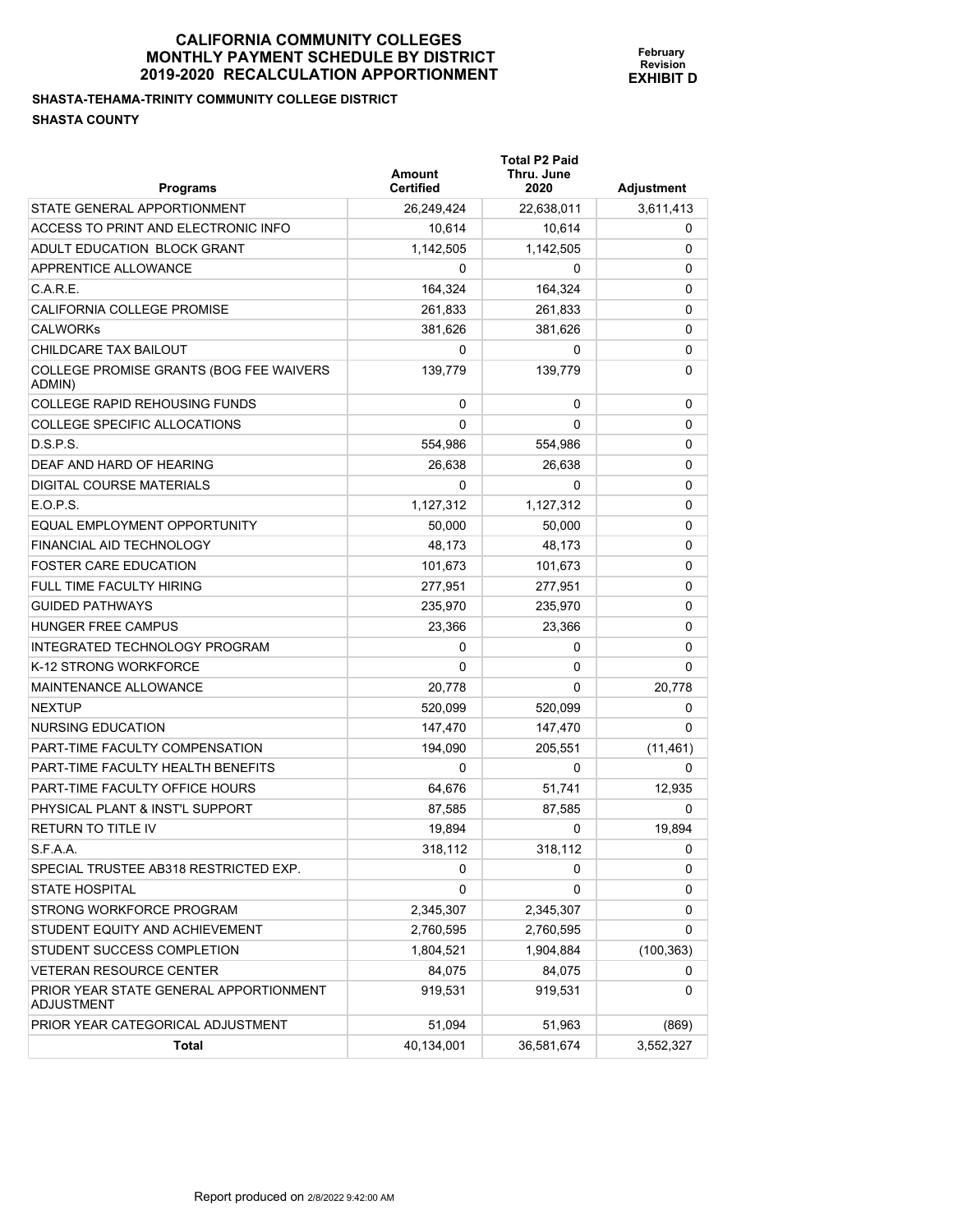## **SIERRA COMMUNITY COLLEGE DISTRICT PLACER COUNTY**

| <b>Programs</b>                                             | Amount<br><b>Certified</b> | <b>Total P2 Paid</b><br>Thru. June<br>2020 | Adjustment |
|-------------------------------------------------------------|----------------------------|--------------------------------------------|------------|
| STATE GENERAL APPORTIONMENT                                 | 917,122                    | 606,097                                    | 311,025    |
| ACCESS TO PRINT AND ELECTRONIC INFO                         | 11,136                     | 11,136                                     | 0          |
| ADULT EDUCATION BLOCK GRANT                                 | 0                          | 0                                          | 0          |
| APPRENTICE ALLOWANCE                                        | $\Omega$                   | 0                                          | 0          |
| C.A.R.E.                                                    | 208,395                    | 208,395                                    | 0          |
| CALIFORNIA COLLEGE PROMISE                                  | 2,047,241                  | 2,047,241                                  | 0          |
| <b>CALWORKS</b>                                             | 333,005                    | 333,005                                    | 0          |
| CHILDCARE TAX BAILOUT                                       | 0                          | 0                                          | 0          |
| COLLEGE PROMISE GRANTS (BOG FEE WAIVERS<br>ADMIN)           | 164,077                    | 164.077                                    | 0          |
| <b>COLLEGE RAPID REHOUSING FUNDS</b>                        | 0                          | 0                                          | 0          |
| <b>COLLEGE SPECIFIC ALLOCATIONS</b>                         | $\Omega$                   | 0                                          | 0          |
| D.S.P.S.                                                    | 1,158,716                  | 1,158,716                                  | 0          |
| DEAF AND HARD OF HEARING                                    | 102,717                    | 102,717                                    | 0          |
| DIGITAL COURSE MATERIALS                                    | 0                          | 0                                          | 0          |
| $E$ O.P.S.                                                  | 1,047,446                  | 1,047,446                                  | 0          |
| EQUAL EMPLOYMENT OPPORTUNITY                                | 50,000                     | 50,000                                     | 0          |
| FINANCIAL AID TECHNOLOGY                                    | 57,080                     | 57,080                                     | 0          |
| <b>FOSTER CARE EDUCATION</b>                                | 75.792                     | 75,792                                     | 0          |
| <b>FULL TIME FACULTY HIRING</b>                             | 676,433                    | 676,433                                    | 0          |
| <b>GUIDED PATHWAYS</b>                                      | 417,245                    | 417,245                                    | 0          |
| <b>HUNGER FREE CAMPUS</b>                                   | 48,418                     | 48,418                                     | 0          |
| INTEGRATED TECHNOLOGY PROGRAM                               | 0                          | 0                                          | 0          |
| K-12 STRONG WORKFORCE                                       | 0                          | 0                                          | 0          |
| <b>MAINTENANCE ALLOWANCE</b>                                | $\Omega$                   | 0                                          | 0          |
| <b>NEXTUP</b>                                               | 672,218                    | 672,218                                    | 0          |
| NURSING EDUCATION                                           | 78,971                     | 78,971                                     | 0          |
| <b>PART-TIME FACULTY COMPENSATION</b>                       | 276,932                    | 277,626                                    | (694)      |
| PART-TIME FACULTY HEALTH BENEFITS                           | 0                          | 0                                          | 0          |
| PART-TIME FACULTY OFFICE HOURS                              | 120,095                    | 96,076                                     | 24.019     |
| PHYSICAL PLANT & INST'L SUPPORT                             | 156,857                    | 156,857                                    | 0          |
| <b>RETURN TO TITLE IV</b>                                   | 0                          | 0                                          | 0          |
| S.F.A.A.                                                    | 572,950                    | 572,950                                    | U          |
| SPECIAL TRUSTEE AB318 RESTRICTED EXP.                       | 0                          | 0                                          | 0          |
| <b>STATE HOSPITAL</b>                                       | 0                          | 0                                          | 0          |
| STRONG WORKFORCE PROGRAM                                    | 1,894,980                  | 1,894,980                                  | 0          |
| STUDENT EQUITY AND ACHIEVEMENT                              | 5,348,611                  | 5,348,611                                  | 0          |
| STUDENT SUCCESS COMPLETION                                  | 1,743,958                  | 1,791,644                                  | (47, 686)  |
| <b>VETERAN RESOURCE CENTER</b>                              | 140,483                    | 140,483                                    | 0          |
| PRIOR YEAR STATE GENERAL APPORTIONMENT<br><b>ADJUSTMENT</b> | 0                          | 0                                          | 0          |
| PRIOR YEAR CATEGORICAL ADJUSTMENT                           | (73, 331)                  | (72, 462)                                  | (869)      |
| <b>Total</b>                                                | 18,247,547                 | 17,961,752                                 | 285,795    |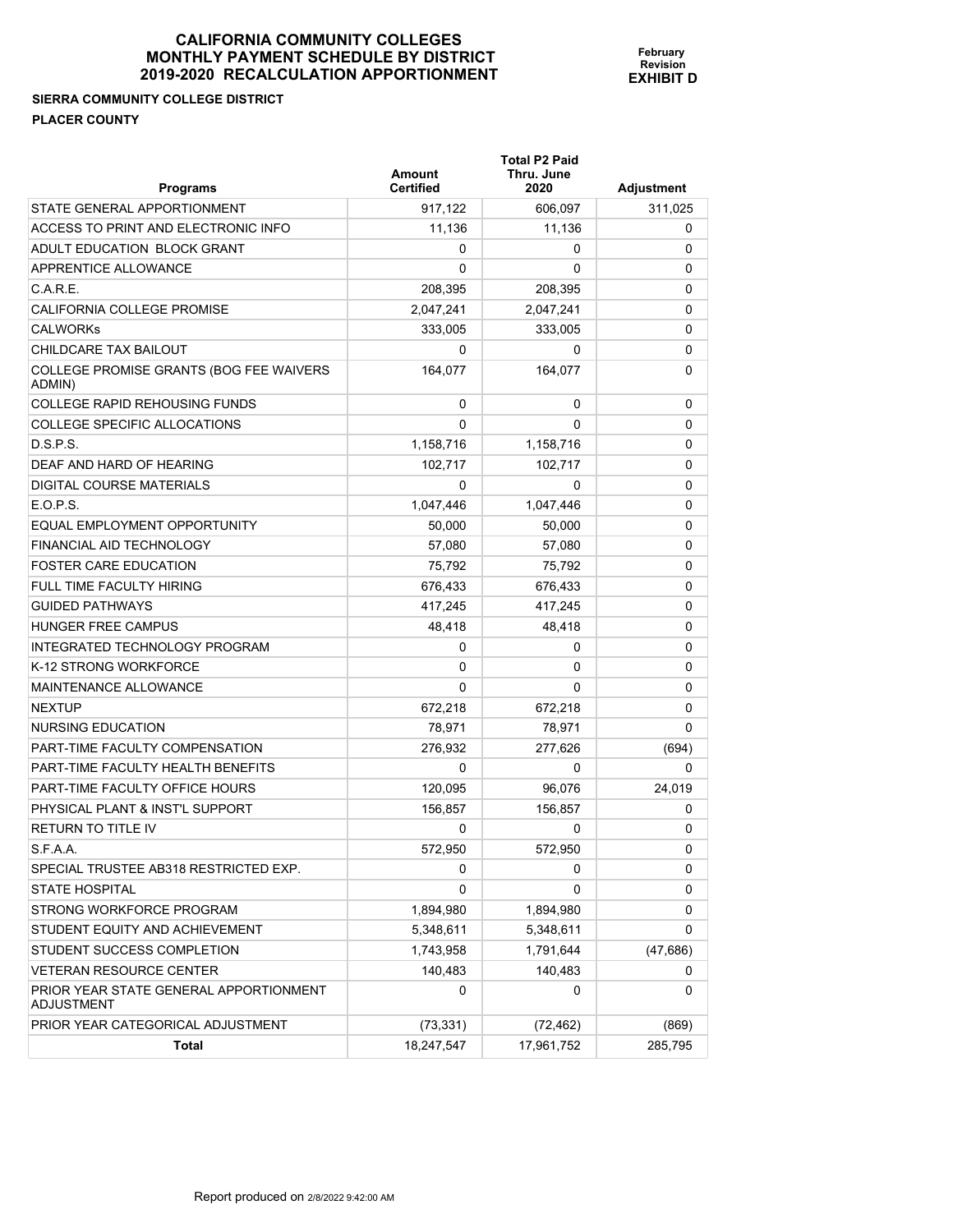# **SISKIYOU COMMUNITY COLLEGE DISTRICT SISKIYOU COUNTY**

| <b>Programs</b>                                      | Amount<br><b>Certified</b> | <b>Total P2 Paid</b><br>Thru. June<br>2020 | <b>Adjustment</b> |
|------------------------------------------------------|----------------------------|--------------------------------------------|-------------------|
| STATE GENERAL APPORTIONMENT                          | 12,984,724                 | 11,406,793                                 | 1,577,931         |
| ACCESS TO PRINT AND ELECTRONIC INFO                  | 10,283                     | 10,283                                     | 0                 |
| ADULT EDUCATION BLOCK GRANT                          | 0                          | 0                                          | 0                 |
| APPRENTICE ALLOWANCE                                 | 0                          | 0                                          | 0                 |
| C.A.R.E.                                             | 56,686                     | 56,686                                     | 0                 |
| CALIFORNIA COLLEGE PROMISE                           | 135,645                    | 135,645                                    | 0                 |
| <b>CALWORKS</b>                                      | 109,425                    | 109,425                                    | 0                 |
| CHILDCARE TAX BAILOUT                                | 0                          | 0                                          | 0                 |
| COLLEGE PROMISE GRANTS (BOG FEE WAIVERS<br>ADMIN)    | 19,417                     | 19.417                                     | 0                 |
| <b>COLLEGE RAPID REHOUSING FUNDS</b>                 | 0                          | 0                                          | 0                 |
| COLLEGE SPECIFIC ALLOCATIONS                         | $\Omega$                   | 0                                          | 0                 |
| D.S.P.S.                                             | 268,317                    | 268,317                                    | 0                 |
| DEAF AND HARD OF HEARING                             | 0                          | 0                                          | 0                 |
| DIGITAL COURSE MATERIALS                             | 0                          | 0                                          | 0                 |
| E.O.P.S.                                             | 422,218                    | 422,218                                    | 0                 |
| EQUAL EMPLOYMENT OPPORTUNITY                         | 50,000                     | 50,000                                     | 0                 |
| FINANCIAL AID TECHNOLOGY                             | 40,513                     | 40,513                                     | 0                 |
| <b>FOSTER CARE EDUCATION</b>                         | 61,023                     | 61,023                                     | 0                 |
| FULL TIME FACULTY HIRING                             | 108.998                    | 108,998                                    | 0                 |
| <b>GUIDED PATHWAYS</b>                               | 125,000                    | 125,000                                    | 0                 |
| HUNGER FREE CAMPUS                                   | 8,286                      | 8,286                                      | 0                 |
| INTEGRATED TECHNOLOGY PROGRAM                        | 0                          | 0                                          | 0                 |
| K-12 STRONG WORKFORCE                                | $\Omega$                   | 0                                          | 0                 |
| <b>MAINTENANCE ALLOWANCE</b>                         | 14,399                     | 0                                          | 14,399            |
| <b>NEXTUP</b>                                        | 0                          | $\mathbf{0}$                               | 0                 |
| NURSING EDUCATION                                    | 90,416                     | 90,416                                     | 0                 |
| PART-TIME FACULTY COMPENSATION                       | 94,577                     | 97,280                                     | (2,703)           |
| PART-TIME FACULTY HEALTH BENEFITS                    | 0                          | 0                                          | 0                 |
| PART-TIME FACULTY OFFICE HOURS                       | 18,899                     | 15,119                                     | 3,780             |
| PHYSICAL PLANT & INST'L SUPPORT                      | 26,816                     | 26,816                                     | 0                 |
| <b>RETURN TO TITLE IV</b>                            | 5,350                      | 0                                          | 5,350             |
| S.F.A.A.                                             | 119,460                    | 119,460                                    | 0                 |
| SPECIAL TRUSTEE AB318 RESTRICTED EXP.                | 0                          | 0                                          | 0                 |
| <b>STATE HOSPITAL</b>                                | 0                          | 0                                          | 0                 |
| STRONG WORKFORCE PROGRAM                             | 653,101                    | 653,101                                    | 0                 |
| STUDENT EQUITY AND ACHIEVEMENT                       | 843,103                    | 843,103                                    | 0                 |
| STUDENT SUCCESS COMPLETION                           | 293,311                    | 337,967                                    | (44, 656)         |
| <b>VETERAN RESOURCE CENTER</b>                       | 30,612                     | 30,612                                     | 0                 |
| PRIOR YEAR STATE GENERAL APPORTIONMENT<br>ADJUSTMENT | (18, 394)                  | (18, 394)                                  | 0                 |
| PRIOR YEAR CATEGORICAL ADJUSTMENT                    | (92, 974)                  | (92, 105)                                  | (869)             |
| Total                                                | 16,479,211                 | 14,925,979                                 | 1,553,232         |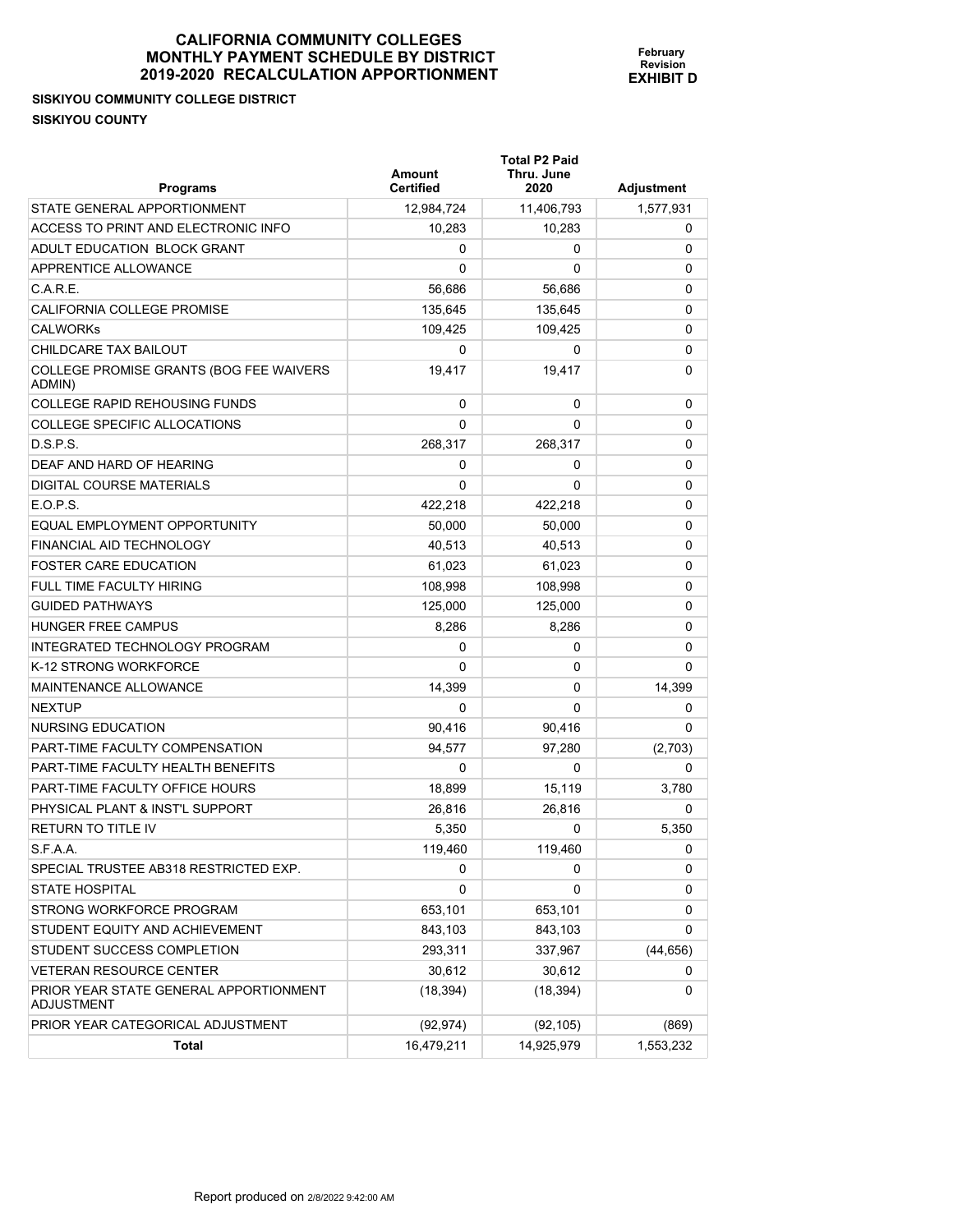## **SOLANO COMMUNITY COLLEGE DISTRICT SOLANO COUNTY**

| <b>Programs</b>                                             | Amount<br><b>Certified</b> | <b>Total P2 Paid</b><br>Thru. June<br>2020 | Adjustment |
|-------------------------------------------------------------|----------------------------|--------------------------------------------|------------|
| STATE GENERAL APPORTIONMENT                                 | 23,788,990                 | 21,983,799                                 | 1,805,191  |
| ACCESS TO PRINT AND ELECTRONIC INFO                         | 10,610                     | 10,610                                     | 0          |
| ADULT EDUCATION BLOCK GRANT                                 | 38,010                     | 38,010                                     | 0          |
| APPRENTICE ALLOWANCE                                        | 0                          | 0                                          | 0          |
| C.A.R.E.                                                    | 75,300                     | 75,300                                     | 0          |
| <b>CALIFORNIA COLLEGE PROMISE</b>                           | 696,595                    | 696,595                                    | 0          |
| <b>CALWORKS</b>                                             | 234,723                    | 234,723                                    | 0          |
| CHILDCARE TAX BAILOUT                                       | 0                          | 0                                          | 0          |
| COLLEGE PROMISE GRANTS (BOG FEE WAIVERS<br>ADMIN)           | 88,892                     | 88,892                                     | 0          |
| <b>COLLEGE RAPID REHOUSING FUNDS</b>                        | 0                          | 0                                          | 0          |
| COLLEGE SPECIFIC ALLOCATIONS                                | 0                          | 0                                          | 0          |
| D.S.P.S.                                                    | 520,872                    | 520,872                                    | 0          |
| DEAF AND HARD OF HEARING                                    | 64,156                     | 64.156                                     | 0          |
| DIGITAL COURSE MATERIALS                                    | 0                          | 0                                          | 0          |
| E.O.P.S.                                                    | 459,077                    | 459,077                                    | 0          |
| EQUAL EMPLOYMENT OPPORTUNITY                                | 50,000                     | 50,000                                     | 0          |
| FINANCIAL AID TECHNOLOGY                                    | 48,331                     | 48.331                                     | 0          |
| <b>FOSTER CARE EDUCATION</b>                                | 108,219                    | 108,219                                    | 0          |
| FULL TIME FACULTY HIRING                                    | 354.764                    | 354,764                                    | 0          |
| <b>GUIDED PATHWAYS</b>                                      | 224,302                    | 224,302                                    | 0          |
| HUNGER FREE CAMPUS                                          | 24,488                     | 24,488                                     | 0          |
| INTEGRATED TECHNOLOGY PROGRAM                               | 0                          | 0                                          | 0          |
| K-12 STRONG WORKFORCE                                       | 0                          | 0                                          | 0          |
| MAINTENANCE ALLOWANCE                                       | 0                          | 0                                          | 0          |
| <b>NEXTUP</b>                                               | $\Omega$                   | 0                                          | 0          |
| NURSING EDUCATION                                           | 179,354                    | 210,200                                    | (30, 846)  |
| <b>PART-TIME FACULTY COMPENSATION</b>                       | 182,034                    | 182,364                                    | (330)      |
| PART-TIME FACULTY HEALTH BENEFITS                           | 102                        | 0                                          | 102        |
| PART-TIME FACULTY OFFICE HOURS                              | 122,186                    | 0                                          | 122,186    |
| PHYSICAL PLANT & INST'L SUPPORT                             | 75,120                     | 75,120                                     | 0          |
| <b>RETURN TO TITLE IV</b>                                   | 0                          | 0                                          | 0          |
| S.F.A.A.                                                    | 332,259                    | 332,259                                    | 0          |
| SPECIAL TRUSTEE AB318 RESTRICTED EXP.                       | 0                          | 0                                          | 0          |
| <b>STATE HOSPITAL</b>                                       | 0                          | 0                                          | 0          |
| STRONG WORKFORCE PROGRAM                                    | 1,343,987                  | 1,343,987                                  | 0          |
| STUDENT EQUITY AND ACHIEVEMENT                              | 2,963,494                  | 2,963,494                                  | 0          |
| STUDENT SUCCESS COMPLETION                                  | 397,155                    | 397,155                                    | 0          |
| <b>VETERAN RESOURCE CENTER</b>                              | 106,502                    | 106,502                                    | 0          |
| PRIOR YEAR STATE GENERAL APPORTIONMENT<br><b>ADJUSTMENT</b> | (2,293,572)                | (2,293,572)                                | 0          |
| PRIOR YEAR CATEGORICAL ADJUSTMENT                           | 122,392                    | 121,523                                    | 869        |
| Total                                                       | 30,318,342                 | 28,421,170                                 | 1,897,172  |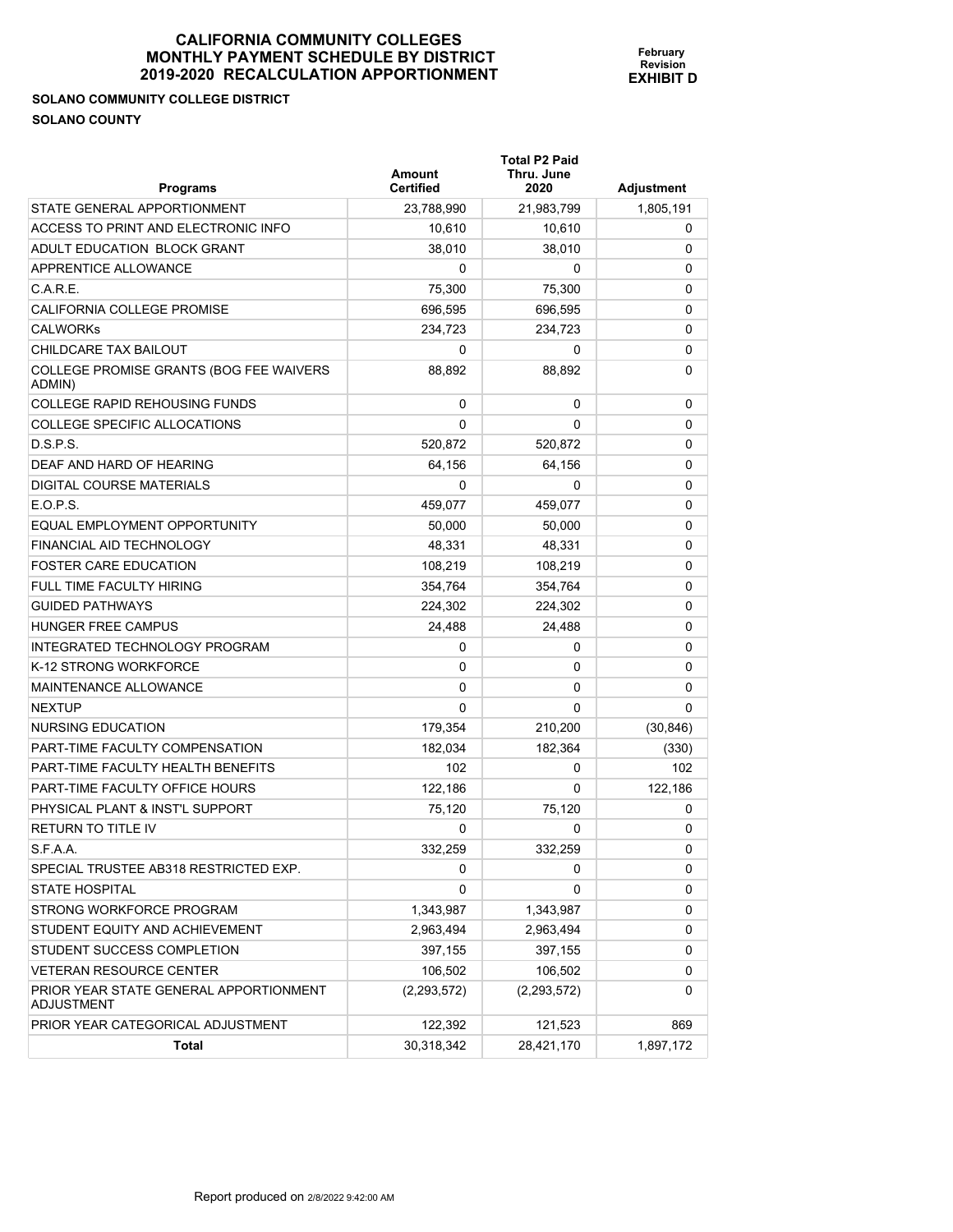# **SONOMA COMMUNITY COLLEGE DISTRICT SONOMA COUNTY**

| <b>Programs</b>                                             | Amount<br><b>Certified</b> | <b>Total P2 Paid</b><br>Thru. June<br>2020 | <b>Adjustment</b> |
|-------------------------------------------------------------|----------------------------|--------------------------------------------|-------------------|
| STATE GENERAL APPORTIONMENT                                 | 31,725,896                 | 22,309,761                                 | 9,416,135         |
| ACCESS TO PRINT AND ELECTRONIC INFO                         | 11,697                     | 11,697                                     | 0                 |
| ADULT EDUCATION BLOCK GRANT                                 | 1,004,730                  | 1,004,730                                  | 0                 |
| APPRENTICE ALLOWANCE                                        | 444,921                    | 270,620                                    | 174,301           |
| C.A.R.E.                                                    | 92,234                     | 92,234                                     | 0                 |
| <b>CALIFORNIA COLLEGE PROMISE</b>                           | 1,432,216                  | 1,432,216                                  | 0                 |
| <b>CALWORKS</b>                                             | 443,965                    | 443,965                                    | 0                 |
| CHILDCARE TAX BAILOUT                                       | 0                          | 0                                          | 0                 |
| COLLEGE PROMISE GRANTS (BOG FEE WAIVERS<br>ADMIN)           | 174,489                    | 174,489                                    | 0                 |
| <b>COLLEGE RAPID REHOUSING FUNDS</b>                        | 0                          | 0                                          | 0                 |
| COLLEGE SPECIFIC ALLOCATIONS                                | $\Omega$                   | 0                                          | 0                 |
| D.S.P.S.                                                    | 2,678,376                  | 2,678,376                                  | 0                 |
| DEAF AND HARD OF HEARING                                    | 216,136                    | 216,136                                    | 0                 |
| <b>DIGITAL COURSE MATERIALS</b>                             | 0                          | 0                                          | 0                 |
| E.O.P.S.                                                    | 996,170                    | 996,170                                    | 0                 |
| EQUAL EMPLOYMENT OPPORTUNITY                                | 50,000                     | 50,000                                     | 0                 |
| FINANCIAL AID TECHNOLOGY                                    | 61.166                     | 61,166                                     | 0                 |
| <b>FOSTER CARE EDUCATION</b>                                | 80,160                     | 80,160                                     | 0                 |
| FULL TIME FACULTY HIRING                                    | 863,978                    | 863,978                                    | 0                 |
| <b>GUIDED PATHWAYS</b>                                      | 380,676                    | 380,676                                    | 0                 |
| HUNGER FREE CAMPUS                                          | 64,893                     | 64,893                                     | 0                 |
| INTEGRATED TECHNOLOGY PROGRAM                               | 0                          | 0                                          | 0                 |
| K-12 STRONG WORKFORCE                                       | 0                          | 0                                          | 0                 |
| MAINTENANCE ALLOWANCE                                       | $\Omega$                   | 0                                          | 0                 |
| <b>NEXTUP</b>                                               | 576,043                    | 576,043                                    | 0                 |
| NURSING EDUCATION                                           | 263,097                    | 263,097                                    | 0                 |
| <b>PART-TIME FACULTY COMPENSATION</b>                       | 415,801                    | 366,440                                    | 49,361            |
| PART-TIME FACULTY HEALTH BENEFITS                           | 10,930                     | 0                                          | 10,930            |
| PART-TIME FACULTY OFFICE HOURS                              | 2,390,043                  | 0                                          | 2,390,043         |
| PHYSICAL PLANT & INST'L SUPPORT                             | 215,911                    | 215,911                                    | 0                 |
| <b>RETURN TO TITLE IV</b>                                   | 0                          | 0                                          | 0                 |
| S.F.A.A.                                                    | 634,684                    | 634,684                                    | 0                 |
| SPECIAL TRUSTEE AB318 RESTRICTED EXP.                       | 0                          | 0                                          | 0                 |
| <b>STATE HOSPITAL</b>                                       | 0                          | 0                                          | 0                 |
| STRONG WORKFORCE PROGRAM                                    | 2,122,127                  | 2,122,127                                  | 0                 |
| STUDENT EQUITY AND ACHIEVEMENT                              | 5,880,014                  | 5,880,014                                  | 0                 |
| STUDENT SUCCESS COMPLETION                                  | 1,129,675                  | 1,210,341                                  | (80, 666)         |
| <b>VETERAN RESOURCE CENTER</b>                              | 100,839                    | 100,839                                    | 0                 |
| PRIOR YEAR STATE GENERAL APPORTIONMENT<br><b>ADJUSTMENT</b> | (1,017,033)                | (1,017,033)                                | 0                 |
| PRIOR YEAR CATEGORICAL ADJUSTMENT                           | (73, 624)                  | (74, 493)                                  | 869               |
| Total                                                       | 53,370,210                 | 41,409,237                                 | 11,960,973        |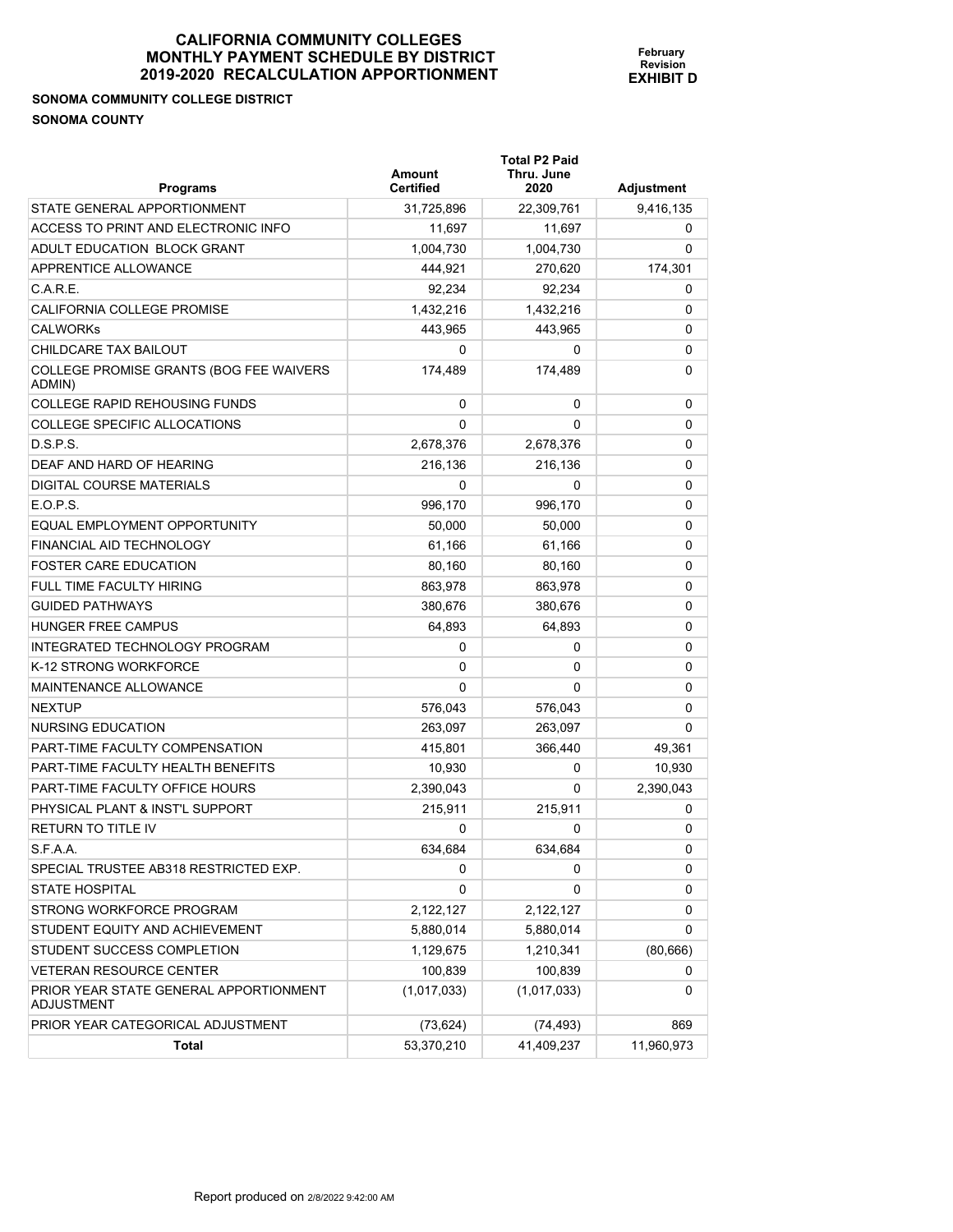# **SOUTH ORANGE COUNTY COMMUNITY COLLEGE DISTRICT ORANGE COUNTY**

| <b>Programs</b>                                             | Amount<br><b>Certified</b> | <b>Total P2 Paid</b><br>Thru. June<br>2020 | <b>Adjustment</b> |
|-------------------------------------------------------------|----------------------------|--------------------------------------------|-------------------|
| STATE GENERAL APPORTIONMENT                                 | 1,418,405                  | 870,240                                    | 548,165           |
| ACCESS TO PRINT AND ELECTRONIC INFO                         | 22.741                     | 22.741                                     | 0                 |
| ADULT EDUCATION BLOCK GRANT                                 | 4,932,353                  | 4,932,353                                  | 0                 |
| APPRENTICE ALLOWANCE                                        | 0                          | 0                                          | 0                 |
| C.A.R.E.                                                    | 143,446                    | 143,446                                    | 0                 |
| CALIFORNIA COLLEGE PROMISE                                  | 4,312,633                  | 4,312,633                                  | 0                 |
| <b>CALWORKS</b>                                             | 490,933                    | 490,933                                    | 0                 |
| CHILDCARE TAX BAILOUT                                       | 0                          | 0                                          | 0                 |
| COLLEGE PROMISE GRANTS (BOG FEE WAIVERS<br>ADMIN)           | 239,635                    | 239,635                                    | 0                 |
| <b>COLLEGE RAPID REHOUSING FUNDS</b>                        | 0                          | 0                                          | 0                 |
| COLLEGE SPECIFIC ALLOCATIONS                                | 0                          | 0                                          | 0                 |
| D.S.P.S.                                                    | 3,241,844                  | 3,241,844                                  | 0                 |
| DEAF AND HARD OF HEARING                                    | 88,567                     | 88,567                                     | 0                 |
| <b>DIGITAL COURSE MATERIALS</b>                             | 0                          | 0                                          | 0                 |
| E.O.P.S.                                                    | 1,698,967                  | 1,698,967                                  | 0                 |
| EQUAL EMPLOYMENT OPPORTUNITY                                | 50,000                     | 50,000                                     | 0                 |
| FINANCIAL AID TECHNOLOGY                                    | 91,483                     | 91,483                                     | 0                 |
| <b>FOSTER CARE EDUCATION</b>                                | 237,567                    | 237,567                                    | 0                 |
| FULL TIME FACULTY HIRING                                    | 1,198,207                  | 1,198,207                                  | 0                 |
| <b>GUIDED PATHWAYS</b>                                      | 573,886                    | 573,886                                    | 0                 |
| HUNGER FREE CAMPUS                                          | 90,630                     | 90,630                                     | 0                 |
| INTEGRATED TECHNOLOGY PROGRAM                               | 0                          | 0                                          | 0                 |
| K-12 STRONG WORKFORCE                                       | 0                          | 0                                          | 0                 |
| MAINTENANCE ALLOWANCE                                       | 0                          | 0                                          | 0                 |
| <b>NEXTUP</b>                                               | 0                          | 0                                          | 0                 |
| NURSING EDUCATION                                           | 263,834                    | 263,834                                    | 0                 |
| <b>PART-TIME FACULTY COMPENSATION</b>                       | 567,226                    | 568,955                                    | (1,729)           |
| PART-TIME FACULTY HEALTH BENEFITS                           | 10,586                     | 10,032                                     | 554               |
| PART-TIME FACULTY OFFICE HOURS                              | 1,765,745                  | 1,412,596                                  | 353,149           |
| PHYSICAL PLANT & INST'L SUPPORT                             | 321,510                    | 321,510                                    | 0                 |
| <b>RETURN TO TITLE IV</b>                                   | 13,318                     | 0                                          | 13,318            |
| S.F.A.A.                                                    | 906,101                    | 906,101                                    | 0                 |
| SPECIAL TRUSTEE AB318 RESTRICTED EXP.                       | 0                          | 0                                          | 0                 |
| <b>STATE HOSPITAL</b>                                       | 0                          | 0                                          | 0                 |
| STRONG WORKFORCE PROGRAM                                    | 2,864,043                  | 2,864,043                                  | 0                 |
| STUDENT EQUITY AND ACHIEVEMENT                              | 10,075,019                 | 10,075,019                                 | 0                 |
| STUDENT SUCCESS COMPLETION                                  | 2,233,014                  | 2,233,663                                  | (649)             |
| <b>VETERAN RESOURCE CENTER</b>                              | 194,655                    | 194,655                                    | 0                 |
| PRIOR YEAR STATE GENERAL APPORTIONMENT<br><b>ADJUSTMENT</b> | 5,800                      | 5,800                                      | 0                 |
| PRIOR YEAR CATEGORICAL ADJUSTMENT                           | 22,074                     | 22,074                                     | 0                 |
| Total                                                       | 38,074,222                 | 37, 161, 414                               | 912,808           |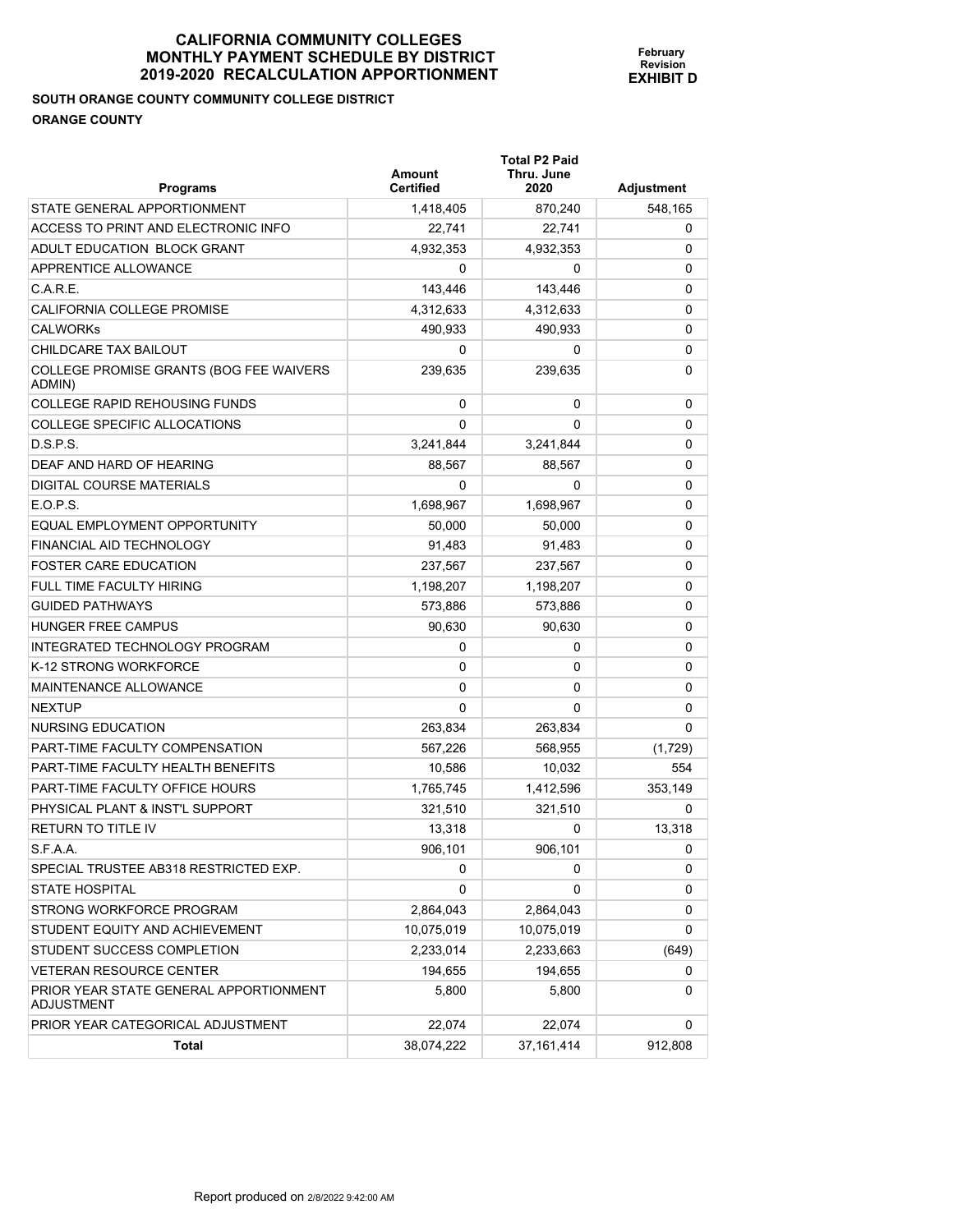**February Revision EXHIBIT D**

**SOUTHWESTERN COMMUNITY COLLEGE DISTRICT SAN DIEGO COUNTY** 

**Programs Amount Certified Total P2 Paid Thru. June 2020 Adjustment**  STATE GENERAL APPORTIONMENT 64,380,943 46,270,765 8,110,178 ACCESS TO PRINT AND ELECTRONIC INFO 11,226 11,226 11,226 11,226 0 ADULT EDUCATION BLOCK GRANT 0 0 0 APPRENTICE ALLOWANCE **a** a contract of the contract of the contract of the contract of the contract of the contract of the contract of the contract of the contract of the contract of the contract of the contract of the con C.A.R.E. 237,433 237,433 0 CALIFORNIA COLLEGE PROMISE  $1,012,308$   $1,012,308$   $0$ CALWORKs 469,824 469,824 0 CHILDCARE TAX BAILOUT 0 0 0 COLLEGE PROMISE GRANTS (BOG FEE WAIVERS ADMIN) 246,727 246,727 0 COLLEGE RAPID REHOUSING FUNDS 0 0 0 COLLEGE SPECIFIC ALLOCATIONS 0 0 0 D.S.P.S. 1,828,382 1,828,382 0 DEAF AND HARD OF HEARING 56,437 56,437 0 DIGITAL COURSE MATERIALS 0 0 0 E.O.P.S. 2,445,987 2,445,987 0 EQUAL EMPLOYMENT OPPORTUNITY 50,000 50,000 0 FINANCIAL AID TECHNOLOGY 56,585 56,585 0 FOSTER CARE EDUCATION 0 0 0 FULL TIME FACULTY HIRING 591,549 591,549 0 GUIDED PATHWAYS 406,210 406,210 0 HUNGER FREE CAMPUS 48,691 48,691 0 INTEGRATED TECHNOLOGY PROGRAM 0 0 0 K-12 STRONG WORKFORCE 0 0 0 MAINTENANCE ALLOWANCE 0 0 0 NEXTUP  $\begin{array}{ccccccc} 0 & 0 & 0 & 0 \end{array}$ NURSING EDUCATION 200,190 200,190 0 PART-TIME FACULTY COMPENSATION THE RESOLUTY ON PART-TIME FACULTY COMPENSATION PART-TIME FACULTY HEALTH BENEFITS 3,893 3,690 203 PART-TIME FACULTY OFFICE HOURS 146,243 116,994 29,249 PHYSICAL PLANT & INST'L SUPPORT 180,258 180,258 0 RETURN TO TITLE IV  $9,528$   $0$   $9,528$ S.F.A.A. 645,093 645,093 645,093 645,093 645,093 645,093 645,093 646 645,093 646 646 646 647 648 648 648 648 6

| COLLEGE PROMISE GRANTS (BOG FEE WAIVERS<br>ADMIN) | 246,727   | 246,727   | 0           |
|---------------------------------------------------|-----------|-----------|-------------|
| <b>COLLEGE RAPID REHOUSING FUNDS</b>              | 0         | $\Omega$  | $\mathbf 0$ |
| <b>COLLEGE SPECIFIC ALLOCATIONS</b>               | $\Omega$  | $\Omega$  | 0           |
| D.S.P.S.                                          | 1,828,382 | 1,828,382 | $\mathbf 0$ |
| DEAF AND HARD OF HEARING                          | 56,437    | 56,437    | 0           |
| <b>DIGITAL COURSE MATERIALS</b>                   | 0         | 0         | 0           |
| EOP.S.                                            | 2,445,987 | 2,445,987 | 0           |
| EQUAL EMPLOYMENT OPPORTUNITY                      | 50.000    | 50,000    | $\mathbf 0$ |
| FINANCIAL AID TECHNOLOGY                          | 56,585    | 56,585    | 0           |
| <b>FOSTER CARE EDUCATION</b>                      | 0         | 0         | $\mathbf 0$ |
| <b>FULL TIME FACULTY HIRING</b>                   | 591,549   | 591,549   | 0           |
| <b>GUIDED PATHWAYS</b>                            | 406.210   | 406,210   | $\mathbf 0$ |
| <b>HUNGER FREE CAMPUS</b>                         | 48,691    | 48,691    | 0           |
| INTEGRATED TECHNOLOGY PROGRAM                     | 0         | 0         | 0           |
| K-12 STRONG WORKFORCE                             | 0         | 0         | 0           |
| <b>MAINTENANCE ALLOWANCE</b>                      | 0         | $\Omega$  | $\mathbf 0$ |
| <b>NEXTUP</b>                                     | 0         | 0         | $\mathbf 0$ |
| NURSING EDUCATION                                 | 200,190   | 200,190   | 0           |
| PART-TIME FACULTY COMPENSATION                    | 314,118   | 314,412   | (294)       |
| PART-TIME FACULTY HEALTH BENEFITS                 | 3,893     | 3,690     | 203         |
| PART-TIME FACULTY OFFICE HOURS                    | 146,243   | 116,994   | 29,249      |
| PHYSICAL PLANT & INST'L SUPPORT                   | 180,258   | 180,258   | $\Omega$    |
| <b>RETURN TO TITLE IV</b>                         | 9,528     | 0         | 9,528       |
| S.F.A.A.                                          | 645,093   | 645,093   | 0           |
| SPECIAL TRUSTEE AB318 RESTRICTED EXP.             | 0         | 0         | 0           |
| <b>STATE HOSPITAL</b>                             | 0         | 0         | 0           |
| STRONG WORKFORCE PROGRAM                          | 1,772,013 | 1,772,013 | 0           |
| STUDENT EQUITY AND ACHIEVEMENT                    | 5,900,436 | 5,900,436 | 0           |
| STUDENT SUCCESS COMPLETION                        | 3,332,932 | 3,276,565 | 56,367      |
| <b>VETERAN RESOURCE CENTER</b>                    | 263,721   | 263,721   | 0           |
| PRIOR YEAR STATE GENERAL APPORTIONMENT            | 237,089   | 237,089   | 0           |

PRIOR YEAR CATEGORICAL ADJUSTMENT  $33,901$   $34,770$   $(869)$ 

**Total** 74,881,717 66,677,355 8,204,362

ADJUSTMENT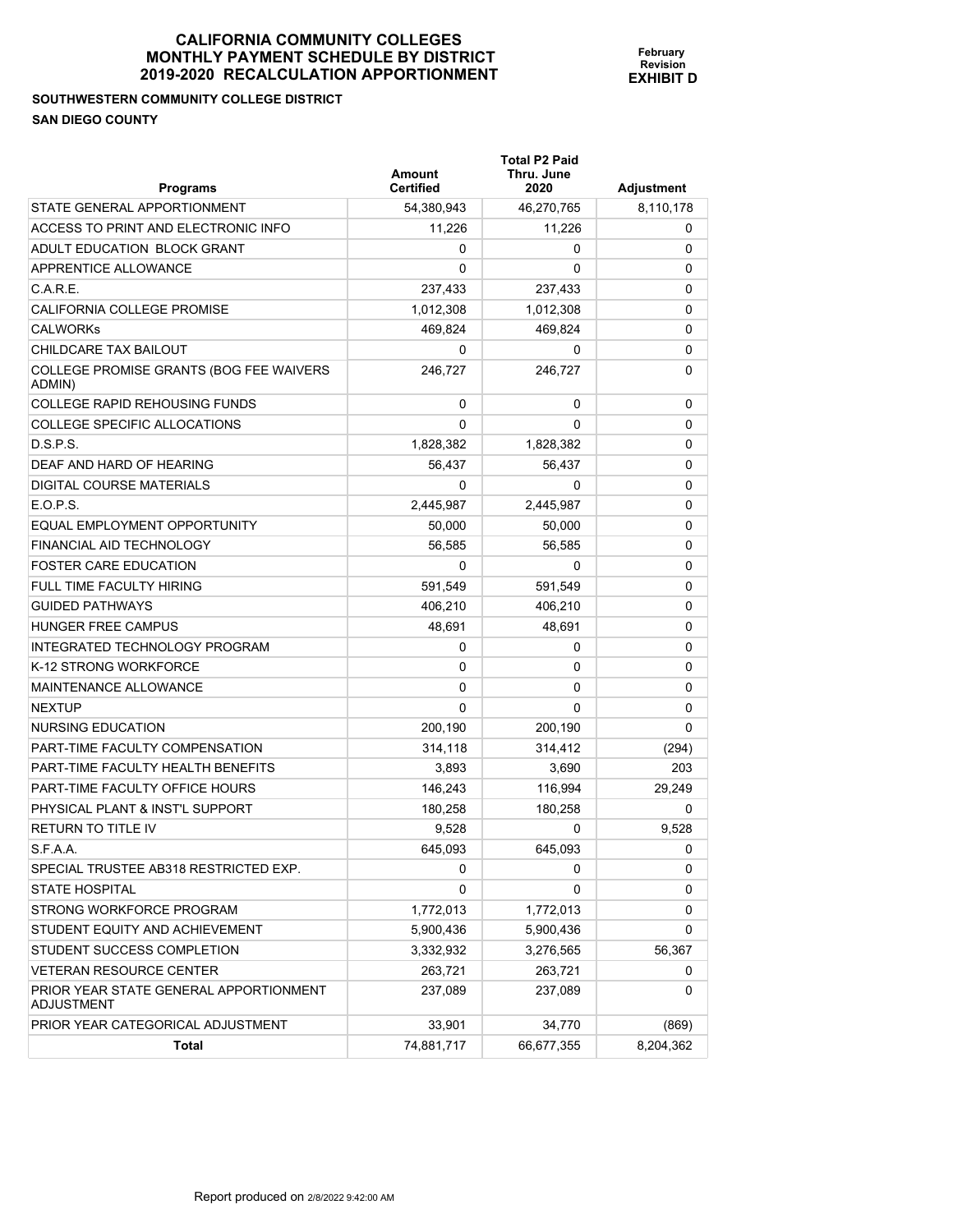**February Revision EXHIBIT D**

**STATE CENTER COMMUNITY COLLEGE DISTRICT FRESNO COUNTY** 

| <b>Programs</b>                                   | Amount<br><b>Certified</b> | <b>Total P2 Paid</b><br>Thru. June<br>2020 | Adjustment  |
|---------------------------------------------------|----------------------------|--------------------------------------------|-------------|
| STATE GENERAL APPORTIONMENT                       | 139,035,810                | 117,899,775                                | 21,136,035  |
| ACCESS TO PRINT AND ELECTRONIC INFO               | 32,829                     | 32,829                                     | 0           |
| ADULT EDUCATION BLOCK GRANT                       | 15,384,351                 | 15,384,351                                 | 0           |
| APPRENTICE ALLOWANCE                              | 676,348                    | 389,198                                    | 287,150     |
| C.A.R.E.                                          | 557,935                    | 557,935                                    | 0           |
| CALIFORNIA COLLEGE PROMISE                        | 2,127,732                  | 2,127,732                                  | 0           |
| <b>CALWORKs</b>                                   | 1,818,923                  | 1,818,923                                  | 0           |
| CHILDCARE TAX BAILOUT                             | 0                          | 0                                          | $\mathbf 0$ |
| COLLEGE PROMISE GRANTS (BOG FEE WAIVERS<br>ADMIN) | 501,552                    | 501,552                                    | 0           |
| COLLEGE RAPID REHOUSING FUNDS                     | 700,000                    | 700,000                                    | 0           |
| <b>COLLEGE SPECIFIC ALLOCATIONS</b>               | 1,000,000                  | 1,000,000                                  | 0           |
| D.S.P.S.                                          | 4,172,310                  | 4,172,310                                  | 0           |
| DEAF AND HARD OF HEARING                          | 255,833                    | 255,833                                    | 0           |
| DIGITAL COURSE MATERIALS                          | 0                          | 0                                          | 0           |
| E.O.P.S.                                          | 3,808,185                  | 3,808,185                                  | 0           |
| EQUAL EMPLOYMENT OPPORTUNITY                      | 50,000                     | 50,000                                     | 0           |
| FINANCIAL AID TECHNOLOGY                          | 115,344                    | 115,344                                    | $\mathbf 0$ |
| <b>FOSTER CARE EDUCATION</b>                      | 87,633                     | 87,633                                     | 0           |
| FULL TIME FACULTY HIRING                          | 1,402,208                  | 1,402,208                                  | 0           |
| <b>GUIDED PATHWAYS</b>                            | 966,569                    | 966,569                                    | $\mathbf 0$ |
| <b>HUNGER FREE CAMPUS</b>                         | 105,173                    | 105,173                                    | $\mathbf 0$ |
| INTEGRATED TECHNOLOGY PROGRAM                     | 0                          | 0                                          | 0           |
| K-12 STRONG WORKFORCE                             | 20,763,873                 | 20,763,873                                 | 0           |
| <b>MAINTENANCE ALLOWANCE</b>                      | $\Omega$                   | $\Omega$                                   | 0           |
| <b>NEXTUP</b>                                     | 1,281,778                  | 1,281,778                                  | 0           |
| <b>NURSING EDUCATION</b>                          | 432,845                    | 432,845                                    | 0           |
| PART-TIME FACULTY COMPENSATION                    | 664 918                    | 665 185                                    | (267)       |

| C.A.R.E.                                             | 557,935     | 557,935     | 0            |
|------------------------------------------------------|-------------|-------------|--------------|
| CALIFORNIA COLLEGE PROMISE                           | 2,127,732   | 2,127,732   | $\Omega$     |
| <b>CALWORKs</b>                                      | 1,818,923   | 1,818,923   | $\mathbf 0$  |
| CHILDCARE TAX BAILOUT                                | 0           | 0           | 0            |
| COLLEGE PROMISE GRANTS (BOG FEE WAIVERS<br>ADMIN)    | 501,552     | 501,552     | $\mathbf{0}$ |
| COLLEGE RAPID REHOUSING FUNDS                        | 700,000     | 700,000     | 0            |
| COLLEGE SPECIFIC ALLOCATIONS                         | 1,000,000   | 1,000,000   | $\Omega$     |
| D.S.P.S.                                             | 4,172,310   | 4,172,310   | 0            |
| DEAF AND HARD OF HEARING                             | 255,833     | 255,833     | 0            |
| DIGITAL COURSE MATERIALS                             | 0           | 0           | 0            |
| E.O.P.S.                                             | 3,808,185   | 3,808,185   | 0            |
| EQUAL EMPLOYMENT OPPORTUNITY                         | 50,000      | 50,000      | 0            |
| FINANCIAL AID TECHNOLOGY                             | 115,344     | 115,344     | 0            |
| <b>FOSTER CARE EDUCATION</b>                         | 87,633      | 87,633      | 0            |
| FULL TIME FACULTY HIRING                             | 1,402,208   | 1,402,208   | 0            |
| <b>GUIDED PATHWAYS</b>                               | 966,569     | 966,569     | 0            |
| HUNGER FREE CAMPUS                                   | 105,173     | 105,173     | 0            |
| INTEGRATED TECHNOLOGY PROGRAM                        | 0           | 0           | 0            |
| K-12 STRONG WORKFORCE                                | 20,763,873  | 20,763,873  | 0            |
| MAINTENANCE ALLOWANCE                                | 0           | 0           | 0            |
| <b>NEXTUP</b>                                        | 1,281,778   | 1,281,778   | 0            |
| NURSING EDUCATION                                    | 432,845     | 432,845     | 0            |
| PART-TIME FACULTY COMPENSATION                       | 664,918     | 665,185     | (267)        |
| PART-TIME FACULTY HEALTH BENEFITS                    | 2,988       | 2,831       | 157          |
| PART-TIME FACULTY OFFICE HOURS                       | 45,473      | 36,378      | 9,095        |
| PHYSICAL PLANT & INST'L SUPPORT                      | 368,020     | 368,020     | 0            |
| RETURN TO TITLE IV                                   | 0           | 0           | 0            |
| S.F.A.A.                                             | 1,624,648   | 1,624,648   | 0            |
| SPECIAL TRUSTEE AB318 RESTRICTED EXP.                | 0           | 0           | 0            |
| <b>STATE HOSPITAL</b>                                | 0           | 0           | 0            |
| STRONG WORKFORCE PROGRAM                             | 16,714,737  | 16,714,737  | 0            |
| STUDENT EQUITY AND ACHIEVEMENT                       | 13,618,037  | 13,618,037  | 0            |
| STUDENT SUCCESS COMPLETION                           | 8,411,519   | 8,459,497   | (47, 978)    |
| VETERAN RESOURCE CENTER                              | 256,077     | 256,077     | 0            |
| PRIOR YEAR STATE GENERAL APPORTIONMENT<br>ADJUSTMENT | 1,515,404   | 1,515,404   | $\Omega$     |
| PRIOR YEAR CATEGORICAL ADJUSTMENT                    | (225, 693)  | (226, 562)  | 869          |
| <b>Total</b>                                         | 238,273,359 | 216,888,298 | 21,385,061   |
|                                                      |             |             |              |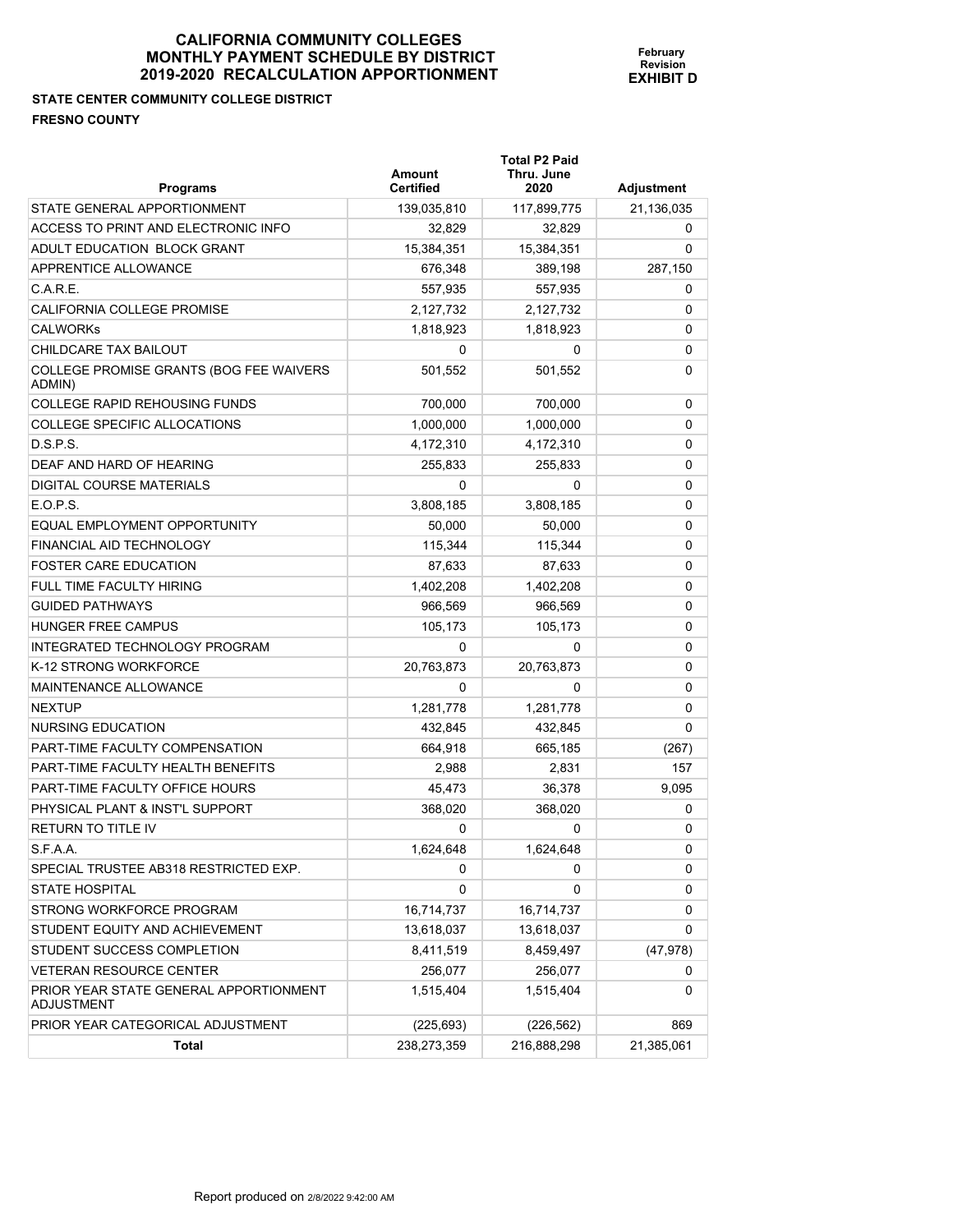#### **VENTURA COMMUNITY COLLEGE DISTRICT VENTURA COUNTY**

| <b>Programs</b>                                      | Amount<br><b>Certified</b> | <b>Total P2 Paid</b><br>Thru. June<br>2020 | Adjustment |
|------------------------------------------------------|----------------------------|--------------------------------------------|------------|
| STATE GENERAL APPORTIONMENT                          | 67,169,270                 | 54,148,532                                 | 13,020,738 |
| ACCESS TO PRINT AND ELECTRONIC INFO                  | 32,203                     | 32,203                                     | 0          |
| ADULT EDUCATION BLOCK GRANT                          | 128,000                    | 128,000                                    | 0          |
| APPRENTICE ALLOWANCE                                 | 0                          | 0                                          | 0          |
| C.A.R.E.                                             | 392,146                    | 392,146                                    | 0          |
| <b>CALIFORNIA COLLEGE PROMISE</b>                    | 3,641,488                  | 3,641,488                                  | 0          |
| <b>CALWORKS</b>                                      | 746,658                    | 746,658                                    | 0          |
| CHILDCARE TAX BAILOUT                                | 103,738                    | 103,738                                    | 0          |
| COLLEGE PROMISE GRANTS (BOG FEE WAIVERS<br>ADMIN)    | 343,243                    | 343,243                                    | 0          |
| <b>COLLEGE RAPID REHOUSING FUNDS</b>                 | 0                          | 0                                          | 0          |
| COLLEGE SPECIFIC ALLOCATIONS                         | $\Omega$                   | 0                                          | 0          |
| D.S.P.S.                                             | 3,025,016                  | 3,025,016                                  | 0          |
| DEAF AND HARD OF HEARING                             | 235,885                    | 235,885                                    | 0          |
| DIGITAL COURSE MATERIALS                             | 0                          | 0                                          | 0          |
| E.O.P.S.                                             | 2,766,806                  | 2,766,806                                  | 0          |
| EQUAL EMPLOYMENT OPPORTUNITY                         | 50,000                     | 50,000                                     | 0          |
| FINANCIAL AID TECHNOLOGY                             | 105,158                    | 105,158                                    | 0          |
| <b>FOSTER CARE EDUCATION</b>                         | 134.521                    | 134,521                                    | 0          |
| FULL TIME FACULTY HIRING                             | 1,184,531                  | 1,184,531                                  | 0          |
| <b>GUIDED PATHWAYS</b>                               | 755,467                    | 755,467                                    | 0          |
| HUNGER FREE CAMPUS                                   | 93,728                     | 93,728                                     | 0          |
| INTEGRATED TECHNOLOGY PROGRAM                        | 0                          | 0                                          | 0          |
| K-12 STRONG WORKFORCE                                | 0                          | 0                                          | 0          |
| MAINTENANCE ALLOWANCE                                | 0                          | 0                                          | 0          |
| <b>NEXTUP</b>                                        | $\Omega$                   | 0                                          | 0          |
| NURSING EDUCATION                                    | 378,799                    | 390,493                                    | (11, 694)  |
| <b>PART-TIME FACULTY COMPENSATION</b>                | 539,530                    | 540,955                                    | (1, 425)   |
| PART-TIME FACULTY HEALTH BENEFITS                    | 3.385                      | 0                                          | 3,385      |
| PART-TIME FACULTY OFFICE HOURS                       | 324,876                    | 0                                          | 324,876    |
| PHYSICAL PLANT & INST'L SUPPORT                      | 305,280                    | 305.280                                    | 0          |
| <b>RETURN TO TITLE IV</b>                            | 0                          | 0                                          | 0          |
| S.F.A.A.                                             | 1,209,806                  | 1,209,810                                  | (4)        |
| SPECIAL TRUSTEE AB318 RESTRICTED EXP.                | 0                          | 0                                          | 0          |
| <b>STATE HOSPITAL</b>                                | 0                          | 0                                          | 0          |
| STRONG WORKFORCE PROGRAM                             | 3,324,185                  | 3,324,185                                  | 0          |
| STUDENT EQUITY AND ACHIEVEMENT                       | 9,570,958                  | 9,570,958                                  | 0          |
| STUDENT SUCCESS COMPLETION                           | 5,718,017                  | 5,733,719                                  | (15, 702)  |
| <b>VETERAN RESOURCE CENTER</b>                       | 235,235                    | 235,235                                    | 0          |
| PRIOR YEAR STATE GENERAL APPORTIONMENT<br>ADJUSTMENT | 5,953,105                  | 5,953,105                                  | 0          |
| PRIOR YEAR CATEGORICAL ADJUSTMENT                    | (526, 404)                 | (523, 797)                                 | (2,607)    |
| Total                                                | 107,944,630                | 94,627,063                                 | 13,317,567 |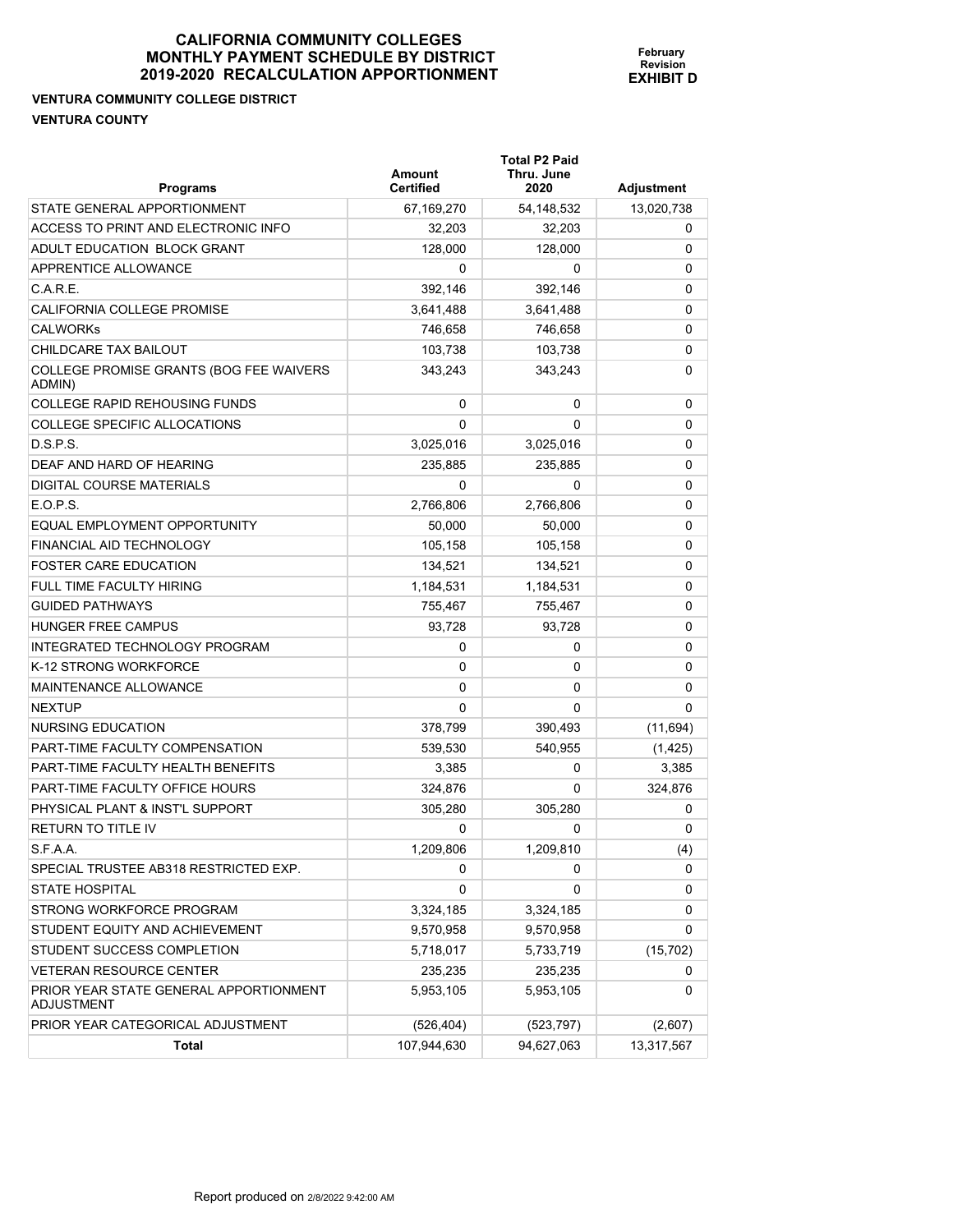**VICTOR VALLEY COMMUNITY COLLEGE DISTRICT SAN BERNARDINO COUNTY** 

| <b>Programs</b>                                      | <b>Amount</b><br><b>Certified</b> | <b>Total P2 Paid</b><br>Thru. June<br>2020 | <b>Adjustment</b> |
|------------------------------------------------------|-----------------------------------|--------------------------------------------|-------------------|
| STATE GENERAL APPORTIONMENT                          | 44,170,399                        | 39,321,718                                 | 4,848,681         |
| ACCESS TO PRINT AND ELECTRONIC INFO                  | 10,733                            | 10,733                                     | 0                 |
| ADULT EDUCATION BLOCK GRANT                          | 2,228,917                         | 2,228,917                                  | 0                 |
| APPRENTICE ALLOWANCE                                 | 0                                 | 0                                          | 0                 |
| C.A.R.E.                                             | 328,112                           | 328,112                                    | 0                 |
| CALIFORNIA COLLEGE PROMISE                           | 400,582                           | 400,582                                    | 0                 |
| <b>CALWORKs</b>                                      | 756,561                           | 756,561                                    | 0                 |
| CHILDCARE TAX BAILOUT                                | 0                                 | 0                                          | 0                 |
| COLLEGE PROMISE GRANTS (BOG FEE WAIVERS<br>ADMIN)    | 174,100                           | 174,100                                    | 0                 |
| COLLEGE RAPID REHOUSING FUNDS                        | 700,000                           | 700,000                                    | 0                 |
| COLLEGE SPECIFIC ALLOCATIONS                         | 0                                 | 0                                          | 0                 |
| D.S.P.S.                                             | 708,755                           | 708,755                                    | 0                 |
| DEAF AND HARD OF HEARING                             | 85,626                            | 85,626                                     | 0                 |
| DIGITAL COURSE MATERIALS                             | 0                                 | 0                                          | 0                 |
| E.O.P.S.                                             | 1,357,423                         | 1,357,423                                  | 0                 |
| EQUAL EMPLOYMENT OPPORTUNITY                         | 50,000                            | 50,000                                     | 0                 |
| FINANCIAL AID TECHNOLOGY                             | 50,396                            | 50,396                                     | 0                 |
| <b>FOSTER CARE EDUCATION</b>                         | 0                                 | 0                                          | 0                 |
| FULL TIME FACULTY HIRING                             | 428,205                           | 428,205                                    | 0                 |
| <b>GUIDED PATHWAYS</b>                               | 371,845                           | 371,845                                    | 0                 |
| HUNGER FREE CAMPUS                                   | 31,397                            | 31,397                                     | 0                 |
| INTEGRATED TECHNOLOGY PROGRAM                        | 0                                 | 0                                          | 0                 |
| K-12 STRONG WORKFORCE                                | 0                                 | 0                                          | 0                 |
| MAINTENANCE ALLOWANCE                                | $\Omega$                          | 0                                          | 0                 |
| NEXTUP                                               | 1,220,116                         | 1,220,116                                  | $\Omega$          |
| NURSING EDUCATION                                    | 163,318                           | 205,481                                    | (42, 163)         |
| PART-TIME FACULTY COMPENSATION                       | 246,473                           | 248,970                                    | (2, 497)          |
| PART-TIME FACULTY HEALTH BENEFITS                    | 0                                 | 0                                          | 0                 |
| PART-TIME FACULTY OFFICE HOURS                       | 0                                 | 0                                          | 0                 |
| PHYSICAL PLANT & INST'L SUPPORT                      | 117,463                           | 117,463                                    | 0                 |
| RETURN TO TITLE IV                                   | 1,106                             | 0                                          | 1.106             |
| S.F.A.A.                                             | 502,804                           | 502,804                                    | 0                 |
| SPECIAL TRUSTEE AB318 RESTRICTED EXP.                | 0                                 | 0                                          | 0                 |
| STATE HOSPITAL                                       | 0                                 | 0                                          | 0                 |
| STRONG WORKFORCE PROGRAM                             | 1,250,237                         | 1,250,237                                  | 0                 |
| STUDENT EQUITY AND ACHIEVEMENT                       | 3,880,938                         | 3,880,938                                  | 0                 |
| STUDENT SUCCESS COMPLETION                           | 2,075,345                         | 2,047,102                                  | 28,243            |
| VETERAN RESOURCE CENTER                              | 117,376                           | 117,376                                    | 0                 |
| PRIOR YEAR STATE GENERAL APPORTIONMENT<br>ADJUSTMENT | 1,145,696                         | 1,145,696                                  | 0                 |
| PRIOR YEAR CATEGORICAL ADJUSTMENT                    | 416,268                           | 415,399                                    | 869               |

**Total** 62,990,191 58,155,952 4,834,239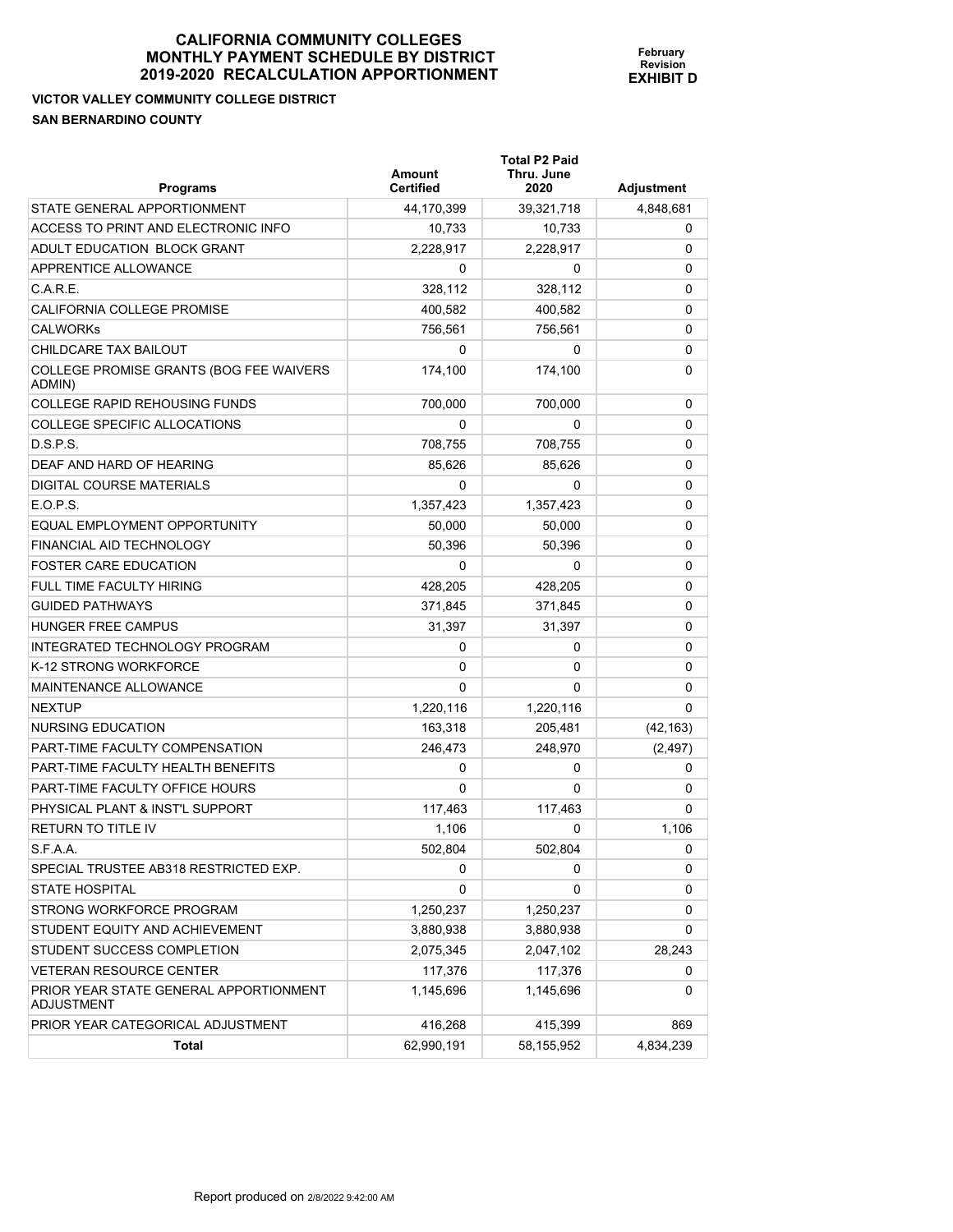# **WEST HILLS COMMUNITY COLLEGE DISTRICT FRESNO COUNTY**

| <b>Programs</b>                                      | <b>Amount</b><br><b>Certified</b> | <b>Total P2 Paid</b><br>Thru. June<br>2020 | Adjustment |
|------------------------------------------------------|-----------------------------------|--------------------------------------------|------------|
| STATE GENERAL APPORTIONMENT                          | 36,356,053                        | 32,356,042                                 | 4,000,011  |
| ACCESS TO PRINT AND ELECTRONIC INFO                  | 20,530                            | 20,530                                     | 0          |
| ADULT EDUCATION BLOCK GRANT                          | 1,139,902                         | 1,139,902                                  | 0          |
| APPRENTICE ALLOWANCE                                 | 0                                 | 0                                          | 0          |
| C.A.R.E.                                             | 184,841                           | 184,841                                    | 0          |
| CALIFORNIA COLLEGE PROMISE                           | 313.580                           | 313,580                                    | 0          |
| <b>CALWORKS</b>                                      | 399,399                           | 399,399                                    | 0          |
| CHILDCARE TAX BAILOUT                                | 0                                 | 0                                          | 0          |
| COLLEGE PROMISE GRANTS (BOG FEE WAIVERS<br>ADMIN)    | 98,570                            | 98,570                                     | 0          |
| <b>COLLEGE RAPID REHOUSING FUNDS</b>                 | 0                                 | 0                                          | 0          |
| COLLEGE SPECIFIC ALLOCATIONS                         | 0                                 | 0                                          | 0          |
| D.S.P.S.                                             | 654,471                           | 654,471                                    | 0          |
| DEAF AND HARD OF HEARING                             | 31,033                            | 31,033                                     | 0          |
| DIGITAL COURSE MATERIALS                             | 0                                 | 0                                          | 0          |
| E.O.P.S.                                             | 912,144                           | 912,144                                    | 0          |
| EQUAL EMPLOYMENT OPPORTUNITY                         | 50.000                            | 50,000                                     | 0          |
| FINANCIAL AID TECHNOLOGY                             | 61.388                            | 61,388                                     | 0          |
| <b>FOSTER CARE EDUCATION</b>                         | 0                                 | 0                                          | 0          |
| FULL TIME FACULTY HIRING                             | 255.406                           | 255,406                                    | 0          |
| <b>GUIDED PATHWAYS</b>                               | 283,269                           | 283,269                                    | 0          |
| HUNGER FREE CAMPUS                                   | 19,869                            | 19,869                                     | 0          |
| INTEGRATED TECHNOLOGY PROGRAM                        | 0                                 | 0                                          | 0          |
| K-12 STRONG WORKFORCE                                | 0                                 | 0                                          | 0          |
| MAINTENANCE ALLOWANCE                                | 0                                 | 0                                          | 0          |
| <b>NEXTUP</b>                                        | 0                                 | 0                                          | 0          |
| NURSING EDUCATION                                    | 108,176                           | 108,176                                    | 0          |
| <b>PART-TIME FACULTY COMPENSATION</b>                | 183,435                           | 183,090                                    | 345        |
| PART-TIME FACULTY HEALTH BENEFITS                    | 0                                 | 0                                          | 0          |
| PART-TIME FACULTY OFFICE HOURS                       | 0                                 | 0                                          | 0          |
| PHYSICAL PLANT & INST'L SUPPORT                      | 74,360                            | 74,360                                     | 0          |
| <b>RETURN TO TITLE IV</b>                            | 632                               | 0                                          | 632        |
| S.F.A.A.                                             | 310,400                           | 333,312                                    | (22, 912)  |
| SPECIAL TRUSTEE AB318 RESTRICTED EXP.                | 0                                 | 0                                          | 0          |
| <b>STATE HOSPITAL</b>                                | 0                                 | 0                                          | 0          |
| STRONG WORKFORCE PROGRAM                             | 647,766                           | 647,766                                    | 0          |
| STUDENT EQUITY AND ACHIEVEMENT                       | 2,601,151                         | 2,601,151                                  | 0          |
| STUDENT SUCCESS COMPLETION                           | 1,889,270                         | 1,952,055                                  | (62, 785)  |
| <b>VETERAN RESOURCE CENTER</b>                       | 53,492                            | 53,492                                     | 0          |
| PRIOR YEAR STATE GENERAL APPORTIONMENT<br>ADJUSTMENT | 3,187,395                         | 3,187,395                                  | 0          |
| PRIOR YEAR CATEGORICAL ADJUSTMENT                    | (204, 900)                        | (206, 638)                                 | 1,738      |
| Total                                                | 49,631,632                        | 45,714,603                                 | 3,917,029  |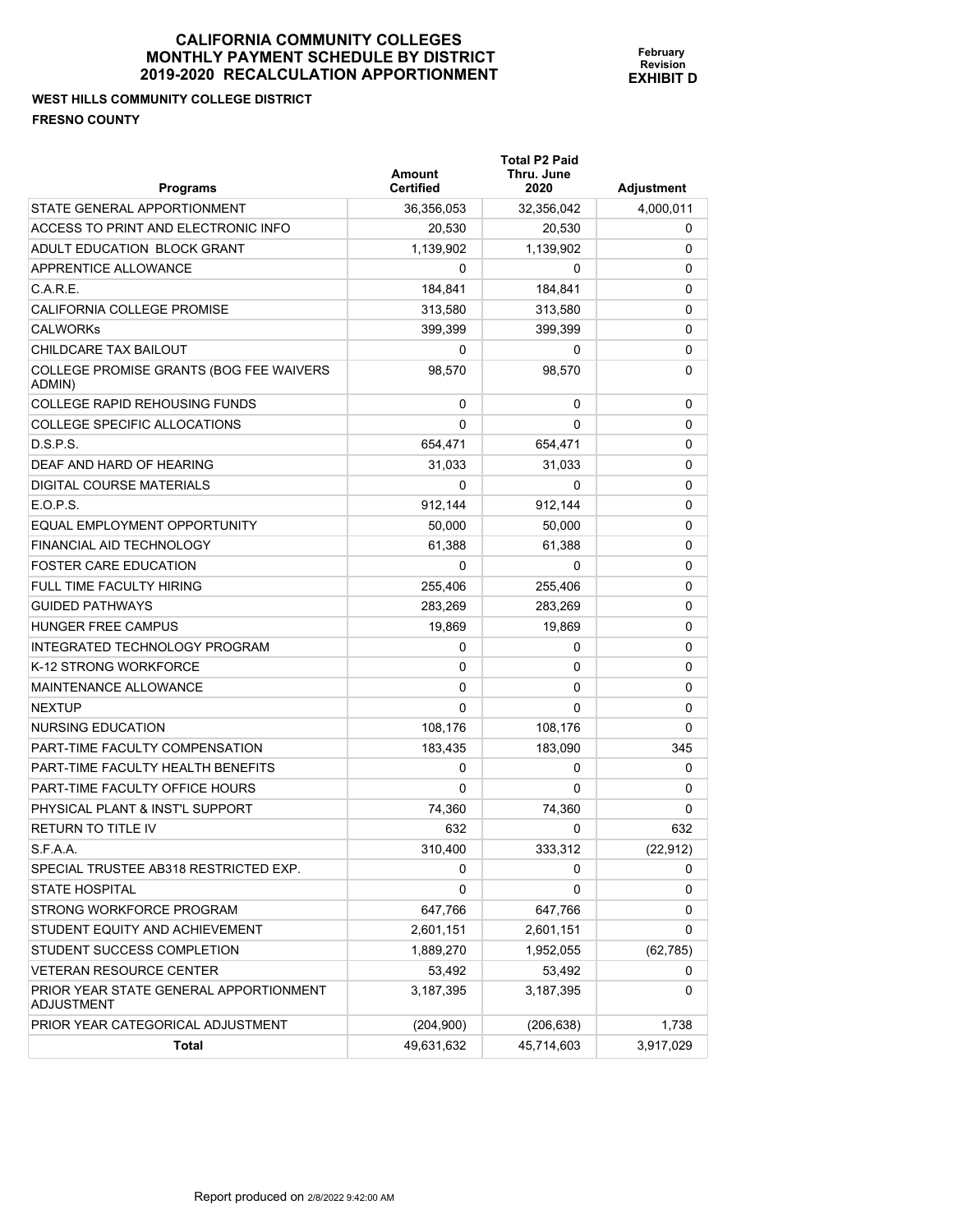#### **WEST KERN COMMUNITY COLLEGE DISTRICT KERN COUNTY**

| <b>Programs</b>                                             | Amount<br><b>Certified</b> | <b>Total P2 Paid</b><br>Thru. June<br>2020 | Adjustment |
|-------------------------------------------------------------|----------------------------|--------------------------------------------|------------|
| STATE GENERAL APPORTIONMENT                                 | 19,242,457                 | 17,593,203                                 | 1,649,254  |
| ACCESS TO PRINT AND ELECTRONIC INFO                         | 10,425                     | 10,425                                     | 0          |
| ADULT EDUCATION BLOCK GRANT                                 | 832.637                    | 832,637                                    | 0          |
| APPRENTICE ALLOWANCE                                        | 0                          | 0                                          | 0          |
| C.A.R.E.                                                    | 54,307                     | 54,307                                     | 0          |
| <b>CALIFORNIA COLLEGE PROMISE</b>                           | 184,088                    | 184,088                                    | 0          |
| <b>CALWORKS</b>                                             | 148,902                    | 148,902                                    | 0          |
| CHILDCARE TAX BAILOUT                                       | 0                          | 0                                          | 0          |
| COLLEGE PROMISE GRANTS (BOG FEE WAIVERS<br>ADMIN)           | 48,111                     | 48,111                                     | 0          |
| <b>COLLEGE RAPID REHOUSING FUNDS</b>                        | 0                          | 0                                          | 0          |
| COLLEGE SPECIFIC ALLOCATIONS                                | $\Omega$                   | 0                                          | 0          |
| D.S.P.S.                                                    | 258,343                    | 258,343                                    | 0          |
| DEAF AND HARD OF HEARING                                    | 0                          | 0                                          | 0          |
| DIGITAL COURSE MATERIALS                                    | 0                          | 0                                          | 0          |
| E.O.P.S.                                                    | 431,522                    | 431,522                                    | 0          |
| EQUAL EMPLOYMENT OPPORTUNITY                                | 50,000                     | 50,000                                     | 0          |
| FINANCIAL AID TECHNOLOGY                                    | 46,954                     | 46,954                                     | 0          |
| <b>FOSTER CARE EDUCATION</b>                                | 0                          | 0                                          | 0          |
| <b>FULL TIME FACULTY HIRING</b>                             | 125,708                    | 125,708                                    | 0          |
| <b>GUIDED PATHWAYS</b>                                      | 125,227                    | 125,227                                    | 0          |
| HUNGER FREE CAMPUS                                          | 9,681                      | 9,681                                      | 0          |
| INTEGRATED TECHNOLOGY PROGRAM                               | 0                          | 0                                          | 0          |
| K-12 STRONG WORKFORCE                                       | 0                          | 0                                          | 0          |
| MAINTENANCE ALLOWANCE                                       | 0                          | 0                                          | 0          |
| <b>NEXTUP</b>                                               | 0                          | 0                                          | 0          |
| NURSING EDUCATION                                           | 0                          | 0                                          | 0          |
| PART-TIME FACULTY COMPENSATION                              | 112,186                    | 110,243                                    | 1,943      |
| PART-TIME FACULTY HEALTH BENEFITS                           | 0                          | 0                                          | 0          |
| PART-TIME FACULTY OFFICE HOURS                              | 35,342                     | 28,274                                     | 7.068      |
| PHYSICAL PLANT & INST'L SUPPORT                             | 35,396                     | 35.396                                     | 0          |
| <b>RETURN TO TITLE IV</b>                                   | 0                          | 0                                          | 0          |
| S.F.A.A.                                                    | 170,487                    | 170,487                                    | 0          |
| SPECIAL TRUSTEE AB318 RESTRICTED EXP.                       | 0                          | 0                                          | 0          |
| <b>STATE HOSPITAL</b>                                       | 0                          | 0                                          | 0          |
| STRONG WORKFORCE PROGRAM                                    | 262,683                    | 262,683                                    | 0          |
| STUDENT EQUITY AND ACHIEVEMENT                              | 1,639,605                  | 1,639,605                                  | 0          |
| STUDENT SUCCESS COMPLETION                                  | 701,758                    | 701,758                                    | 0          |
| <b>VETERAN RESOURCE CENTER</b>                              | 28,346                     | 28,346                                     | 0          |
| PRIOR YEAR STATE GENERAL APPORTIONMENT<br><b>ADJUSTMENT</b> | 476,607                    | 476,607                                    | 0          |
| PRIOR YEAR CATEGORICAL ADJUSTMENT                           | 4,054                      | 3,185                                      | 869        |
| Total                                                       | 25,034,826                 | 23,375,692                                 | 1,659,134  |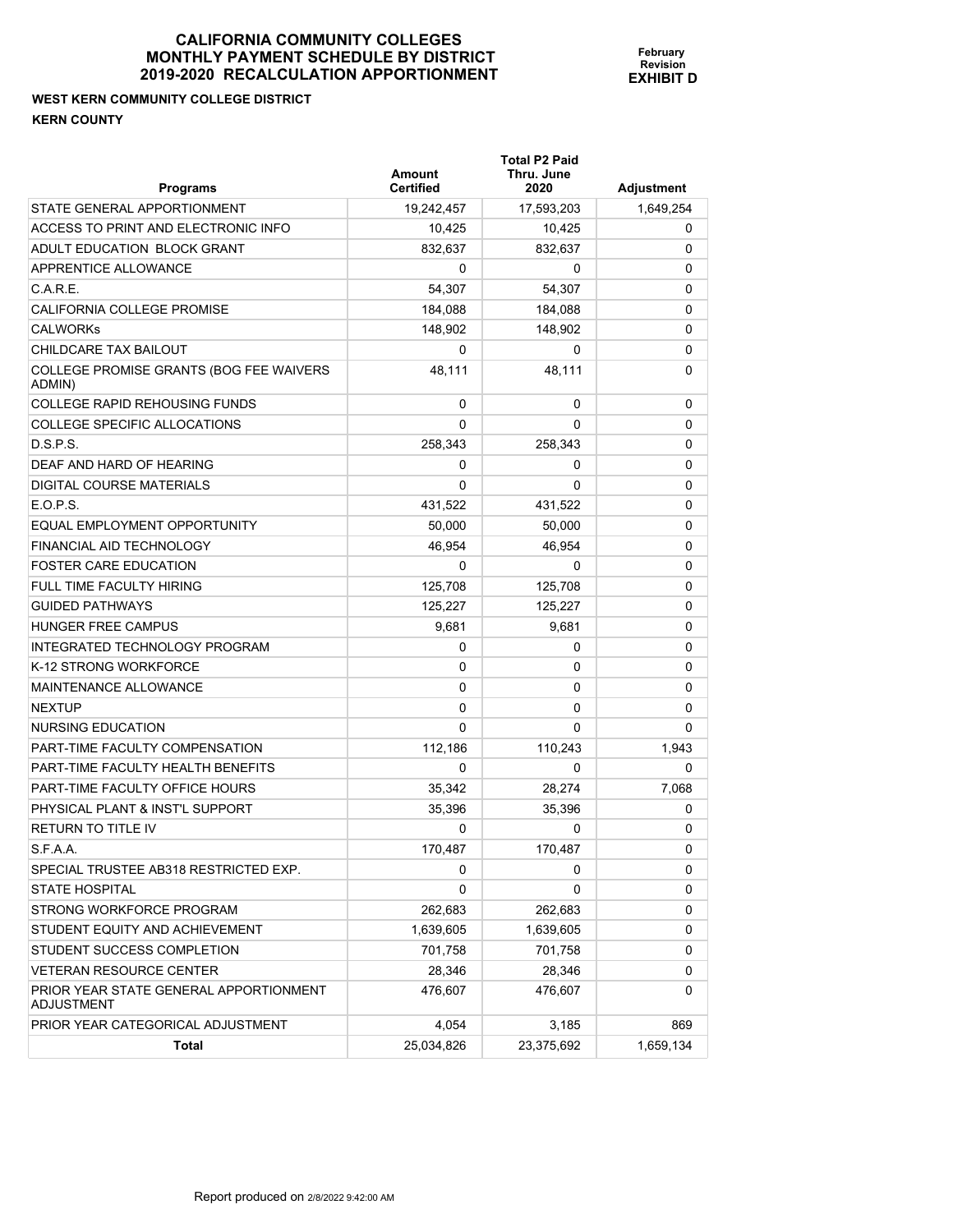#### **WEST VALLEY-MISSION COMMUNITY COLLEGE DISTRICT SANTA CLARA COUNTY**

| <b>Programs</b>                                      | Amount<br><b>Certified</b> | <b>Total P2 Paid</b><br>Thru. June<br>2020 | Adjustment |
|------------------------------------------------------|----------------------------|--------------------------------------------|------------|
| STATE GENERAL APPORTIONMENT                          | 807,792                    | 544,327                                    | 263,465    |
| ACCESS TO PRINT AND ELECTRONIC INFO                  | 21,232                     | 21,232                                     | 0          |
| ADULT EDUCATION BLOCK GRANT                          | 458,745                    | 458,745                                    | 0          |
| APPRENTICE ALLOWANCE                                 | 1,189,731                  | 398,774                                    | 790,957    |
| C.A.R.E.                                             | 141,361                    | 141,361                                    | 0          |
| CALIFORNIA COLLEGE PROMISE                           | 1,321,749                  | 1,321,749                                  | 0          |
| <b>CALWORKS</b>                                      | 319,651                    | 319,651                                    | 0          |
| CHILDCARE TAX BAILOUT                                | 55,888                     | 55,888                                     | 0          |
| COLLEGE PROMISE GRANTS (BOG FEE WAIVERS<br>ADMIN)    | 94.527                     | 94,527                                     | 0          |
| <b>COLLEGE RAPID REHOUSING FUNDS</b>                 | 0                          | 0                                          | 0          |
| <b>COLLEGE SPECIFIC ALLOCATIONS</b>                  | $\Omega$                   | 0                                          | 0          |
| D.S.P.S.                                             | 1,451,195                  | 1,451,195                                  | 0          |
| DEAF AND HARD OF HEARING                             | 6,384                      | 6,384                                      | 0          |
| DIGITAL COURSE MATERIALS                             | 0                          | 0                                          | 0          |
| E.O.P.S.                                             | 1,326,464                  | 1,326,464                                  | 0          |
| EQUAL EMPLOYMENT OPPORTUNITY                         | 50,000                     | 50,000                                     | 0          |
| FINANCIAL AID TECHNOLOGY                             | 71,019                     | 71,019                                     | 0          |
| <b>FOSTER CARE EDUCATION</b>                         | 142,967                    | 142,967                                    | 0          |
| FULL TIME FACULTY HIRING                             | 562.882                    | 562,882                                    | 0          |
| <b>GUIDED PATHWAYS</b>                               | 363,859                    | 363,859                                    | 0          |
| HUNGER FREE CAMPUS                                   | 39,800                     | 39,800                                     | 0          |
| INTEGRATED TECHNOLOGY PROGRAM                        | 0                          | 0                                          | 0          |
| K-12 STRONG WORKFORCE                                | 0                          | 0                                          | 0          |
| MAINTENANCE ALLOWANCE                                | 0                          | 0                                          | 0          |
| <b>NEXTUP</b>                                        | 0                          | 0                                          | 0          |
| NURSING EDUCATION                                    | 140,247                    | 140,247                                    | 0          |
| <b>PART-TIME FACULTY COMPENSATION</b>                | 236,794                    | 237,476                                    | (682)      |
| PART-TIME FACULTY HEALTH BENEFITS                    | 0                          | 0                                          | 0          |
| PART-TIME FACULTY OFFICE HOURS                       | 0                          | 0                                          | 0          |
| PHYSICAL PLANT & INST'L SUPPORT                      | 136,511                    | 136,511                                    | 0          |
| <b>RETURN TO TITLE IV</b>                            | 13,651                     | 0                                          | 13,651     |
| S.F.A.A.                                             | 451,011                    | 451,011                                    | U          |
| SPECIAL TRUSTEE AB318 RESTRICTED EXP.                | 0                          | 0                                          | 0          |
| <b>STATE HOSPITAL</b>                                | 0                          | 0                                          | 0          |
| STRONG WORKFORCE PROGRAM                             | 1,378,800                  | 1,378,800                                  | 0          |
| STUDENT EQUITY AND ACHIEVEMENT                       | 4,534,826                  | 4,534,826                                  | 0          |
| STUDENT SUCCESS COMPLETION                           | 899,023                    | 882,591                                    | 16,432     |
| <b>VETERAN RESOURCE CENTER</b>                       | 88,862                     | 88,862                                     | 0          |
| PRIOR YEAR STATE GENERAL APPORTIONMENT<br>ADJUSTMENT | 3,303                      | 3,303                                      | 0          |
| PRIOR YEAR CATEGORICAL ADJUSTMENT                    | (29, 242)                  | (29, 242)                                  | 0          |
| Total                                                | 16,279,032                 | 15,195,209                                 | 1,083,823  |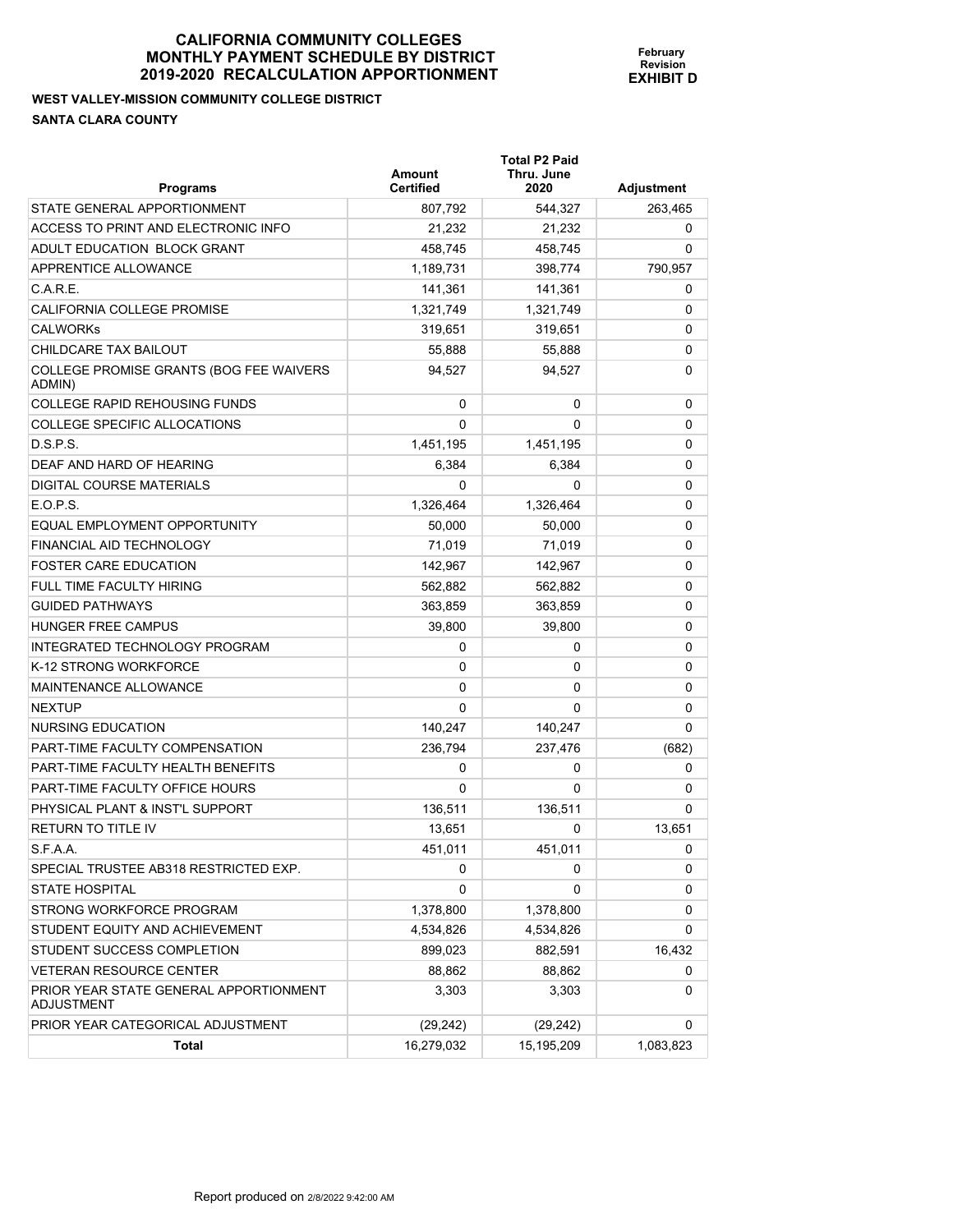#### **YOSEMITE COMMUNITY COLLEGE DISTRICT STANISLAUS COUNTY**

| <b>Programs</b>                                             | Amount<br><b>Certified</b> | <b>Total P2 Paid</b><br>Thru. June<br>2020 | Adjustment |
|-------------------------------------------------------------|----------------------------|--------------------------------------------|------------|
| STATE GENERAL APPORTIONMENT                                 | 46,363,047                 | 38,655,415                                 | 7,707,632  |
| ACCESS TO PRINT AND ELECTRONIC INFO                         | 21.280                     | 21,280                                     | 0          |
| ADULT EDUCATION BLOCK GRANT                                 | 4,466,429                  | 4,466,429                                  | 0          |
| APPRENTICE ALLOWANCE                                        | 24,142                     | 28,486                                     | (4, 344)   |
| C.A.R.E.                                                    | 272,180                    | 272,180                                    | 0          |
| <b>CALIFORNIA COLLEGE PROMISE</b>                           | 1,145,338                  | 1,145,338                                  | 0          |
| <b>CALWORKS</b>                                             | 935,280                    | 935.280                                    | 0          |
| CHILDCARE TAX BAILOUT                                       | 0                          | 0                                          | 0          |
| COLLEGE PROMISE GRANTS (BOG FEE WAIVERS<br>ADMIN)           | 258,773                    | 258,773                                    | 0          |
| <b>COLLEGE RAPID REHOUSING FUNDS</b>                        | 700,000                    | 700,000                                    | 0          |
| <b>COLLEGE SPECIFIC ALLOCATIONS</b>                         | 1,000,000                  | 1,000,000                                  | 0          |
| D.S.P.S.                                                    | 1,557,349                  | 1,557,349                                  | 0          |
| DEAF AND HARD OF HEARING                                    | 86,836                     | 86,836                                     | 0          |
| DIGITAL COURSE MATERIALS                                    | 0                          | 0                                          | 0          |
| E.O.P.S.                                                    | 1,988,043                  | 1,988,043                                  | 0          |
| EQUAL EMPLOYMENT OPPORTUNITY                                | 50,000                     | 50,000                                     | 0          |
| FINANCIAL AID TECHNOLOGY                                    | 73,543                     | 73,543                                     | 0          |
| <b>FOSTER CARE EDUCATION</b>                                | 110,652                    | 110,652                                    | 0          |
| <b>FULL TIME FACULTY HIRING</b>                             | 736,290                    | 736.290                                    | 0          |
| <b>GUIDED PATHWAYS</b>                                      | 592,376                    | 592,376                                    | 0          |
| <b>HUNGER FREE CAMPUS</b>                                   | 50,019                     | 50,019                                     | 0          |
| INTEGRATED TECHNOLOGY PROGRAM                               | 0                          | 0                                          | 0          |
| K-12 STRONG WORKFORCE                                       | 0                          | 0                                          | 0          |
| MAINTENANCE ALLOWANCE                                       | 0                          | 0                                          | 0          |
| <b>NEXTUP</b>                                               | 0                          | 0                                          | 0          |
| NURSING EDUCATION                                           | 259,620                    | 259,620                                    | 0          |
| PART-TIME FACULTY COMPENSATION                              | 341,448                    | 342,354                                    | (906)      |
| PART-TIME FACULTY HEALTH BENEFITS                           | 0                          | 0                                          | 0          |
| PART-TIME FACULTY OFFICE HOURS                              | 0                          | 0                                          | 0          |
| PHYSICAL PLANT & INST'L SUPPORT                             | 195,252                    | 195,252                                    | 0          |
| <b>RETURN TO TITLE IV</b>                                   | 1,012                      | 0                                          | 1,012      |
| S.F.A.A.                                                    | 813,750                    | 813,750                                    | 0          |
| SPECIAL TRUSTEE AB318 RESTRICTED EXP.                       | 0                          | 0                                          | 0          |
| <b>STATE HOSPITAL</b>                                       | 0                          | 0                                          | 0          |
| STRONG WORKFORCE PROGRAM                                    | 2,343,302                  | 2,343,302                                  | 0          |
| STUDENT EQUITY AND ACHIEVEMENT                              | 6,687,015                  | 6,687,015                                  | 0          |
| STUDENT SUCCESS COMPLETION                                  | 2,387,714                  | 2,481,910                                  | (94, 196)  |
| <b>VETERAN RESOURCE CENTER</b>                              | 110,156                    | 110,156                                    | 0          |
| PRIOR YEAR STATE GENERAL APPORTIONMENT<br><b>ADJUSTMENT</b> | 2,805,329                  | 2,805,329                                  | 0          |
| PRIOR YEAR CATEGORICAL ADJUSTMENT                           | (461, 881)                 | (463, 619)                                 | 1,738      |
| <b>Total</b>                                                | 75,914,294                 | 68,303,358                                 | 7,610,936  |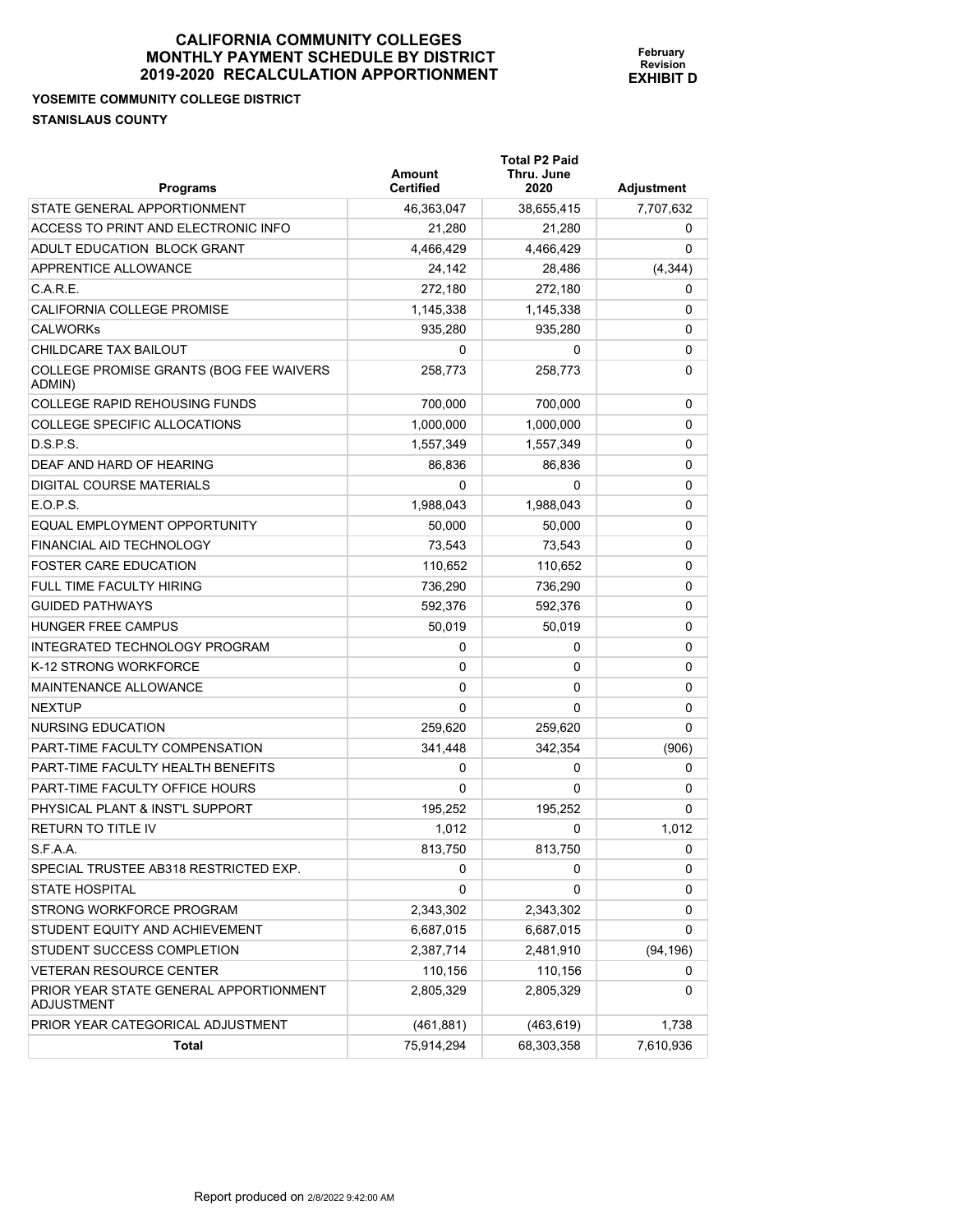#### **YUBA COMMUNITY COLLEGE DISTRICT YUBA COUNTY**

| <b>Programs</b>                                      | Amount<br>Certified | <b>Total P2 Paid</b><br>Thru. June<br>2020 | <b>Adjustment</b> |
|------------------------------------------------------|---------------------|--------------------------------------------|-------------------|
| STATE GENERAL APPORTIONMENT                          | 22,129,802          | 18,478,495                                 | 3,651,307         |
| ACCESS TO PRINT AND ELECTRONIC INFO                  | 20,639              | 20,639                                     | 0                 |
| ADULT EDUCATION BLOCK GRANT                          | 0                   | 0                                          | $\pmb{0}$         |
| APPRENTICE ALLOWANCE                                 | 0                   | 0                                          | 0                 |
| C.A.R.E.                                             | 326,718             | 326,718                                    | 0                 |
| <b>CALIFORNIA COLLEGE PROMISE</b>                    | 335,225             | 335,225                                    | 0                 |
| <b>CALWORKs</b>                                      | 525,033             | 525,033                                    | 0                 |
| CHILDCARE TAX BAILOUT                                | 0                   | 0                                          | 0                 |
| COLLEGE PROMISE GRANTS (BOG FEE WAIVERS<br>ADMIN)    | 111,717             | 111.717                                    | 0                 |
| COLLEGE RAPID REHOUSING FUNDS                        | $\Omega$            | 0                                          | 0                 |
| COLLEGE SPECIFIC ALLOCATIONS                         | 0                   | 0                                          | 0                 |
| D.S.P.S.                                             | 988,026             | 988,026                                    | 0                 |
| DEAF AND HARD OF HEARING                             | 93,410              | 93,410                                     | 0                 |
| DIGITAL COURSE MATERIALS                             | 0                   | 0                                          | 0                 |
| E.O.P.S.                                             | 1,724,789           | 1,724,789                                  | 0                 |
| EQUAL EMPLOYMENT OPPORTUNITY                         | 50,000              | 50,000                                     | 0                 |
| FINANCIAL AID TECHNOLOGY                             | 63,799              | 63,799                                     | 0                 |
| <b>FOSTER CARE EDUCATION</b>                         | 201,503             | 201.503                                    | $\pmb{0}$         |
| <b>FULL TIME FACULTY HIRING</b>                      | 338,733             | 338,733                                    | 0                 |
| <b>GUIDED PATHWAYS</b>                               | 360,321             | 360,321                                    | 0                 |
| <b>HUNGER FREE CAMPUS</b>                            | 25,844              | 25,844                                     | 0                 |
| <b>INTEGRATED TECHNOLOGY PROGRAM</b>                 | 0                   | 0                                          | 0                 |
| K-12 STRONG WORKFORCE                                | 0                   | 0                                          | 0                 |
| <b>MAINTENANCE ALLOWANCE</b>                         | 0                   | 0                                          | $\pmb{0}$         |
| <b>NEXTUP</b>                                        | 0                   | 0                                          | $\Omega$          |
| <b>NURSING EDUCATION</b>                             | 205,878             | 205,878                                    | 0                 |
| PART-TIME FACULTY COMPENSATION                       | 208,588             | 204,500                                    | 4,088             |
| PART-TIME FACULTY HEALTH BENEFITS                    | 0                   | 0                                          | 0                 |
| PART-TIME FACULTY OFFICE HOURS                       | 103,125             | 76,350                                     | 26,775            |
| PHYSICAL PLANT & INST'L SUPPORT                      | 92.791              | 92,791                                     | 0                 |
| <b>RETURN TO TITLE IV</b>                            | 0                   | 0                                          | $\mathbf 0$       |
| S.F.A.A.                                             | 412,486             | 412,486                                    | 0                 |
| SPECIAL TRUSTEE AB318 RESTRICTED EXP.                | 0                   | 0                                          | 0                 |
| <b>STATE HOSPITAL</b>                                | 0                   | 0                                          | 0                 |
| STRONG WORKFORCE PROGRAM                             | 1,548,067           | 1,548,067                                  | 0                 |
| STUDENT EQUITY AND ACHIEVEMENT                       | 3,657,828           | 3,657,828                                  | 0                 |
| STUDENT SUCCESS COMPLETION                           | 1,552,511           | 1,631,424                                  | (78, 913)         |
| <b>VETERAN RESOURCE CENTER</b>                       | 100,868             | 100,868                                    | 0                 |
| PRIOR YEAR STATE GENERAL APPORTIONMENT<br>ADJUSTMENT | 2,022,457           | 2,022,457                                  | 0                 |
| PRIOR YEAR CATEGORICAL ADJUSTMENT                    | (119, 594)          | (119, 594)                                 | 0                 |
| <b>Total</b>                                         | 37,080,564          | 33,477,307                                 | 3,603,257         |